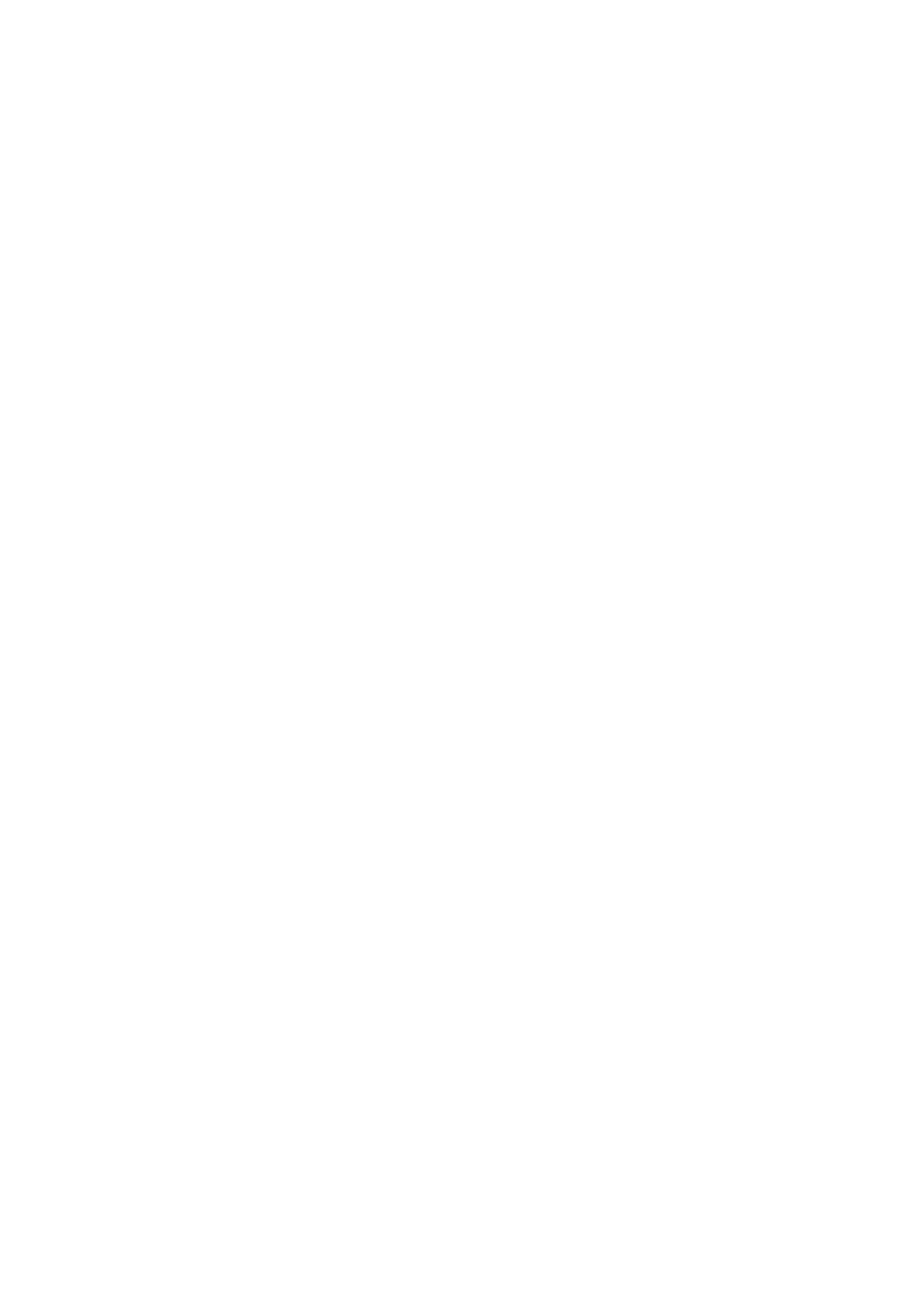

## Academic Calendar 2020-2021

Atlantic School of Theology 660 Francklyn Street Halifax, Nova Scotia Canada B3H 3B5

#### Telephone

| 902.423.5592 | Academic Office        |
|--------------|------------------------|
| 902.423.6939 | President's Office     |
| 902.425.3298 | Academic Dean          |
| 902.425.3691 | Registrar              |
| 902.496.7942 | <b>Business Office</b> |

Fax 902.492.4048

astheology.ns.ca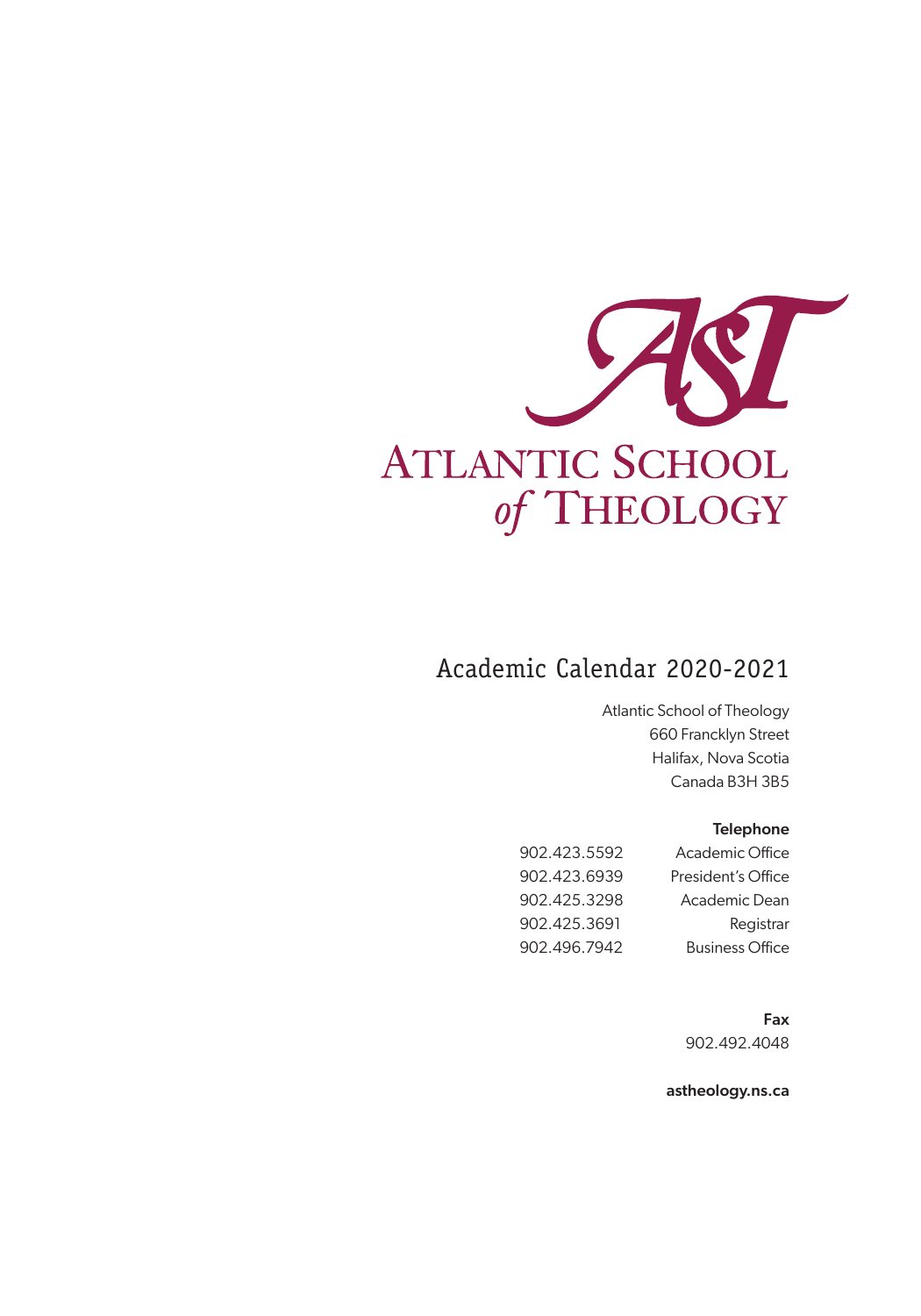The content of this Academic Calendar is current as of the time of its printing. Please note that its content is subject to change and AST reserves the right to make changes affecting any information contained in this document without prior notice. It is each student's responsibility to be familiar with AST's regulations, program requirements, and other information about AST which may affect them, whether the regulations, program requirements and other information are recorded in this Academic Calendar or not, including any changes made from time to time to AST's regulations, program requirements, and other information.

AST does not accept responsibility for any loss, damage, or interruption of classes, or accommodation experienced by any student as a result of circumstances beyond the reasonable control of AST.

For further information about this Academic Calendar, please contact:

The Registrar Atlantic School of Theology 660 Francklyn Street Halifax, NS B3H 3B5

Phone: 902.425.3691 | Fax: 902.492.4048 | registrar@astheology.ns.ca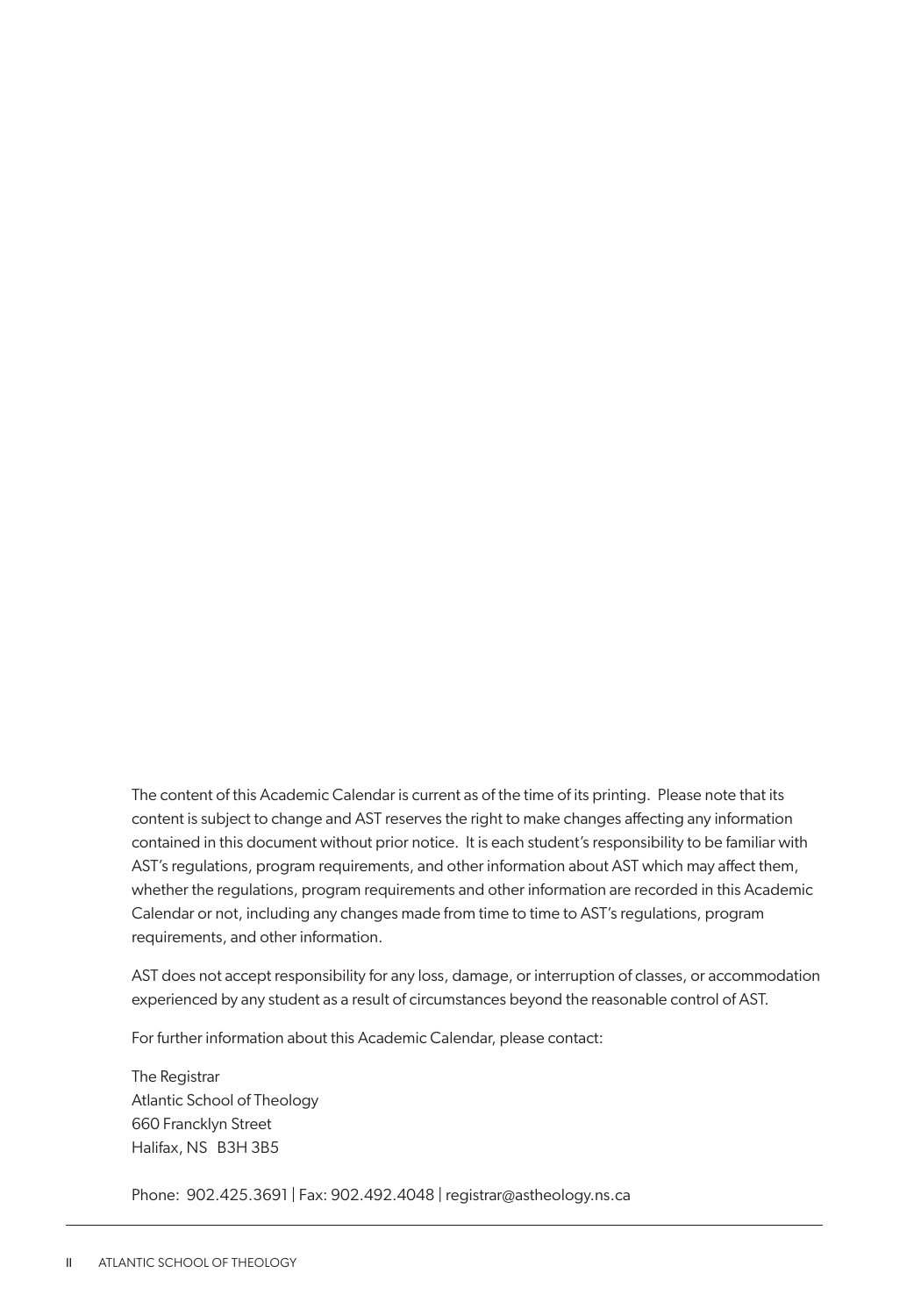## Table of Contents

| Courses of Instruction for Academic Credit - Graduate Studies  41 |  |
|-------------------------------------------------------------------|--|
|                                                                   |  |
|                                                                   |  |
|                                                                   |  |
|                                                                   |  |
|                                                                   |  |
|                                                                   |  |
|                                                                   |  |
|                                                                   |  |
|                                                                   |  |
|                                                                   |  |
|                                                                   |  |
|                                                                   |  |
|                                                                   |  |
|                                                                   |  |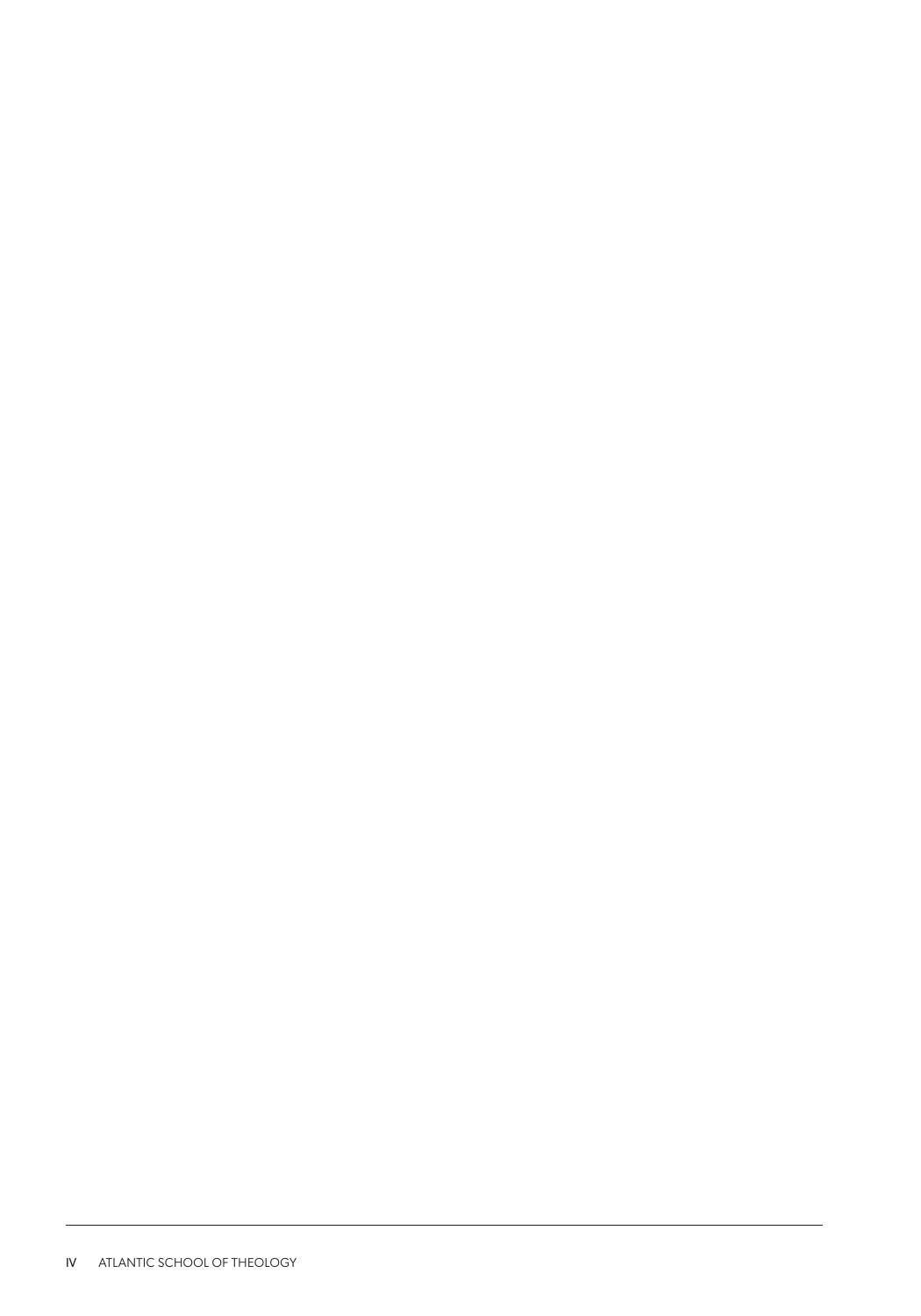## <span id="page-6-0"></span>Welcome to AST

The story of Atlantic School of Theology is one of community and collaboration – a coming together to create one university where students are prepared to meet the theological, ethical, and leadership challenges of our world today.

It began with three theology schools – University of King's College divinity faculty (Anglican Church of Canada), Holy Heart Theological Seminary (The Roman Catholic Episcopal Corporation of Halifax) and Pine Hill Divinity Hall (United Church of Canada). For years, they had been distinct, but by the late 1960s, students were sharing both classes and faculty, and representatives of these denominations were inspired to build on this.

In March 1971, they signed Articles of Agreement to create one ecumenical theological school – the first time in Canada that three denominations had come together for such an institution. That fall, Atlantic School of Theology welcomed its first students.

Nearly five decades later, AST is well-established among North America's theological schools. AST has a faculty and programs that encourage excellence in educational achievement and shape community leaders who draw on their knowledge and skills to help build a better world. AST is accredited by the Association of Theological Schools in the United States and Canada, and offers a Master of Divinity degree and – together with Saint Mary's University – a Master of Arts (Theology and Religious Study) degree. We also offer a 10-credit Graduate Certificate Program in Theological Studies, a Diploma in Theological Studies, a Diploma in Youth Ministry, a Diploma in the New Evangelization, and a Diploma in Missional Leadership – with online and on campus options.

Above all, we offer a place for research, study, personal growth, and reflection. This is a place to explore your faith and how to draw on it to enrich the lives of others; and a place where leaders of today and tomorrow gain the knowledge and skills to change and influence our world for the better.

Welcome to a different kind of university. Welcome to AST.

## AST's Mission

Atlantic School of Theology serves Christ's mission by shaping effective and faithful ordained and lay leaders and understanding among communities of faith.

#### **Notice**

At the time of printing, all elements of this Calendar were believed to be accurate. However, the spread of COVID-19 may result in modifications to some aspects of AST's programs and services during 2020-2021, such as altering certain dates or moving on-campus courses to online course delivery. Please consult the AST website for the most current information: [www.astheology.ns.ca](http://www.astheology.ns.ca).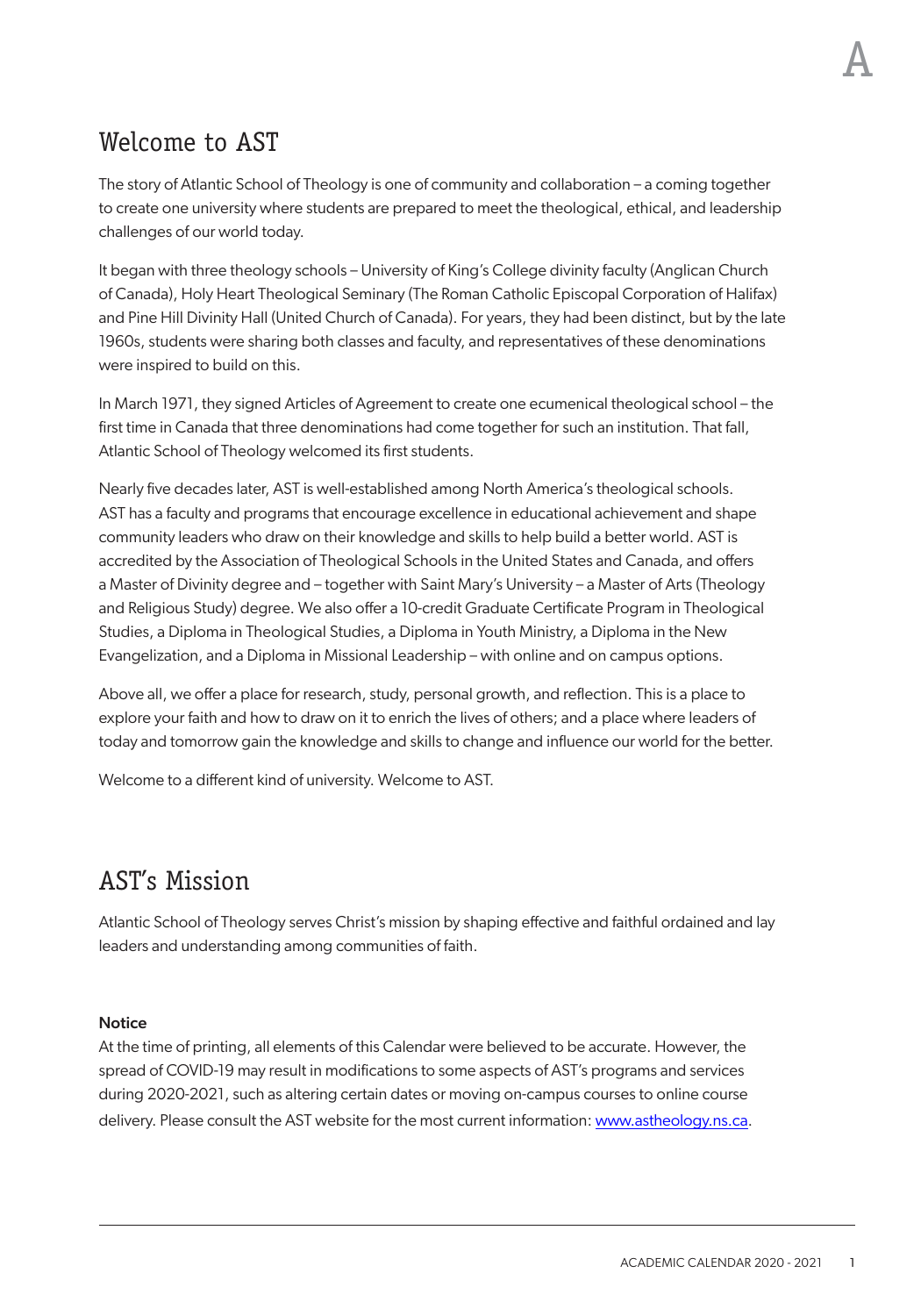## <span id="page-7-0"></span>Message from the President

Welcome – or welcome back, as the case may be – to Atlantic School of Theology.

Welcome to outstanding faculty and academic programs of exceptional quality. Welcome to a warm and inviting ecumenical community. AST is Canada's only fully-integrated ecumenical school of theology, where students of various backgrounds and from all walks of life learn and worship together. Welcome to a remarkable campus, located on the shores of Halifax's Northwest Arm, which is so well suited for learning, reflection, and spiritual formation.

AST's mission is to shape faithful and effective leaders, and understanding among communities of faith. We pursue that mission by offering creative and innovative degrees, certificates, diplomas, and continuing education programs across Canada and internationally. A pioneer in distributed theological education, AST has been offering online learning experiences for decades. Whether oncampus or studying at a distance, AST students benefit from a very personal student experience – one that will support, challenge and encourage you along your path, wherever it may lead you.

Welcome!

*Rev. Canon Neale Bennet, MBA, MDiv*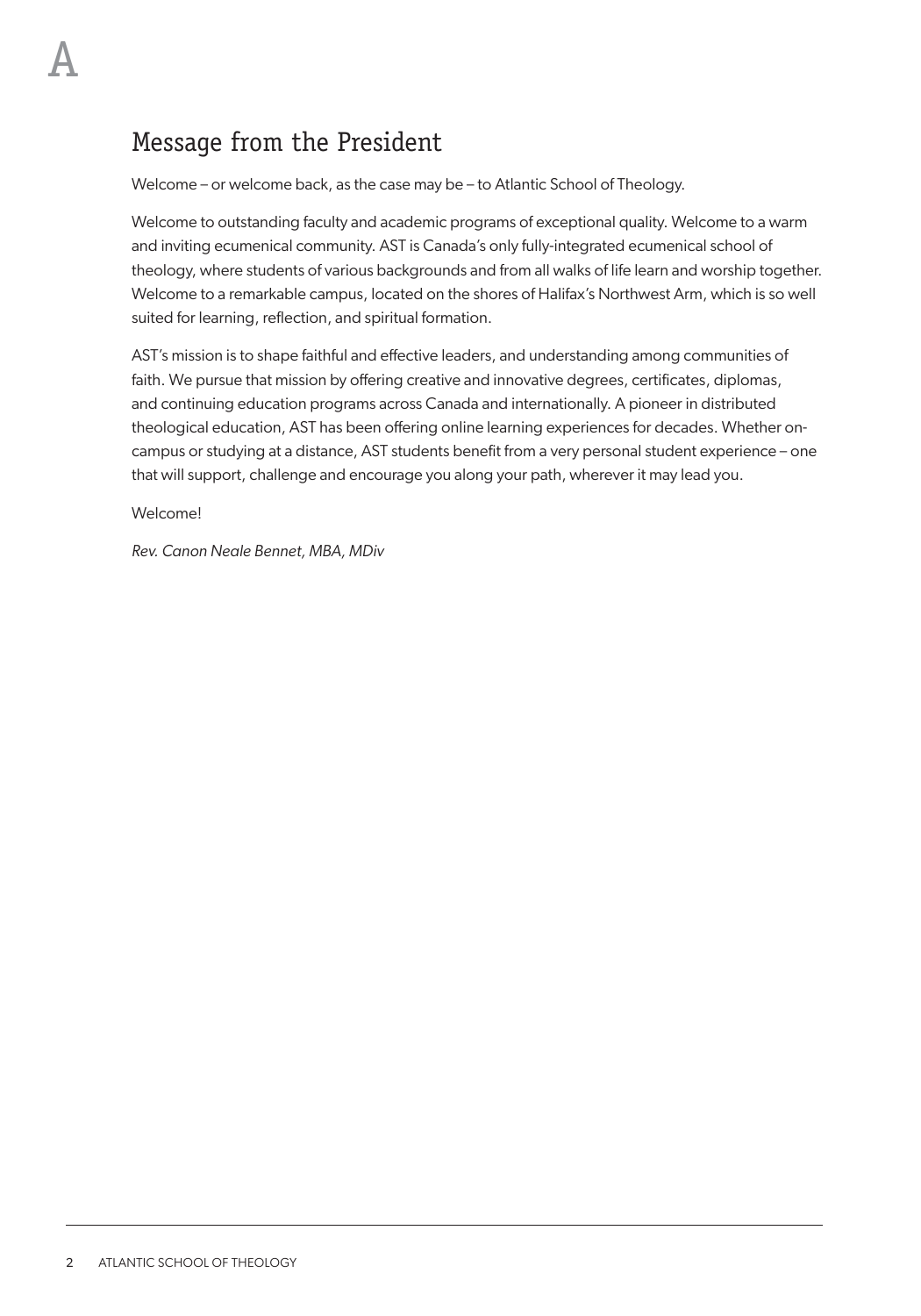A

## <span id="page-8-0"></span>Message from the Academic Dean

Atlantic School of Theology is a small university, but a mighty place to learn, grow, discover, and become. As a learning community of students, scholars, and staff, we are on a journey together to discover our best selves, to develop our skills and knowledge, to deepen our sense of purpose and faith, and to be drawn into greater service to the world around us. I sincerely hope that you will consider joining us on that journey.

Are you seeking a degree? Are you a lifelong learner? Maybe looking for a new adventure? Would you like to try out an online class or program? Or do you prefer on-campus learning? Amidst our many degrees and non-degree programs, there is a place for you at AST, no matter your background. We'll work with you to help you meet your educational goals.

I can assure you that you will experience a high calibre of instruction from our faculty and guest instructors. Each of them is committed to your learning and to their own continuing discoveries and research. This makes for a powerful combination. You will find AST to be a dynamic, layered context for learning and growth.

Will you be challenged if you study at AST? Yes—count on it.

Will you grow, deepen, and develop as a person and as a change agent in the wider world? You will—especially as you give yourself to the task of learning in every way possible.

Are you ready to jump in? We're ready to welcome you to AST.

*Rev. Dr. Robert C. Fennell Academic Dean*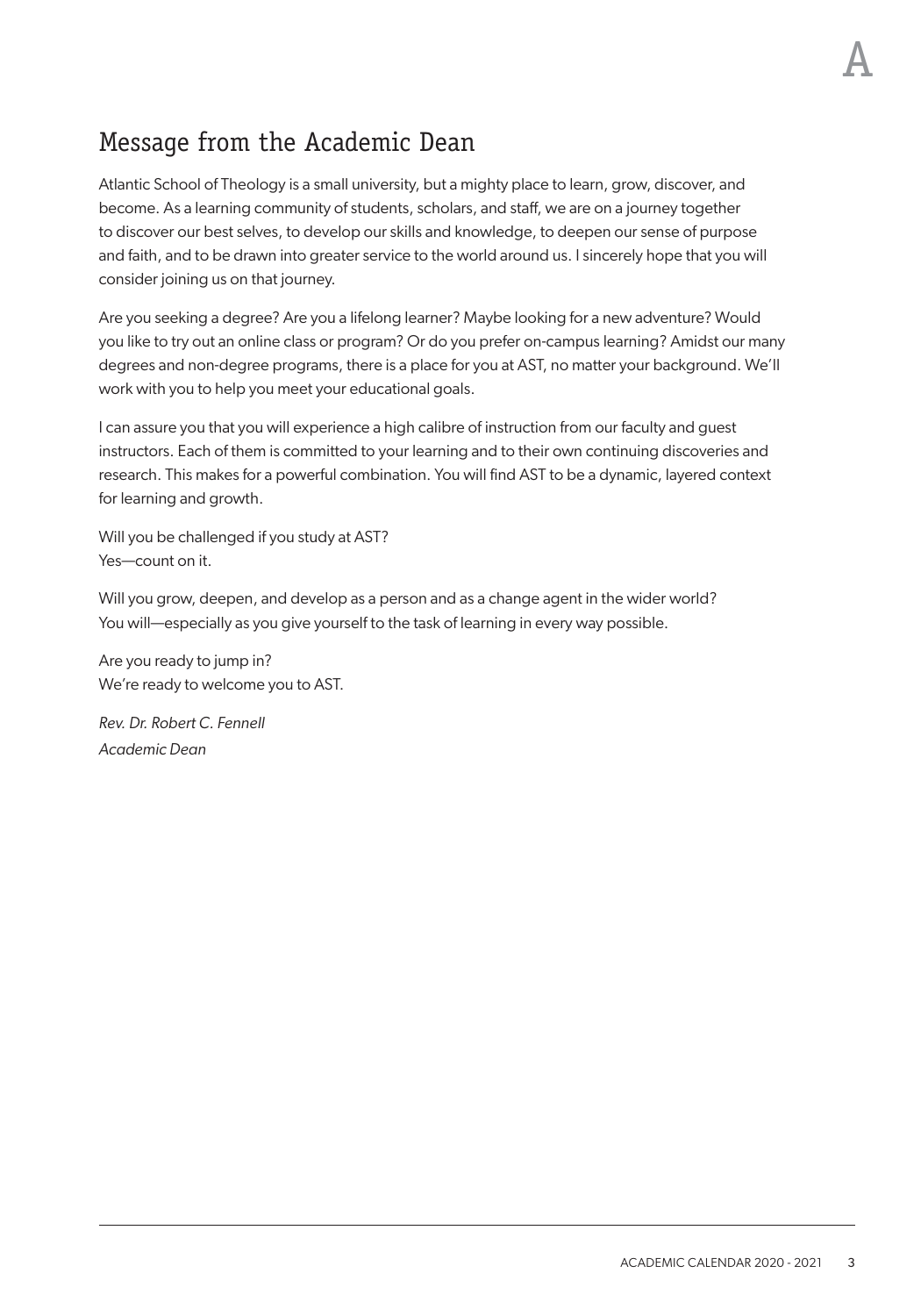## <span id="page-9-0"></span>Academic Year 2020-2021

#### Notice

At the time of printing, all elements of this Calendar were believed to be accurate. However, the spread of COVID-19 may result in modifications to some aspects of AST's programs and services during 2020-2021, such as altering certain dates or moving on-campus courses to online course delivery. Please consult the AST website for the most current information: [www.astheology.ns.ca](http://www.astheology.ns.ca).

#### Summer Term 2020

| May $11 -$ June $12$ | Summer Administration hours.                                            |
|----------------------|-------------------------------------------------------------------------|
| June 15              | Orientation.                                                            |
| lune 15              | First day of Session One courses.                                       |
| June $15 -$ July 24  | Summer Term 2020.                                                       |
| June 18              | Summer Term Matriculation Service.                                      |
| June 19              | Due date for Summer Term 2020 tuition and fees. (Friday)                |
| July 1               | Session Two courses as regularly scheduled. (Wednesday)                 |
| luly 1               | AST Library is open. (Wednesday)                                        |
| luly 1               | AST's administrative offices closed for Canada Day holiday. (Wednesday) |
| luly 27 – August 7   | AST Library is closed.                                                  |
| luly 27 – August 31  | Summer Administration hours.                                            |
| August 3             | Natal Day. AST is closed. (Monday)                                      |

#### Fall Term 2020

| September 7         | Labour Day. AST is closed. (Monday)                                            |
|---------------------|--------------------------------------------------------------------------------|
| September 8         | Fall Registration. (Tuesday)                                                   |
| September 9         | Orientation. (Wednesday)                                                       |
| September 9         | Fall Term classes begin. (Wednesday)                                           |
| September 14        | Last day for late registration for Fall Term courses. (Monday)                 |
| September 14        | Brightspace hosted Fall Term online courses begin. (Monday)                    |
| September 17        | Matriculation Service. (Thursday, 11:45 a.m. St. Columba Chapel)               |
| September 25        | Due date for Fall Term 2020 tuition and fees. (Friday)                         |
| September 25        | Last day to withdraw from Fall Term courses with full tuition refund. (Friday) |
| September 30        | Last day to apply for AST Bursaries. (Wednesday)                               |
| September 30        | Final grades due for Summer Term 2020 INCs. (Wednesday)                        |
| October 12          | Thanksgiving Monday. AST is closed. (Monday)                                   |
| October 20 - 23     | Reading Week. No classes. Offices are open. (Tuesday to Friday)                |
| October 28          | Senate Meeting. (Wednesday)                                                    |
| November 2          | Paul Wattson Lecture. (Monday)                                                 |
| November 10         | Last day to withdraw from Fall Term courses without academic penalty.          |
|                     | (Tuesday)                                                                      |
| November 11         | Remembrance Day. AST is closed. No classes. (Wednesday)                        |
| December 3          | Advent Service. (Thursday, 11:45 a.m. St. Columba Chapel)                      |
| December 9          | Last day of classes for the Fall Term 2020. (Wednesday)                        |
| December 16         | Last day of Fall Term 2020. Final marks due for all courses. (Wednesday)       |
| December 21 - Jan 1 | Christmas Holidays. AST is closed. No classes.                                 |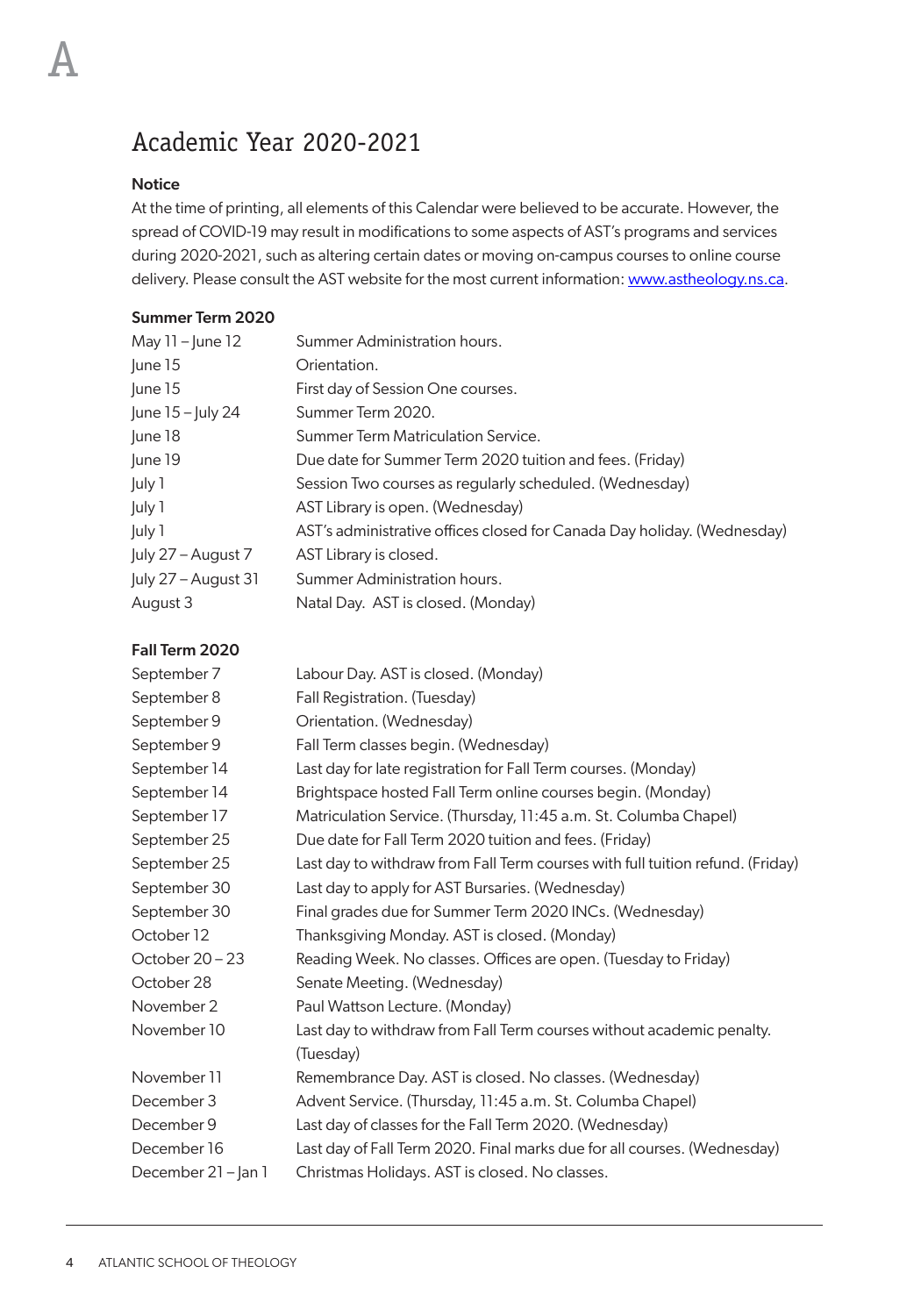#### Winter Term 2021

| January 4        | AST administrative offices open. (Monday)                                        |
|------------------|----------------------------------------------------------------------------------|
| January 7        | Winter Term 2021 classes begin. (Thursday)                                       |
| January 13       | Brightspace hosted Winter Term online courses begin. (Wednesday)                 |
| January 13       | Last day for late registration for Winter Term courses. (Wednesday)              |
| January 22       | Due date for Winter Term 2021 tuition and fees. (Friday)                         |
| January 22       | Last day to withdraw from Winter Term courses with full tuition refund. (Friday) |
| January 22       | Last day to withdraw from year-long courses with partial tuition refund for      |
|                  | Winter Term. (Friday)                                                            |
| February 1       | Final grades due for Fall Term 2020 INCs. (Monday)                               |
| February 3       | Senate Meeting. (Wednesday)                                                      |
| February 15      | Nova Scotia Heritage Day. AST is closed. No classes. (Monday)                    |
| February 16 - 19 | Reading Week. No classes. Offices are open. (Tuesday to Friday)                  |
| March $1 - 12$   | Returning Student Registration for 2021-2022.                                    |
| March 1          | Theses due for all programs. (Monday)                                            |
| March 11         | Graduate Project presentations (9 a.m. to 5 p.m.). Students will attend          |
|                  | Presentations as part of regularly scheduled classes. (Thursday)                 |
| March 12         | Last day to withdraw from Winter Term courses without academic penalty.          |
|                  | (Friday)                                                                         |
| April $1-5$      | Easter Holidays. AST is closed. No classes.                                      |
| April 8          | Agape Service. (Thursday at 11:45 a.m.)                                          |
| April 12         | Last day of classes for the Winter Term 2021. (Monday)                           |
| April 19         | Last day of Winter Term 2021. Final marks due for all courses.                   |
| April 28         | Senate Meeting. (Wednesday)                                                      |
| May 8            | Convocation 2021. (Saturday)                                                     |
| May 10 - June 11 | Summer Administration hours.                                                     |
| May 24           | Victoria Day. AST is closed. (Monday)                                            |
| June 1           | Final grades due for Winter Term 2021 INCs. (Tuesday)                            |
|                  |                                                                                  |

### Summer Term 2021

| $ $ une 14 $-$ luly 23 | Summer Term 2021                                                       |
|------------------------|------------------------------------------------------------------------|
| July 1                 | Session Two classes as regularly scheduled. (Thursday)                 |
| July 1                 | AST Library is open. (Thursday)                                        |
| luly 1                 | AST's administrative offices closed for Canada Day holiday. (Thursday) |
| $ $ uly 26 – August 31 | Summer Administration hours.                                           |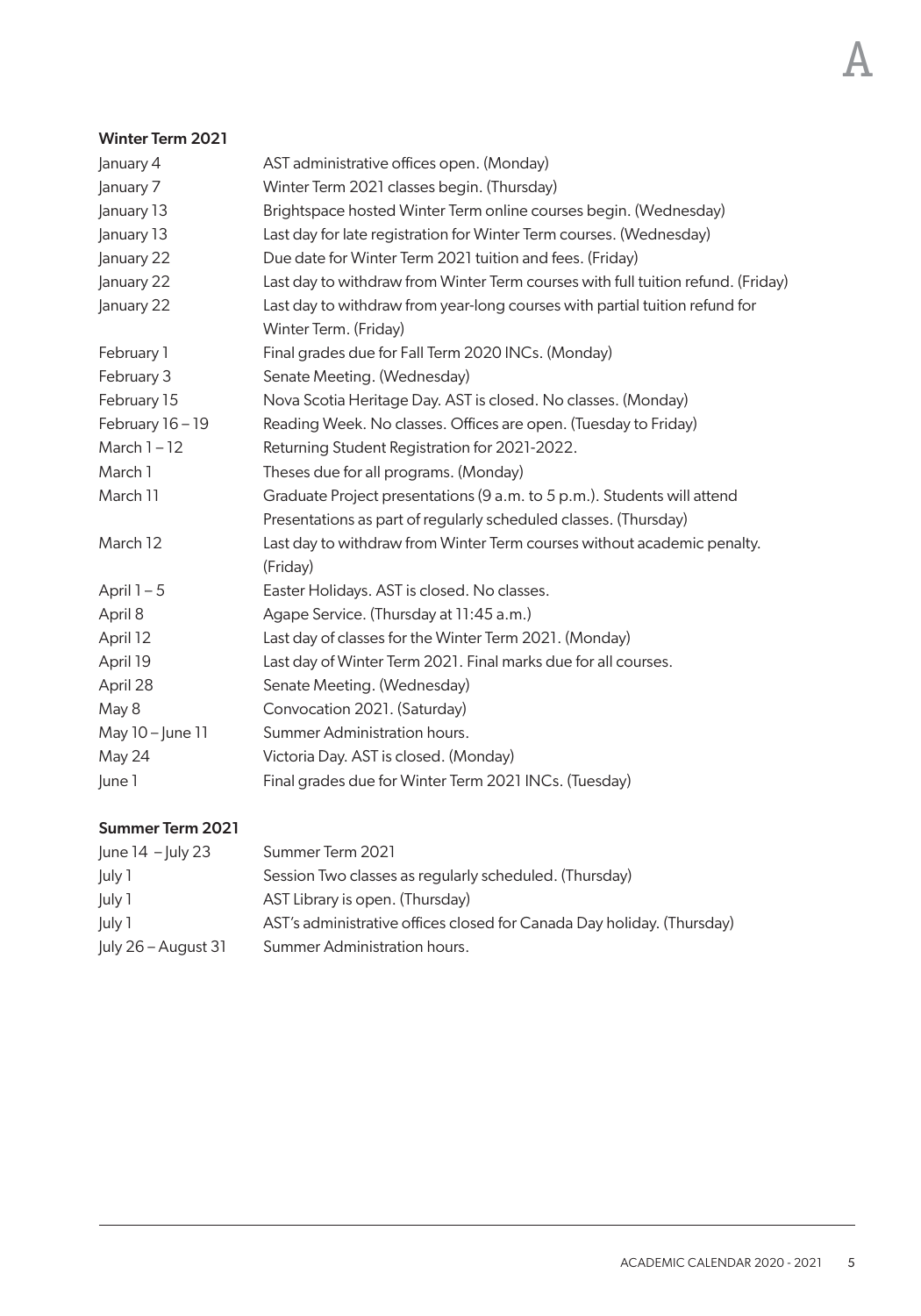## <span id="page-11-0"></span>Atlantic School of Theology Faculty

When you study at AST, you are engaging in theological exploration with outstanding teachers, researchers and humanitarians. Our full and part-time faculty are here to support and encourage you in developing your program of study, and to help you achieve your academic goals. Our denominational faculty groups also guide the development and preparation of ministry leaders in the faith traditions that founded our university, all while contributing to the vibrant denominational communities you will encounter at AST.

#### The Rev. Canon Dr. Jody Clarke Pastoral Theology

**Research interests:** Pastoral psychology with a focus on in Intensive Short-Term Psychodynamic Psychotherapy; human emotions such as grief, guilt, anger and joy; the nature of resilience both in individuals and communities; congregational development theory. As a pastoral practitioner, Dr. Clarke is a Teaching Supervisor in Clinical Pastoral Education and a Specialist in Pastoral Counselling. Publications: "The Therapeutic Covenant: A Psychotheological Pathway to Dynamic Engagement," and "Pastoral Diagnosis: Assessing the Psychotheological Themes of Freedom and Meaning" in *The Journal of Pastoral Care and Counseling*. "The Meta-Psychology of Character Change: A Case Study of Ebenezer Scrooge" and "The Metapsychology of Guilt and Redemption: A Case Study of Dicken's Pip" in *The Journal of Spirituality in Mental Health.* Co-authored "Davanloo's Technique in the Case of the 17-Year-Old with Anorexia Nervosa and a Complex Unconscious: Part I," and "Part II" with Angela Schmitt and Catherine Hickey in *Current Psychiatric Reviews*. "Wonder and the Divine Dance: The Lived Reality of Qualitative Research within a Master of Divinity Curriculum" in *Qualitative Research in Theological Education: Pedagogy in Practice*, edited by Susan Willhauck and Mary Clark Moschella. "Transference Neurosis Revisited: The Case of the Emotionally Frozen Woman with the Help of Davanloo, Saint Paul and Dickens' Estella" in *The Journal of Spirituality in Mental Health.* Current research/writing: Moments of resilience in popular film and literature; emotional literacy; the pernicious nature of guilt; ancient spiritual practices and contemporary understanding of the unconscious.

#### The Rev. Dr. David Csinos

#### Pastoral Theology

#### Co-Coordinator of the Summer Distance MDiv Program

Research interests: Innovative approaches to faith formation; public religiosity in contemporary contexts; ministry with children and youth; culture and interculturalism; intergenerational preaching; experiential approaches to homiletics.

Publications: "Falling Leaf Catcher: Experiencing Awe and Wonder with Children." In *Re-Thinking Children's Work in Churches*, edited by Carolyn Edwards, Sian Hancock, and Sally Nash, 171–9. London: Jessica Kingsley, 2019. *Faith Forward, Volume 3: Launching a Revolution through Ministry with Children, Youth, and Families.* Kelowna, BC: Wood Lake, 2018. "From the Ground Up: Cultural Considerations in Research into Children's Spirituality and Theology." *International Journal of Children's Spirituality 22*, no. 3 (2017). *Faith Forward, Volume 2: Re-Imagining Children's and Youth Ministry*. Kelowna, BC: CopperHouse, 2015 (edited with Melvin Bray). *Children's Ministry in the Way of Jesus*. Downers Grove, IL: InterVarsity, 2013 (with Ivy Beckwith). *Faith Forward: A Dialogue on Children, Youth, and a New Kind of Christianity*. Kelowna, BC: CopperHouse, 2013 (edited with Melvin Bray).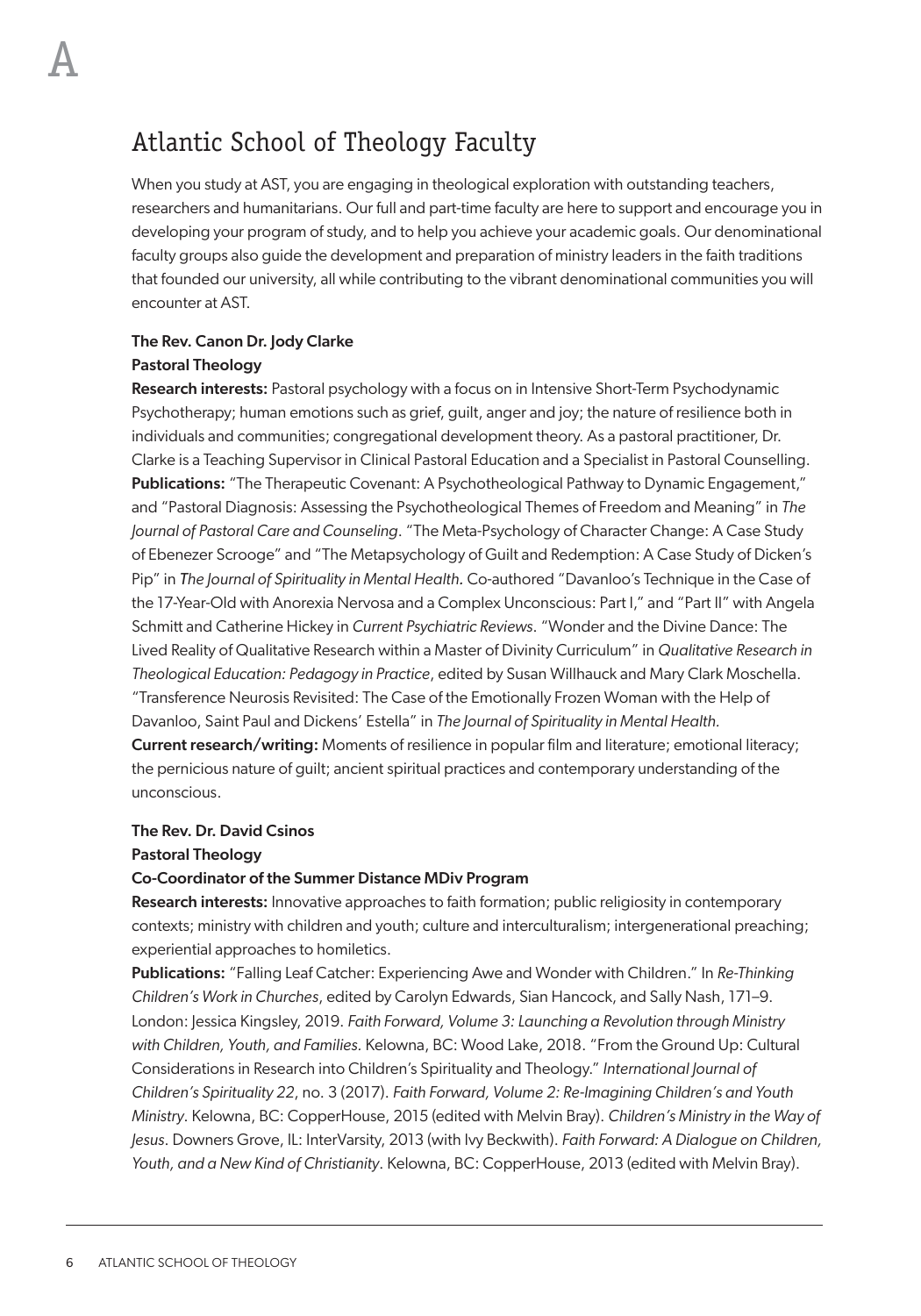*Children's Ministry that Fits: Beyond One- Size-Fits-All Approaches to Nurturing Children's Spirituality*. Eugene, OR: Wipf and Stock, 2011.

Current research/writing: A phenomenological study of sound-and-light shows; post-colonial creativity in Christian leadership; intergenerational approaches to preaching.

#### Dr. David Deane

#### Systematic and Historical Theology

#### Director of the Master of Arts (Theology and Religious Studies) Program Director of the Diploma in the New Evangelization

Research interests: Christian Doctrine, Moral Theology, Apologetics, Patristics

Publications: *Nietzsche and Theology: Nietzschean Thought in Christological Metaperspective* (Aldershot: Ashgate Publishing, 2006). *Resisting the Tyranny of the Banal: An Approach to Catholic Moral Theology* (Rowman and Littlefield, forthcoming 2020). *Still Unhealed: Challenges of Conversion and Reform from the Sexual Abuse Crisis* (with Nuala Kenny) (Novalis Press, 2019).

Books in progress: A contract is in hand with Cascade Books for *The Matter of the Spirit*, a book on the doctrine of the Holy Spirit.

#### Dr. Daniel Driver

#### Hebrew Bible/Old Testament

Research interests: Genesis, Psalms, the Book of the Twelve, the history of interpretation, canonical and theological approaches to the Bible, readings of the Hebrew Bible as Old Testament scripture. Publications: *Brevard Childs, Biblical Theologian* (Forschungen zum Alten Testament II/46; Mohr Siebeck, 2010; 2nd ed. Baker Academic, 2012); co-editor of *The Epistle to the Hebrews and Christian Theology* (Eerdmans, 2009) and *A Cloud of Witnesses: The Theology of Hebrews in its Ancient Contexts* (Library of New Testament Studies; T&T Clark, 2008); essays on a variety of biblical and theological topics, from Psalm 2 to forgiveness to biblical chronology to sabbath and land.

Current research/writing: Creation; Genesis in time; the Psalms: their difficulty, and their shape within the Psalter.

#### **Dr. Alyda Faber**

#### Systematic Theology and Ethics

Research interests: Poetry, poetics and theology; religion, ethics and film; literature and religious subjectivity; feminist theory and theology; religion and violence.

Publications: *Dust or Fire* (Goose Lane Editions/Icehouse poetry); "Film, Parable, Reciprocity: Frederick Wiseman's 'Reality Fictions' and Social Change" in *Journal of Religion, Film and Media*; "Silence-effects: Frederick Wiseman's Films as Parables" in *Silence and Religion in Film*; "Helplessness as Sacred Human Calling: David Adams Richards' *God Is* and *Mercy Among the Children*" in *Recognizing the Sacred in the Modern Secular*.

Current research/writing: Poetry manuscript (mother portraits); essay on friendship and beauty in selected Frisian poems.

A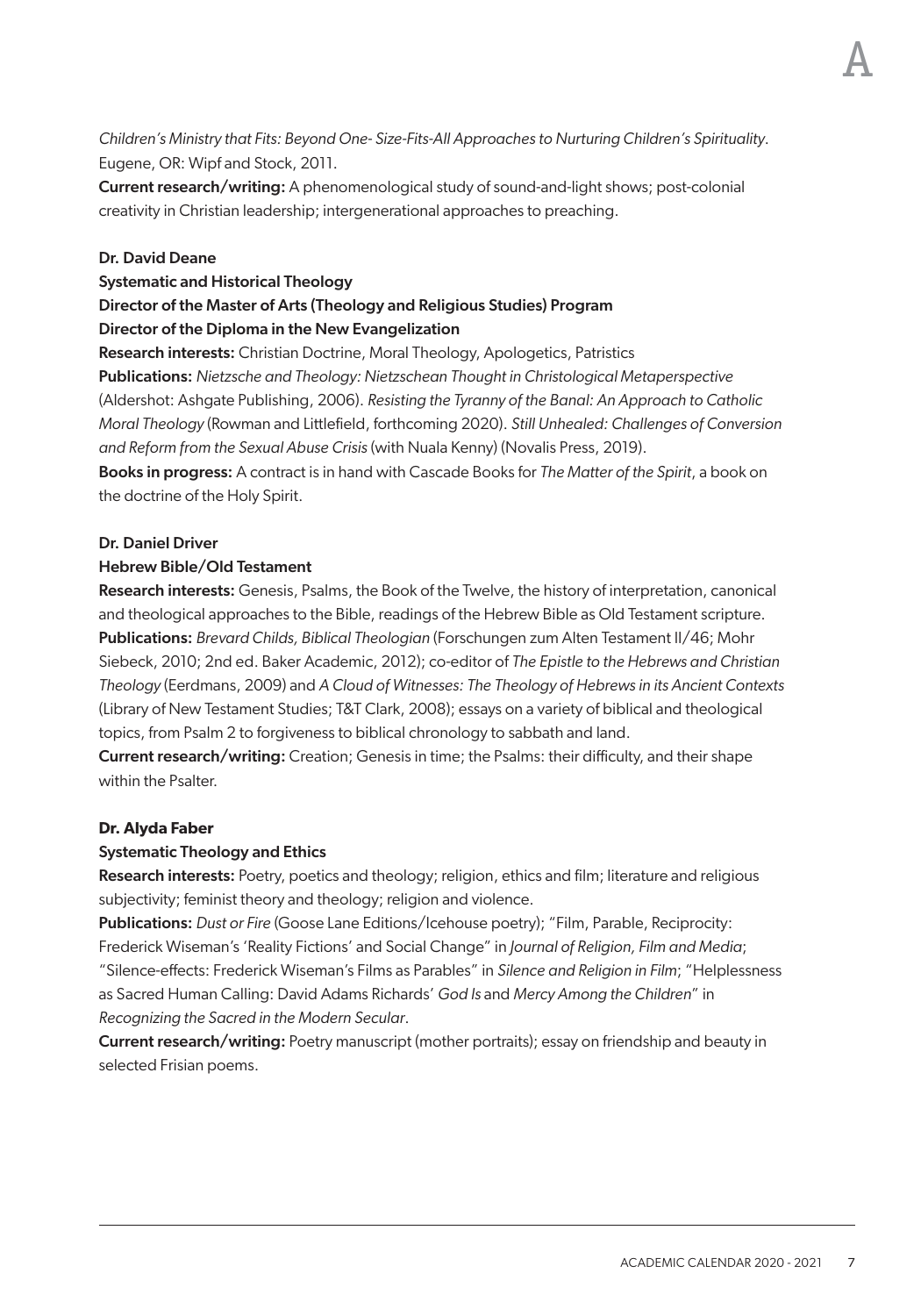#### The Rev. Dr. Rob Fennell

A

#### Systematic and Historical Theology

Research interests: Theological interpretation of Scripture; Trinity; Christology; church renewal; C.S. Lewis; Dietrich Bonhoeffer; Reformations history; evangelism; The United Church of Canada; pilgrimage.

Publications: Author of "Reconnection in a Fragmented Age: The Blessings of Local Pilgrimage"; "*How Does the United Church Interpret the Bible?*"; "On Ordained Ministry"; and "Theological Foundations for Social Justice." Author of *The Rule of Faith and Biblical Interpretation: Reform, Resistance, and Renewal*. Co-editor of *The Theology of The United Church of Canada; Living Traditions: 500 Years of Re-Forming Christianity*; and of *Three Ways of Grace: Drawing Closer to the Trinity*. Editor of *Intercultural Visions: Called to be the Church* and of *Both Sides of the Wardrobe*: C.S. Lewis, *Theological Imagination, and Everyday Discipleship*. Contributor to *The New Interpreter's Theological Companion to the Lectionary*. Co-host of the *creedalandlovingit.wordspress.com blog*. Next projects: Co-authoring a book with Dr. Russ Daye on thriving Christian communities; publications on spiritual practices and pilgrimage.

The Rev. Dr. Susan MacAlpine-Gillis

Pastoral Theology

Co-Coordinator of the Summer Distance MDiv Program

Recruitment and Vocations Coordinator

**Research interests: Congregational Dynamics: Field Education** 

Current research/writing: The blessings and burdens of long-term pastoral relationships.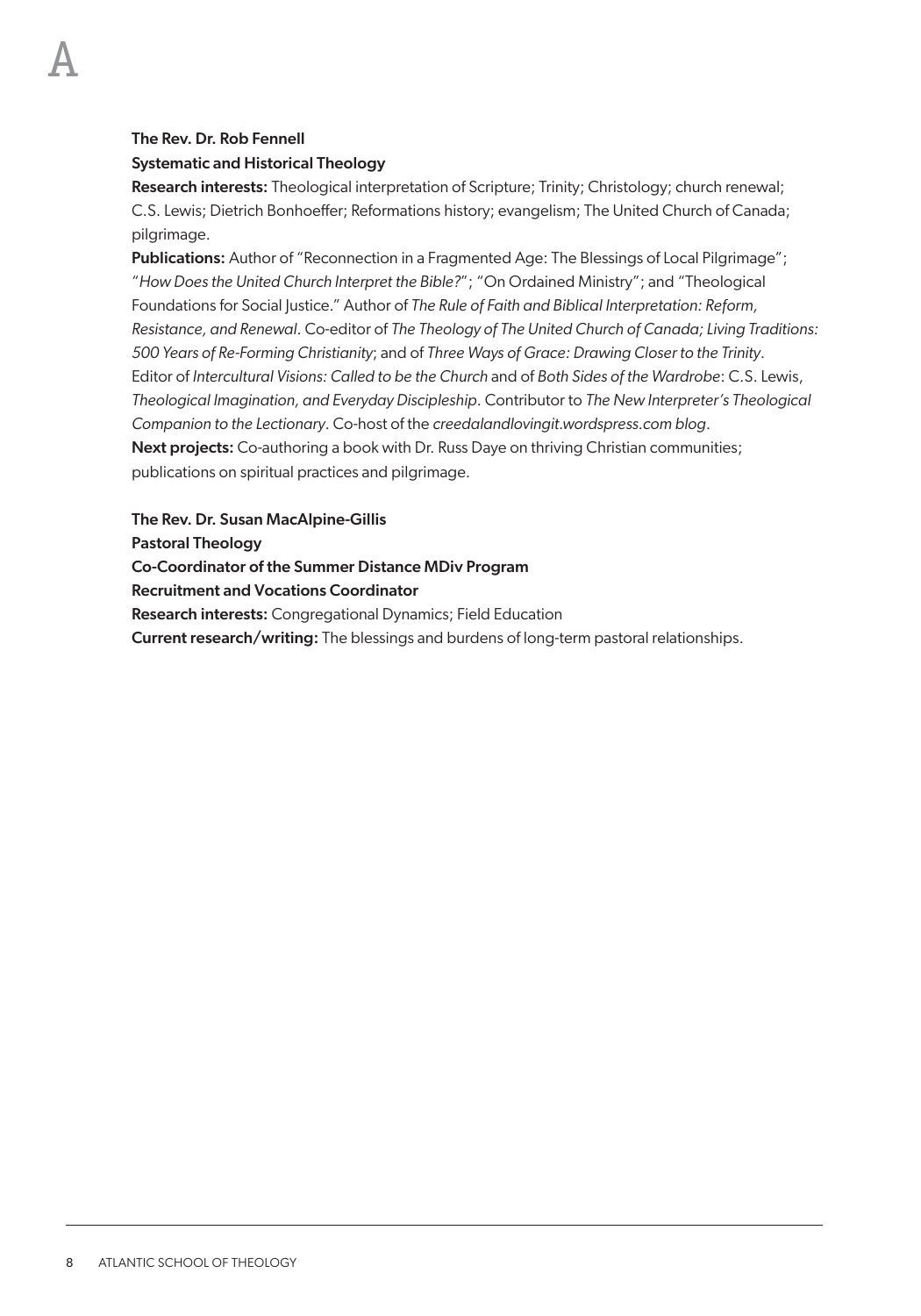#### The Rev. Dr. David MacLachlan New Testament Studies

Professor for New Testament Studies and Early Christian History since July 1983 with specialties in the Revelation to John, Paul, Early Church History; interests in Biblical Theology and Jewish-Christian dialogue. Dr. MacLachlan was the Academic Dean at AST from 1998 to 2011. As a doctoral student and research assistant to Dr. Markus Barth (1915-1994) at the Theologisches Seminar in the University of Basel, Switzerland, he assisted Dr. Barth with the preparation of his volumes on Ephesians and Colossians in the Anchor Bible commentary series as well as the volume on Philemon in the Critical Eerdmans Commentary series. He is a member of the Canadian Society for Biblical Studies and has written several book reviews in Studies in Religion. He wrote articles for the student handbook, *Dictionary of the Bible and Western Culture* from Sheffield Phoenix Press. Dr. MacLachlan was a member of the UCC General Council Committee for Theology and Faith and chaired the Committee from 1988 to 1992. He participated in the development and writing of the 1992 UCC General Council report, *The Authority and Interpretation of Scripture*. He sat on the Canadian committee that prepared the congregational resources for the Week of Prayer for Christian Unity 2014.

Current research/writing: Presently working on the translation of Markus Barth's German study of Christian baptism, *Die Taufe: ein Sakrament?* (Is Baptism a Sacrament?) for Wipf and Stock. He is also working on a collection of essays on theological themes in the Revelation to John along with a study on the theology of Israel in the book of Revelation. He is a member of the translation group at the Centre for Barth Studies at Princeton Theological Seminary, working on the translation of Karl Barth's *Gesamtausgabe* series.

#### The Rev. Dr. Susan Willhauck

#### Pastoral Theology

Research Interests: Culture and Christian formation; linguistics and theology; intercultural teaching; qualitative research; congregational leadership and change; women's leadership in ministry; feminist theologies; congregational studies; and worship practices.

Publications/Projects: *The Web of Women's Leadership: Recasting Congregational Ministry* (with Jacqulyn Thorpe) Abingdon Press; *Back Talk! Women Leaders Changing the Church,* Pilgrim Press; *Ministry Unplugged: Uncommon Calls to Serve*, Chalice Press; *Breaking Through the Stained Glass Ceiling* (with HiRho Park). "The Urban Dictionary, Street Wisdom and God: An Intersection of Linguistics and Theology" paper presented at the Canadian Theological Society 2011, published in the *International Journal of Practical Theology*, fall 2013. "Freeing Speech: Proverbial Wisdom as Faith Formation and Liberation" paper presented at the Religious Education Association, 2012 and published in *Religious Education* fall 2013. Recipient of a Wabash Center grant for *Teaching Qualitative Research Theological Education to Enhance Leadership for Change in the Church*. Co-edited with Mary Clark Moschella, *Qualitative Research in Theological Education: Pedagogy in Practice*, SCM Press. She also is the editor of *Female Child Soldiering, Gender Violence and Feminist Theologies* (Palgrave Macmillan, 2019).

A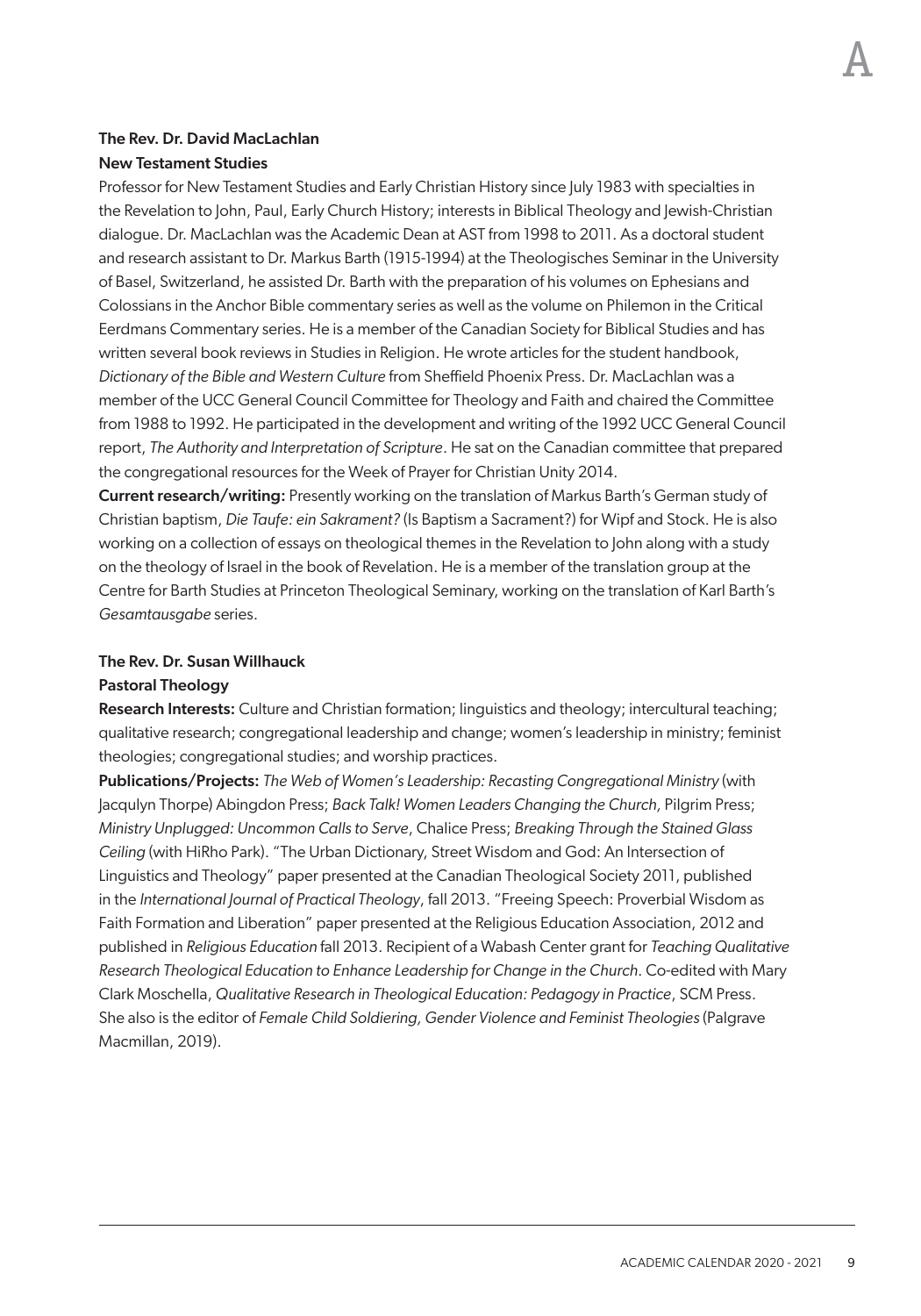## <span id="page-15-0"></span>Academic Program Admissions

#### **Notice**

At the time of printing, all elements of this Calendar were believed to be accurate. However, the spread of COVID-19 may result in modifications to some aspects of AST's programs and services during 2020-2021, such as altering certain dates or moving on-campus courses to online course delivery. Please consult the AST website for the most current information: [www.astheology.ns.ca](http://www.astheology.ns.ca).

#### Academic Admissions Requirements for the Master of Divinity Program, Graduate Certificate Program in Theological Studies, and as a Special Student

The academic requirement for admission to these programs, or as a Special Student, is a Bachelor's degree from a university recognized by the Association of Universities and Colleges in Canada or the Council for Higher Education in the United States. You have maintained an average of 70% or a 'B' grade (or the grade point average equivalent) or higher in your undergraduate program.

#### Academic Admissions Requirements for the Master of Arts (Theology and Religious Studies) Program

The academic requirement for admission to this program as a specialization in theology (thesis or course-only) is a Bachelor's degree in Theology, a Bachelor's degree in a cognate discipline, or a Master of Divinity degree from a university recognized by the Association of Universities and Colleges in Canada, the Council for Higher Education in the United States, or a similarly recognized institution, with a minimum 'B+' average.

The academic requirement for admission to this program as a first degree in theology (thesis or course-only) is a Bachelor's degree in any discipline from a university recognized by the Association of Universities and Colleges in Canada, the Council for Higher Education in the United States, or a similarly recognized institution. You have maintained a minimum 'B+' average in your undergraduate program.

#### Studying at AST without a Bachelor's Degree

If you do not have a Bachelor's degree, but have a combination of prior post-secondary studies and significant life experience, you may apply to the Master of Divinity Program, Graduate Certificate Program in Theological Studies, or as a Special Student [but not to the Master of Arts (Theology and Religious Studies) Program] after successful completion of AST's Prior Learning Assessment process.

Your Prior Learning Portfolio will be strengthened by taking as many university courses as possible before you apply, preferably within the humanities (literature, history, languages, theology, philosophy, classics, or religious studies) and normally including at least 5 year-long university courses (or 10 one-semester courses).

The Prior Learning Assessment process is normally appropriate for persons 30 years of age or older.

Please note that the "shorter course" option within The United Church of Canada is expressed at AST via the Prior Learning Assessment process.

AST's assessment for and determination of Bachelor's Equivalency is for the purpose of application and admission to AST. AST's assessment and determination is not transferrable for application to other universities.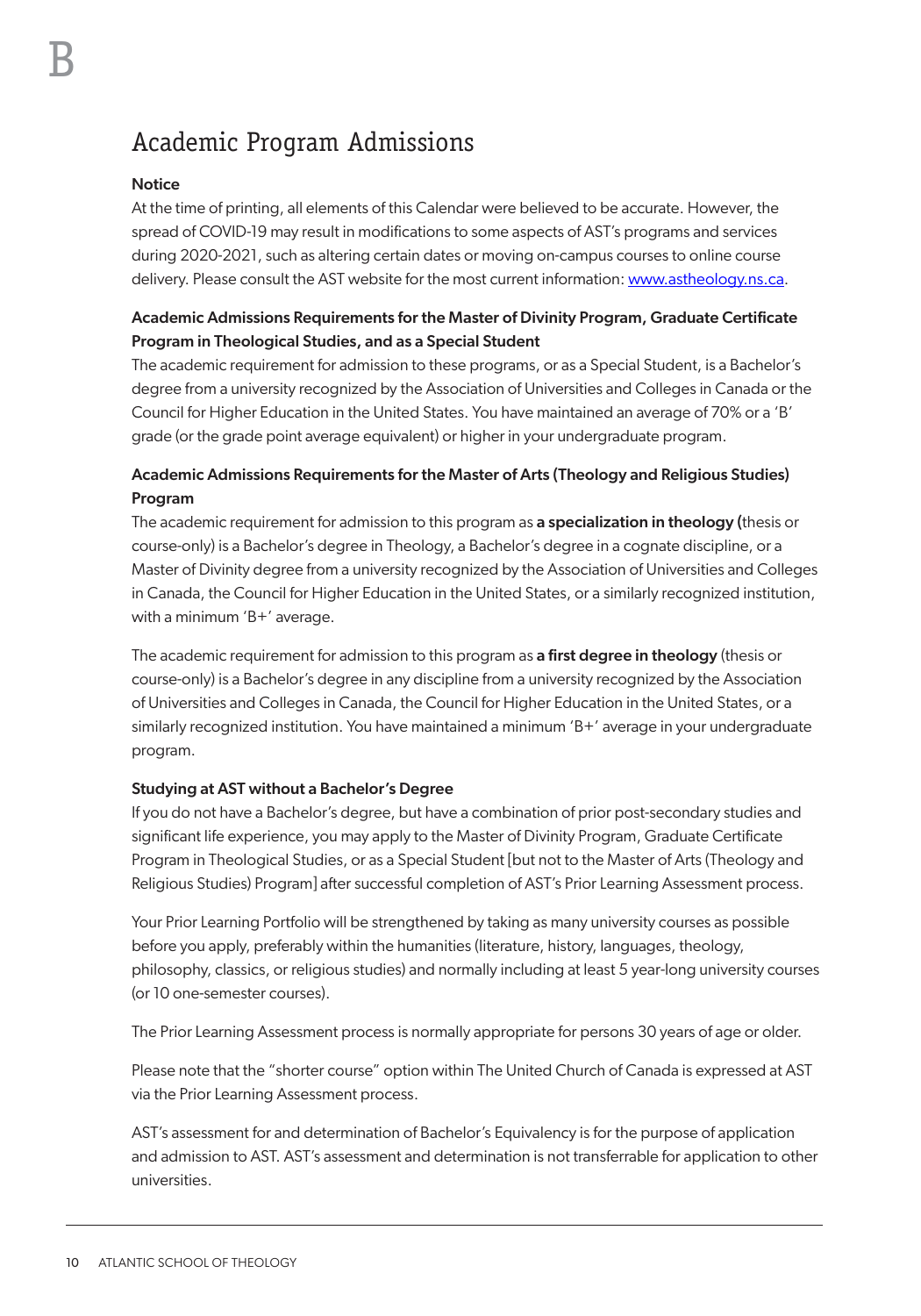If you do not have a completed Bachelor's degree and wish to begin the Prior Learning Assessment process, please contact the Academic Office at academic@astheology.ns.ca.

| Intended Start Date for Graduate Studies | Target Submission Date for Prior Learning Portfolio |
|------------------------------------------|-----------------------------------------------------|
| Summer Term                              | February 1st                                        |
| l Fall Term                              | March 15th                                          |
| Winter Term                              | October 15th                                        |

#### Prior Learning Portfolio Target Submission Dates

Please note the program application deadlines in "Application for Admission Deadlines" later in this section.

### Accelerated Entry into Master of Divinity Program or Graduate Certificate Program in Theological Studies

AST has been approved for a three-year experiment to admit students to the MDiv or Graduate Certificate Program in Theological Studies who have completed two or more years of undergraduate studies and who, through an outstanding academic record, are able to demonstrate readiness for graduate studies in theology. Note that MA (Theology and Religious Studies) Program applicants must in all cases complete a full Bachelor's degree.

To apply under the Accelerated Entry process, submit to the Registrar's Office a cover letter outlining the reasons you believe that you qualify for Accelerated Entry; a completed MDiv or GCTS application; a processing fee of \$200; and an academic essay 8-10 pages in length, showcasing your best research and writing skills. Your transcript of marks must be forwarded directly from an accredited university to the Registrar's Office. Your transcript must show the following:

- a minimum of two full years of full-time undergraduate studies (equivalent to 10 year-long university courses or 20 one-semester courses)
- a minimum of 6 year-long university courses (or 12 one-semester courses) in humanities subjects (defined as literature, history, languages, theology, philosophy, classics, or religious studies)
- a minimum A- average
- no grades in the C, D, or F range. Any grade in these ranges will disqualify you from Accelerated Entry. If a C, D, or F appears on your transcript, you will need to complete an undergraduate degree before applying to AST.

Accelerated Entry applications will be assessed by the Academic Dean and a member of the Admissions Committee. Applicants may be required to undertake further undergraduate courses prior to, or in conjunction with, graduate studies at AST.

Students who have not yet begun their university studies are warmly encouraged to contact AST to discuss their plan of studies at the undergraduate level, with a view to the best possible preparation for theological studies. Please contact Dr. Susan MacAlpine-Gillis, Recruitment and Vocations Coordinator, for further guidance (smacalpinegillis@astheology.ns.ca).

For more information about AST's Accelerated Entry process, please contact the Registrar at 902.425.3691 or registrar@astheology.ns.ca.

B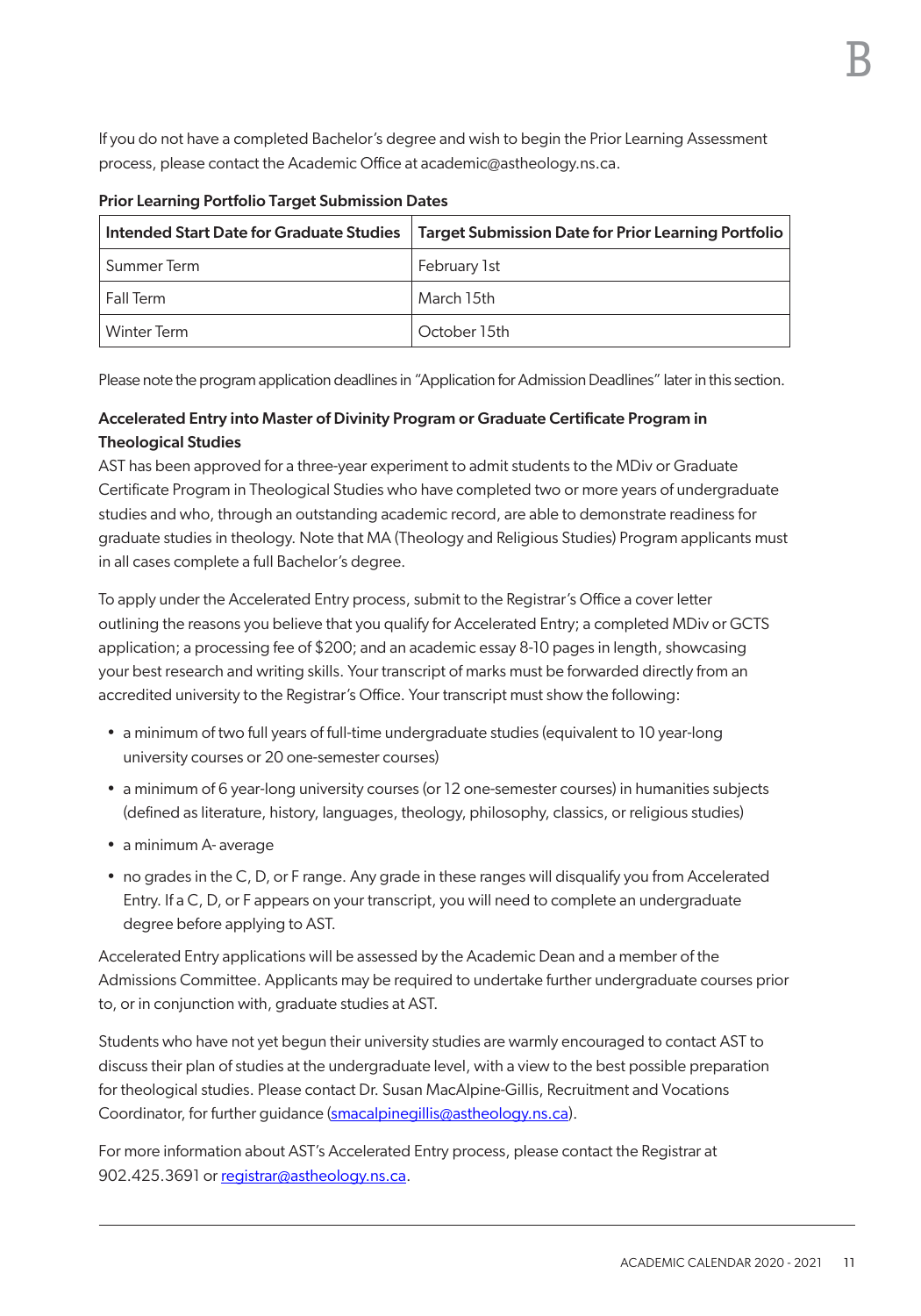#### Undergraduate Students and Students from Other Universities

AST welcomes students from other universities who wish to take one or more courses at AST and to use those credits within their degree programs at their home university. Please begin by contacting AST's Registrar at 902.425.3691 or registrar@astheology.ns.ca and indicate the course you wish to take at AST. The AST course instructor must grant permission prior to the beginning of the course in question. You must arrange for a Letter of Permission from your home university authorizing your registration at AST. Your home university will determine credit value of the course and its designation within your degree program. You will complete AST's standard registration forms and pay tuition and associated fees for the course directly to AST by the published payment dates. At the end of the applicable academic term, AST will send an official transcript to your home university to confirm the final grade you achieved in the course. You may not use that course credit completed by Letter of Permission toward graduate program requirements at AST in the future.

#### Language of Instruction

The language of instruction at AST is English. If you are not fluent in English, you will need to achieve a minimum score of 550 on the TOEFL for admission. You are also expected to submit an academic writing sample of 8-10 pages, showcasing your best research and writing skills, with your application.

#### International Students

Students who are not citizens or permanent residents of Canada will need to apply to Immigration Canada for a Study Permit, unless you intend to study via online courses only. Please visit StudyCanada.ca for contact information for your nearest Canadian Consulate or High Commission. AST expects international students to meet all government requirements and have sufficient financial resources for the duration of their studies. AST does not provide tuition waivers.

#### Technology Requirements

You will need a computer and high-speed internet to access online courses and online study/research resources. Familiarity with current technology will enhance your academic experience, and we encourage you to take technology training.

#### Admissions Process

The admissions process for the programs described above, and as a Special Student, includes submission of the appropriate application form and payment of a non-refundable application fee of \$70. Be sure to include all written materials requested in the application form. You will need to request an **official transcript** from each university and/or college you attended. Your official transcript(s) must be sent to you in an envelope sealed and signed/stamped by the issuing education institution. Do not open the envelope containing your official transcript. Include all of your official transcript(s) in their original signed/stamped, sealed envelopes with the application package you submit to the Registrar at Atlantic School of Theology. Once your application is reviewed, you will receive an admission decision letter from the Dean's office. Please see "Admissions Process" for detailed information on the admission process for each program.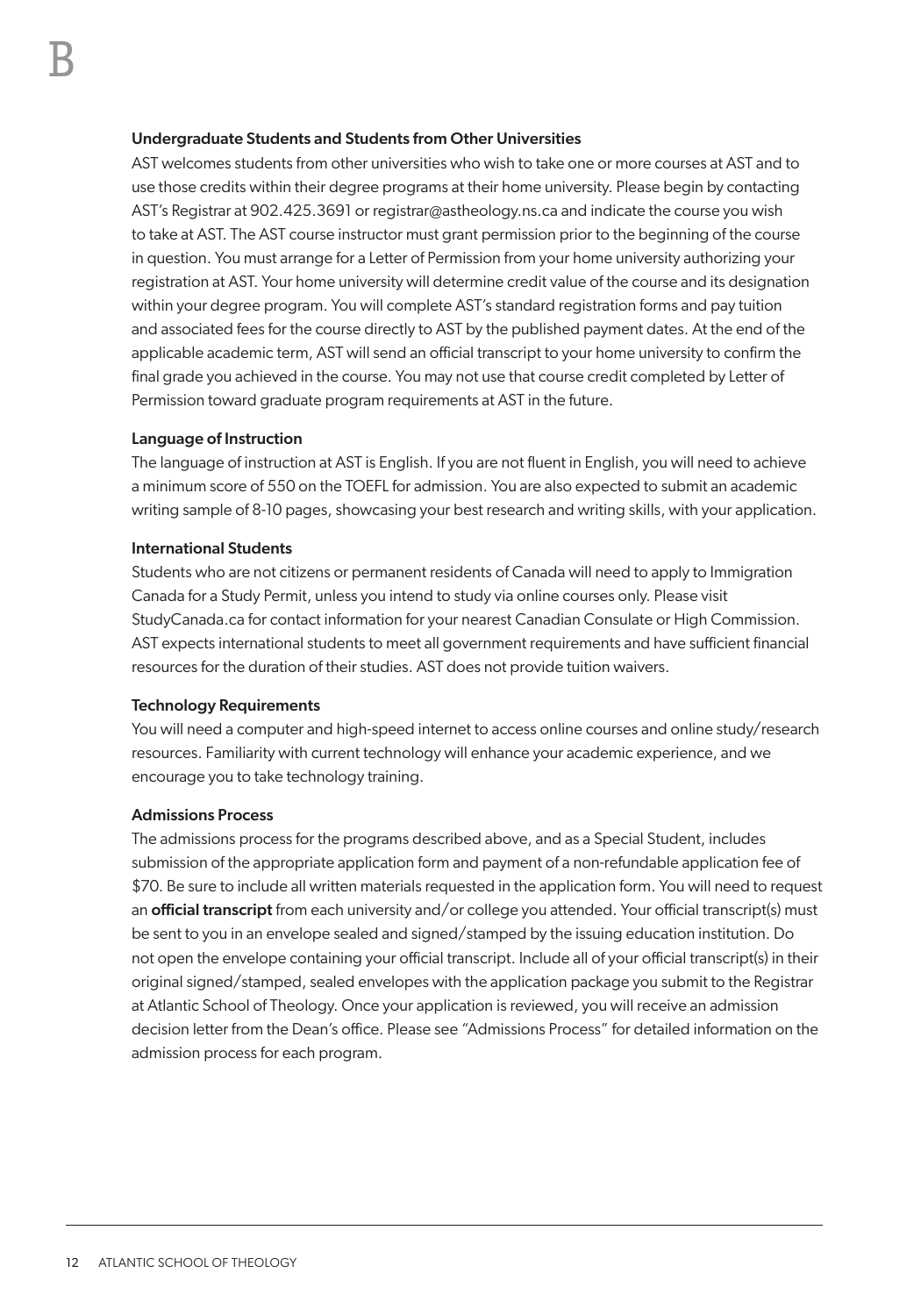| Program                                         | <b>Intended Start Date</b> | <b>Application Deadline</b> |
|-------------------------------------------------|----------------------------|-----------------------------|
| Master of Arts (Theology and Religious Studies) | Fall Term                  | March 1st                   |
| Master of Divinity (Summer Distance)            | Summer Term                | March 15th                  |
| Master of Divinity (Campus)                     | Fall Term                  | May 1st                     |
| Graduate Certificate in Theological Studies     | Summer Term                | March 15th                  |
| Graduate Certificate in Theological Studies     | Fall Term                  | May 1st                     |
| Graduate Certificate in Theological Studies     | <b>Winter Term</b>         | November 1st                |

Degree program applications received after the published application deadlines may be treated as applications to the Graduate Certificate Program in Theological Studies and be admitted, or not, by the Dean on that basis to begin studies at AST.

If you do not anticipate having a completed Bachelor's degree before commencing studies at AST, please see "Studying at AST without a Bachelor's Degree" earlier in this section for information about our Prior Learning Assessment option. If you wish to begin the Prior Learning Assessment process, please contact the Academic Office at academic@astheology.ns.ca.

#### Merit-Based Entrance Scholarship Deadlines

Master of Arts (Theology and Religious Studies) and Master of Divinity program applications received by March 1st and May 1st respectively will be considered for entrance scholarships. There is no separate scholarship application process. Applications received after these dates will not be considered for entrance scholarships.

#### Needs-Based Bursaries

Students in the Master of Divinity program are eligible for AST bursaries on the basis of financial need. The application deadline for bursary assistance is September 30th.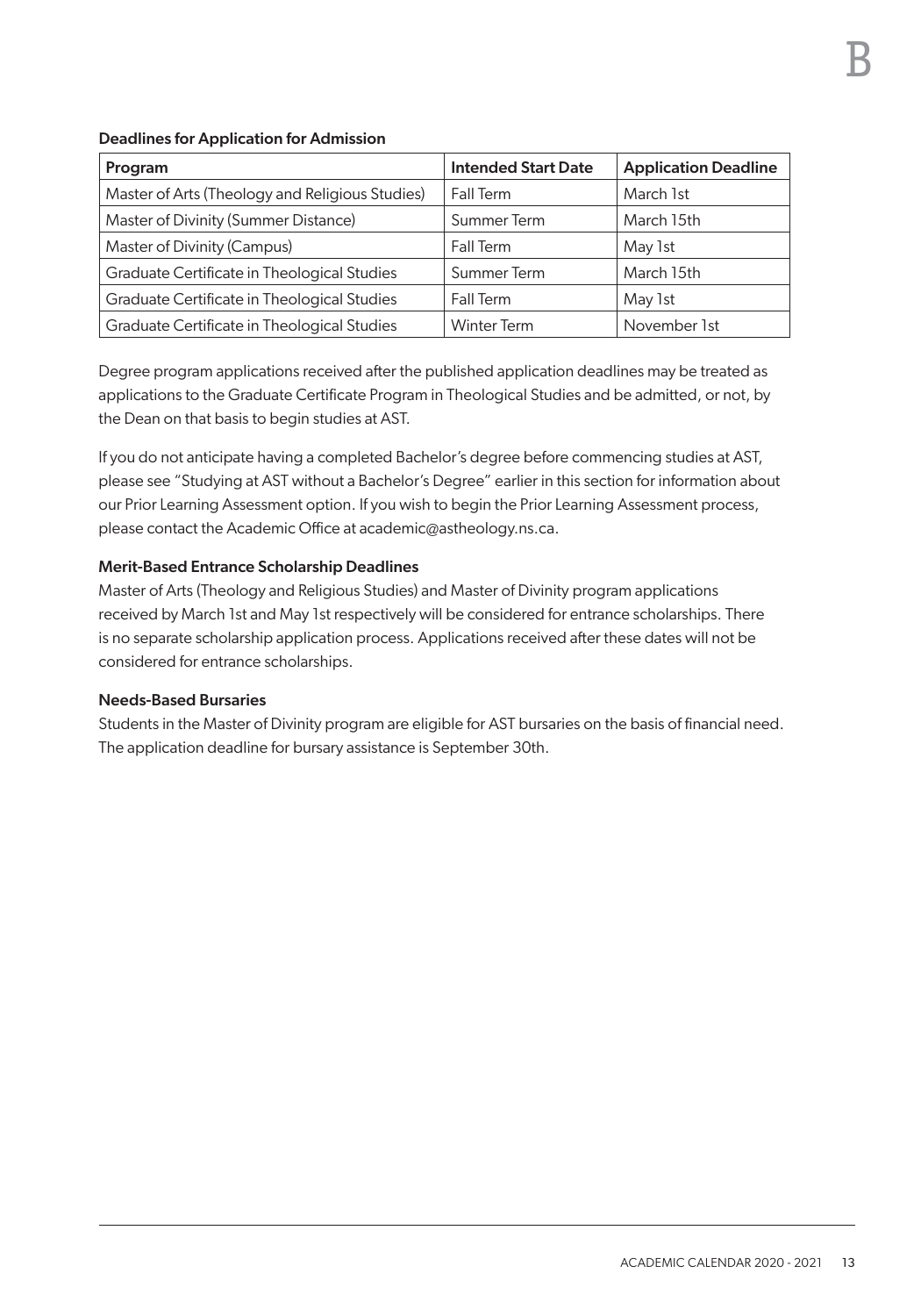## <span id="page-19-0"></span>Degree and Certificate Programs Graduate Studies

#### **Notice**

At the time of printing, all elements of this Calendar were believed to be accurate. However, the spread of COVID-19 may result in modifications to some aspects of AST's programs and services during 2020-2021, such as altering certain dates or moving on-campus courses to online course delivery. Please consult the AST website for the most current information: [www.astheology.ns.ca](http://www.astheology.ns.ca).

#### **MASTER OF DIVINITY**

#### *MDiv Admission Requirements*

You will need a Bachelor's degree from an accredited university, with a minimum of 'B' average (or grade point average equivalent). Your interests, talents, and personal goals should correspond with the program's purposes.

If you do not hold a Bachelor's degree, please see the "Academic Program Admissions" section above for information about studying at AST without a Bachelor's Degree and our Accelerated Entry option.

#### *MDiv Funding*

Generous entrance scholarships are awarded annually to MDiv students with outstanding academic backgrounds. No additional application is required; all applicants are considered for these awards. AST also has a generous needs-based bursary fund for MDiv students. (To apply for bursaries through AST, you must complete an AST Application for Bursary form and submit it to the Business Office by September 30th.) Additional funding may be available from your church, denomination, parish, or congregation.

#### *MDiv Admissions Process*

Submit the following to the Registrar's office by the published application deadlines: completed MDiv program application form; \$70 non-refundable application fee; personal statement (3 to 4 pages describing the development of your spiritual and religious faith, church involvement, how you see your vocation in life, and your hopes for theological education); one official transcript in its original sealed and signed/stamped envelope issued from each of your previous and current post-secondary education institutions; and three confidential letters of reference in their original envelopes signed and sealed by your referees. The Academic Dean and a member of the Admissions Committee will review your application and, if necessary, interview you to determine your suitability for the program. If successful, you will receive an admission letter from the Dean. If not, you will receive notification that your application was unsuccessful.

#### *MDiv Program Requirements*

This program is designed primarily for individuals preparing for ordained or professional ministry. It is not required that you be a church-sponsored candidate. Please consult with your denomination concerning its requirements for ordination or any professional designation.

The MDiv program is also a first degree in theology and you can use it to develop competence in the major areas of theological inquiry and ministerial practice. Through this program, you will be prepared for leadership roles in congregations, healthcare settings, educational institutions, chaplaincy, and the wider community, and for further graduate studies in the theological disciplines.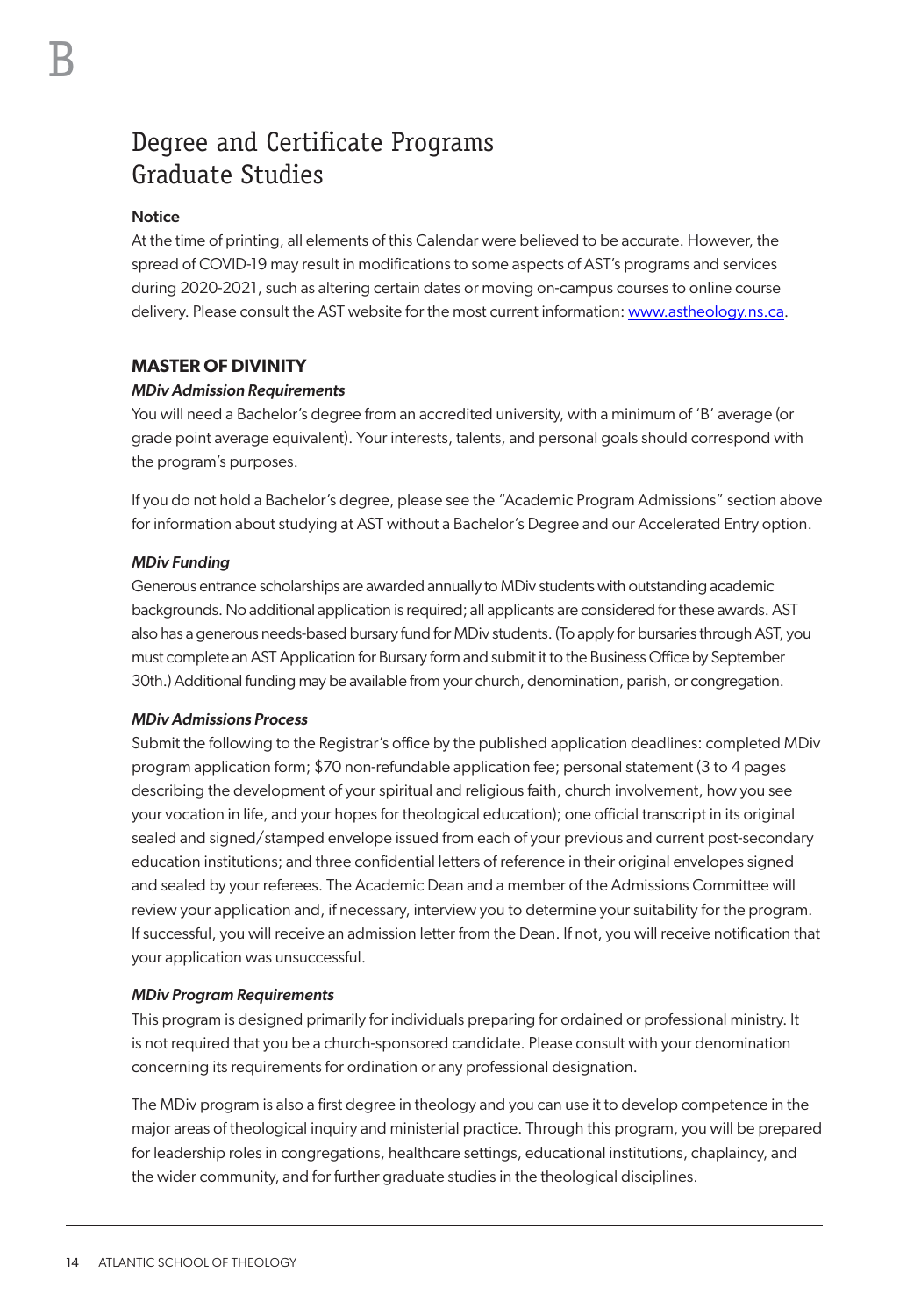If you are contemplating the MDiv program we encourage you to focus on literature, history, languages, social sciences, theology, philosophy, and classics in your undergraduate studies. Good research and writing skills are essential in all AST graduate programs and courses.

If you are applying for the MDiv program and have completed a Master's level program in theology, you will be considered for advanced standing by the Admissions Committee.

Once you have been admitted to the MDiv program, you will be required to complete 30 academic credits and to maintain an overall B average to qualify for the degree.

Please note the Policy on Unsatisfactory Academic Performance in the "Academic Policies and Regulations" section later in this Calendar.

You will have an opportunity during the course registration process to discuss your course selection with your Faculty Advisor. It is your responsibility to register and complete courses required to meet the MDiv program requirements and any denominational requirements that you need.

#### *Duration of the MDiv Program*

Normally, MDiv program students need a minimum of two and a half years to complete the degree, and may take up to seven years to complete the program. This applies to the On-Campus and the Summer Distance streams of the MDiv program and the Honours MDiv program. If you do not complete the program within seven years, you will need written permission from the AST Senate for an extension.

An MDiv student may register for a Leave of Absence and pay a fee of \$100. This will allow you to take an authorized leave for up to one year.

#### *Course Registration Limit*

Theological studies are intense and demanding. They require time for reflection and integration, as well as time for study. Students are strongly advised not to exceed 5 credits/audited courses in each of the Fall or Winter terms, and 3 credits/audited courses in the Summer term. These limits are considered to be 100% of a full course load. With the permission of their Faculty Advisor, students may register for an overload of up to 1 additional credit or audit in any term.

#### *Research Methods and Practices*

Research Methods and Practices (RM 1000) is a required course for the MDiv Program, and is a prerequisite for all 3000-level elective courses.

Students in this course learn foundational methodologies and practices for graduate-level research in theology, including information literacy; citation style and standards; plagiarism and academic integrity; and the competencies required for qualitative research methods including the research traditions such as basic Qualitative Research, Phenomenology, Ethnography, Narrative Analysis, and Qualitative Case Study.

Exemption from Research Methods and Practices may be made on a case-by-case basis. If you have previously taken a graduate-level course that fulfills all of the elements noted above, you may send a written request for exemption, official transcript, and copy of the course syllabus to the Registrar when applying to the MDiv program. Alternatively, you may send a request to the Registrar to write a challenge exam in May or August.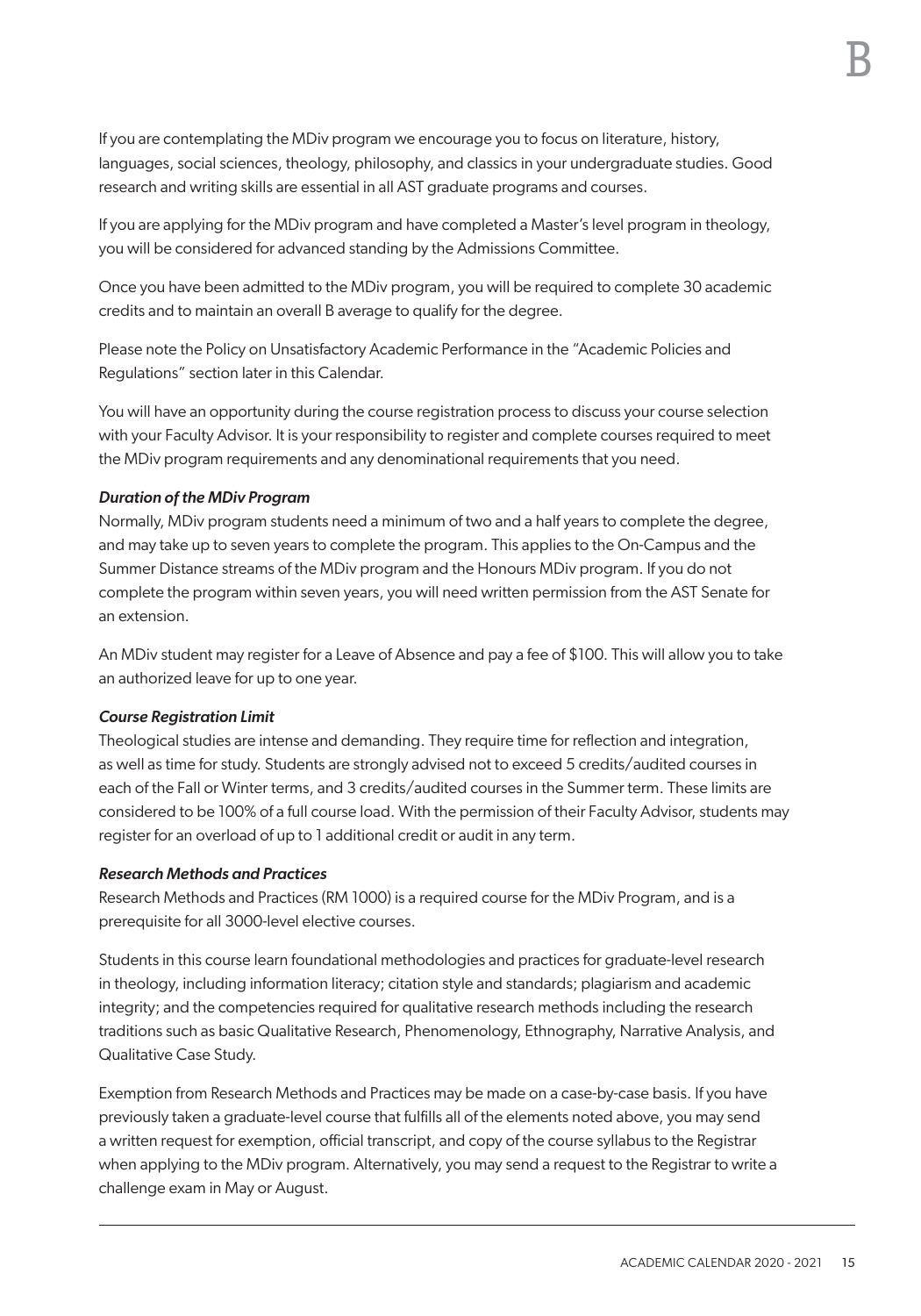#### *Supervised Field Education*

Experiential learning is a vital dimension of theological education. On-Campus MDiv students are normally assigned to a ministry context shortly before the winter term of the first year of studies. Summer Distance MDiv students normally begin serving in a ministry context at the beginning of the first or second year of studies. Field settings are based in congregations and parishes, and sometimes include healthcare institutions or other appropriate placements. The student will work with a qualified supervisor and a resource team of lay members from the community. Each month, you will take on greater responsibilities while developing your skills in pastoral ministries, teaching, liturgy, community analysis, and theological investigation.

If you plan to register for *SFE 1000 Supervised Field Education* or *SMP 1000 Supervised Ministry Practicum* you will need to arrange for a current Criminal Records Check and Vulnerable Sector Check to be sent to the Academic Office Coordinator [\(academic@astheology.ns.ca\)](mailto:academic@astheology.ns.ca) by October 1st. You may submit an original Criminal Records Check and Vulnerable Sector Check or use MyBackCheck.com.

#### *Denominational Courses*

All MDiv courses are taken in AST's rich ecumenical environment. Denominationally specific courses meet the unique needs of our founding parties. These courses are open to all graduate students at AST. Please discuss such course selection with your Faculty Advisor before registering. You may also wish to talk to your Formation Director or the course instructor.

#### *Biblical Languages*

Reading knowledge of Biblical Languages is invaluable if your vocation requires interpretation and proclamation of the Scriptures. AST offers introductory courses in Greek and Hebrew in alternating years as regular courses or by Directed Study. Advanced courses are offered based on demand. Up to one course credit may be counted toward fulfillment of your Scripture Studies elective requirements, and other language credits will be considered as unrestricted electives.

#### *Graduate Project and Seminar*

The Graduate Project and Seminar provides an opportunity for in-depth exploration of a ministryrelated question or issue. It is taken in the final year of the MDiv program, and is valued at two credits. You will choose the field setting for the development, execution, and evaluation of the project.

This project invites you to engage a variety of theological disciplines as you gain a deeper understanding of the dynamic forces within communities of faith and agencies of social responsibility. The goal is to equip you to lead in these contexts. You will be challenged to see yourself as a researcher and agent of change while gaining strength in theological engagement, social analysis, and spiritual assessment. The Graduate Seminar is an opportunity to share insights, draw on emerging resources for ministry, and stimulate creativity within a community of leaders. Examination of spiritual leadership in its many forms and manifestations is a critical focus.

It is your responsibility to identify the specific setting for research, in consultation with seminar faculty, and to identify a resource person or small group who will supervise the research and reflect on your findings and evaluation. Conversation and planning will begin in the term prior to your final year.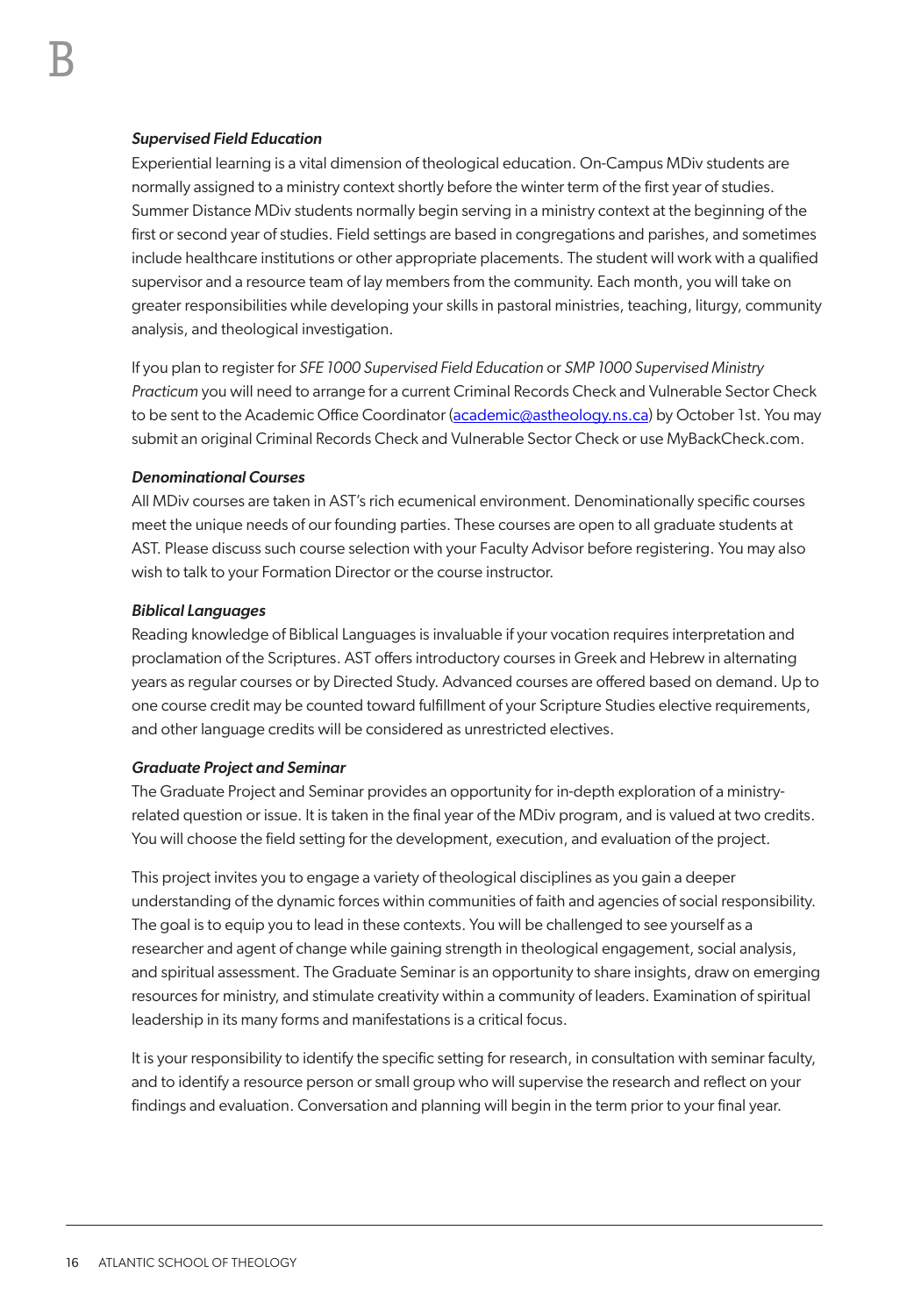#### *Master of Divinity Thesis*

You may request permission to write a thesis in the MDiv program. Please discuss your thesis topic and a potential Thesis Director with your Faculty Advisor. Note carefully which degree credits will be fulfilled by the thesis (Foundations courses cannot be fulfilled via a thesis). If your Faculty Advisor is in agreement, and a Thesis Director has agreed to supervise your work, include "Thesis" and the number of credits (normally 2) on your Course Indicator Form at the time of registration. (See "Thesis" in Academic Policies and Regulations for more information.)

#### *Clinical Pastoral Education (CPE)*

A maximum of two CPE credits may be counted toward the MDiv program requirements. (See Courses of Instruction for Academic Credit for a complete description.)

#### *Historical Studies*

You are encouraged to take at least one course in the history of Christianity prior to 1900. Many courses in systematic theology will also cover several periods of the history of Christianity.

#### *World Religions*

Knowledge of other religious traditions is invaluable in taking on leadership roles in an increasingly diverse world. AST, in conjunction with Saint Mary's University, offers courses that deepen your knowledge of other religions. You may explore the selection of electives at Saint Mary's University or other universities as possibilities for inclusion in your AST program. The external course must be offered at the graduate level or have the requirements upgraded to meet graduate standards.

#### *Summer Term*

AST offers a summer term from mid-June to late July. Courses are offered in an intensive format, typically meeting for 10 three-hour sessions over two consecutive weeks.

#### Master of Divinity Program Designs *On-Campus MDiv Program*

The Fall Term runs from September to December and the Winter Term from January to April, with both lasting approximately 13 weeks. Most classes will be two-and-a-half hours in length and meet once a week. Normally, thirty hours of instruction/contact hours over one term equals one credit. If you are enrolled in the On-Campus MDiv program, you can take summer and internet courses in partial fulfillment of degree requirements. No more than half the credits of the MDiv program may be taken online. The Faculty may require certain credits to be taken on campus.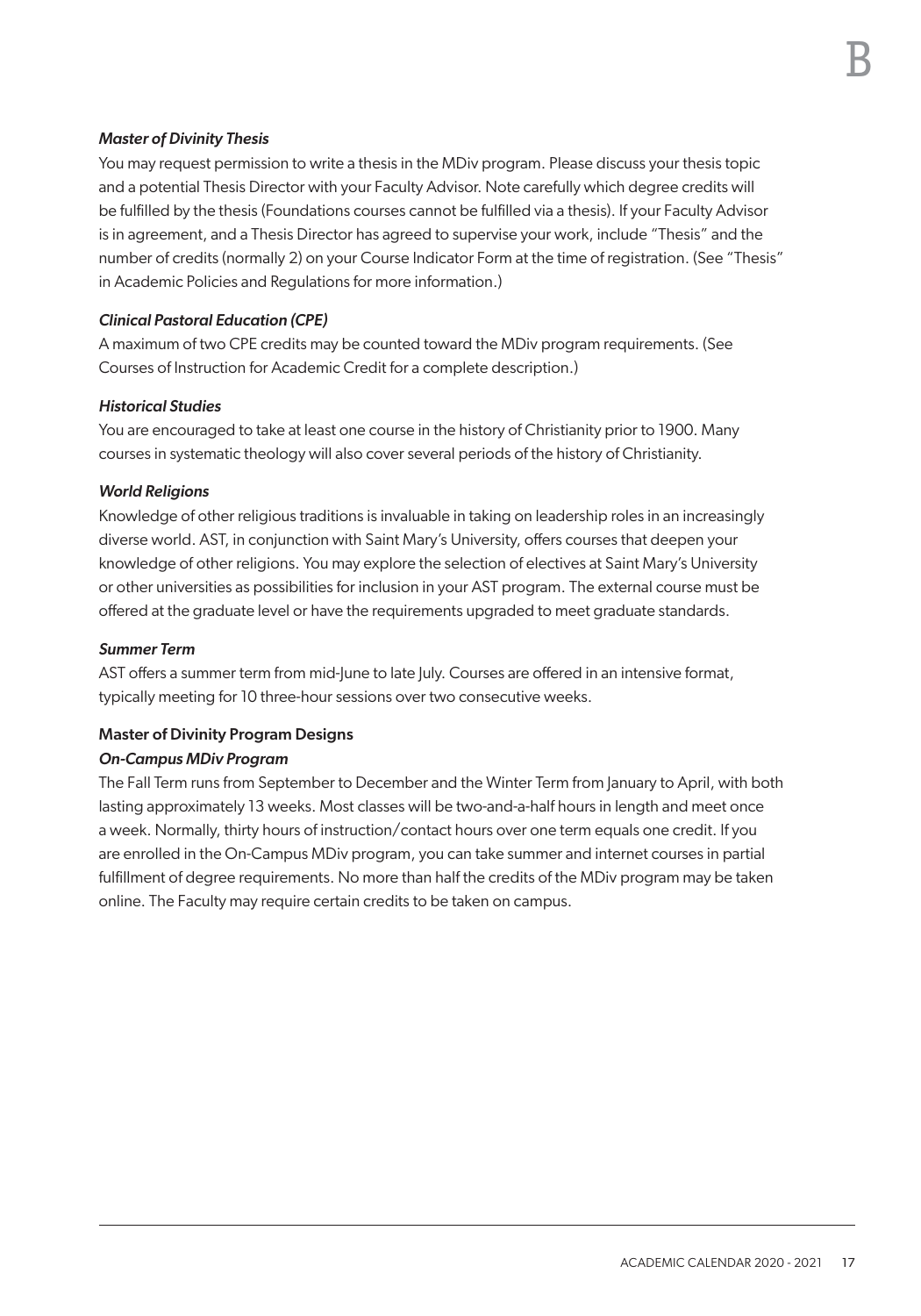The On-Campus MDiv program requirements are as follows:

| <b>Foundations Courses</b>           |   | Graduate Project & Seminar in the Practice of |    |
|--------------------------------------|---|-----------------------------------------------|----|
| RM 1000 Research Methods             |   | Ministry (final year):                        |    |
| BF 1001 Biblical Foundations (HB/OT) |   | GS 3000A                                      |    |
| BF 1002 Biblical Foundations (NT)    |   | GS 3000B                                      |    |
| PF 1001 Pastoral Foundations         |   | subtotal                                      | 2  |
| PF 1002 Preaching Foundations        |   |                                               |    |
| TF 1000 Theological Foundations      |   | <b>Restricted Electives:</b>                  |    |
| WF 1000 Worship Foundations          |   | Biblical Studies $(2 - HB/OT$ and $2 - NT$ )  | 4  |
| subtotal                             | 7 | Theological/Historical Studies                | 6  |
|                                      |   | <b>Ethics</b>                                 |    |
| Supervised Field Education           |   | Pastoral Theology                             | 3  |
| <b>SFE 1000</b>                      |   | subtotal                                      | 14 |
| SFE 2001-2002                        | 2 |                                               |    |
| subtotal                             | 3 | Unrestricted Electives:                       | 3  |
|                                      |   | Denominational Formation Program credit:      |    |
|                                      |   | ON-CAMPUS MDIV PROGRAM TOTAL                  | 30 |

Please note that this outline of requirements will be applied in a denomination-specific way if you are preparing for ordination. For candidates and postulants for ordained ministry, the MDiv program's 30 credits will include denominational course requirements and the denominational formation program credit.

#### *Summer Distance MDiv Program*

This program is designed for students who choose to do the MDiv degree while serving in a supervised ministry setting. The Summer Distance MDiv program can be undertaken by students of any denomination or faith tradition, as long as a supervised ministry placement is available and is authorized by your denomination.

The Summer Distance MDiv program consists of 15 on-campus credits normally taken during the Summer Term (three credits per summer). If you reside and/or work within commuting distance, you may take on-campus courses during Fall or Winter Term. The remaining 15 credits will usually be taken online. Summer Distance MDiv students may take CPE as part of their program of study. If you wish to take courses at another institution for credit toward your AST degree, you must obtain a Letter of Permission from AST. (See "Letter of Permission for External Courses" under Academic Policies and Regulations.)

The Summer Distance MDiv program design reflects the format and requirements of the On-Campus MDiv program (as noted above), but incorporates online or hybrid courses, on campus Summer term courses, and Supervised Field Education via online seminars (Supervised Ministry Practicum).

The Summer Distance MDiv program normally takes four or five years to complete, but you may take up to seven years. Please consult with the Summer Distance MDiv Program Co-Coordinators and appropriate denominational authorities about supervised ministry requirements.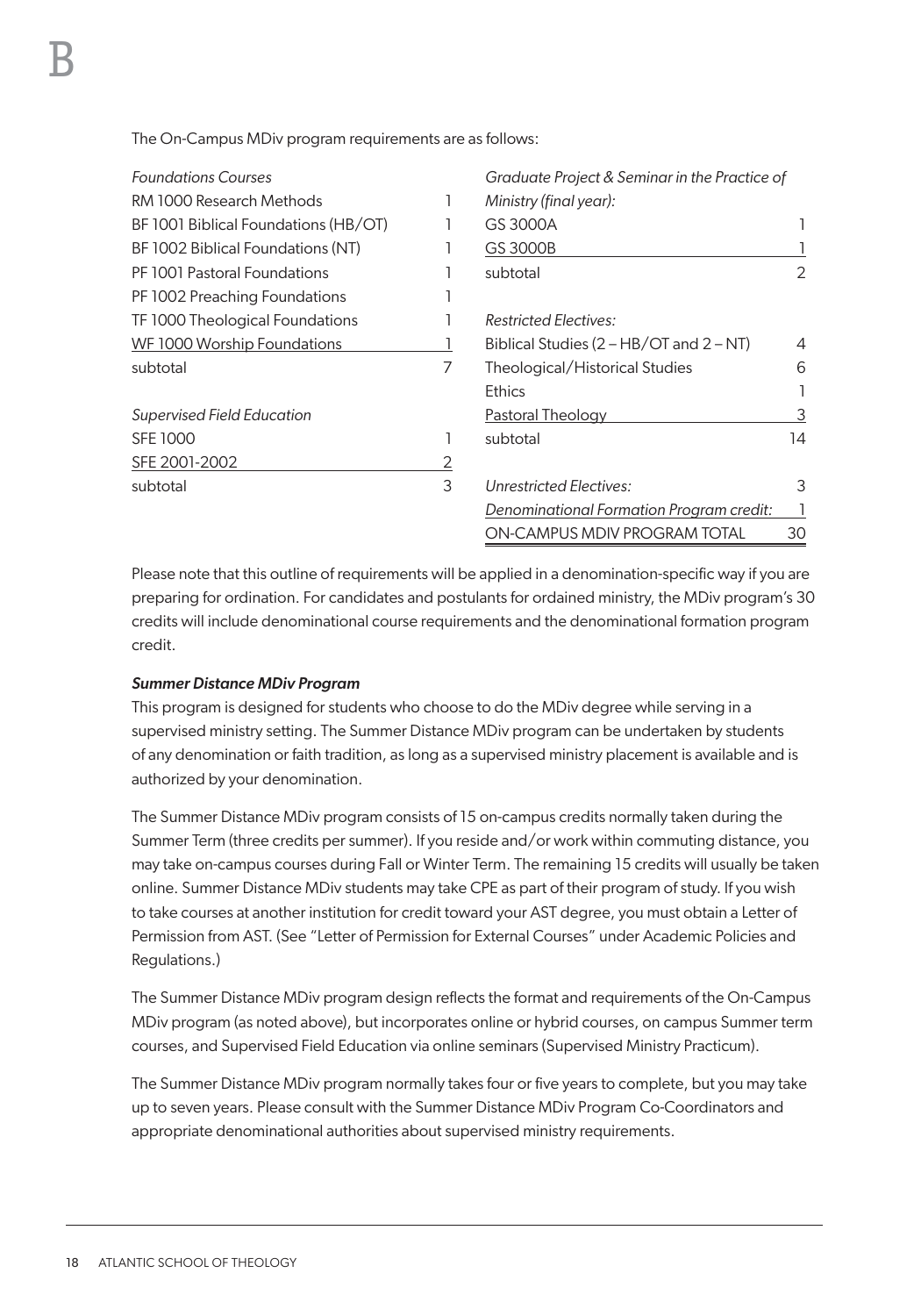| <b>Foundations Courses</b>           |                | Graduate Project & Seminar in the Practice of |    |
|--------------------------------------|----------------|-----------------------------------------------|----|
| RM 1000 Research Methods             |                | Ministry (final year):                        |    |
| BF 1001 Biblical Foundations (HB/OT) |                | GS 3000A                                      |    |
| BF 1002 Biblical Foundations (NT)    |                | GS 3000B                                      |    |
| PF 1001 Pastoral Foundations         |                | subtotal                                      | 2  |
| PF 1002 Preaching Foundations        |                |                                               |    |
| TF 1000 Theological Foundations      |                | <b>Restricted Electives:</b>                  |    |
| WF 1000 Worship Foundations          |                | Biblical Studies (2 - HB/OT and 2 - NT)       | 4  |
| subtotal                             | 7              | Theological/Historical Studies                | 6  |
|                                      |                | <b>Ethics</b>                                 |    |
| <b>Supervised Ministry Placement</b> |                | Pastoral Theology                             |    |
| <b>SMP 1000</b>                      |                | subtotal                                      | 15 |
| <b>SMP 2000</b>                      |                |                                               |    |
| subtotal                             | $\overline{2}$ | Unrestricted Electives:                       | 3  |
|                                      |                | Denominational Formation Program credit:      |    |
|                                      |                | SUMMER DISTANCE MDIV PROGRAM TOTAL 30         |    |

The Summer Distance MDiv program requirements are as follows:

Note: Elective requirements for Summer Distance MDiv students may vary or be limited, depending on the expectations of your denomination.

Under an agreement with the General Council, United Church of Canada students preparing for ordination must include within their program of study two additional field education courses (SME 3000 and SME 4000) after completing SMP 1000 and SMP 2000. These two additional years of supervised ministry fulfill the church's Supervised Ministry Experience requirements. This results in fewer elective choices, but means that SME is not required after graduation. Please contact the Summer Distance MDiv Co-Coordinators for further information.

SMP and SME credit courses (open only to Summer Distance MDiv students) require a paid or unpaid ministry placement, under supervision, with a minimum of 10 hours/week of service from September to April for two years. They can be undertaken in one site (preferred), or a different site in each year. If you are seeking ordination, the denominational authority to which you relate (district, synod, presbytery, credentialing board, etc.) must approve your site. You cannot do your placement in your home congregation/parish. AST actively discourages full-time appointments, as time for study and reflection must be accommodated year-round, including 6 full weeks for study on the AST campus in Halifax in June and July, in addition to a full allotment of vacation time. Study on campus should not be counted as vacation.

The **Denominational Formation Program** credit is done under the supervision of your denomination's designated authority. This credit provides you with an extended opportunity to explore your identity as a minister, pastor, or priest within your tradition. You will need to arrange, register and pay for a Directed Study through AST for this credit. The director of this Directed Study is paid by AST. Please see "Directed Study" in the Academic Policies and Regulations section later in this calendar. (Exception: United Church of Canada students in the Summer Distance MDiv follow a defined Formation program, led by the United Church Formation Director. This program runs online from September to April and on campus during the Summer terms.)

B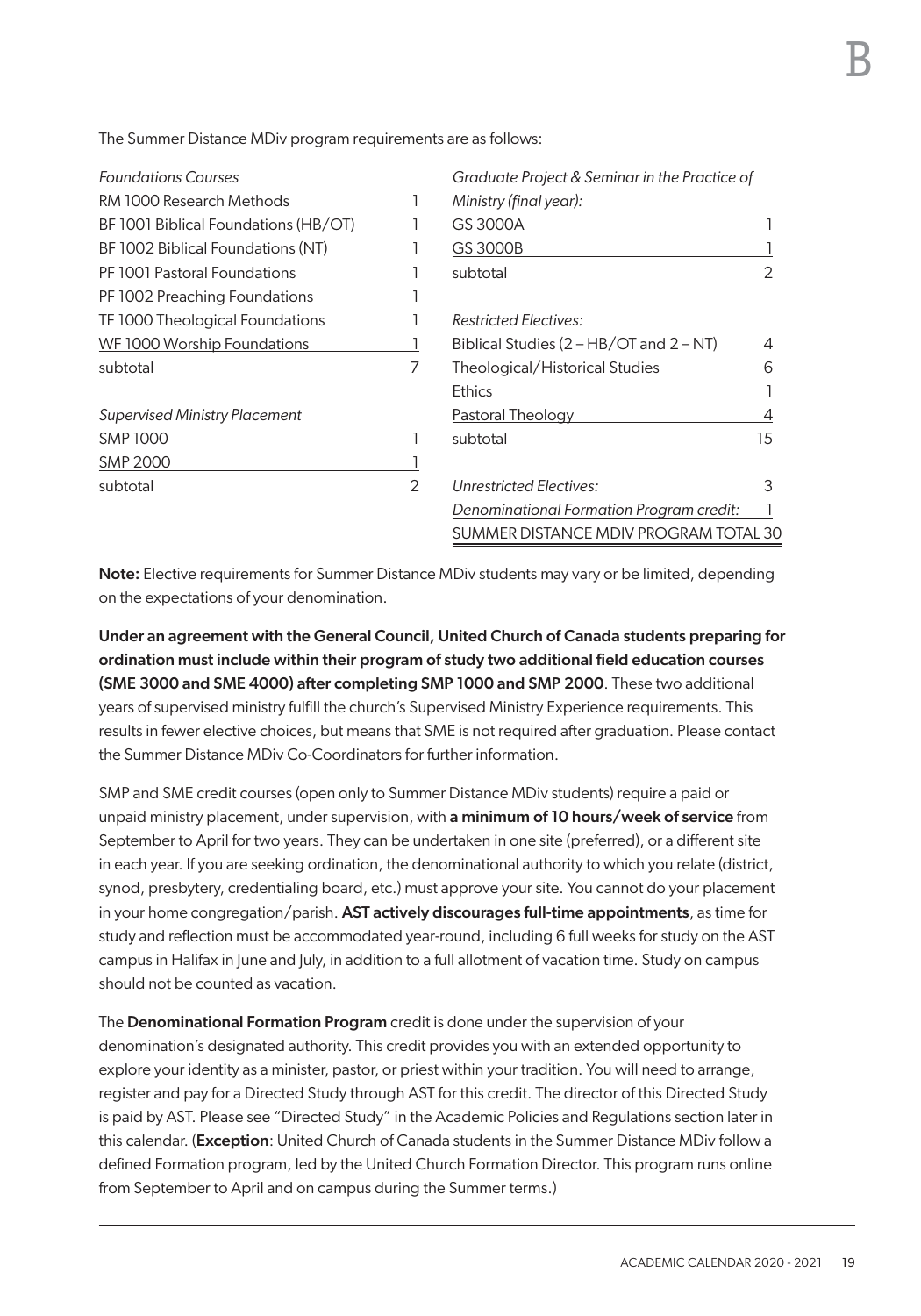As soon as possible, you will need to work with your denominational authorities to arrange ministry placements, giving close attention to denominational regulations relevant to supervised ministry placements and provision for supervision. It is essential to initiate and maintain contact with your denominational authorities to ensure that denominational expectations are met.

The same admission requirements apply to the Summer Distance MDiv program as to the On-Campus MDiv program. The application deadline for the Summer Distance MDiv program is March 15 to begin studies in the Summer Term. You may be admitted to begin courses in any term, but you can only enter the online *SMP Supervised Ministry Practicum* and *SME Supervised Ministry Experience* credit courses in September. Normally, students begin courses in the Summer Term (on campus in Halifax) and begin their supervised ministry placement in August or September.

*For a more detailed explanation of the current design of the Summer Distance MDiv program, please consult the Program Information and Handbook, which you can download from the AST website at*  http://www.astheology.ns.ca/future/graduate/master-divinity-distance.html.

*Please contact the Summer Distance MDiv Program Co-Coordinators for specific information about the degree program structure that applies to your denomination.* 

#### *Honours MDiv Program*

The Honours MDiv program is intended for students who seek a deeper exploration of one area of study for professional or personal development, or with a view to doctoral studies. The Honours MDiv allows you to concentrate on a subject area with courses beyond the standard 30-credit program. The Honours MDiv requires 35 credits for completion.

You may choose to complete a thesis (valued at two course credits). You may also choose to complete the requirements in a course-only format without the MDiv thesis. The Honours MDiv program may require more than three years of study to complete.

#### *Application Process*

Students enrolled in both On-Campus and Summer Distance MDiv programs are eligible to apply for admission to the Honours MDiv program. Once you have completed 15 academic credits with a cumulative average of not less than 80% or an A- over at least 10 credits, you can apply for admission to the Honours MDiv program.

The application deadline is November 1 and February 1 for the Winter and Fall terms respectively. Your application must be made and accepted before registration in the final year of the MDiv program or year of graduation. Your letter of application (addressed to the Faculty Council) should propose an area of concentration chosen in consultation with your Faculty Advisor, who will present the proposal to the Faculty Council for approval.

#### *Areas of Concentration*

Areas of concentration may vary from year to year depending upon the availability of faculty members to direct a thesis and/or the availability of the required resources for the Honours MDiv concentration. The area of concentration for the Honours MDiv will be recognized on your transcript. Credits used for an area of concentration may include CPE units, but only two CPE credits may be applied to the first 30 credits.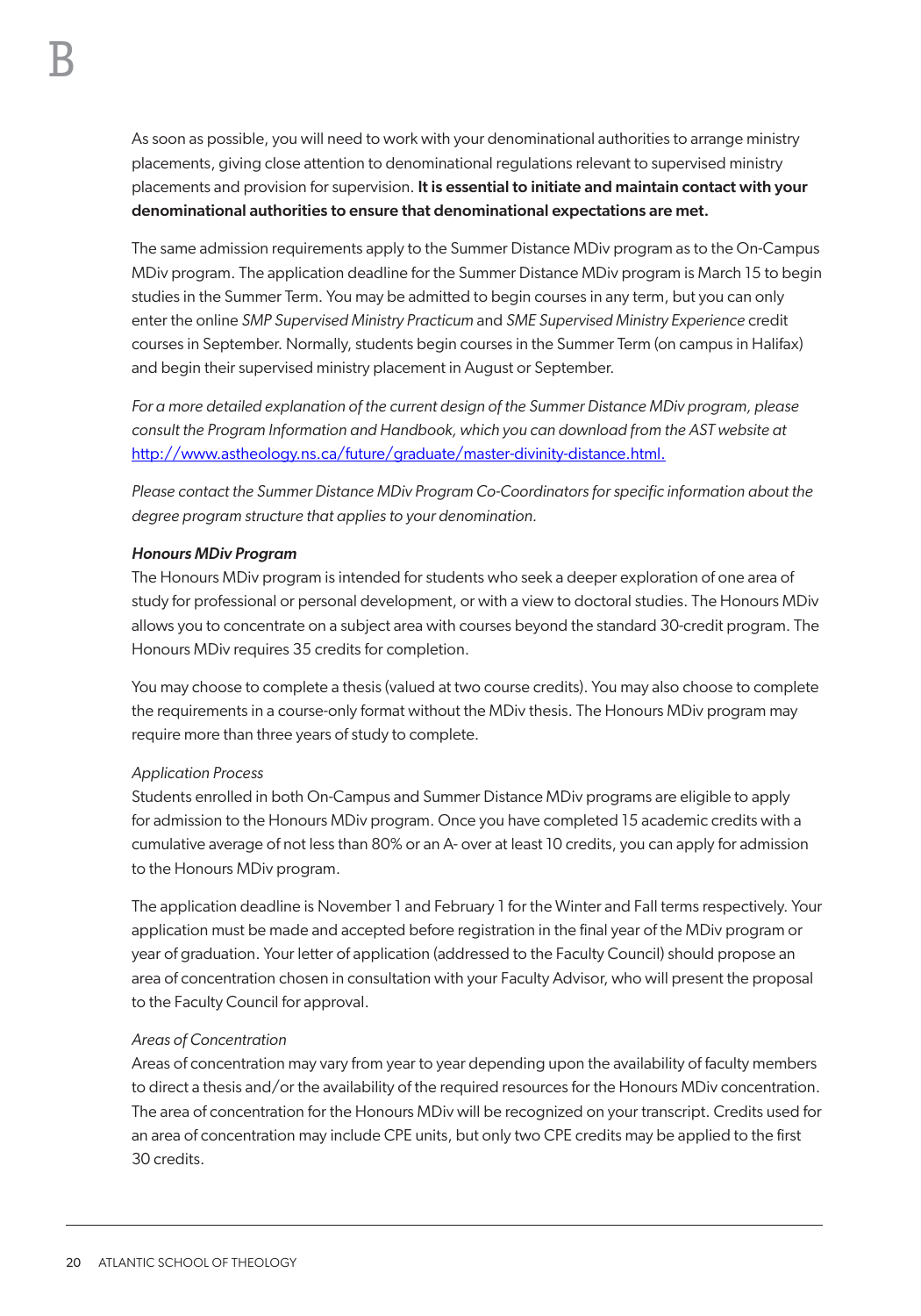Any area of study normally offered at AST will be considered. Interdisciplinary concentrations may also be considered.

MDiv Honours students have chosen areas of concentration such as:

- Youth Ministry
- Biblical Studies
- Preaching
- Systematic Theology
- Leadership

#### *Denominational Programs and Formation*

Denominational communities (Anglican, Baptist, Roman Catholic and United Church) provide particular programs to prepare students for ministry within their own tradition. While denominational requirements are met in a variety of ways, including Supervised Field Education and designated electives, each denominational community sets aside time each week for special programming and formation activities.

Denominational groups within AST enjoy other occasions to gather for worship and retreat. Each community oversees the overall development of each student preparing for ordered or lay ministry.

Specific credit courses may be required in order to meet your denomination's expectations, especially if you are preparing for ordained or otherwise authorized ministry.

Anglican, Baptist, Roman Catholic, and United Church students participate in Denominational Formation programs throughout their MDiv studies. You will receive one credit for the Denominational Formation program. The credit is normally registered and paid for in the final term of your final year of the MDiv program.

If a Formation program is not offered at AST by your denomination, please discuss with your Faculty Advisor a directed study in your own spiritual or religious tradition to meet this requirement.

#### *Anglican Formation Program Requirements*

Anglican students enrolled in the MDiv program have specific course requirements. They include:

- a) One course in Anglican Thought
	- "Anglican Theology: Roots and Branches" will be offered in 2020-2021 and 2022-2023.
- b) One course on the Eucharist and Baptism

"Sacramental Action: The Anglican Narrative" will be offered in 2021-2022 and 2023-2024.

c) One course in Pastoral Leadership

A variety of courses in areas such as preaching, church music, congregational development, leadership, etc., would be appropriate to fulfill this requirement. You may take these at any point in your program, in consultation with your Faculty Advisor.

d) One unit of Clinical Pastoral Education

This course is usually taken over eleven weeks during the summer months. You will need to apply to the CPE host institution (e.g. Nova Scotia Health Authority) for admission to the CPE Unit. You will need to register through the Registrar's Office at AST for academic credit for the CPE unit at least six weeks before the Unit begins. One CPE unit (which usually consists of 400 clinical hours) is valued at two academic credits.

B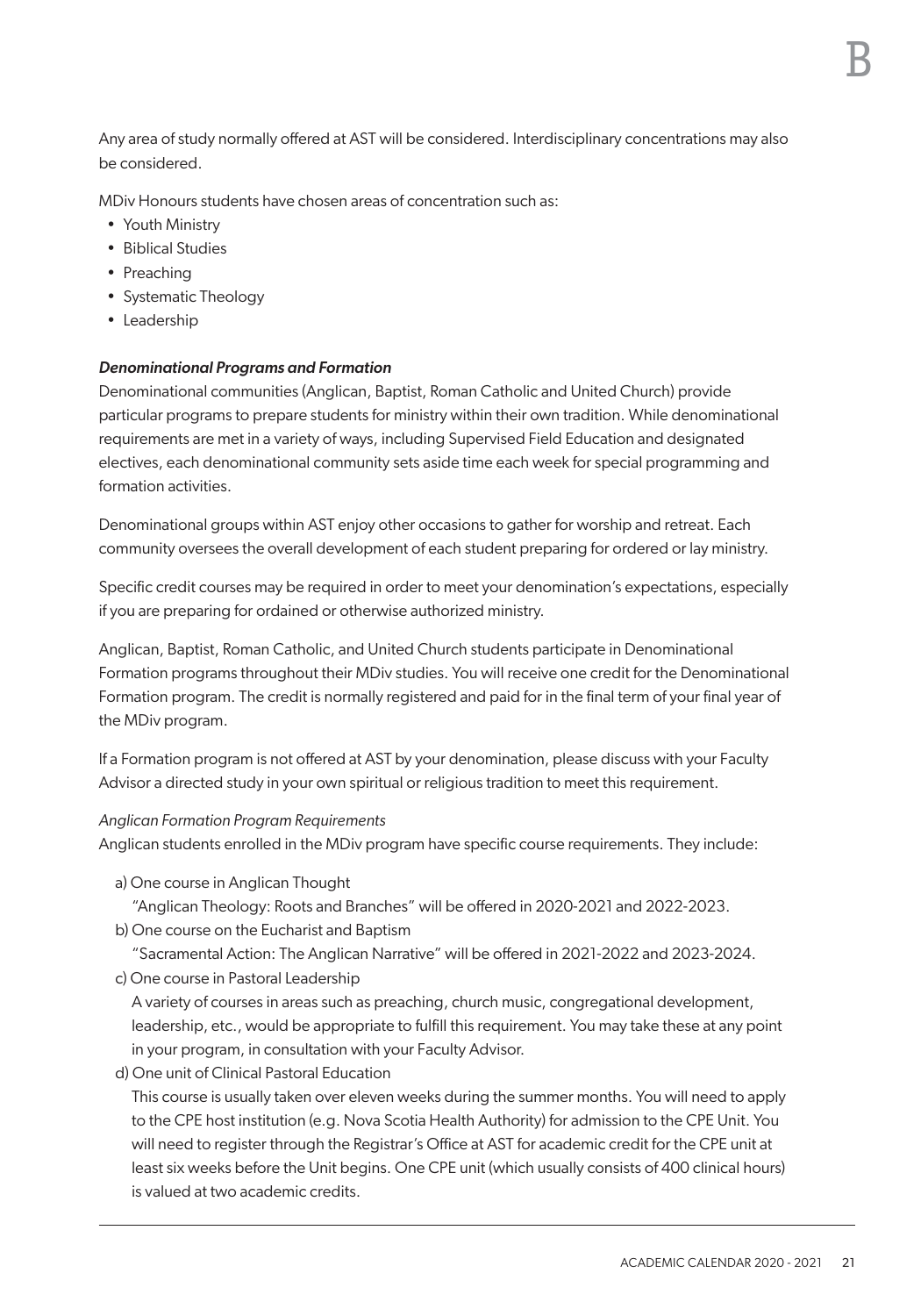#### e) Anglican Formation Program

Anglican students preparing for ordained ministry within the MDiv curriculum of AST are required to participate in the Anglican Formation Program. It is sponsored by the Diocese of Nova Scotia and Prince Edward Island, the Diocese of Fredericton, and AST. Please obtain the permission of your Bishop to enter the Program. Normally, participants will be a postulant or candidate for ordination.

The program is held on Wednesday afternoons and is under the direction of the Formation Director of the Diocese of NS-PEI. Completion will earn you one credit over three years.

Requirements include:

- Regular participation in the Wednesday afternoon program and completion of its assignments, Anglican community worship, retreats and quiet days, AST's common life and worship, and the special events of the Anglican community;
- Meeting with the Anglican Formation Director as appropriate;
- Receiving instruction in the liturgical and musical requirements of worship in the Anglican tradition;
- Meeting regularly with a spiritual director from outside AST;
- Participating in the annual assessment and evaluation conducted by the Anglican Faculty, the Formation Director, and the Director of Field Education at AST. Recommendations and reports on all students enrolled in the Formation Program are made to their diocesan bishop. Contact the Anglican Formation Director through the Bishop's Office or at AST (902.496.6441 or email at accformation@astheology.ns.ca).

#### *Formation Program for Roman Catholic Lay Students*

"The need for leaders who are skilled and effective in today's Catholic Church in Nova Scotia requires not only the theological sciences, but even more the human skills, ways and means for shared and collaborative ministry as well as the development of a better understanding of co-responsibility of laity and clergy for the missionary thrust of our Church." - *Archbishop Mancini* 

Preparation for ministry in the Church involves the study of theology as well as spiritual growth and human development, the discernment of gifts, and an understanding of issues and concerns particular to the Roman Catholic Church.

In order to integrate these perspectives, all Roman Catholic students preparing for service in the Church are encouraged to participate in the newly developed program of formation called EQUIP. Participants take part in the following components:

- the Wednesday evening denominational course
- monthly discussion groups
- webinars twice a term
- attendance at an outside experience focused on the New Evangelization (e.g. Assembly of the People of God, Alpha Leadership Conference, Divine Renovation Conference, etc.)

To receive one AST credit for the Roman Catholic denominational formation program, you are required to participate in each of the components listed above for the duration of study for your degree.

For further information and requirements for EQUIP contact Aurea Sadi at the Office of Pastoral Life and New Evangelization at the Catholic Pastoral Centre: 902.429.9800 ext. 310 or asadi@halifaxyarmouth.org.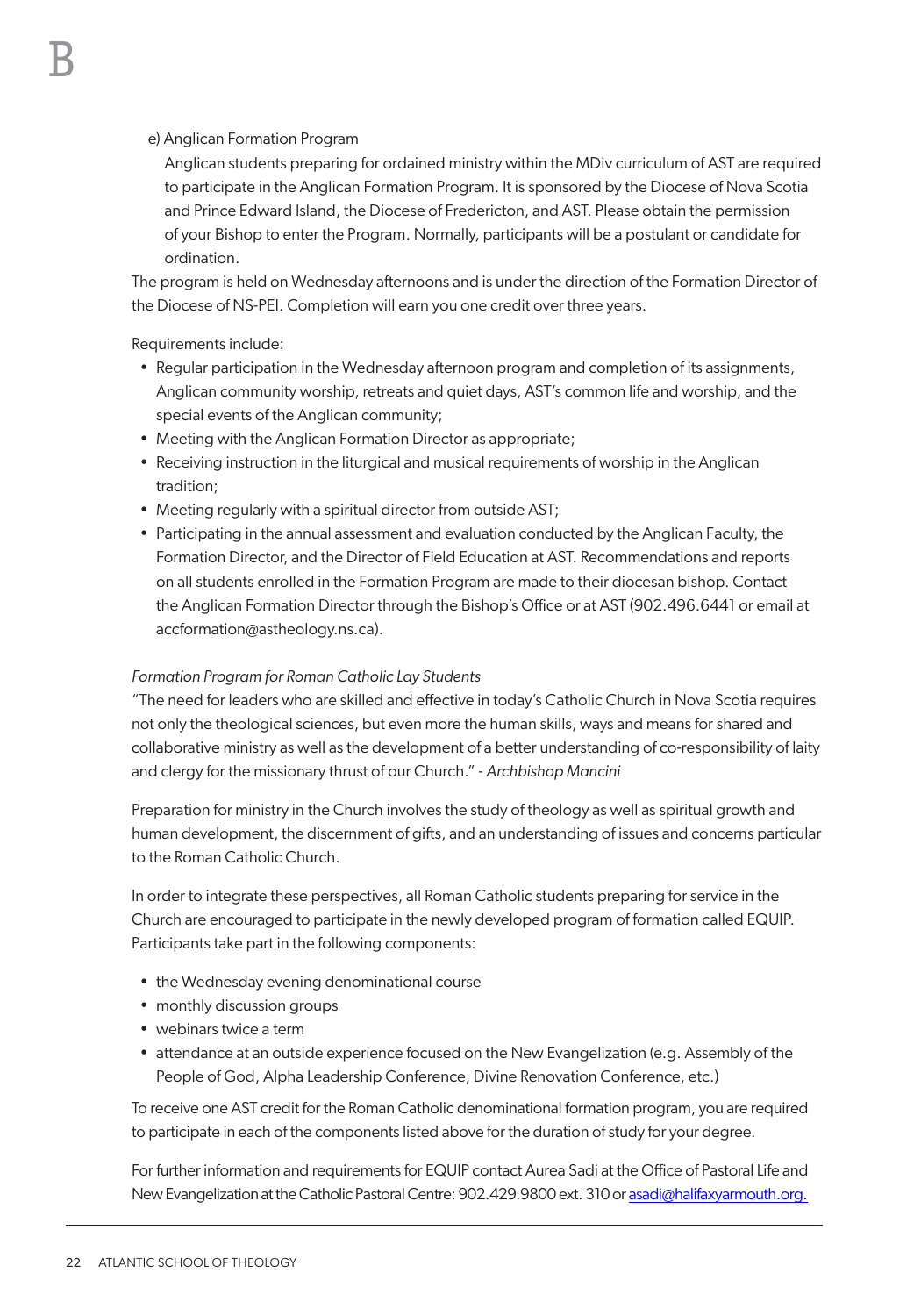#### *Diaconate Formation (Roman Catholic)*

If you are an aspirant or a candidate for diaconate formation in the Archdiocese of Halifax-Yarmouth, please consult with the Director of Deacons (directorofdeacons@gmail.com) before enrolling in any compulsory or elective courses.

#### *United Church Formation Program Requirements*

The requirements for ordination in The United Church of Canada are overseen by the General Council's Office of Vocation through Regional Candidacy Boards. Anyone curious about the possibility of ordination is strongly encouraged to contact their Regional Office of Vocations Minister directly. Information provided here is for general purposes only. Please consult the current guidelines.

Requirements for ordination:

- minimum two-year period of membership and active involvement in The United Church of Canada
- a period of discernment
- an MDiv degree and a Testamur earned at an approved theological school
- up to two years of Supervised Ministry Experience after completing the on-campus MDiv, or the completion of the full Summer Distance MDiv program at AST, which incorporates the requirements of Supervised Ministry Experience

AST grants the Testamur to students who complete a 30-credit MDiv degree which includes two courses in preaching; United Church worship, history, doctrine, and polity; and UCC Denominational Formation.

For on-campus students, one academic credit for Denominational Formation Program participation is granted if you participate in the Wednesday afternoon United Church Formation program for three years, and successfully complete the program's requirements. This program includes weekly gatherings for worship, small group ministry, presentations, and discussions on topics specific to leadership in The United Church of Canada. A final-year retreat completes the program. All Candidates for ordered ministry are required to participate in the AST United Church Formation Program. Students pursuing Discernment are strongly encouraged to attend. Part-time students are encouraged to attend Wednesday afternoon Formation Group in their first, third, and fifth year.

The Formation program for Summer Distance MDiv students includes daily worship, and occasional community activities on campus during the Summer Term, and a series of online reflections and discussions during two of the five years of the program. A weekend retreat caps off the Formation program during the final summer of the program.

United Church Candidates studying for the MDiv at AST receive generous financial support from Pine Hill Divinity Hall. Full-time students who perceive the need for employment for financial or other reasons are required to discuss this with the Chair of the United Church Faculty Group and the Executive Director of Pine Hill Divinity Hall. Employment often necessitates a change in course load.

Students seeking a paid student ministry position in a pastoral charge must also secure permission from their Candidacy Board before accepting the position. Summer Distance MDiv program candidates should refer to the current Summer Distance MDiv Program Information and Handbook, which you can download from the "Master of Divinity Summer Distance" page on the AST website (www.astheology.ns.ca), for information related to arranging your student ministry learning site.

Additional information about United Church Formation is available through the UCC Formation Director, the Rev. Dr. Ross Bartlett (902.429.6495 or rbartlett@astheology.ns.ca).

B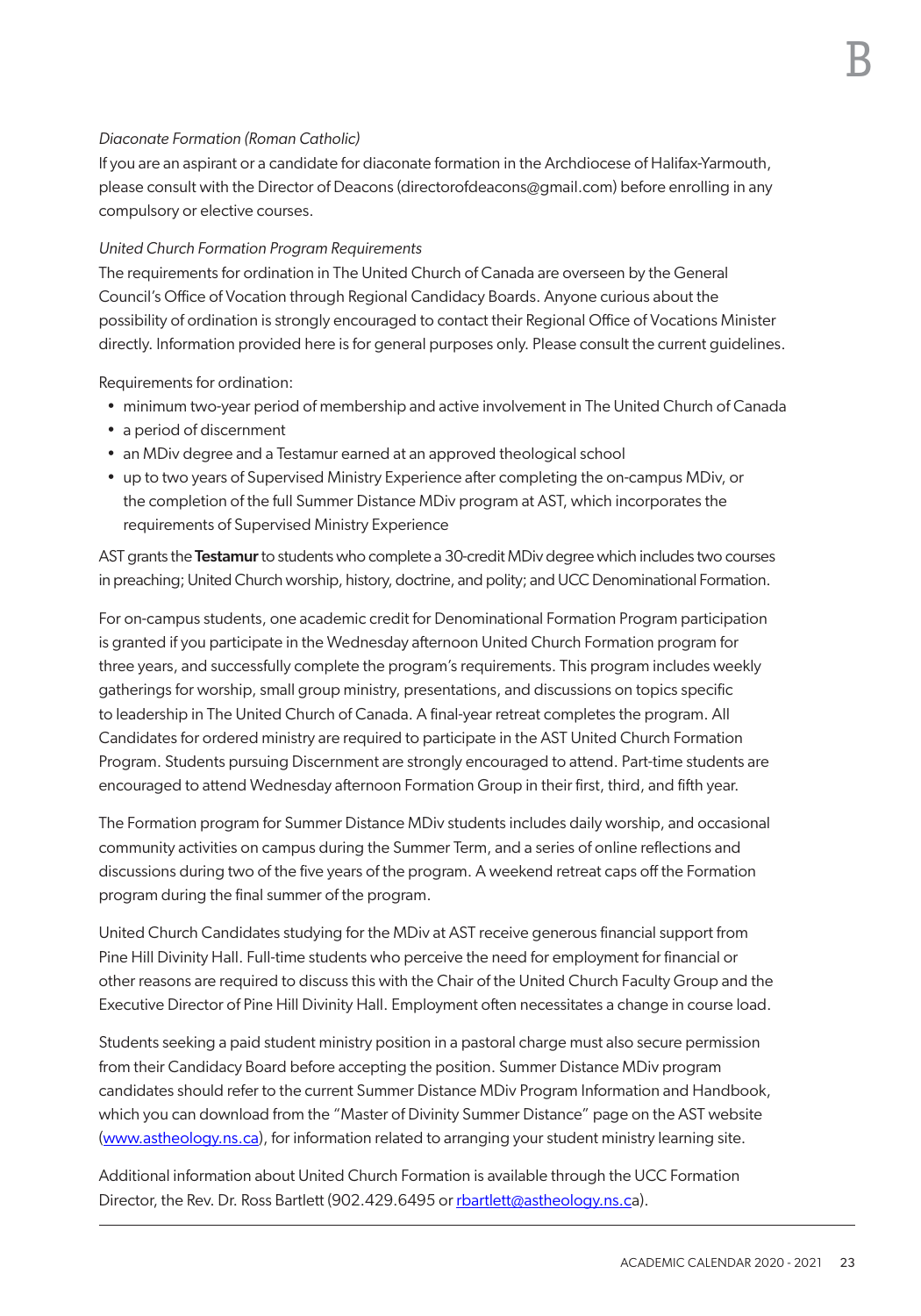#### *Master of Divinity Program Goals (applies to both On-Campus and Summer Distance streams)*

The following program goals were approved by the AST Senate in October 2018.

- 1. Substantial grounding in critical analytical skills central to theological disciplines and their contemporary practice: biblical, theological, pastoral;
- 2.Cultivate excellence in practices of communicating faith that bridge traditional and contemporary styles, genres, and media;
- 3.Inculcating habits of bringing critical self-awareness and social awareness to pastoral leadership, fostering virtues crucial in times of foundational change such as, ingenuity, compassion and courage;
- 4.Nurture a committed love of learning and spiritual formation understood as integral to pastoral professional practice.

*Desired Student Outcomes*

- 1. Students will be able:
	- a. to engage with theological methods and apply them to the practice of ministry
	- b.to speak, think, and write theologically and critically
	- c. to design and lead theological/ministry projects and programming for groups of all ages and sizes
- 2. Students will consistently demonstrate essential capacities and skills such as:
	- a. pastoral and prophetic imagination, including creative approaches to pastoral practice
	- b. skill at communicating the gospel and the Christian account of reality
	- c. competence in worship leadership, preaching, teaching, and articulating the gospel with conviction and in a local vernacular, both to the Christian community and the broader public
	- d.pastoral care
	- e. interpreting the Bible
	- f. theological and social/cultural analysis and critique
	- g. fluency in the Christian tradition as well as a specific denominational tradition
	- h. administration
	- i. collaboration
	- j. active, respectful, and responsive listening
- 3. Students will consistently express vital personal attributes such as:
	- a. clear vocational identity and personal integration
	- b.love of learning and critical analysis
	- c. missional commitment to the gospel
	- d. adaptability
	- e. self-critique, self-care, and self-awareness
	- f. compassion and wisdom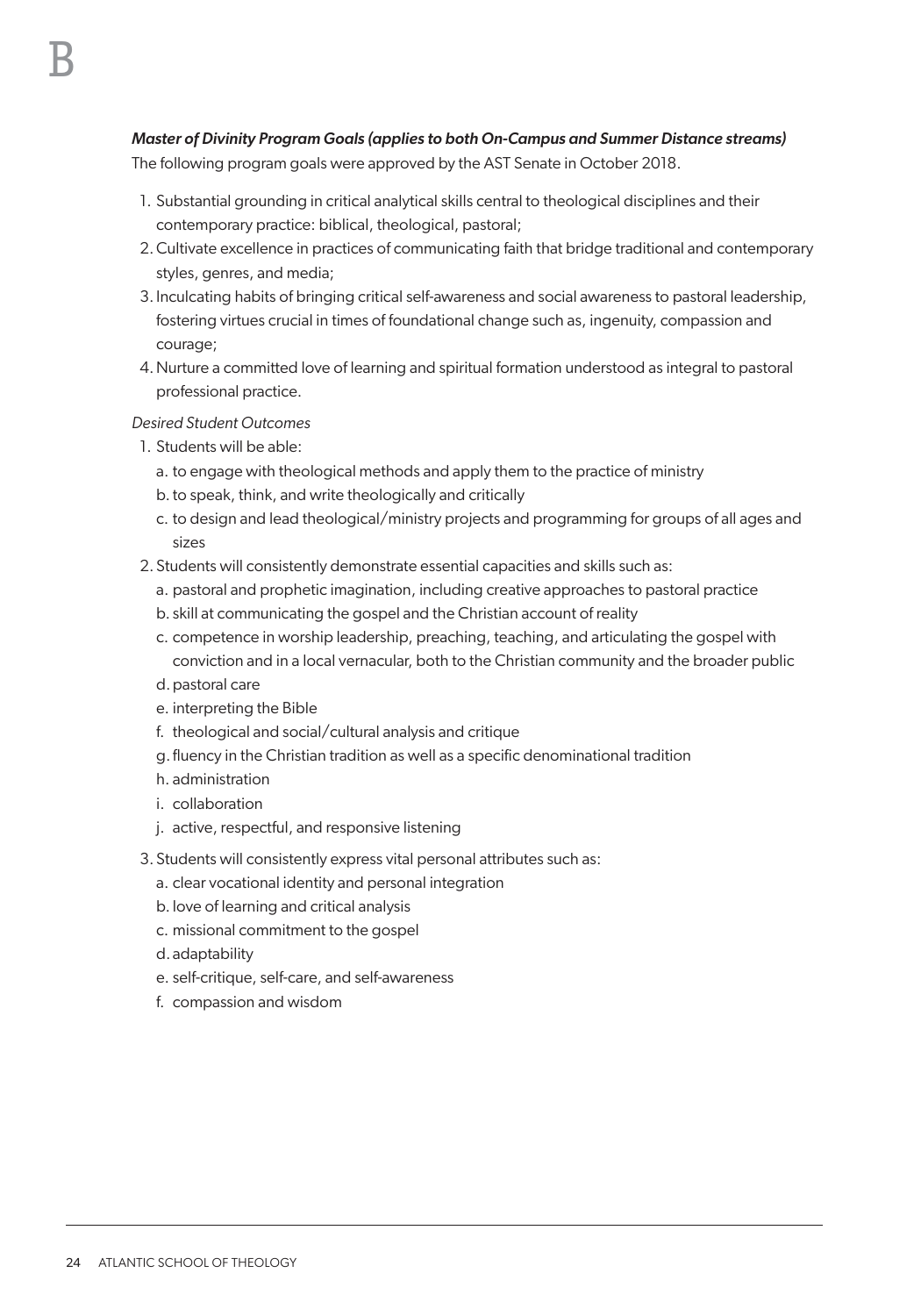#### **MASTER OF ARTS (THEOLOGY AND RELIGIOUS STUDIES)**

This program brings together two complementary programs: Theology (AST) and Religious Studies (Saint Mary's University). Graduate students will experience a diverse and rich field of expertise in the study of theology and religion.

Students have a unique opportunity to explore and articulate the relationship between Theology and Religious Studies, especially as the fields have evolved both within Canada and internationally. The relationship allows Theology and Religious Studies students to be enriched with the methods and perspectives each field offers. The result is an exceptional preparation for doctoral work that is unique in North America. Students can shape their own focus, specializing in the multicultural, religiously plural realities of Canada, the Americas, and elsewhere, and choose to study within traditional theological areas, such as biblical studies, systematic theology, ethics, and pastoral theology.

#### MA Program Designs

Students may pursue a thesis-based MA (Theology and Religious Studies) designed as preparation for doctoral programs, or a course-only program designed to develop theoretical and applied skills for work in churches and other institutions as teachers, pastoral care workers, lay chaplains and so on, or for leadership within the broader society.

#### MA Funding

Generous entrance scholarships are awarded annually to MA (Theology and Religious Studies) students with outstanding academic backgrounds. No additional application is required; all applicants are considered for these awards.

#### MA Admission Requirements

The academic requirement for admission to this program as a first degree in theology (thesis or course-only) is a Bachelor's degree in any discipline from a university recognized by the Association of Universities and Colleges in Canada, the Council for Higher Education in the United States, or a similarly recognized institution. You have maintained a minimum 'B+' average in your undergraduate program.

The academic requirement for admission to this program as a specialization in theology (thesis or course-only) is a Bachelor's degree in theology, a Bachelor's degree in a cognate discipline, or a Master of Divinity degree from a university recognized by the Association of Universities and Colleges in Canada, the Council for Higher Education in the United States, or a similarly recognized institution, with a minimum 'B+' average.

#### MA Admissions Process

Submit the following to the Registrar's office by the published application deadlines: MA program application form; \$70 non-refundable application fee; a letter of intent providing information on your area of interest, your goals, and how this degree program will help you meet them; a sample of your academic writing (at least 10 pages); one official transcript in its original sealed and signed/stamped envelope issued from each of your previous and current post-secondary education institutions; and three letters of reference in their original envelopes signed and sealed by your referees.

The Academic Dean and the MA Program Director will review your application and, if successful, you will receive an admission letter from the Dean. If not, you will receive notification that your application was unsuccessful.

B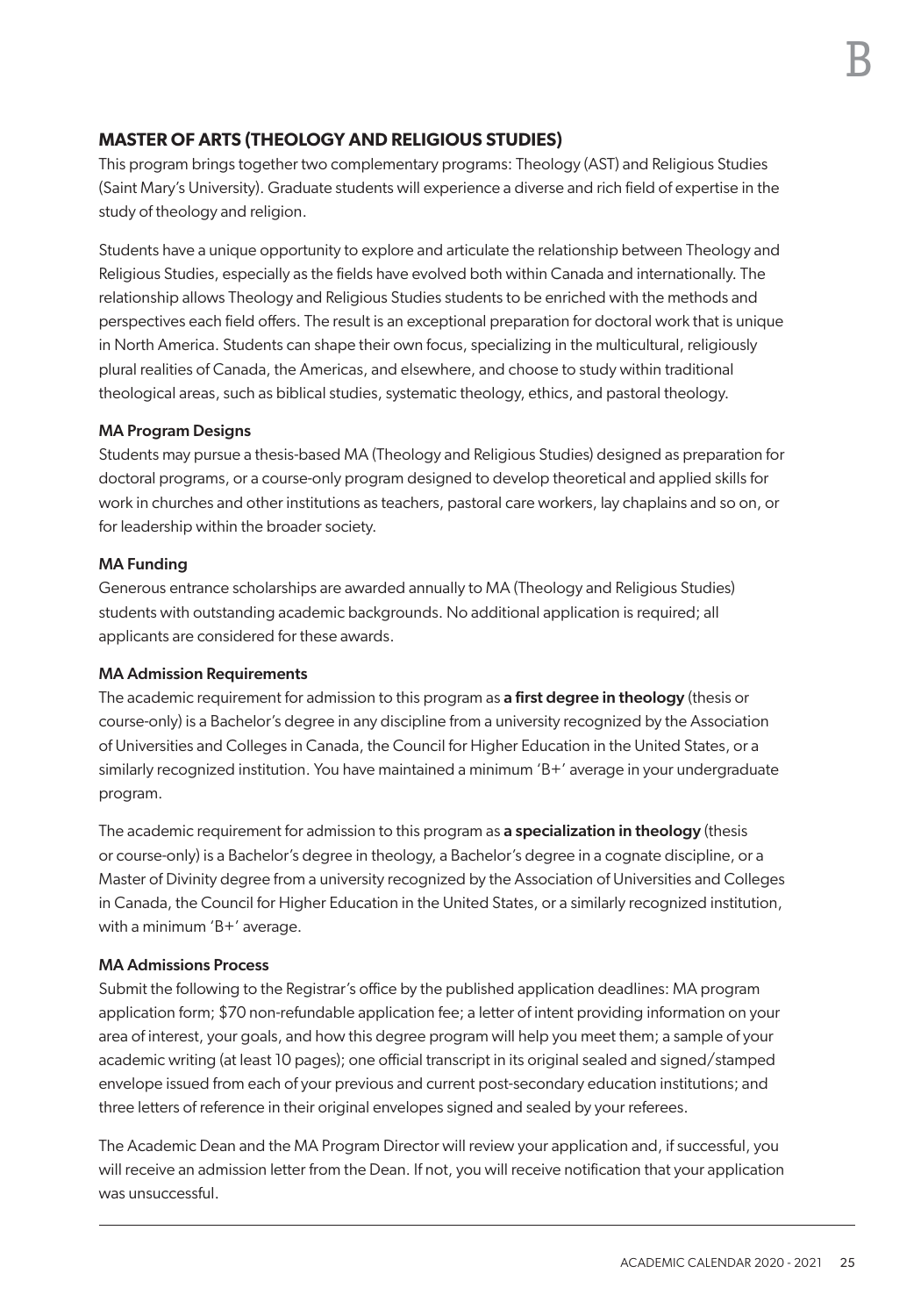#### MA (Theology and Religious Studies) Program Requirements

Students in the MA (Theology and Religious Studies) program fulfilling the requirements for a first degree in theology (holding a Bachelor's degree in any discipline) are required to complete 16 course credits and a thesis (valued at 2 course credits). For a course-only degree, you are required to complete 18 course credits.

Students in the MA (Theology and Religious Studies) program fulfilling the requirements for a specialization in theology (holding a Bachelor's degree in theology or in a cognate discipline, or the MDiv) are required to complete 6 course credits and a thesis (valued at 2 course credits). For a courseonly degree, you are required to complete 8 course credits.

A minimum grade of B- is required for GTRS 6000. (See "Evaluation and Assessment at AST" under Academic Assessment for more information.)

To qualify for graduation with the MA degree, you must maintain an overall B+ average in your course work and your thesis (if you are in the thesis stream).

#### MA Required and Elective Course Distribution

All MA (Theology and Religious Studies) students are required to take Theory and Methods in Theology and Religious Studies (GTRS 6000), valued at one credit. Exemptions from this course are not permitted. This course should normally be taken within the first 3 credits of the MA program.

One course must be taken at Saint Mary's University at the graduate level. This course must be chosen in dialogue with your faculty advisor. All remaining credits are elective courses. (Current MA students who have already taken GTRS 6000 valued at two credits in previous academic years are not required to take an elective at Saint Mary's University, but may opt to do so.)

MA (Theology and Religious Studies) students may enroll in courses in Supervised Field Education and Supervised Pastoral Education/Clinical Pastoral Education.

Students in either of the MA streams who wish to make Pastoral Theology their primary focus are invited to discuss various options with the MA Program Director and appropriate faculty members.

The MA (Theology and Religious Studies) degree program allows for optional field-based academic research using qualitative research methods. In keeping with AST's adherence to the Tri-Council policies governing research involving human subjects, you are required to submit an application to the AST Research Ethics Board before any interviews are conducted. (See "Research Ethics Board" in Academic Policies and Regulations.)

#### MA Thesis and Defense

Thesis-stream students should consult with the MA Program Director early in their program regarding the formation of a thesis examination committee, the preparation and submission of the thesis proposal and the thesis, as well as procedures for the examination of the thesis.

Your thesis and major papers must follow the guidelines in *The Chicago Manual of Style* (17th ed. University of Chicago Press, 2017) and must abide by AST's Inclusive Language Policy.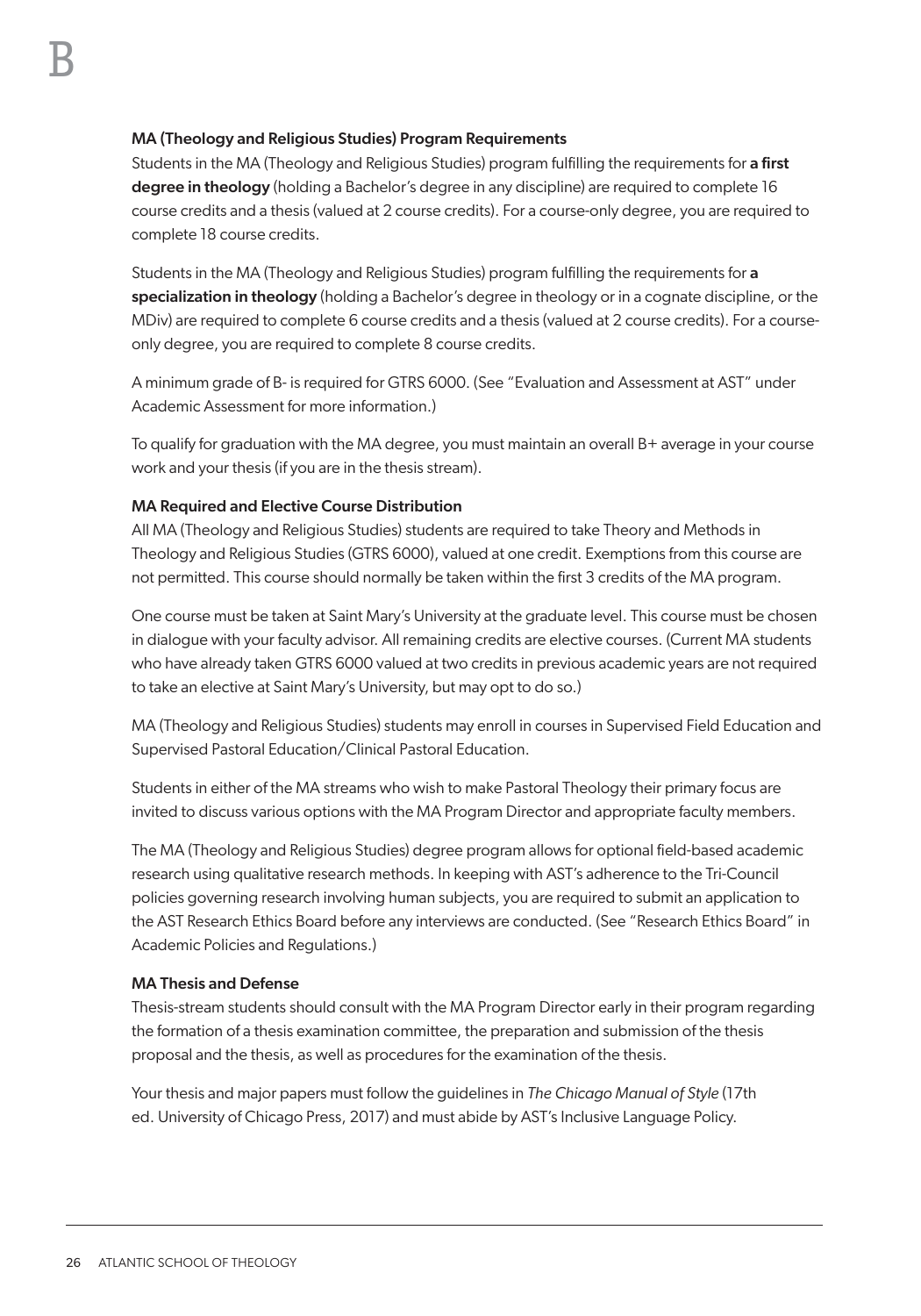#### MA Language Requirements

Candidates for the MA (Theology and Religious Studies) in the thesis stream (specialization and first degree in theology) must demonstrate a reading proficiency in a modern language other than English, normally French or German. You may apply to the Program Committee to be examined in another modern language if it is more relevant to your specialty. You are expected to pass the modern language requirements by the end of your second term. Exemption from these requirements is granted if you have proof of reading competence in the language. The acceptable standard of proficiency is the equivalent of a "B" grade or higher in a 2000 level undergraduate language course at Saint Mary's University. You can demonstrate this standard by completing a university course or by an examination administered by the MA (Theology and Religious Studies) Program Committee. If your work concentrates on Biblical Studies, you must have completed two full university courses of ancient Greek, Latin, or Hebrew with a minimum B grade prior to graduation from the MA (Theology and Religious Studies) program.

Students in the course-only stream are not required to meet the modern language requirement.

#### MA Program Duration

Students enrolled in the MA (Theology and Religious Studies) full-time as a first degree in theology (thesis or course-only) will typically take two years to complete it. Students enrolled in the first degree in theology who require more than eight years to complete the requirements of the program must request and receive permission from the AST Senate for an extension.

Typically, the program will take three academic terms (normally, Fall, Winter and Summer) for fulltime specialization in theology thesis students to complete, or two terms for full-time course-only students. Three terms offer you two terms of course work and one term to complete your thesis. Students enrolled in the specialization in theology (thesis or course-only) who require more than six years to complete the requirements of the program must request and receive permission from the AST Senate for an extension.

#### Registration and Standing in MA Program

Students must register for courses and thesis credits during the regular registration periods through the Registrar's Office. To maintain standing in the program, part-time students must register for a minimum of two course credits per academic year; and full-time students must register for a minimum of six course credits per academic year.

During the thesis component of the MA (Theology and Religious Studies) program, you will be classified as a full-time student only when you register and pay for two thesis credits in one academic year. Full-time status during the thesis component will be authenticated for one year only.

If you have completed your course work and registered and paid for two thesis credits, but have not completed the thesis component, you must register during the regular registration periods through the Registrar's Office for a Thesis Continuation and pay a Thesis Continuation Fee of \$500 per academic year to maintain standing in the program.

An MA (Theology and Religious Studies) student may register for a Leave of Absence and pay a fee of \$100. This will allow you to take an authorized leave for up to one year.

B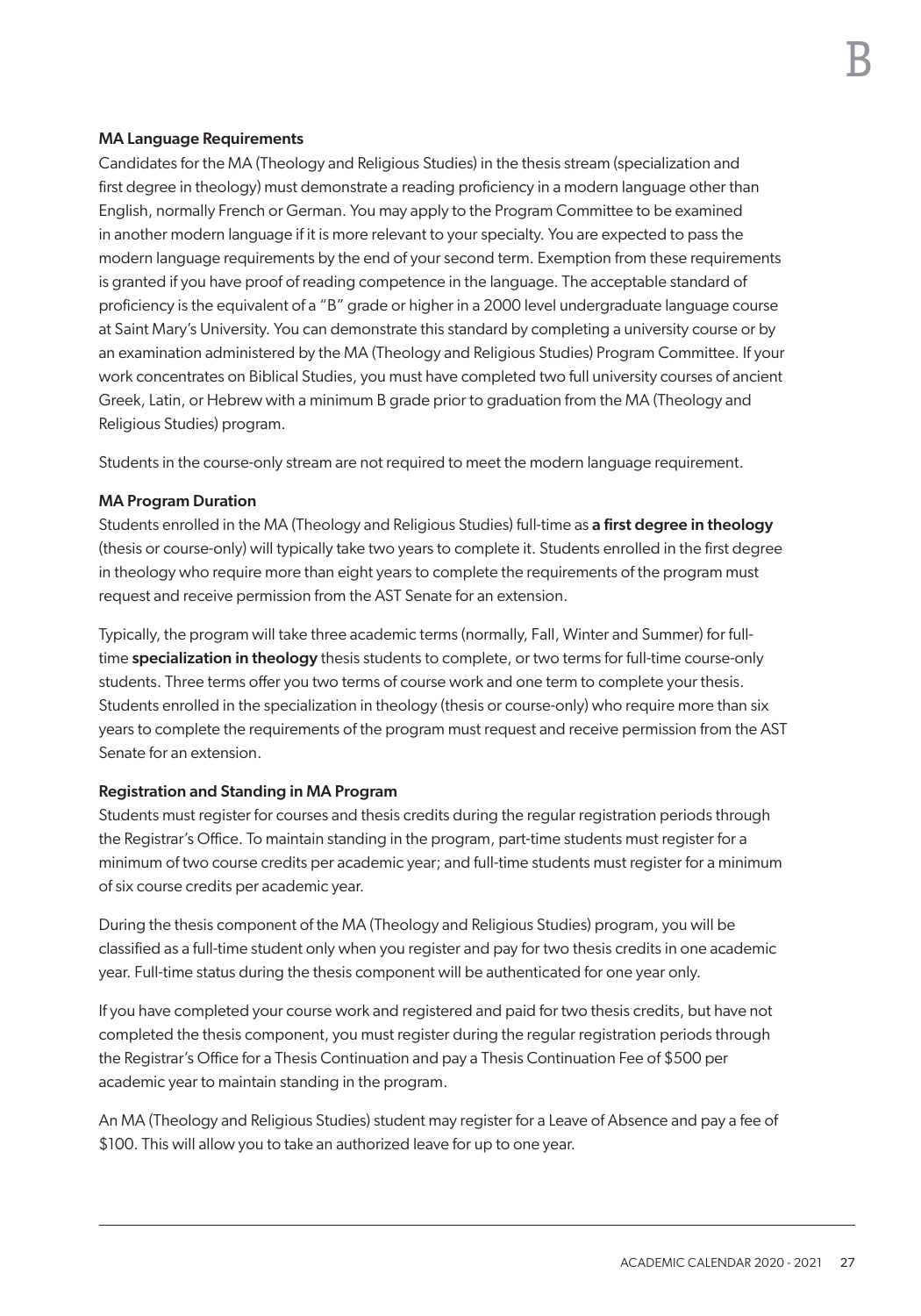#### *Master of Arts (Theology and Religious Studies) Program Goals*

The following program goals were approved by the AST Senate in October 2018.

- 1. Facilitate students' advanced study in the theological disciplines.
- 2. Prepare students for doctoral level programs, including the opportunity to study Greek and Hebrew languages.
- 3. Prepare students to work in specific roles, such as chaplaincy, pastoral care, education, public service, and non-ordained leadership roles.
- 4. Provide students with a unique opportunity to explore and articulate the relationship between Theology and Religious Studies, including an understanding of religious pluralism.

*Desired Student Outcomes*

- 1. Students will attain the capacity for critical engagement with complex theological issues.
- 2. Students seeking to pursue doctoral work will:
	- a. produce work in the program that will enable placement in doctoral programs;
	- b. have engaged a breadth of material in their studies that prepares them for discussion in academic settings;
	- c. have prepared for public presentations at conferences and colloquia by making high level presentations within their course of study;
	- d.have competency in a modern language other than English.
- 3. Students seeking to serve in church-related and public service contexts will:
	- a. have skills crucial for performing key roles in those settings, such as capacities for self- reflection, critical analysis, and leadership;
	- b.demonstrate intellectual virtues such as compassion, integrity, imagination, and courage.
- 4. Students will have acquired knowledge about the relationship between Theology and Religious Studies in Canada and internationally. They will have critically assessed the nature of this relationship and cognate relationships, such as those between the church and secular public bodies.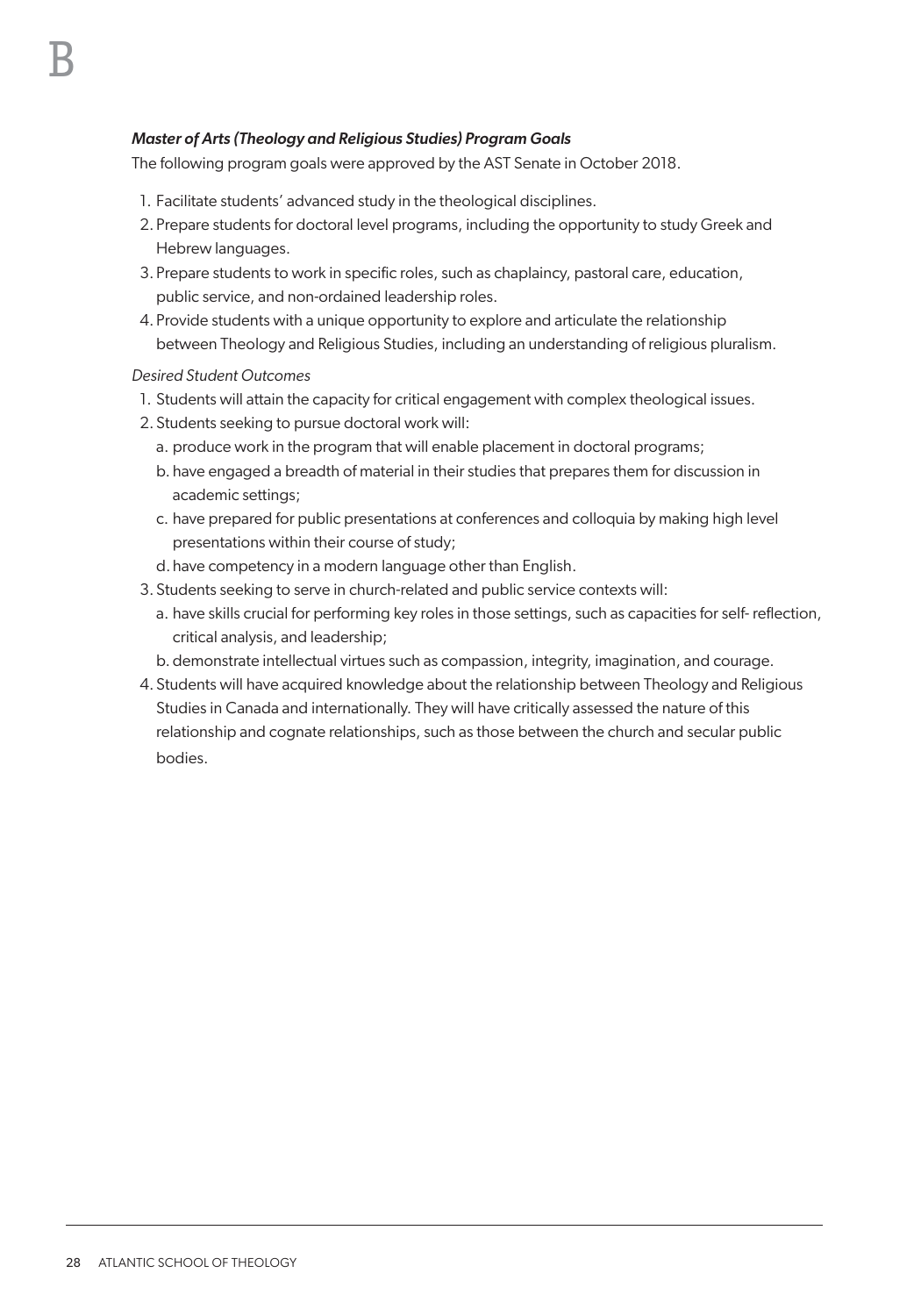#### **GRADUATE CERTIFICATE PROGRAM IN THEOLOGICAL STUDIES**

The Graduate Certificate Program in Theological Studies (GCTS) is a 10-credit program. Requirements may be met entirely via online courses. The program parallels the first year of the MDiv degree program and may serve as a time of discernment for further academic or professional needs. You must maintain an overall B average to qualify for the certificate. Credits obtained in the program may be brought forward to a degree program at AST and will be subject to the admission requirements of that program. Courses assigned C grades are not transferable to any AST graduate program.

To complete the GCTS program you will need to complete at least 10 term credits distributed as follows:

- Two foundation courses in biblical studies (BF 1001 and BF 1002);
- One foundation course in theological studies (TF 1000); and
- Seven elective credits in biblical, theological (systematic theology, church history or ethics), pastoral theology (including WF 1000), or Research Methods (RM 1000).

While Research Methods and Practices (RM 1000) is not a requirement for the GCTS Program, it is a prerequisite for all 3000-level elective courses.

Exemption from Research Methods and Practices may be made on a case-by-case basis. If you have previously taken a graduate-level course that fulfills all of the elements noted above, you may send a written request for exemption, official transcript, and copy of the course syllabus to the Registrar when applying to the GCTS program. Alternatively, you may send a request to the Registrar to write a challenge exam in May or August.

You may concentrate in any of the areas of biblical, theological (systematic theology, church history or ethics), or pastoral studies, but may not take more than five courses in any one area. The required foundation courses will be included in the maximum number of courses in a subject area.

GCTS students may take up to five years to complete the program. If you are admitted to the MDiv degree program after completing the Graduate Certificate, you will be permitted five years to complete the MDiv requirements. If you are admitted to the MA (Theology and Religious Studies) degree program after completing the Graduate Certificate you will be permitted six years to complete the MA (Theology and Religious Studies) as a first degree in theology.

You may apply for admission to a degree program at any time during the Graduate Certificate program. If you have not completed the Graduate Certificate requirements and are admitted to the MDiv program, you will have six years from the date of admission to the MDiv program to complete the remaining MDiv program requirements.

If you have not completed the Graduate Certificate requirements and are admitted to the MA (Theology and Religious Studies) program, you have five years from the date of admission to complete the MA (Theology and Religious Studies) as a specialization in theology or seven years to complete the MA (Theology and Religious Studies) as a first degree in theology.

A GCTS student seeking admission to the MA (Theology and Religious Studies) program at AST must have an earned Bachelor's degree from an accredited university with minimum B+ average and maintain an overall B+ average or higher in their GCTS course work to be considered for admission to the degree.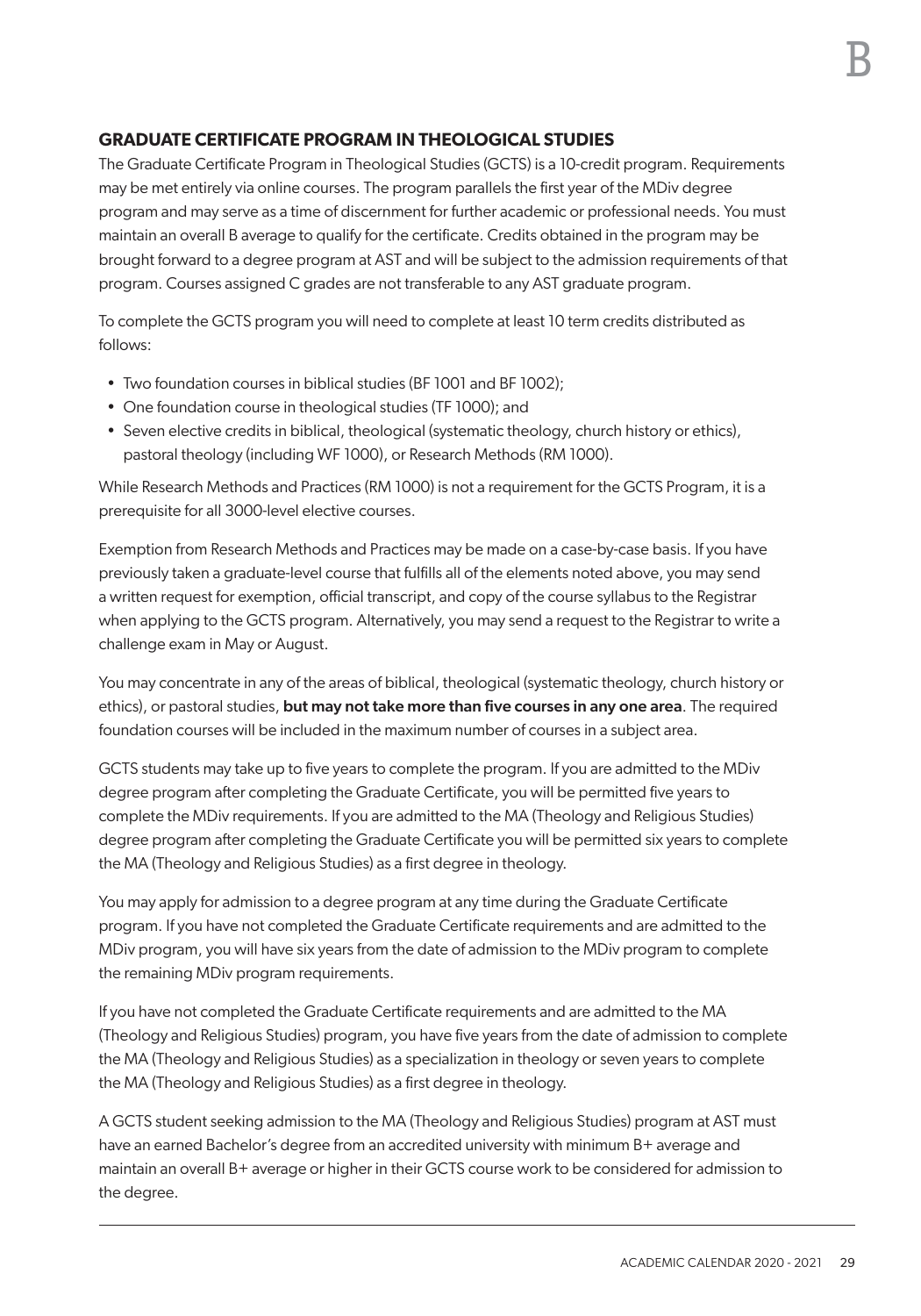#### *GCTS Admission Requirements*

To be admitted to the GCTS you will need a Bachelor's degree from an accredited university, with a minimum of 'B' average (or grade point average equivalent).

If you do not hold a Bachelor's degree, please see the "Academic Program Admissions" section earlier in this Calendar for information about studying at AST without a Bachelor's degree.

#### *GCTS Admissions Process*

Submit the following to the Registrar's office by the published application deadlines: GCTS program application form; \$70 non-refundable application fee; a letter of intent; and one official transcript in its original sealed and signed/stamped envelope issued from each of your previous and current postsecondary education institutions.

If successful, you will receive an admission letter from the Dean. If not, you will receive notification that your application was unsuccessful.

A GCTS student may register for a Leave of Absence and pay a fee of \$100. This will allow you to take an authorized leave for up to one year.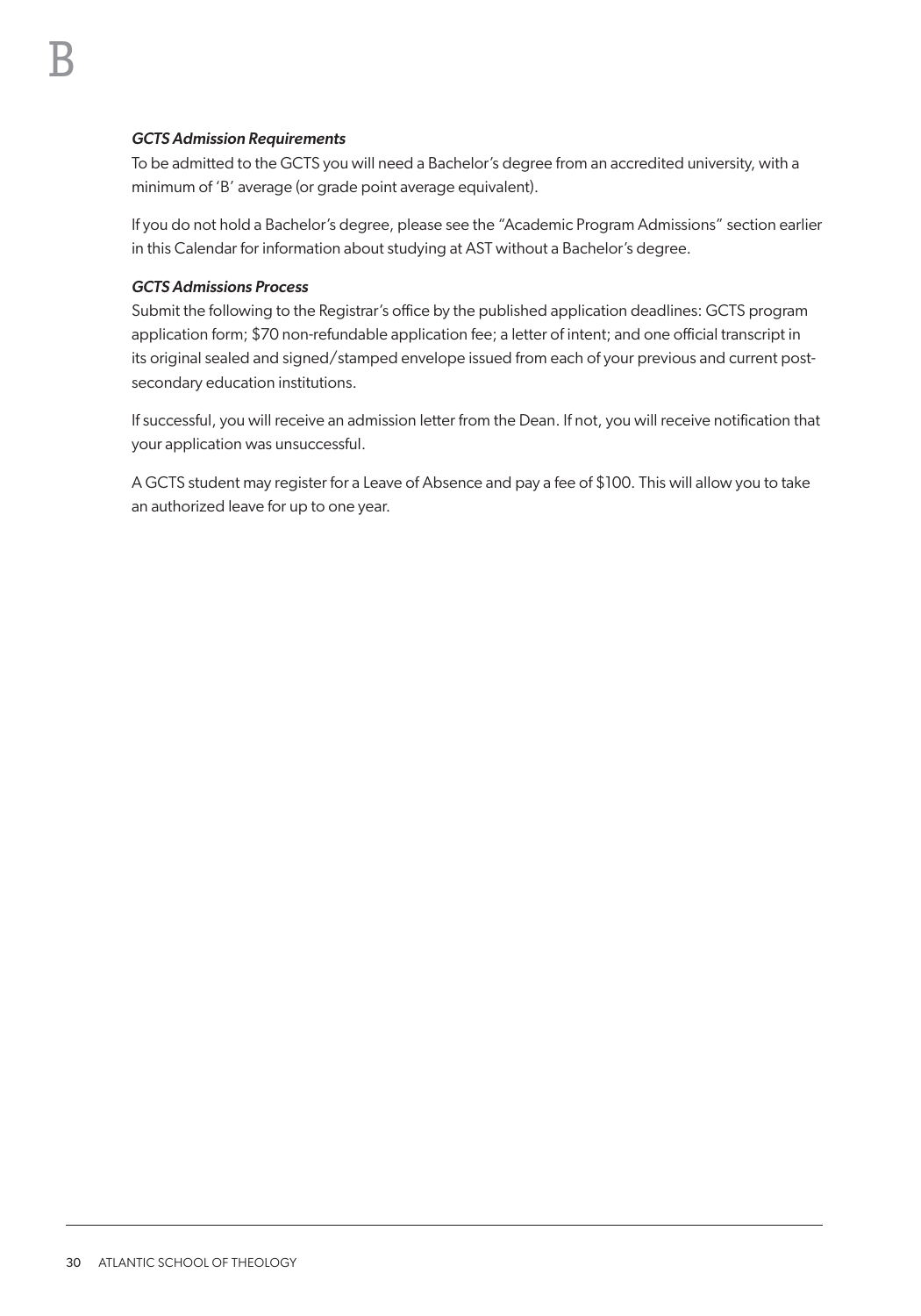# **SPECIAL STUDENT STATUS**

A Special Student is a student who meets graduate studies admission requirements, is admitted to study at the graduate level at AST, but is not admitted to a graduate degree or certificate program. A Special Student may register for up to 5 courses. Courses completed as a Special Student may be transferred to a graduate degree or certificate program at AST at a later date. Please note that Special Students are not eligible for provincial or federal student loan funding because they are not admitted (or not yet admitted) to an approved degree or certificate program.

#### *Special Student Admission Requirements*

To be admitted as a Special Student you will need a Bachelor's degree from an accredited university, with a minimum of 'B' average (or grade point average equivalent). If you do not hold a Bachelor's degree, please see "Academic Program Admissions" for information about studying at AST without a Bachelor's Degree.

#### *Special Student Admissions Process*

Submit the following to the Registrar's office by the published application deadlines: Special Student application form; \$70 non-refundable application fee; a letter of intent; and one official transcript in its original sealed and signed/stamped envelope issued from a post-secondary education institution verifying your completion of a Bachelor's degree.

If successful, you will receive an admission letter from the Dean. If not, you will receive notification that your application was unsuccessful.

B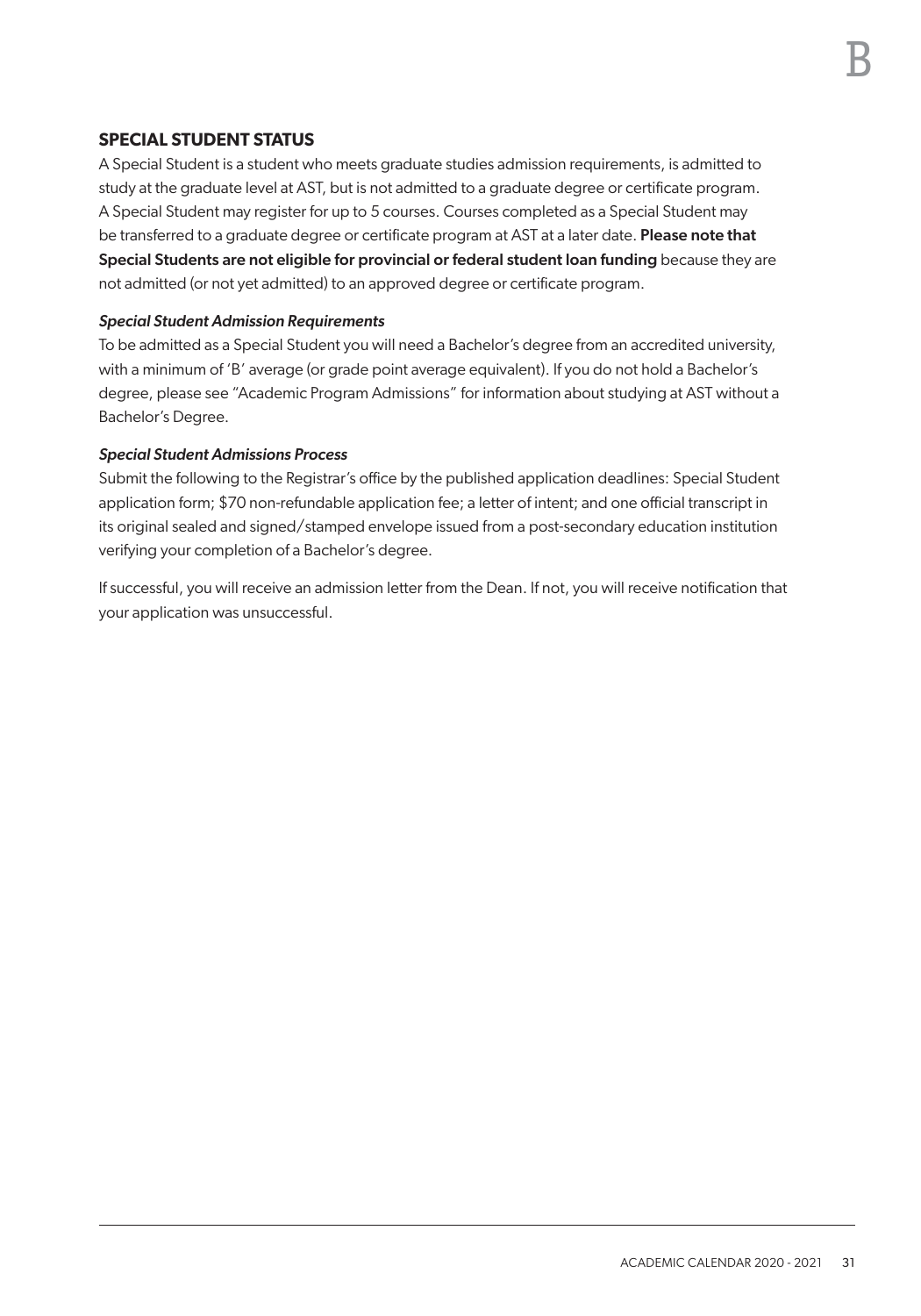# Diploma Programs

# **Notice**

At the time of printing, all elements of this Calendar were believed to be accurate. However, the spread of COVID-19 may result in modifications to some aspects of AST's programs and services during 2020-2021, such as altering certain dates or moving on-campus courses to online course delivery. Please consult the AST website for the most current information: [www.astheology.ns.ca](http://www.astheology.ns.ca).

AST offers four specialized diploma programs: the Diploma in Youth Ministry; the Diploma in the New Evangelization in the Roman Catholic Church; the Diploma in Theological Studies; and the Diploma in Missional Leadership. Completion of these programs, although they not offered at the level of a university degree, leads to graduation at AST's Convocation celebrations and the university's attestation of the completion of the study of certain specialized areas. (Please note that completion of these programs does not result in transferrable, transcriptable academic or degree credits.)

# **DIPLOMA IN YOUTH MINISTRY PROGRAM**

This part-time program is designed for leaders who wish to deepen and broaden their skills for ministry with young people. This program offers training for ministry with youth in settings such as local congregations, camps, retreat centres, or other gatherings.

The Diploma in Youth Ministry program combines required and elective learning units of study with practical experience in the leadership of youth. Learning units may take place on the AST campus and in other locations. Required learning units and some elective learning units are offered online.

Diploma in Youth Ministry participants may apply at any time of year, and may commence study at the beginning of any Learning Unit. Participants may take up to five years to complete the 12 units.

Learn more about the Diploma in Youth Ministry on the AST website, or contact the Director of the Diploma in Youth Ministry at youthministry@astheology.ns.ca.

#### *Goals of the Diploma in Youth Ministry*

- provide timely, effective, faith-based training for leaders of youth throughout Canada and beyond
- build skills and confidence among leaders of youth
- provide a network of learning and support for leaders of youth
- provide leaders of youth with a diploma-level program from an accredited university
- respond effectively to the expressed needs of the Church for the training of youth ministers

#### *DYM Program Design*

The Diploma in Youth Ministry consists of 12 Learning Units as follows:

#### Four required units:

- 1) Introduction to Youth Ministry (online)
- 2) Introduction to the Hebrew Bible *or* Introduction to the Christian Scriptures (online)
- 3) Introduction to Christian Theology (online)
- 4) Introduction to Pastoral Ministry (online)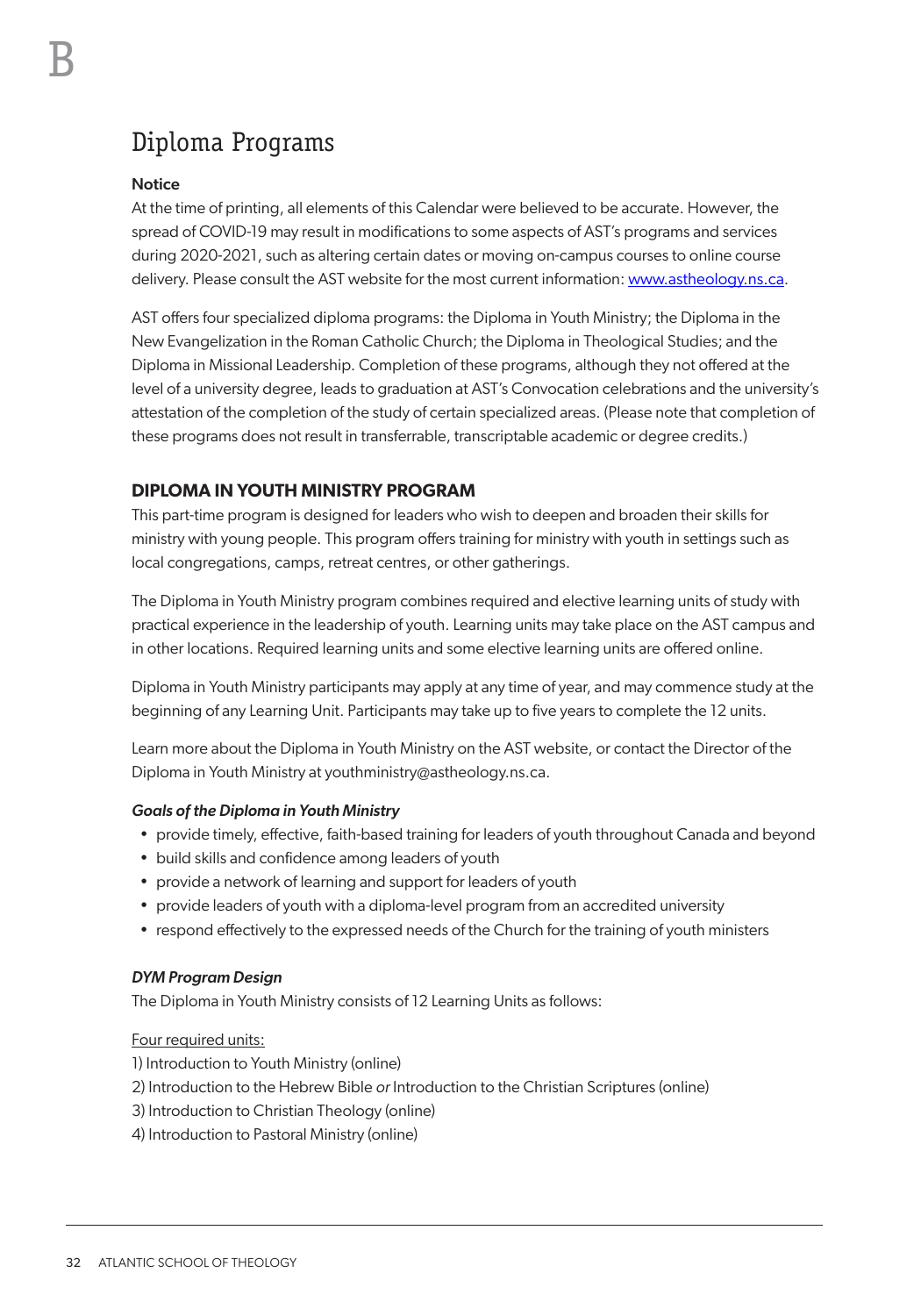Six elective units taken from a variety of areas related to ministry with young people. These units may be offered by AST or by other programs, centres, or groups.

Two units are comprised of practical leadership experiences (practica). These practica are individually designed with the Diploma Director, and each concludes with reflective project reports. Each practicum unit involves a minimum of 20 hours of direct leadership of youth.

#### *DYM Online Learning Units*

You will need an up-to-date computer and high-speed internet access to take online units.

In 2020-2021 AST will offer the following Learning Units online for DYM students:

- *• Introduction to the Hebrew Scriptures* (September 2020 to December 2020) This unit uses critical methods of biblical study to familiarize you with the Pentateuch and the Prophetic Literature of the Hebrew Scriptures (Old Testament).
- *• Introduction to Youth Ministry* (September 2020 to December 2020)

This unit combines the practical and theoretical and will examine the personal, moral, social and religious development of adolescents, adolescent spirituality and the practice of holistic youth ministry. The course will help clarify leadership styles and developing effective strategies for youth ministry, including program development, teaching, and equipping others for youth ministry.

#### *• Introduction to Pastoral Ministry* (January 2021 to April 2021)

This unit will introduce you to the major themes in the practice of Christian pastoral ministry.

*For information about additional Learning Units please check the "Diploma in Youth Ministry" page on the AST website (*www.astheology.ns.ca*) or contact the Diploma in Youth Ministry office at 902.429.6495 or* youthministry@astheology.ns.ca *for updates*.

#### *DYM Admissions Process*

The Diploma in Youth Ministry may be taken concurrently with, before, or after a degree or certificate program in any field. Completion of a high school diploma or equivalent is required for admission to the program.

To be admitted into the program, you must send the following information to the Diploma in Youth Ministry office:

- A completed application form.
- A brief letter outlining your interests and intentions in pursuing this diploma program. This letter should include where you plan or hope to undertake the two practicum units.
- One official copy of your academic transcript from high school, high school equivalent or undergraduate degree, sent by the issuing institution directly to the Diploma in Youth Ministry Office.
- A letter of recommendation from your priest, minister, pastor, or other church official (bishop, personnel officer, etc.), sent directly to the Diploma in Youth Ministry Office.
- A second letter of recommendation from someone familiar with your suitability for ministry with youth, sent directly to the Diploma in Youth Ministry Office.
- Level 2 Police Records Check, including Vulnerable Sector check.
- Child Abuse Registry check (the original not a copy must be submitted) if you are resident in Nova Scotia, Ontario, or Manitoba.

B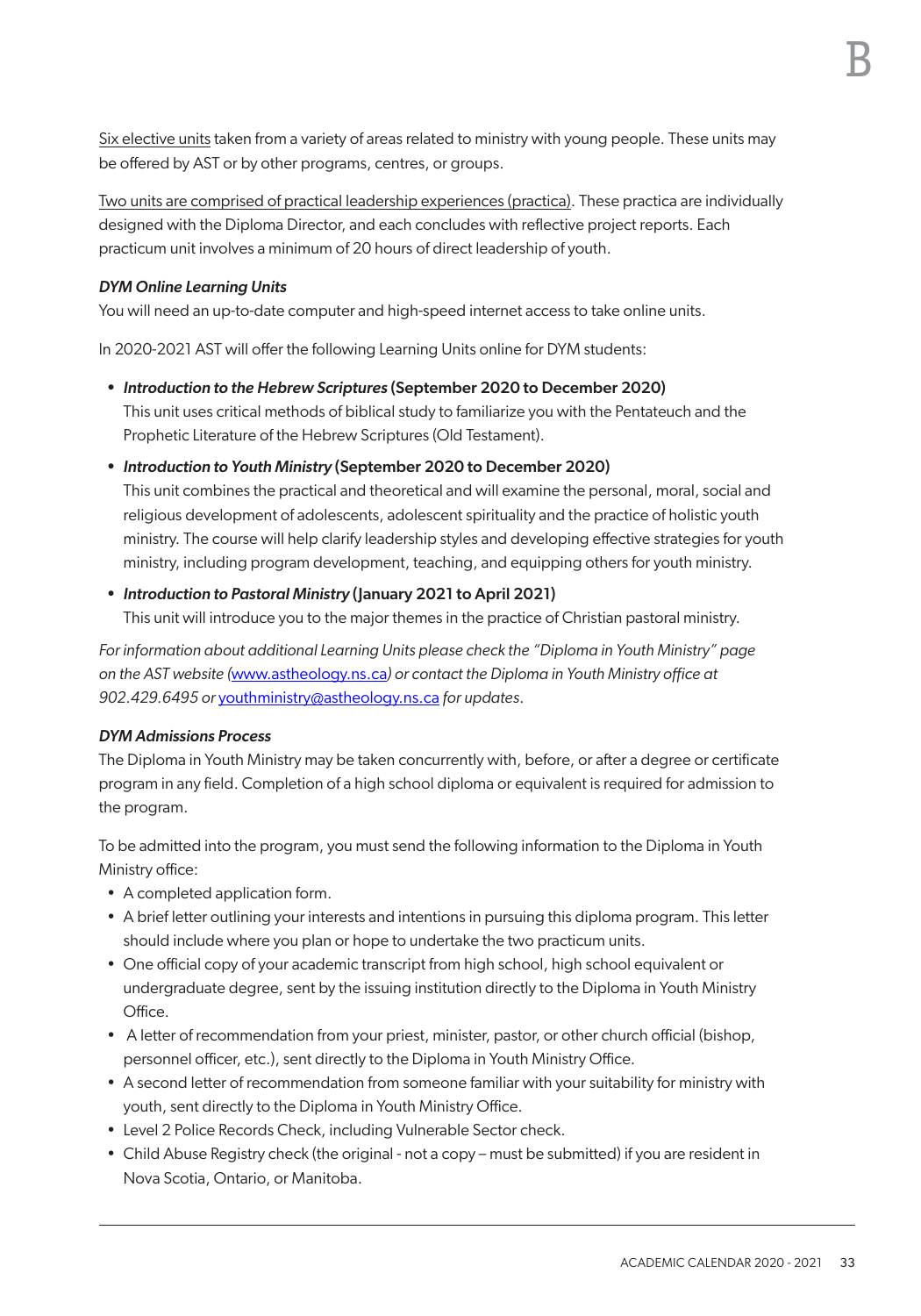- (For Nova Scotia residents, download the "Individuals" form from the Government of Nova Scotia website: gov.ns.ca/coms/families/abuse/ChildAbuseRegister.html. Complete and mail your completed form as indicated.)
- As an alternative to the two 'check' documents, Anglicans from the Diocese of NS & PEI may submit a copy of their current Care 2 Screen badge. *This authorizes AST to verify the documents with the Anglican Synod Office.*
- A \$50 application fee (non-refundable).

Application forms are available on the AST website and are accepted year-round. (Note: Applications must be submitted at least 30 days before your intended start date.) Admission decisions are made as soon as possible after receipt of application materials.

# Diploma in Youth Ministry Fees

Tuition is \$326 for Learning Units offered for less than one academic term and \$481 for Learning Units offered for one academic term. You will only be refunded for cancelled registrations for elective Learning Units (those offered for less than one academic term) if AST receives two weeks' notice prior to the start of the Learning Unit. The registration fee for two practicum units is \$238 per unit.

Tuition for Learning Units offered over one 12-week academic term is refunded in accordance with the Course Withdrawal and Refund Schedule (2020-2021) in the "Course Changes and Course Withdrawals" section of this Calendar. Exceptions to the withdrawal and refund schedule may be granted for reasons of health and/or other substantial reasons with the approval of the Registrar.

#### DYM Exemptions and Transfers

*Exemptions:* Those who have studied one or more of the subject areas covered by the required Learning Units at an equivalent or higher level of study may receive advanced placement in the program. Check the webpage for information on receiving advanced standing in the program. Please note that program requirements cannot be met through prior work or life experience.

*Transfers:* Equivalent learning within other programs, centres, and events will be considered on a case-by-case basis for transfer as an elective Learning Unit. Up to six units may be transferred into the program, but may not have been completed more than two years prior to admission to the AST Diploma in Youth Ministry program. Where possible, submit transfers in advance to AST for approval. Practicum units are not eligible for transfer.

Include a fee of \$50 (to recognize learning from other programs, institutions, and events, as applicable) with your request for each transfer or exemption.

*Approved Third-Party Electives:* A list of approved third party electives is posted on the Diploma in Youth Ministry Program webpage on the AST website. Approved Third Party Electives are offered by non-AST organizers. To have an Approved Third-Party Elective applied to the program you will need to: (1) register with AST and pay a \$25 processing fee; (2) register with the third party to participate in their event; and (3) upon completion of the Approved Third-Party Elective, ask the third-party organizer to send a Confirmation of Completion form directly to the Diploma in Youth Ministry Program Director.

# DYM Funding

Consult with your parish, congregation, region, conference, synod, diocese, or other Church body about financial assistance. AST also provides a limited number of DYM bursaries based on financial need. Please contact the Youth Ministry Office for details.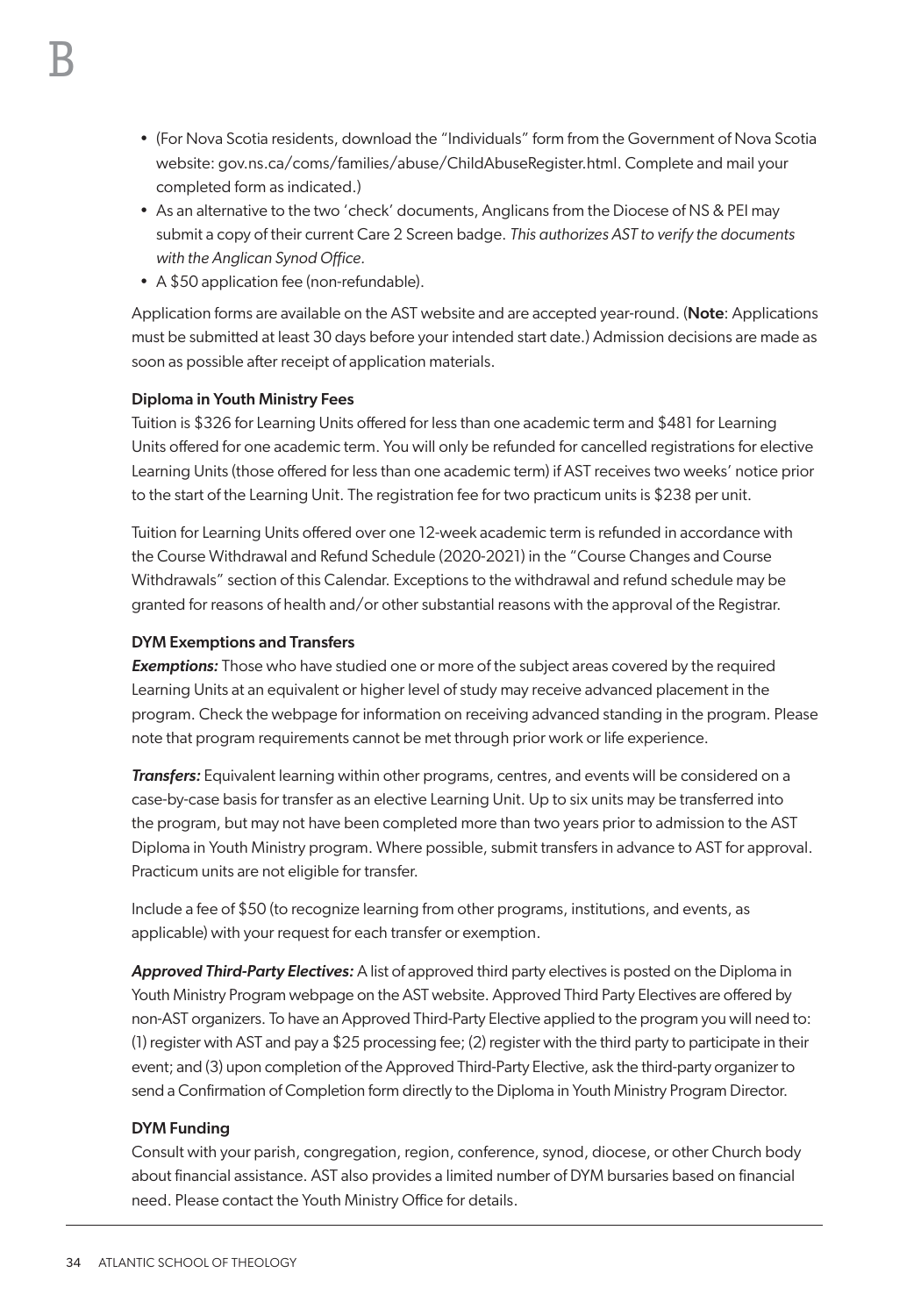# **DIPLOMA IN THE NEW EVANGELIZATION PROGRAM**

From Pope Francis in Rome to Archbishop Mancini in Halifax, the New Evangelization is a core focus of Catholicism today. It is an unprecedented invigoration of Catholic laity, calling everyone to witness their faith, engage the culture, and propose Christ in a coherent and joyful way. This program is designed to prepare Catholic laity for this mission.

The DNE Program will enable you to be an agent of New Evangelization by:

- Giving you opportunities to learn about the core of the Roman Catholic faith tradition, showing how and why it is relevant and compelling in the 21st century;
- Forming and equipping you as a leader within the New Evangelization;
- Giving you skills to engage scripture in coherent ways; and
- Offering apologetic resources that enable you to engage others about the faith, fully informed of the challenges you may face.

#### *DNE Program Structure*

The Diploma Program is a three-year program consisting of six units.

*• The New Evangelization* (September 2020 to December 2020)

This unit will offer a concluding overview of the New Evangelization, what it is how it can be embodied in our context.

#### *• Pastoral Ministry in a Missional Key* (January 2021 to April 2021)

This unit focusses on mission within the parish and moving out from the parish to engage the wider context.

- *• Sacred Scriptures in the Roman Catholic Tradition* (September 2021 to December 2021) This unit will give you a foundation in Roman Catholic Biblical Studies. Exploring Roman Catholic approaches to scripture, it will equip you with critical exegetical skills.
- *• Social Dimensions of Evangelization* (January 2022 to April 2022) This unit focusses on the social teaching of the Catholic Church and aims to equip students to embody, witness to, and proclaim solidarity with the poor.
- *• Roman Catholic Apologetics* (September 2022 to December 2022) This unit will explore the difficult questions that Roman Catholics grapple with and, in dialogue, are often challenged by. It will look at Roman Catholic positions on sexuality, the priesthood,

abortion, euthanasia and more. It provides a foundation to engage such issues in a 21st century context.

*• Principles of Christian Leadership* (January 2023 to April 2023)

In this unit, you will explore your gifts, discern God's call to you and become equipped to lead in the service of this specific call.

(These units take place on AST's campus or via the internet in real-time: one seminar of two-and-a-half hours per week over 12 weeks.)

#### *DNE Distance Options*

If you have an up-to-date computer and high-speed internet access, you have the option to take units in real-time via the internet. Lectures will be streamed live and you will have the opportunity to participate in classroom discussions.

B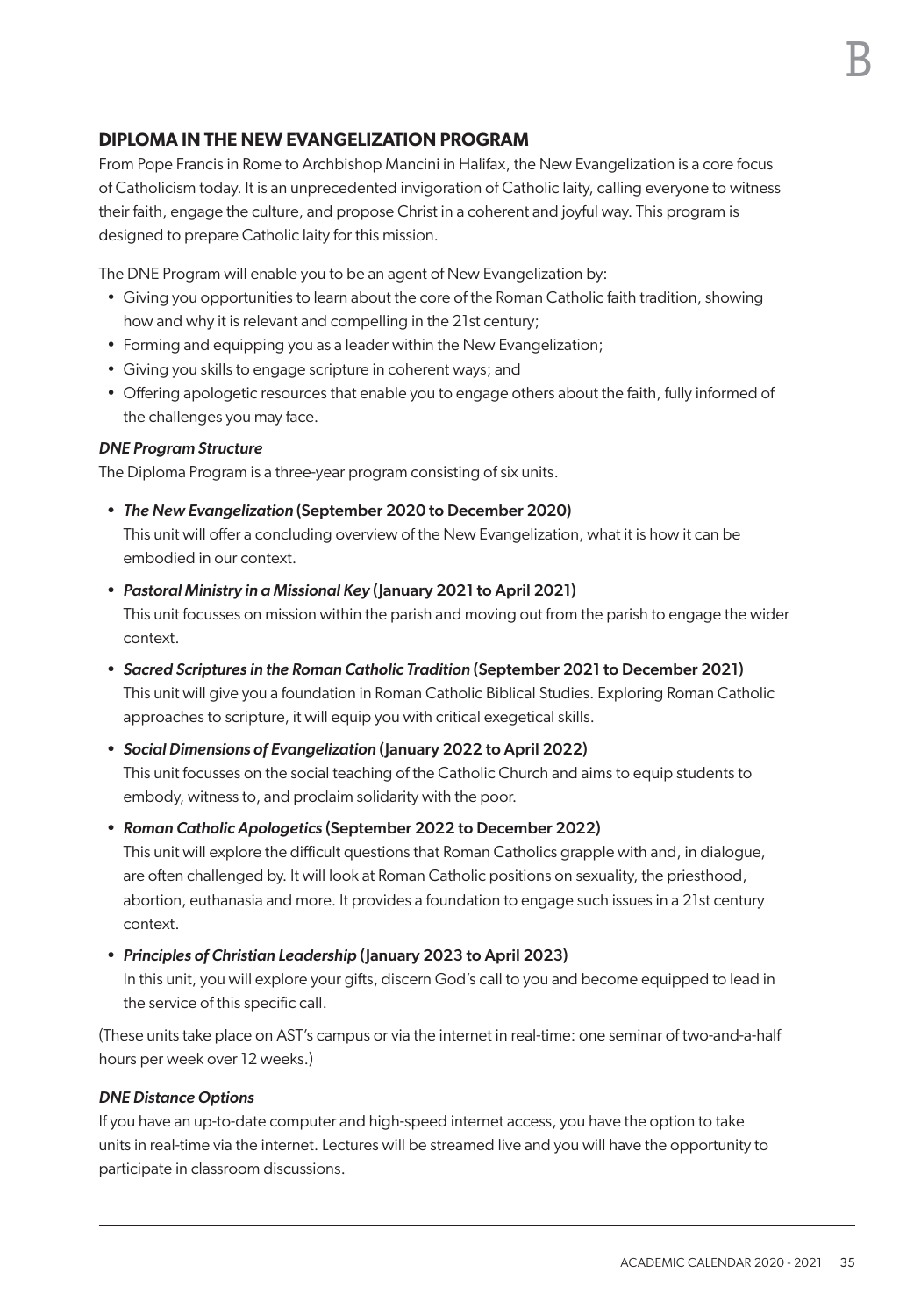# *DNE Program Requirements*

You are expected to attend all classes, complete assigned readings and written assignments, and participate in classroom peer group discussions.

#### *DNE Admission Process, Application Deadline, and Registration*

You must have a high school diploma or its equivalent to be admitted to the program. You may begin the program in September or January, but admission to the program is required before taking any unit.

To apply:

- 1. Contact Dr. David Deane, the DNE Program Director at ddeane@astheology.ns.ca ca to discuss suitability for the program and to review the application process.
- 2. Submit a completed application form and \$50 non-refundable application fee to the Academic Office.

The deadline for applications is August 15th for Fall Term admission and November 1st for Winter Term admission.

After admission to the program, you will receive an invitation to register for units for the upcoming academic year.

#### *DNE Program Fees*

Tuition for each unit is \$481, and books and resource materials will cost approximately \$100.

#### *Funding*

Funding for Diploma in the New Evangelization students who are resident in the Archdiocese of Halifax-Yarmouth is available from Atlantic School of Theology. Additional funding may be available from your parish or diocese.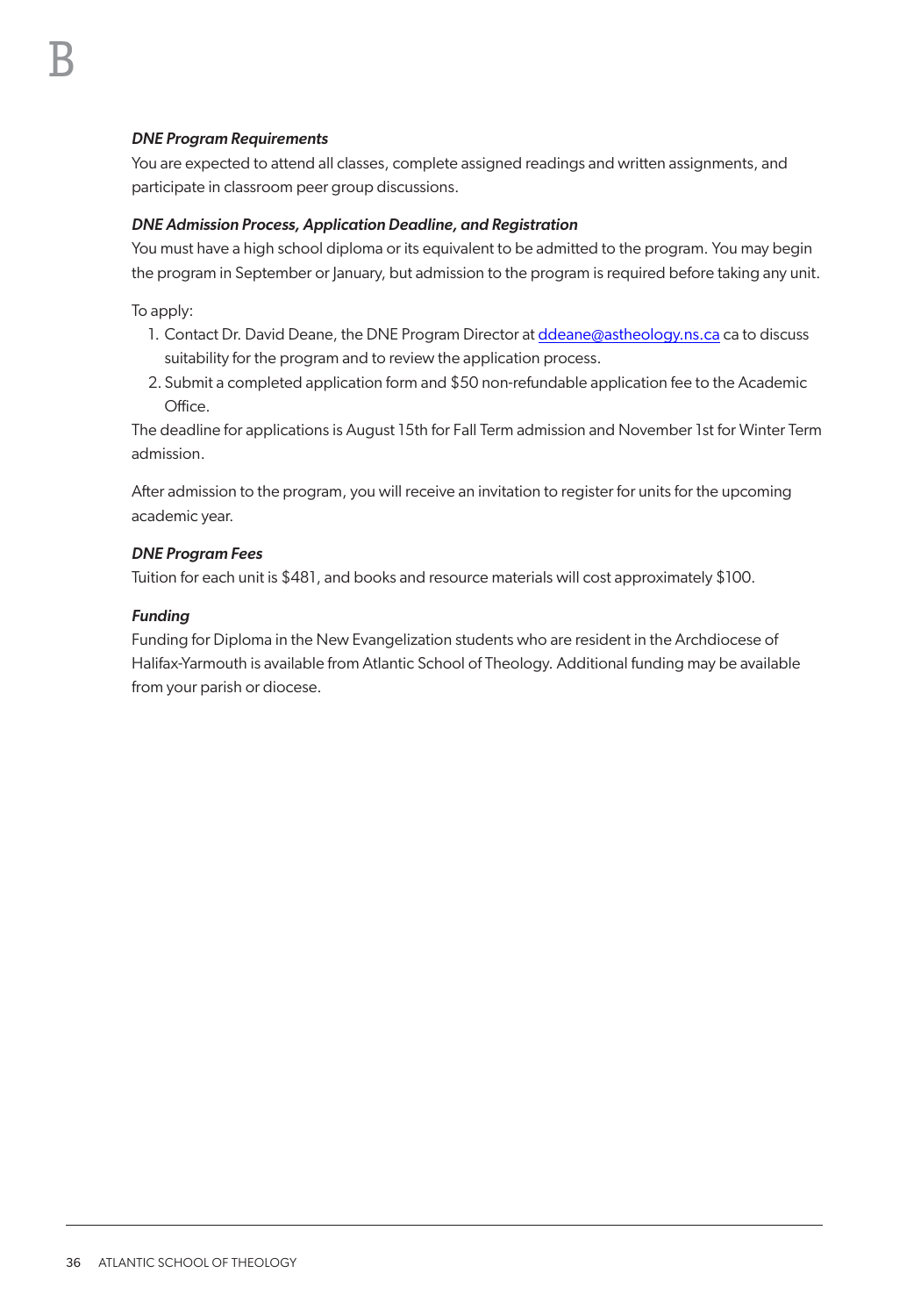# **DIPLOMA IN THEOLOGICAL STUDIES PROGRAM**

# (delivered entirely via internet)

This diploma program (previously offered as the Adult Education Certificate in Theological Studies Program) is a two-year program intended for anyone who wants an introduction to biblical and theological studies. You must complete all four units in the program to graduate. You can begin the program in September or January. You will need an up-to-date computer and high-speed internet access to participate in this program. To be admitted to this program, you must have a high school diploma or its equivalent. Some post-secondary (university or college) education is desirable but not required.

# *DTS Program Units*

The four program units of the Diploma in Theological Studies are as follows:

- Introduction to the Hebrew Scriptures (offered online in Fall 2020 and Fall 2022) This unit uses critical methods of biblical study to familiarize you with the Pentateuch and the Prophetic Literature of the Hebrew Scriptures (Old Testament).
- Introduction to Pastoral Ministry (offered online in Winter 2021 and Winter 2023) This unit will introduce you to the major themes in the practice of Christian pastoral ministry.
- Introduction to the Christian Scriptures (offered online in Fall 2021 and Fall 2023) Using critical methods of biblical study, this unit will introduce you to the Gospels and the Letters of Paul.
- Introduction to Christian Theology (offered online in Winter 2022 and Winter 2024) The purpose of this unit is to introduce you to the major themes in the Christian theological tradition.

#### *DTS Admission Process*

To apply to the Diploma in Theological Studies Program submit your application form and \$50 nonrefundable application to the Academic Office.

# *DTS Evaluation Criteria*

You are expected to complete all assigned readings and written assignments, participate in all group discussions and practice sessions, and engage in cooperative peer and/or faculty evaluation.

# *DTS Program Fees*

Tuition for each unit is \$481. Related books and resource materials will cost approximately \$60 per unit.

B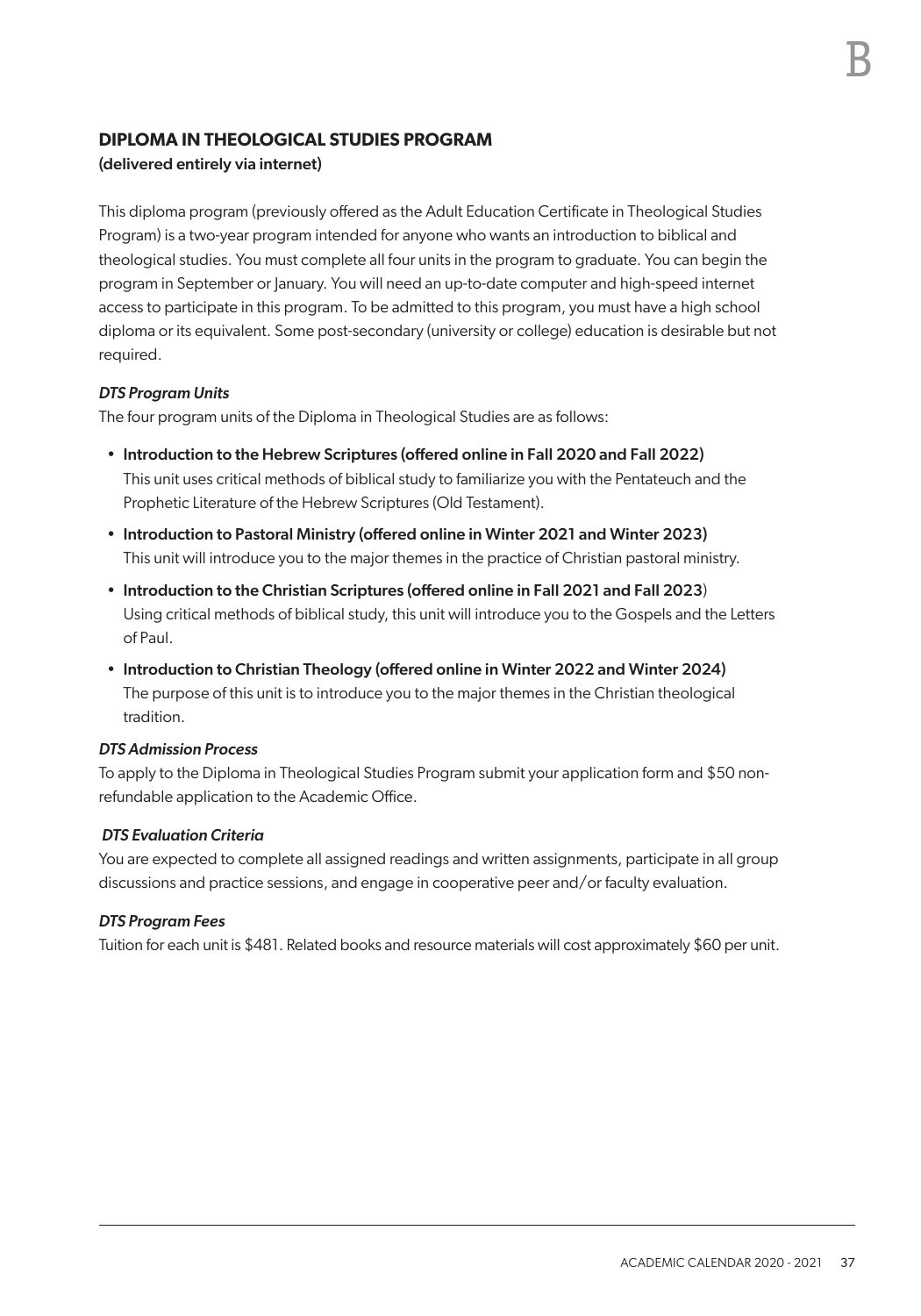# **DIPLOMA IN MISSIONAL LEADERSHIP**

Atlantic School of Theology is launching a new Diploma program in 2021, the Diploma in Missional Leadership. Its focus is on the development and encouragement of ministry leaders in Canada as they undertake their callings to serve God with passion, wisdom, and grace, all with a focus on the missional context of this time and place. This Diploma will combine two onsite units (one in Halifax and one in Toronto or Ottawa), two online units, and a mentorship program. One cohort of leaders will start together in 2021 and complete the program in 2023. Complete details of the new program will be published on the AST website. For further information, please contact the Convener of the Diploma in Missional Leadership, Rev. Dr. Stephen Harper (shraper@astheology.ns.ca).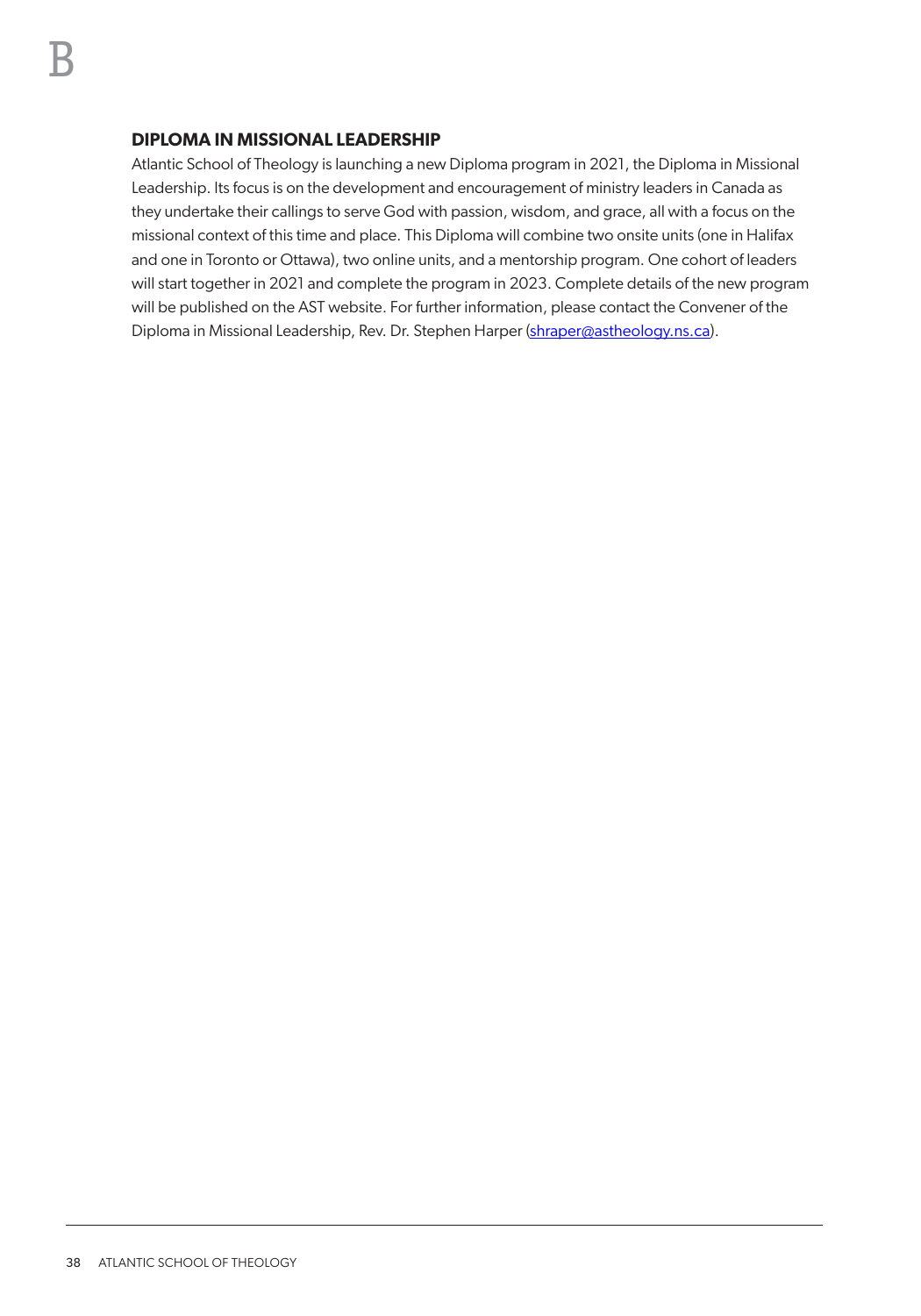# Continuing Education Programs and Opportunities

Continuing education benefits you and the world around you. To that end, AST's Continuing Education opportunities and offerings:

- provide opportunities for personal and vocational growth;
- provide opportunities for creative and critical self-assessment;
- assist in upgrading professional competence and leadership; and
- encourage lifelong learning in formal and informal educational programs.

For information about Continuing Education opportunities at Atlantic School of Theology, please visit the AST website or contact the Continuing Education Convener, Jane Bolivar (jbolivar@astheology.ns.ca).

#### *Online Programs and Courses*

AST's online offerings enable you to engage with instructors and other learners in online discussions. As a Continuing Education participant, you will read the assigned material, as well as read the observations and reflections posted online by classmates and respond to them. The result is an interactive classroom-like learning environment. You will need an up-to-date computer and highspeed internet access to participate.

#### *Summer Intensive Courses*

AST offers several credit courses during the summer term (mid-June to late July) on campus. Graduates of AST and other theological schools and all who qualify for admission may register for these courses (for credit or audit). Some summer term courses (but not all) are also available to Continuing Education participants, who do not have to apply for graduate-level study to take part.

#### Lecture Series

AST offers a variety of continuing education opportunities through the following events. Members of the public are warmly welcome to attend.

*The Pollok Lectures* were begun in the early 1900s to honour Dr. Allan Pollok, a former principal of Presbyterian College (the predecessor of Pine Hill Divinity Hall, a founding party of AST). The endowment for the original lecture series is now available to AST through the Board of Governors of Pine Hill Divinity Hall.

*The Mackinnon Lectures* were established in memory of The Rev. Dr. Clarence Mackinnon and The Rev. Dr. Ian Mackinnon, former professors of Presbyterian College and Pine Hill Divinity Hall. Dr. Clarence Mackinnon was the Principal of the College and subsequently of the Hall. Dr. Ian Mackinnon taught in the field of church history at Pine Hill. The endowment income for the lecture series is made available to AST through the Board of Governors of Pine Hill Divinity Hall.

*The Nicholson Lectures* were established in the early 1980s in memory of Dr. C.M. Nicholson, who was Principal of Pine Hill Divinity Hall from 1946 to 1971. The memorial fund was established by the Pine Hill Alumni Association, which has committed itself to the establishment of permanent funding for the lectures. The endowment income for the Nicholson Lectures is made available through the Board of Governors of Pine Hill Divinity Hall.

B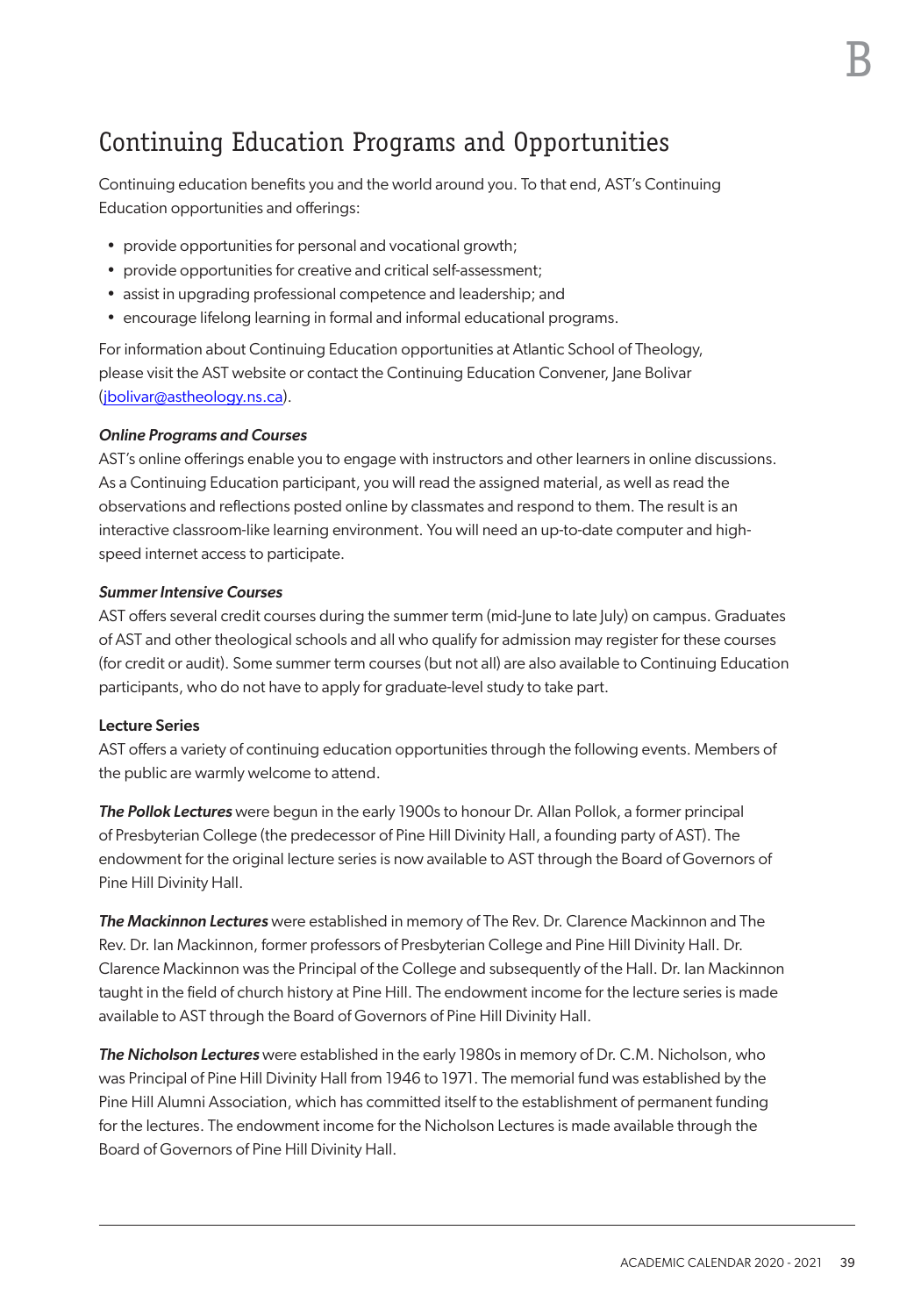*The Paul Wattson Lecture* is sponsored by the Franciscan Friars of the Atonement and AST, in cooperation with Saint Mary's University. The lecture honours the memory of The Rev. Paul James Francis Wattson, S.A. (1863-1940), founder of the Franciscan Friars of the Atonement and pioneer for the cause of Christian unity. Begun in 1974 at the Catholic University of America in Washington, D.C., the lectures were expanded to the University of San Francisco in 1980 and in 1995 to AST. These lectures feature an international leader in the field of ecumenism to speak on a current ecumenical topic. Because of its long history of ecumenical co-operation, AST was selected by the Atonement Friars as the Canadian venue for this series.

# The Rev. C.D. Ed Aitken Memorial Workshop

Ed Aitken (1939-1995) served with dignity and distinction in many areas: as a dedicated pastor in Sheet Harbour and Bedford, Nova Scotia, and in Moncton, New Brunswick; as Director of Continuing Education, Professor of Homiletics, Vice President, and President of AST in Halifax; and as a wise counsellor for many ecclesial boards and committees. As a memorial, and to further his high standards of proclamation, Pine Hill Divinity Hall inaugurated this workshop in homiletics in 1998.

# The Atlantic Seminar in Theological Education (ASTE)

AST participates on the Board of the ASTE. We encourage all persons to consider attending ASTE's annual seminar, held each year in June. Further information is available on the ASTE website (www.astes.ca).

# Accommodations

Accommodations at AST may be available anyone pursuing continuing education opportunities. See the Campus Life and Facilities section of this Calendar for information on residence accommodations.

# Continuing Education Fees

There are no application fees for Continuing Education programs. Each program has an individualized fee to participants. Some are free. Please note: AST does not refund Continuing Education fees after a Continuing Education program has started.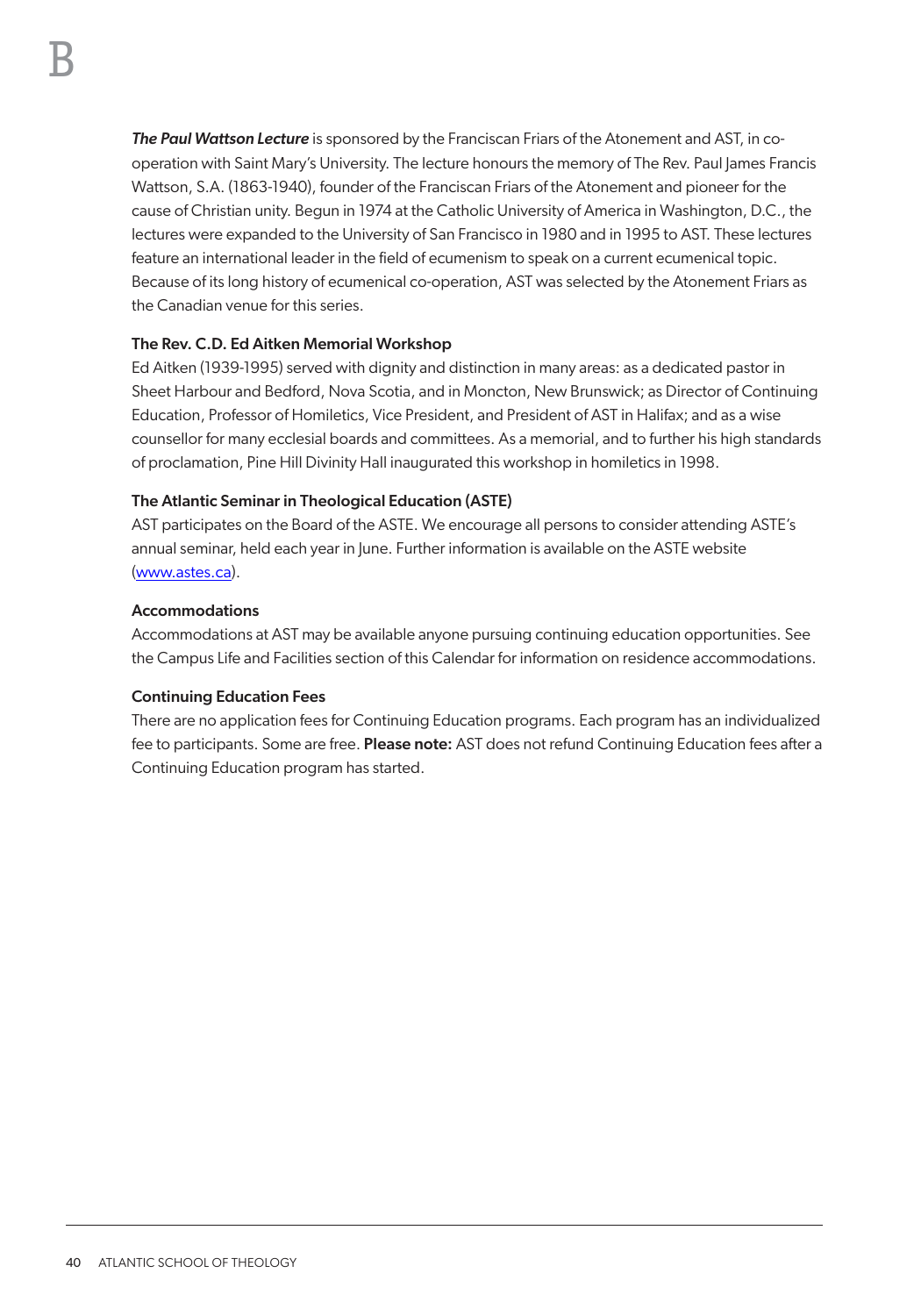# Courses of Instruction for Academic Credit Graduate Studies

# **Notice**

At the time of printing, all elements of this Calendar were believed to be accurate. However, the spread of COVID-19 may result in modifications to some aspects of AST's programs and services during 2020-2021, such as altering certain dates or moving on-campus courses to online course delivery. Please consult the AST website for the most current information: [www.astheology.ns.ca](http://www.astheology.ns.ca).

Please note: *Students are responsible for locating and purchasing their own books for all courses. AST does not have a bookstore and does not order books for you to purchase. To find the list of books you will need for your courses, consult the "Students" page on the AST website, and click on "Textbooks."*

#### Course Descriptions

These courses serve the Master of Divinity program, the Master of Arts (Theology and Religious Studies) program, and the Graduate Certificate Program in Theological Studies.

Numbering for Courses: 1000 numbers: Foundation level. 2000 numbers: no prerequisites for this course. 3000 numbers: prerequisites as listed.

Abbreviations for Courses:

- BF Biblical Foundations
- CH Church History
- ET Ethics
- HB Hebrew Bible
- GS Graduate Project and Seminar
- GTRS Graduate Theology and Religious Studies
- NT New Testament
- PF Pastoral Foundations/Preaching Foundations
- PT Pastoral Theology
- RM Research Methods and Practices
- SFE Supervised Field Education
- SME Supervised Ministry Education
- SMP Supervised Ministry Practicum
- ST Systematic Theology
- TF Theological Foundations
- WF Worship Foundations

(Int) designates courses taught asynchronously via the internet.

(Hyb) designates hybrid courses for which students are required to attend on campus or in the virtual online classroom in real time according to the AST Timetable of courses.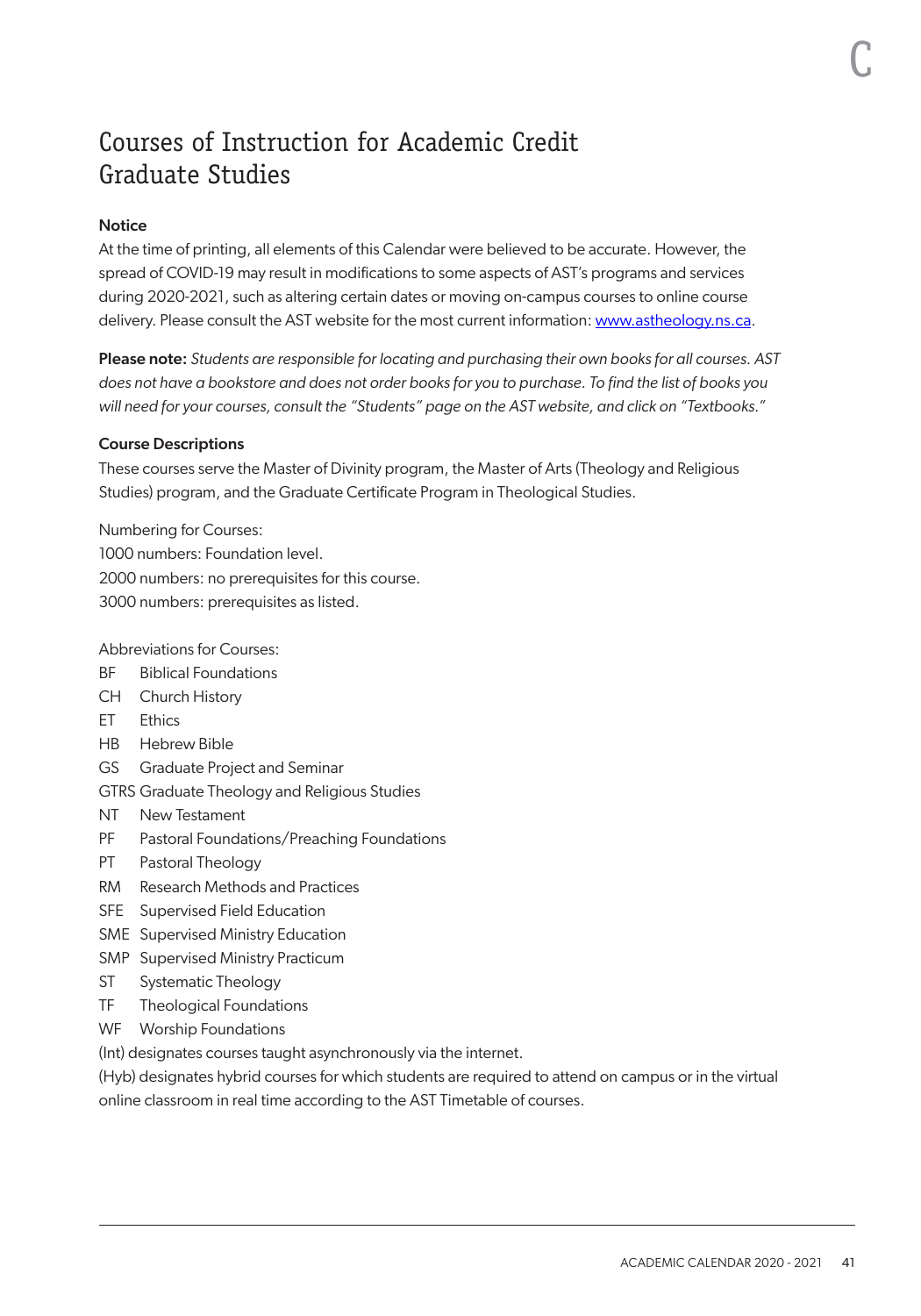Descriptions of prerequisites, teaching methods, and requirements are summary statements only and are subject to revision. Changes may be made in course offerings and instructors due to registration numbers, ongoing curriculum revision and faculty availability. The alpha and numeric designations for courses will be used on the timetables. A combination of alpha abbreviations means that the course may be considered in one of the subject areas for degree and certificate program purposes.

AST students who wish to take graduate courses at another accredited university toward completion of AST program requirements require a Letter of Permission from AST (see "Letter of Permission for External Courses" in Academic Policies and Regulations).

# Additional Course Offerings and Updates for 2020-2021

For course information not provided in this Calendar and any changes or updates in course offerings please contact the Registrar's Office or AST's website for updates. Timetables for each term are available through the Registrar's Office and AST's website.

# **FOUNDATION COURSES (SUMMER, FALL AND WINTER TERMS)**

# BF 1001 Biblical Foundations: Hebrew Bible (F-20)

The First Testament of Christian Scripture is a fundamental part of Christian tradition and durable rule of faith and practice. Students in this course will therefore be introduced to historical and literary data important for understanding the origins of the Hebrew Bible/Old Testament and its function as scripture in a variety of contexts. The outlook will be broadly ecumenical, with case studies that exemplify Jewish and Christian interpretation. This course is open to AST students and to Continuing Education participants.

# 1 credit

Prerequisites: None.

Requirements: Weekly readings, weekly discussions, a presentation, two short papers. Instructor: D. Driver

# BF 1002 Biblical Foundations: New Testament (W-21)

This course will introduce the major methods and critical-theological issues in Gospel interpretation. The Gospel of Matthew will be the focus for this study. The course will also introduce the use of a major Gospel commentary and the use of it in the exegesis and use of Matthean texts in bible study and preaching.

# 1 credit

Prerequisites: None.

Requirements: Weekly readings in the biblical text and textbooks, class preparation and participation, written assignments.

Instructor: TBA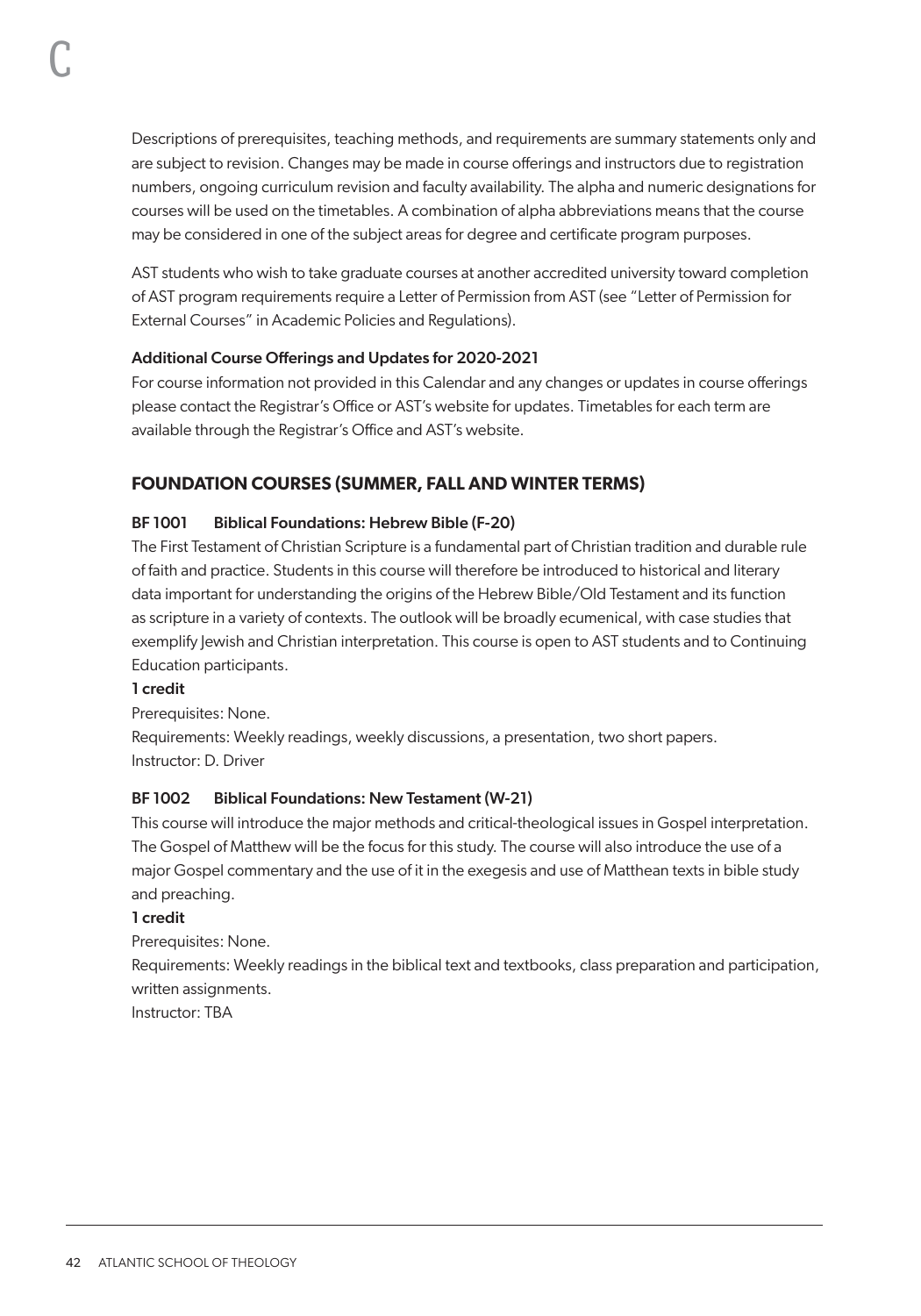# PF 1001(Int) Pastoral Foundations (F-20)

The purpose of this course is to introduce students to pastoral ministry by exploring practical theology. Practical theology is not simply the practical application of abstract theological theories; it is a way of doing theology that connects theory with practice, action with reflection, in service of the church and the world.. This course will explore contemporary methods and themes of practical theology with a focus on assessing, interpreting, and contributing to the current state of the church and the world. This course is open to AST students and to Continuing Education participants.

# 1 credit

Prerequisites: None.

Requirements: Reading and short responses, brief essay, final project and class presentations. Instructor: S. Willhauck

*This course is offered asynchronously via the internet.*

#### RM 1000 Research Methods and Practices (S-20 & F-20)

In this course, students will learn foundational methods and practices for graduate level research in theology, including information literacy; critical reading and reflection, citation style and standards; plagiarism and academic integrity; and the competencies required for basic qualitative research including methodologies such as Phenomenology, Ethnography, Narrative Analysis, and Qualitative Case Study.

## 1 credit

Prerequisites: None.

Requirements: Attendance at all classes. Assessment includes in-class exercises, quizzes, short and mid-length written projects.

Instructors: R. Martel & L. McKeen

# TF 1000 Theological Foundations (S-20 & F-20)

This course introduces the key themes, methods, doctrines, and technical terms (vocabulary) of Christian theology, and fosters habits of theological thinking. The readings include a text that offers a broad introduction to systematic and historical theologians and theological movements, and occasional essays by Patristic and contemporary theologians.

#### 1 credit

Prerequisites: None.

Requirements: Critical questions, seminar leadership, short essay, creative project.

Instructor: A. Faber

*This course includes an arts component (e.g. visual, literary, performing) of at least 20% of the course grade.*

# WF 1000 Worship Foundations (W-21)

In this course students will examine the biblical, historical and theological roots of our common worship as the foundation of their own particular worship traditions. They will also explore liturgical theology and worship practice as expressions of Christian discipleship within their own churches and in the world. Non-Christian faith/religious traditions will also be considered. Current issues in liturgy and theology including questions of ecumenism and mutual hospitality in worship will be explored. The skills and presence needed and exercised by worship leaders and presiders will be worked on in lab sessions.

# 1 credit

Prerequisites: None. Requirements: Weekly readings, small papers, in-class assignments, and labs. Instructor: D. MacLachlan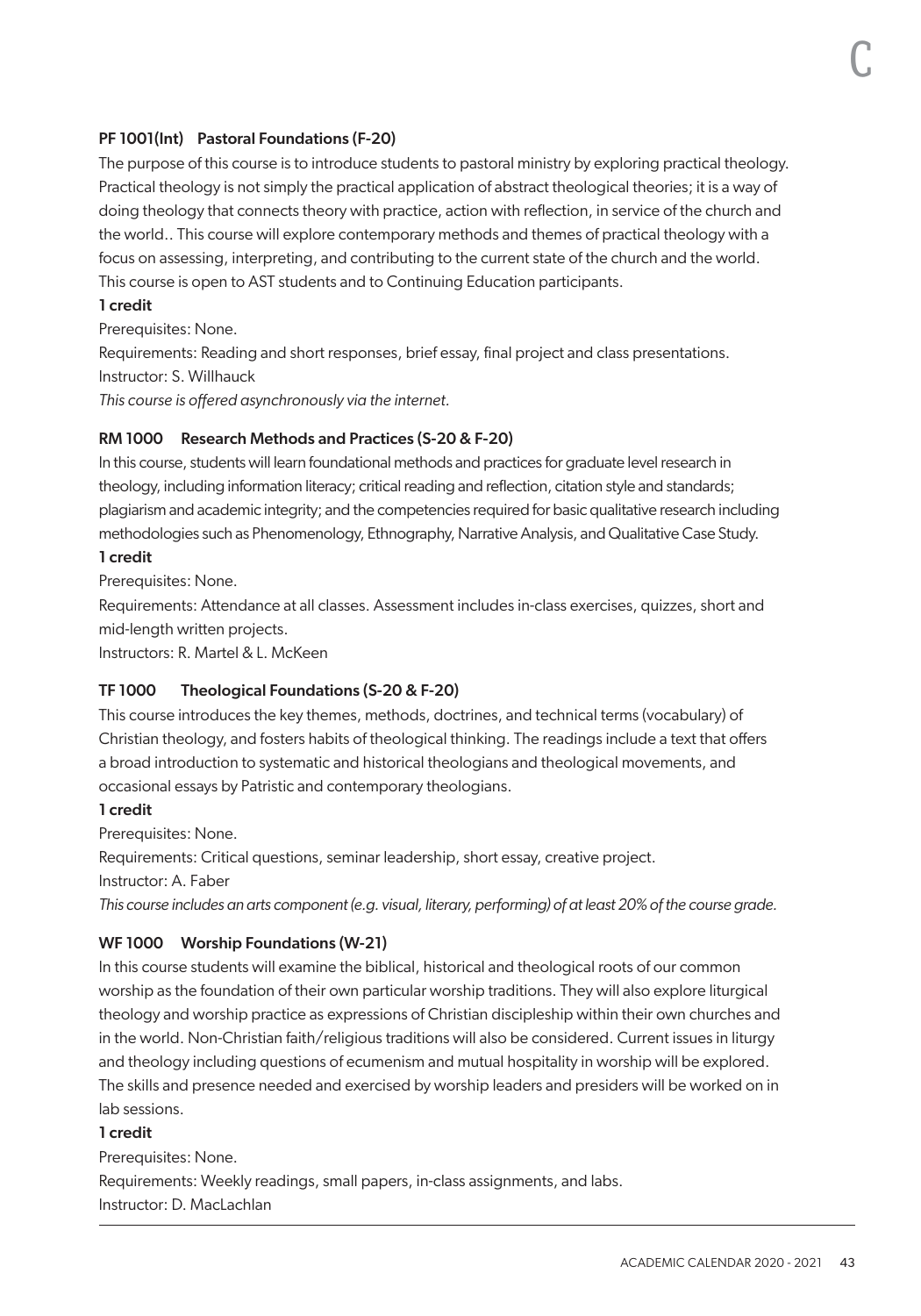# **MDIV PROGRAM REQUIRED COURSES**

#### Denominational Formation Program Credit

MDiv students receive one credit (pass/fail) for active participation in the denominational formation program throughout their studies. This credit is registered and paid for in the final term (usually Winter Term) of the MDiv Program. Students not affiliated with one of AST's three founding traditions should consider a directed study in their own spiritual and religious tradition to meet this requirement.

# DF 3000(ACC) Formation Program (Anglican Church of Canada) (W-21)

The course aims to guide students in the formation of their own identity as an ordained minister, as they integrate their own gifts, passions, and challenges with the church's expectations of the role. We will explore the theological foundation and practical responsibilities of ministry, but also the student's own spiritual growth into this new role.

#### 1 credit

Prerequisites: RM 1000 or GTRS 6000. Permission of sponsoring bishop.

Requirements: Attendance at and participation in all classes, the weekly AST Anglican eucharist, and community events. To counterbalance the high number of classroom hours, readings will be kept to a minimum to prepare for class discussion. The major assignment for the class is a self-reflective paper to be written in three parts over the three years of the program.

Instructor: P. Jennings

*Note: Students register for DF 3000(ACC) credit in final term of the MDiv Program.*

# DF 3000 (RCC) Formation Program (Roman Catholic Church) (W-21)

This course will help students to bring together their theoretical learnings with their pastoral practice to better equip and engage them in the life of ministry as an individual and as part of a parish community in the Roman Catholic context. Students will discern and develop their gifts thorough prayer, reflection, and small group discussion.to explore how they live and share the mission of Christ. 1 credit

# Prerequisites: RM 1000 or GTRS 6000.

Requirements: There will be weekly reflection assignments. Instructor: A. Sadi *Note: Students register for DF 3000(RCC) credit in final term of the MDiv Program.*

# DF 3000(UCC) Formation Program (United Church of Canada) (W-21)

Through guest speakers, visits to local sites of interest, discussion, small groups, readings and worship, students explore the deepening of their call to ordered ministry within the United Church of Canada and the impact of faith on life and leadership. Must be taken on campus for residential students and online for summer distance students.

#### 1 credit

Prerequisites: RM 1000 or GTRS 6000.

Requirements: Attendance and participation; shared worship leadership; integrative essay. Instructor: R. Bartlett

*Note: Students register for DF 3000(UCC) credit in final term of the MDiv Program.*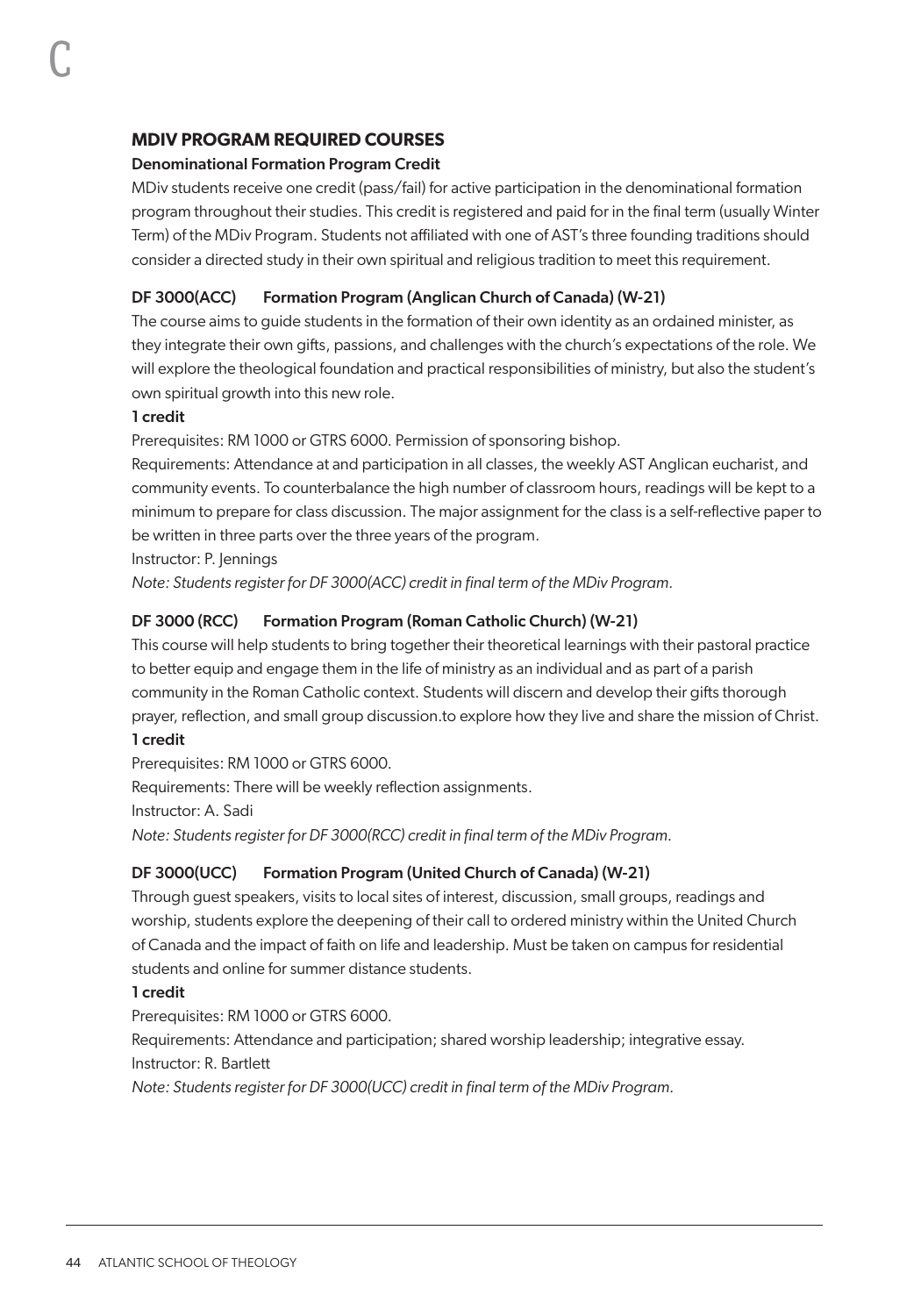## GS 3000A&B Graduate Project and Seminar (F-20 & W-21)

The Graduate Project and Seminar is a required course for the MDiv program and may be taken in the MA program. This course will provide students with opportunities for in-depth exploration of questions emerging from the practice of ministry. Each project will be based in a research context chosen by its author. With support of peers and the instructor, students will develop their project proposal. After approval by the AST Research Ethics Board, students will then research, draft, present, and evaluate their projects. Students will become familiar with current trends in qualitative research methodologies. They will also sharpen their capacity to analyze phenomena in ministry. Participants are expected to demonstrate in a public event the results of original research that has consequence for the student and the wider church.

#### 1 credit for GS 3000A

#### 1 credit for GS 3000B

Prerequisites for GS 3000A for MDiv students: All Foundations courses and RM 1000 and SMP 2000 or SFE 2002.

Prerequisite for GS 3000A for MA students: GTRS 6000.

Prerequisite for GS 3000B for MDiv and MA students: GS 3000A.

Requirements: Research Ethics Board proposal, field research, public presentation, and final paper. Instructor: D. Csinos

*Note: This course is taken in the final year of the MDiv program. MA students who have another master's degree in theology may be enrolled with permission from the instructor.*

#### GS 3000A & 3000B(Int) Graduate Project and Seminar (S-20 & F-20)

The Graduate Project and Seminar is a required course for the MDiv program and may be taken in the MA program. This course will provide students with opportunities for in-depth exploration of questions emerging from the practice of ministry. Each project will be based in a research context chosen by its author. With support of peers and the instructor, students will develop their project proposal. After approval by the AST Research Ethics Board, students will then research, draft, present, and evaluate their projects. Students will become familiar with current trends in qualitative research methodologies. They will also sharpen their capacity to analyze phenomena in ministry. Participants are expected to demonstrate in a public event the results of original research that has consequence for the student and the wider church.

#### 1 credit for GS 3000A

#### 1 credit for GS 3000B(Int)

Prerequisites for GS 3000A for MDiv students: All Foundations courses and RM 1000 and SMP 2000 or SFE 2002.

Prerequisite for GS 3000A for MA students: GTRS 6000.

Prerequisite for GS 3000B(Int) for MDiv and MA students: GS 3000A.

Requirements: Research Ethics Board proposal, field research, public presentation, and final paper. Instructor: D. Csinos

*GS 3000A is offered on campus in the Summer Term 2020.* 

*GS 3000B(Int) is offered asynchronously via the internet in Fall Term 2020.*

*Note: This course is taken in the final year of the MDiv program. MA students who have another master's degree in theology may be enrolled with permission from the instructor.*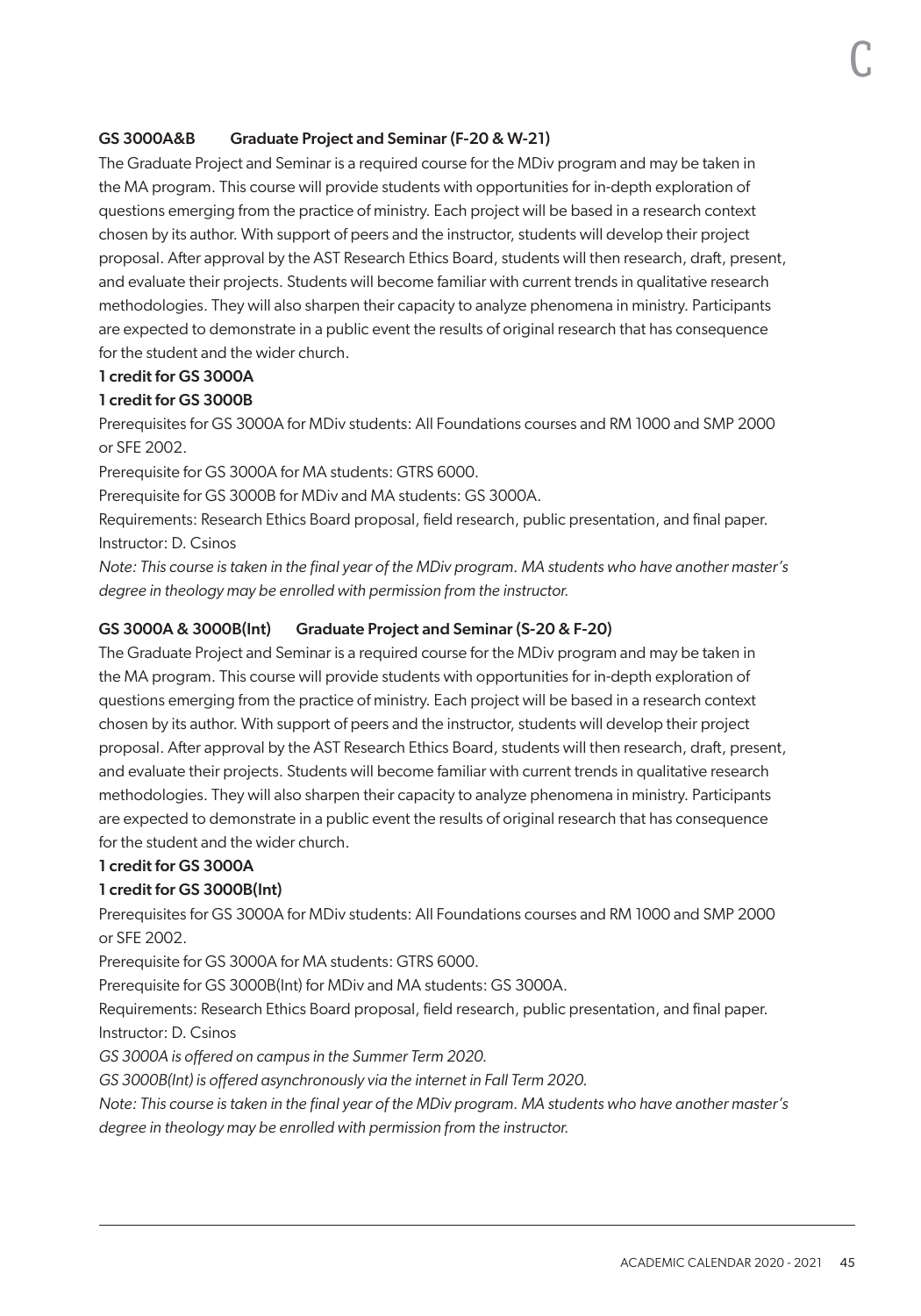#### SFE 1000 Supervised Field Education (W-21)

This course is about the disciplined study of ministry as it is lived out in the lives of ministerial personnel and people. Supervised Field Education provides students with a context within which they can explore, practice, and reflect on the nature of ministry, congregational life, worship, and mission. This action/reflection format focuses on the leadership needs of the church. SFE 1000 prepares students for SFE 2001 and SFE 2002. This course will also cultivate praxis theology, in which lived experience is correlated and integrated with theological reflection.

#### 1 credit

C

Prerequisites: PF 1001. Students registered in this course must be interviewed by the instructor prior to placement. The instructor may require further studies or reflection prior to acceptance into the course and placement in a learning site.

Requirements: Participants will develop a learning covenant between themselves and their supervisor. Students will be expected to be active members of the parish/congregational setting. They will be expected to preach at least once, explore Christian education, and participate as a leading-learner within the parish/congregation. An on-campus seminar is part of the course, including theological reflection papers, seminar presentation, and class participation. Instructor: K. Wagner

#### SFE 2001 and 2002 Supervised Field Education (F-20 & W-21)

Fall Term: Building on SFE 1000, students will normally remain in their 1st year site and continue to deepen relationships in the community through worship leadership and a focus on pastoral care. Learning goals and weekly reflective meetings with the supervisor are required. Experiences are shared and evaluated from pastoral, formational and theological perspectives in peer groups. A passing grade is required from the site supervisor and in the seminar to receive credit.

Winter Term: Continued participation in the life of the congregation or parish. Students will plan, carry out and evaluate an education event using a curriculum they have designed. Continued work on learning goals and weekly reflective meetings with the supervisor are to be held as well as reflective work in peer groups. Again, students must complete both the site component and the school component satisfactorily to receive credit.

# 1 credit for SFE 2001

#### 1 credit for SFE 2002

Prerequisites for SFE 2001: PF 1001 and SFE 1000 or equivalent, or permission of the instructor. Prerequisites for SFE 2002: SFE 2001 or permission of the instructor.

Requirements for SFE 2001:Leadership in worship and preaching, pastoral care assignments, a minimum of 9 weekly integrative seminars during the term, a weekly 1-hour session with supervisor and a minimum of 8 hours on-site experience weekly. Normally students must pass all required components of SFE to receive credit for the course.

Requirements for SFE 2002: Leadership in worship and preaching, pastoral care assignment and educational project, a minimum of 9 weekly integrative seminars during the term, a weekly 1-hour session with supervisor and a minimum of 8 hours on-site experience weekly. Weekly readings for class. Instructor: S MacAlpine-Gillis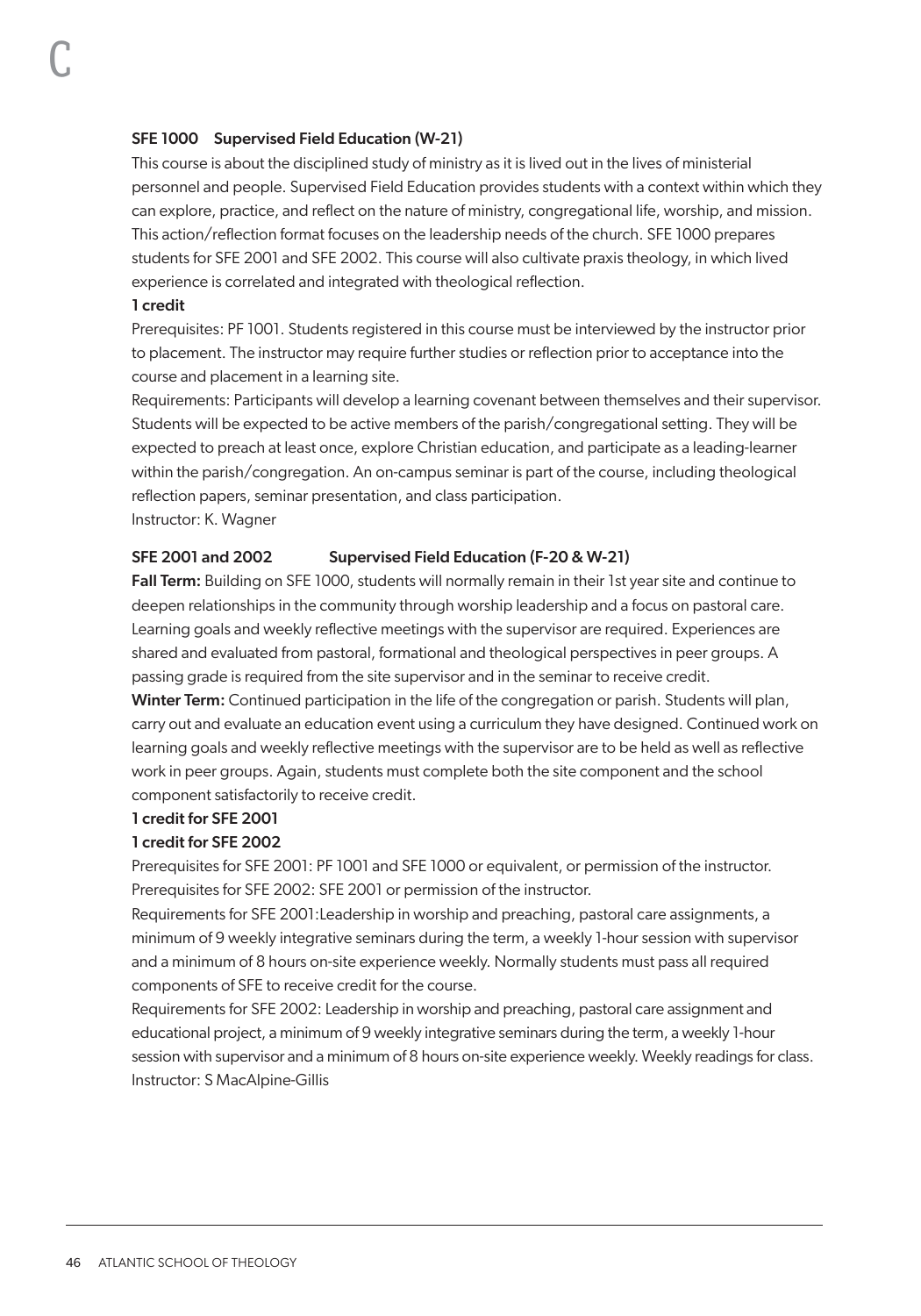# **SUMMER DISTANCE MDIV PROGRAM REQUIRED SUPERVISED MINISTRY PRACTICUM AND EDUCATION COURSES**

# SMP 1000(Int) Supervised Ministry Practicum (F-20 & W-21)

The course is required for all Summer Distance M.Div. students, and is open only to students in that program. It is the first half of a two-year cycle of courses (followed by SMP 2000) that provides the online seminar component for students undertaking ministry placements at a distance from campus. The focus is on theological, pastoral, and personal reflection on the practice of ministry, and the integration of academic and pastoral concerns. Students enrolling in this course must have an approved ministry placement (paid or unpaid) and a local ministry supervisor prior to beginning this course. Completion of both fall and winter terms of SMP 1000 are required to earn one credit. 1 credit

# This is a full-year course from September to April. Credit is awarded in the Winter Term.

Prerequisites: None. Requirements: TBA Instructor: TBA *This course is offered asynchronously via the internet.*

# SMP 2000(Int) Supervised Ministry Practicum (F-20 & W-21)

The course is required for all Summer Distance M.Div. students, and is open only to students in that program. As the sequel to SMP 1000, it is the second half of a two-year cycle of courses that provides the online seminar component for students undertaking ministry placements at a distance from campus. The focus is on theological, pastoral, and personal reflection on the practice of ministry, and the integration of academic and pastoral concerns. Students enrolling in this course must have an approved ministry placement (paid or unpaid) and a local ministry supervisor prior to beginning this course. Completion of both fall and winter terms of SMP 2000 are required to earn one credit. 1 credit

# This is a full-year course from September to April. Credit is awarded in the Winter Term.

Prerequisites: SMP 1000. Requirements: TBA Instructor: TBA *This course is offered asynchronously via the internet.*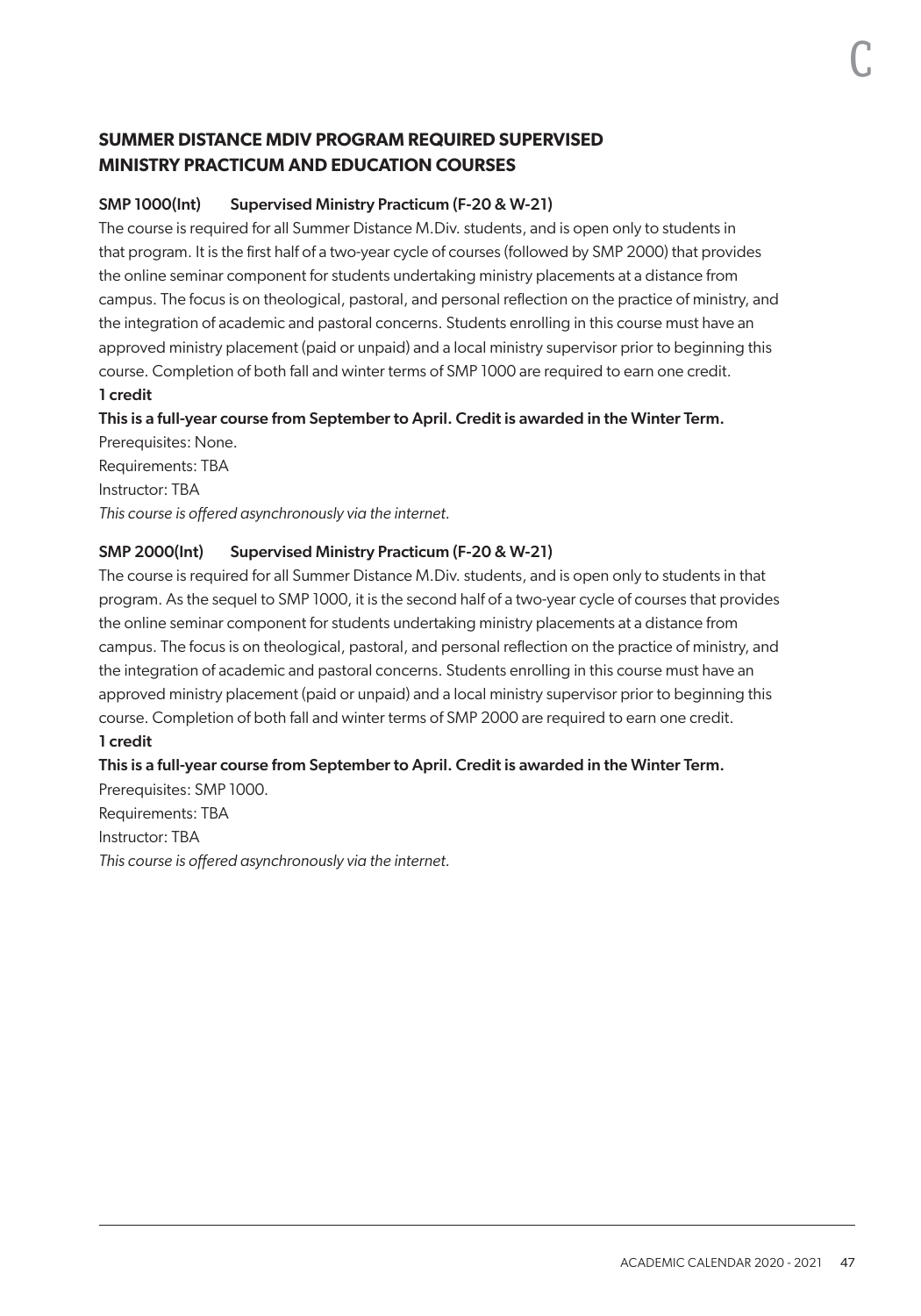## SME 3000(Int) Supervised Ministry Education (F-20 & W-21)

The course is required for all United Church of Canada Summer Distance M.Div. students, and is open only to United Church students in that program except by special permission. It is the first half of a two-year cycle of courses (followed by SME 4000) that provides the online seminar component for students undertaking Supervised Ministry Experience placements (SME), formerly known as "internship." The focus is on theological, pastoral, and personal reflection on the practice of ministry within the United Church, and the integration of academic and pastoral concerns. Students enrolling in this course must have an Office of Vocation-approved SME placement and a local ministry supervisor prior to beginning this course. Completion of both fall and winter terms of SME 3000are required to earn one credit, and both SME 3000and SME 4000 must be completed to fulfill denominational SME requirements.

#### 1 credit

# This is a full-year course from September to April. Credit is awarded in the Winter Term.

Prerequisites: SMP 2000. Requirements: TBA Instructor: TBA *This course is offered asynchronously via the internet.*

#### SME 4000(Int) Supervised Ministry Education (F-20 & W-21)

The course is required for all United Church of Canada Summer Distance M.Div. students, and is open only to United Church students in that program except by special permission. As the sequel to SME 3000, it is the second half of a two-year cycle of courses that provides the online seminar component for students undertaking Supervised Ministry Experience placements (SME), formerly known as "internship." The focus is on theological, pastoral, and personal reflection on the practice of ministry within the United Church, and the integration of academic and pastoral concerns. Students enrolling in this course must have an Office of Vocation-approved SME placement and a local ministry supervisor prior to beginning this course. Completion of both fall and winter terms of SME 4000 are required to earn one credit, and both SME 3000 and SME 4000 must be completed to fulfill denominational SME requirements.

#### 1 credit

#### This is a full-year course from September to April. Credit is awarded in the Winter Term.

Prerequisites: SMP 3000 or SME 3000. Requirements: TBA Instructor: TBA *This course is offered asynchronously via the internet.*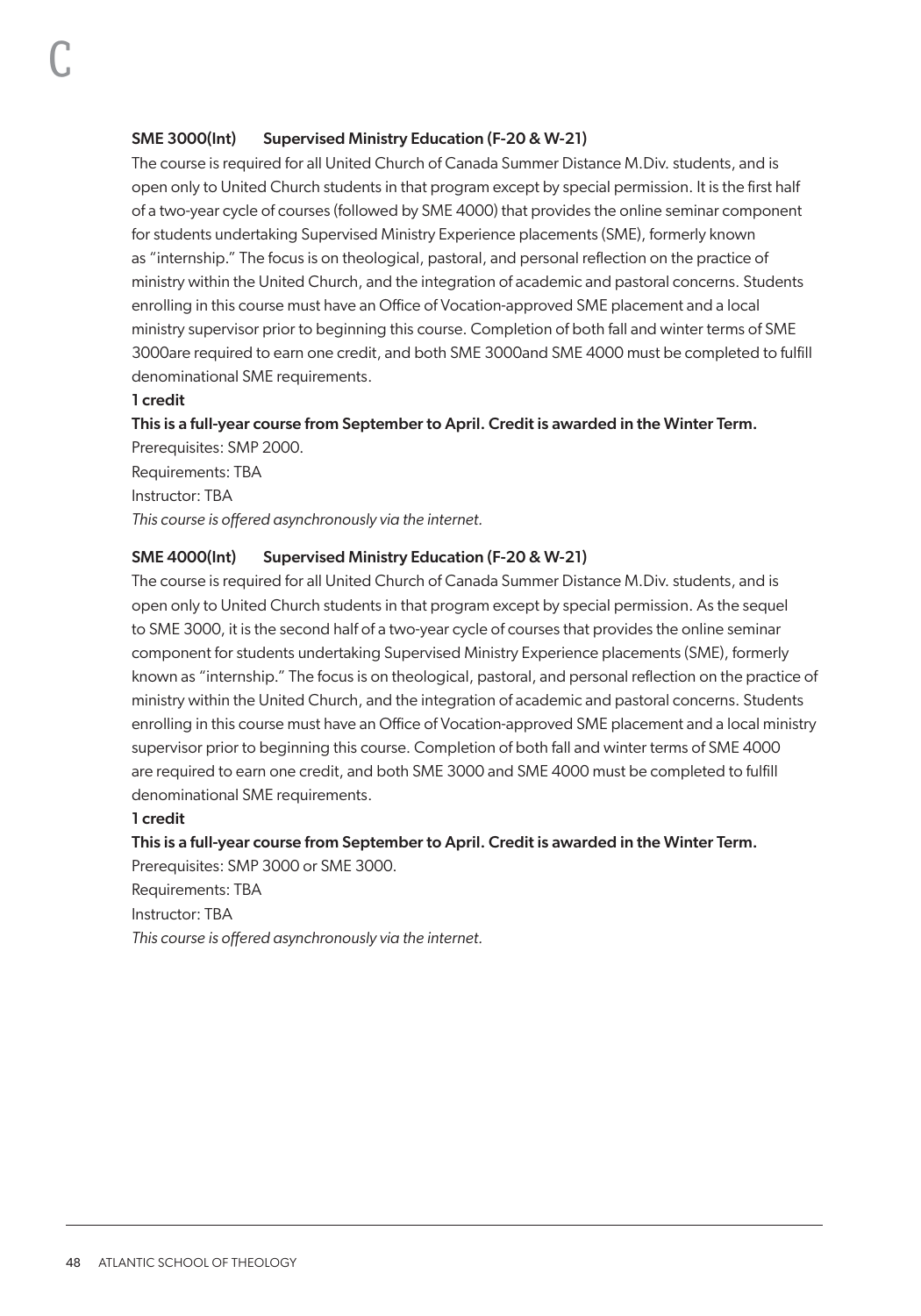# **MA (THEOLOGY AND RELIGIOUS STUDIES) REQUIRED COURSE**

#### GTRS 6000(Hyb) Theory and Methods in Theology and Religious Studies (F-20)

Theology and Religious Studies are multidisciplinary fields of inquiry. Theology is the scholarly exposition of the practices and thought of religious practitioners. Religious Studies considers religions in their diverse cultural and social settings. The course requires students to study and compare the theories and methods of Theology and Religious Studies.

# 1 credit

Prerequisites: None.

Requirements: Argument maps, seminar participation and leadership, response paper, short book review essay.

Instructors: A. Faber & A. Hussain

*This is a hybrid course for which students are required to attend on campus or in the virtual online classroom in real time according to the AST Timetable of courses.*

# **ELECTIVE COURSES FOR ALL PROGRAMS**

#### Summer Term 2020 Elective Courses (Listed alphabetically by subject area)

#### DSt 2047 Directed Study: Divine Renovation - Rediscovering the Missional Church (S-20)

Be inspired and equipped to help your parish/congregation to move from a maintenance mode of church to a missional approach to life and ministry. This unique study opportunity includes full participation in the Divine Renovation Conference in Halifax, June 15-18, 2020, as well as online seminars before and after (to be arranged). The course focuses on nurturing new disciples, encouraging faith formation, and leadership. This course is open to AST students and to Continuing Education participants.

#### 1 credit

Prerequisites: None.

Requirements: A learning covenant will include readings, pre and post event seminars, two reflection papers, and a final essay.

Instructor: L. Vaughn

*Note: Students register with AST and pay AST tuition and fees associated with a course valued at 1 academic credit. Students must also register directly for the Divine Renovation Conference June 15-18, 2020, in Halifax with conference organizers.*

#### ET 2102 Sexual Ethics (S-20)

Christians confess that God comes to us in the flesh, incarnate in Jesus Christ. How is our sexuality implicated in our love for God? What sources and norms do Christians appeal to for their understanding of "just love"? How may diverse sexual practices express "the body's grace"? How do contemporary conversations about gender, gender queering, consent, etc. impact Christian talk about sex?

#### 1 credit

Prerequisites: None.

Requirements: Critical reading questions, seminar, creative project, essay.

Instructor: A. Faber

*This course includes an arts component (e.g. visual, literary, performing) of at least 20% of the course grade.*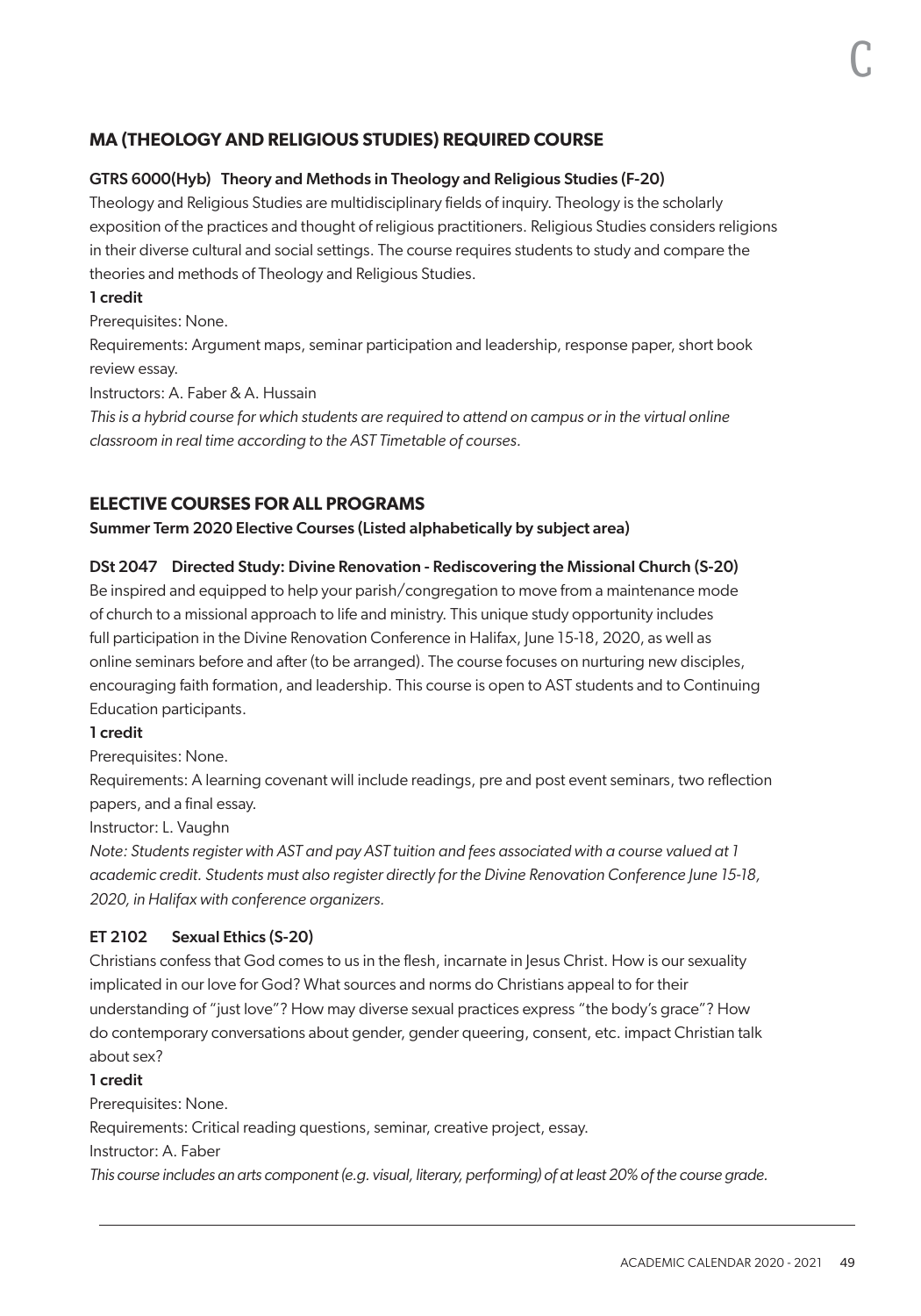# ET/CH 2101 The Virtue of Friendship in a Virtual World (S-20)

What picture emerges of the moral life if we consider friendship to be its matrix? What is the relationship between friendship and neighbour-love, or friendship and erotic love? Is friendship an apt model for the church? What is implied by the radical biblical metaphor of becoming friends with God? How does conversation (and the media we use to converse) shape friendship? These and other questions will animate the explorations of the course.

#### 1 credit

C

Prerequisites: None.

Requirements: Critical reading questions, creative assignment, essay.

Instructor: A. Faber

*This course includes an arts component (e.g. visual, literary, performing) of at least 20% of the course grade. This is a campus course offered between Monday, May 4th and Thursday, June 11th with one pre-session in late April. Pre-session and class meeting dates and times to be determined by the instructor and students.*

# HB 2115 The "Writings": Proverbs, Job, and Ecclesiastes (S-20)

The third division of the Hebrew Scriptures is called "Ketuvim" meaning "the Writings," and includes what some Christians call the "wisdom books." This course focuses on Proverbs, Job, and Qoheleth (or Ecclesiastes). Each book's content will be examined in both textual and theological terms. This course is open to AST students and to Continuing Education participants.

#### 1 credit

Prerequisites: None. Some Hebrew an asset but not required.

Requirements: Daily readings of assigned passages and ancillary material; meaningful participation in classroom discussions; exegetical paper.

Instructor: W. Eisener

# HB 2201 Beginning Biblical Hebrew I (S-20)

For students who wish to read, hear, and even (to an extent) produce Hebrew, this course offers a textually immersive introduction to classical Hebrew. Grammatical features like morphology, phonology, and syntax are learned inductively, through a cycle of illustrated readings drawn from Genesis. Techniques of second-language acquisition are also used to help develop language competency. Continuation in HB 2202 is strongly recommended. This course is open to AST students and to Continuing Education participants.

# 1 credit

Prerequisites: None.

Requirements: Daily assignments and in-class work, periodic quizzes, one or two longer interpretive exercises or exams.

Instructor: D. Driver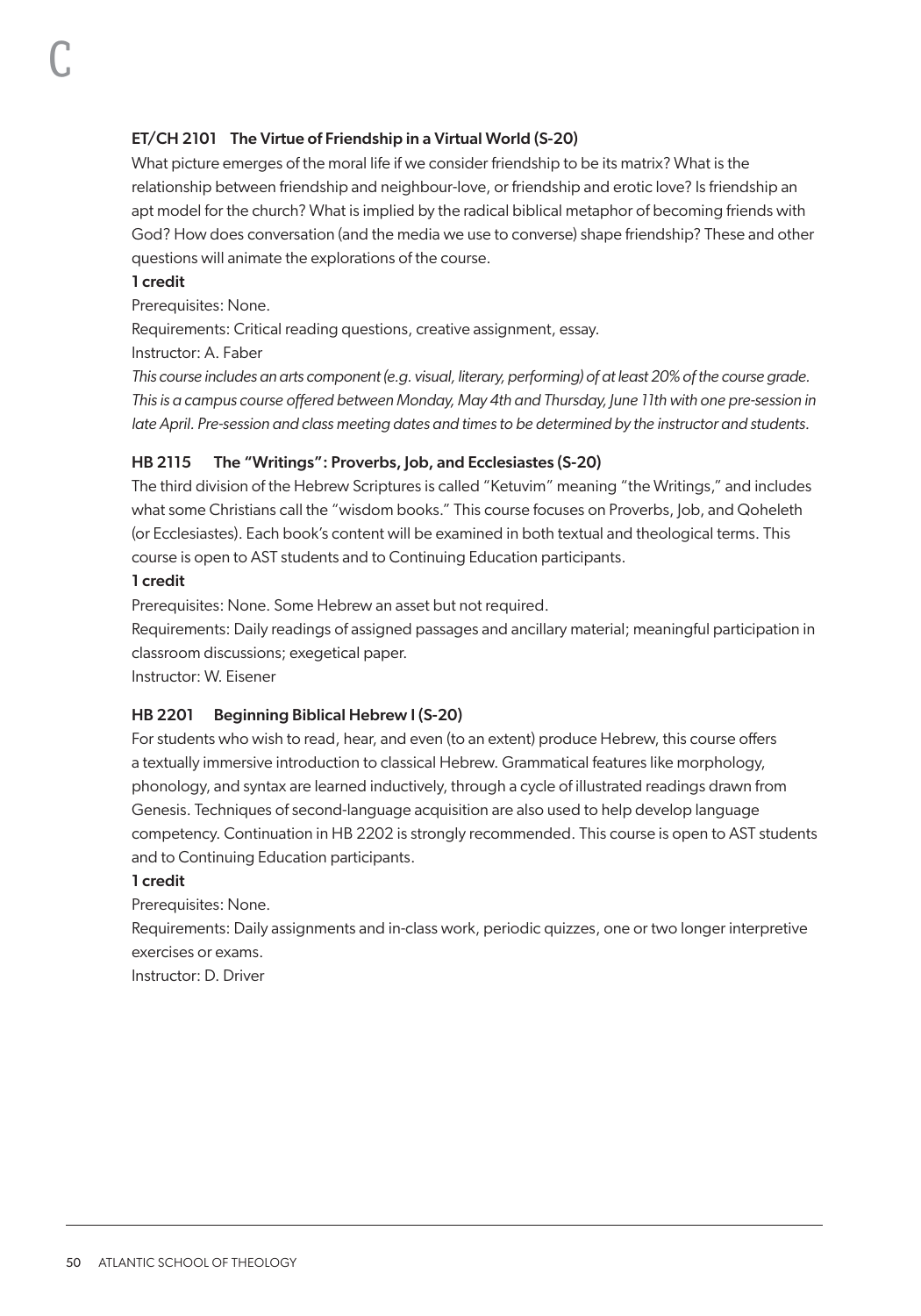# NT 2102 The Social and Theological World of Paul the Apostle: an Introduction (S-20)

This course will introduce Paul writings, context and theology as given in the collection of his letters in the New Testament. The course is intended to provide participants with a solid base of knowledge about Paul for bible study and preaching. It will also provide a larger context for studying the various individual letters of Paul in future courses. This course is open to AST students and to Continuing Education participants.

#### 1 credit

Prerequisites: None.

Requirements: Weekly readings in the biblical texts and textbooks, class preparation and participation, major paper.

Instructor: D. MacLachlan

# PT 2149 Haters and Grace: Theological Responses to Violence (S-20)

Violence and hate are increasingly prevalent in society, reported daily in the news and social media. Gun violence, gender and racial violence, bullying and linguistic violence, political conflict, environmental destruction, and religious violence are some of the many forms it takes. This course looks at pastoral and theological responses to forms of violence today. It examines theories of violence and hatred as well as pastoral practices of grace and hospitality in situations of hostility and the role that the Church has in unlearning violence.

#### 1 credit

Prerequisites: None.

Requirements: Reading, in-class discussion leadership, learning portfolio and class presentation. Instructor: S. Willhauck

*This course includes an arts component (e.g. visual, literary, performing) of at least 20% of the course grade.*

# PT 2501 United Church Polity and Ethics (S-20)

This course focuses on the professional behavior of the minister in leadership of a United Church of Canada pastoral charge with concentration on (1) ethical behavior; (2) church polity and practice; and (3) leadership in changing times. Special attention will be directed to the changed organizational norms and structures of the United Church. This course is open to AST students and to Continuing Education participants.

#### 1 credit

Prerequisites: None.

Requirements: Class participation; discussion leadership; book review case study. Instructor: R. Bartlett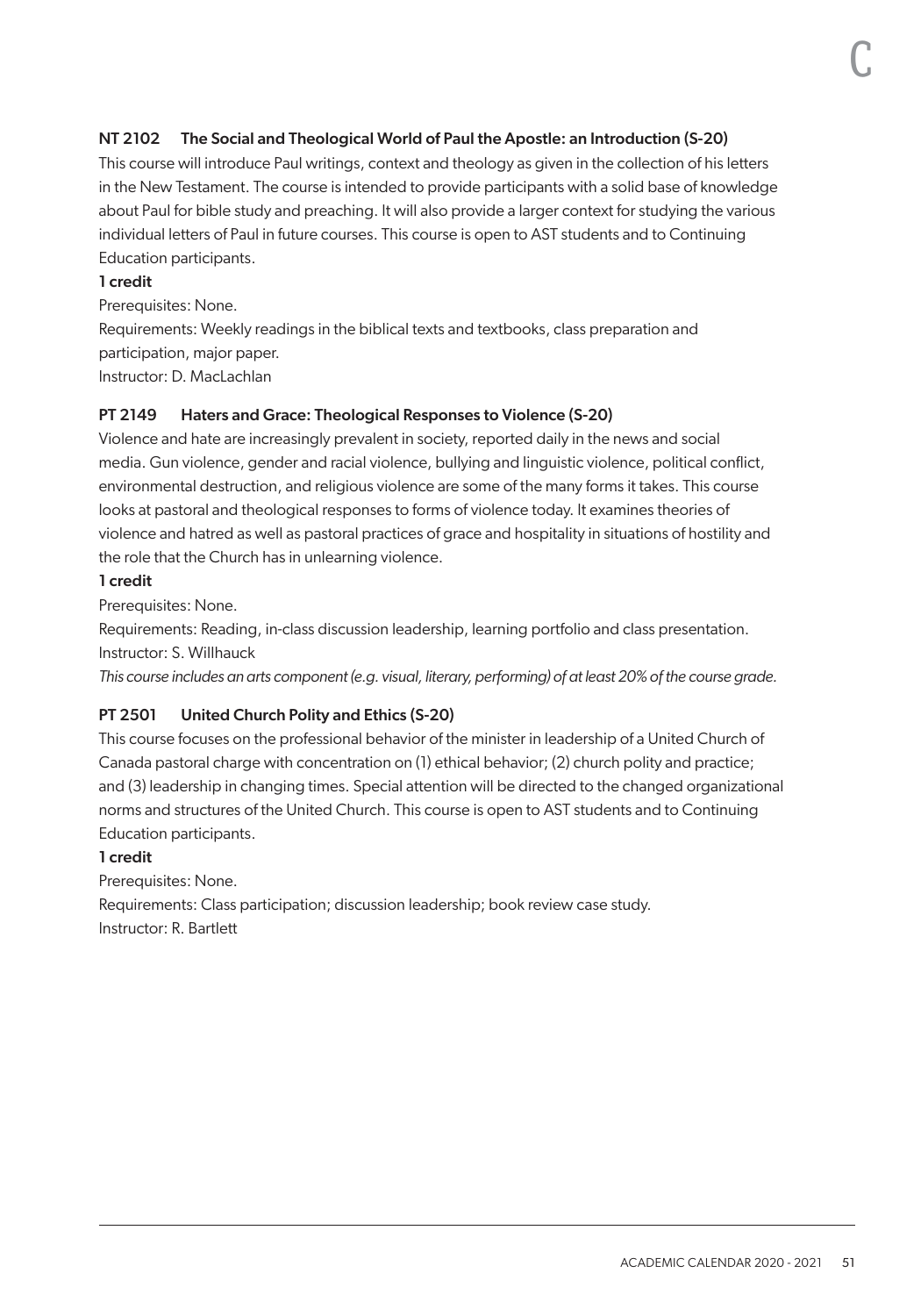# PT 3138 Homiletical Theology for Vibrant Faith (S-20)

This advanced course in preaching will explore how proclaiming the gospel leads to revitalized theological thought and practice within the minister, the congregation, and the wider world. By investigating the preaching task as a theological method, students will not only discover how to communicate theologically through sermons and homilies, but also how the act of preaching is itself a form of theological construction. Students will experiment with traditional and innovative methods of preaching that will help them better understand what this gospel message is that they are proclaiming and how to go about sharing the message in order to catalyze vibrant, living faith among faith communities and the broader world in which they minister.

#### 1 credit

C

Prerequisites: PF 1001 and PF 1002 and RM 1000 or GTRS 6000. Requirements: Sermons, theological papers, participation. Instructor: D. Csinos

#### PT/ET 2001 The Reconciliation Journey (S-20)

This multidisciplinary course will assist students to develop their understanding of reconciliation, using Northern Ireland as a lens to explore the subject. A variety of learning sources (Biblical texts; history and practice of the Corrymeela Community; models of conflict and reconciliation; story-telling; practical applications) will be utilised.

#### 1 credit

Prerequisites: None.

Requirements: Full attendance at all seminars; informed participation in experiential sessions; written reflection on programme; brief presentation on learning (on final day). Instructor: P. Hutchinson

#### ST/ET 2106 Christian Anarchism (S-20)

Following Jesus has often meant being out of step with social and economic power. This has led to much theological reflection on how Christians should reconcile their status as followers of Jesus with their obedience to governments and laws. This course explores this theological tradition and asks whether, in an age of climate crisis and dominant capitalism, Christians need to re-invigorate it.

#### 1 credit

Prerequisites: None.

Requirements: Daily reading and 8 reflection papers. Instructor: D. Deane

# **FALL TERM 2020 ELECTIVE COURSES**

#### CH 2105 United Church History (F-20)

Course provides chronological and thematic studies of the origins and story of the United Church of Canada, including theological, social, ecclesiological and missional issues. Through the use of readings (original source documents and analysis), research papers, discussions and in-class presentations students will encounter aspects of the story of the United Church as both heir and unique expression of the entire Christian tradition. This course is open to AST students and to Continuing Education participants.

## 1 credit

Prerequisites: None. Requirements: Readings, book review, 2 essays/presentations. Participation in class. Instructor: R. Bartlett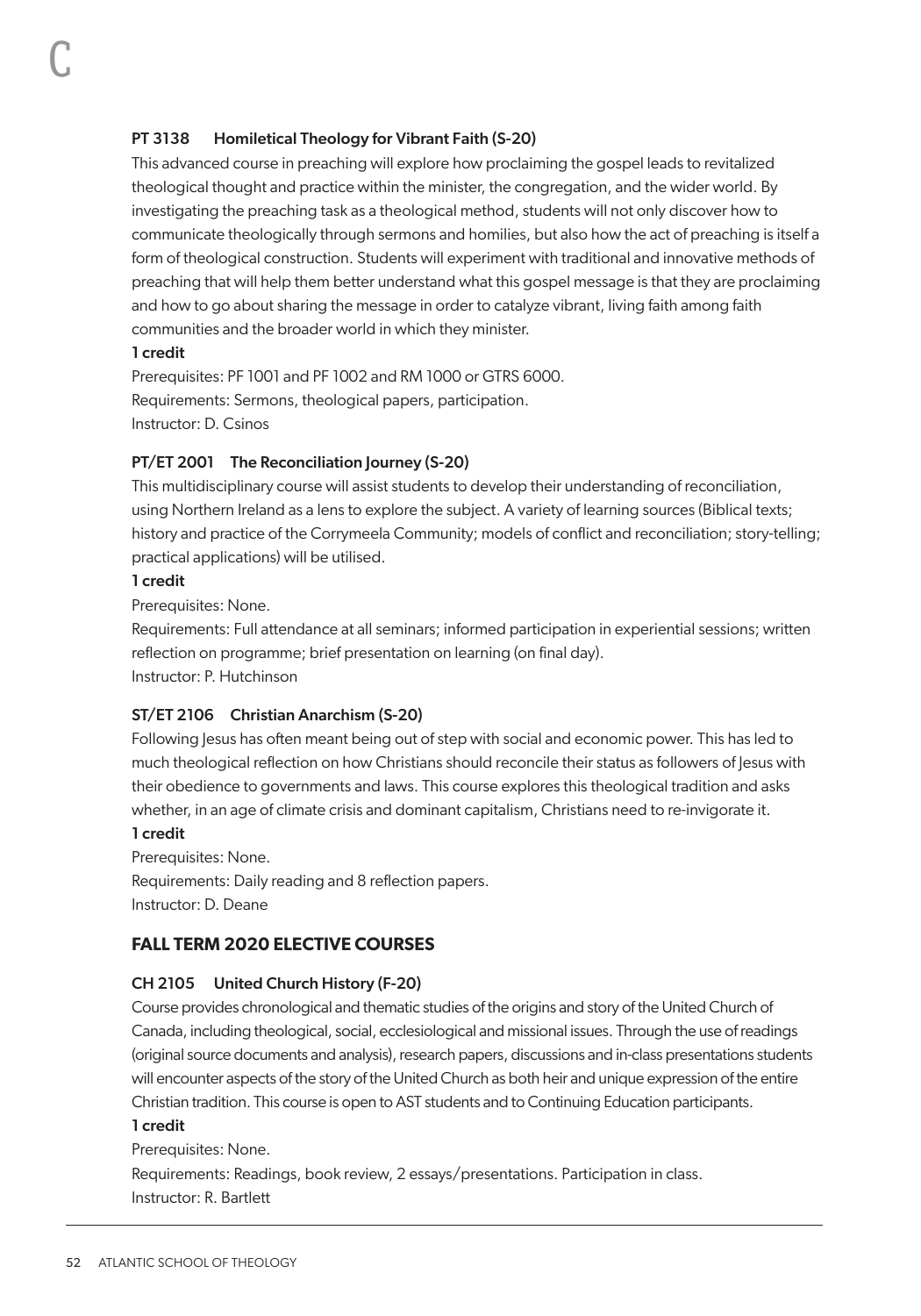# HB 3117 Creation and Canon (F-20)

A study of creation across the Christian Bible, with particular focus on the HB/OT, this course will explore why the topic of creation has been sidelined in biblical studies and biblical theology, and how, thanks in part to the ecological crisis, it is getting new attention. Major headings in the course are creation, counter-creation, decreation, and re-creation. Minor themes include sabbath, sea monsters, the land, the city, divine wisdom, and the praise of Israel. This course is open to AST students and to Continuing Education participants.

#### 1 credit

Prerequisites: BF 1001 and RM 1000 or GTRS 6000.

Requirements: Weekly readings, weekly discussions, a presentation, two short papers. Instructor: D. Driver

#### HB/NT 3101 The Deuterocanonical Books (F-20)

This course will introduce and explore the Deutero-canonical books (or Apocrypha) written between the two biblical testaments and collected together in the NRSV Study Bible. The course will explore the historical circumstances of their creation and the theological-literary dimensions of their content. The legacy they carry from the Hebrew Bible and the ground they prepare for the New Testament as well as their applicability to the church and world of today will be given regular attention. This course is open to AST students and to Continuing Education participants.

#### 1 credit

Prerequisites: BF 1001 or BF 1002 and RM 1000 or GTRS 6000.

Requirements: Weekly readings in the biblical text and textbook, class preparation and participation, weekly written assignments.

Instructor: D. MacLachlan

# NT 2103 Mark Among the Gospels (F-20)

This course will study the Gospel of Mark, the first written story of Jesus. Topics will include the rhetorical style of Mark, its place in the history of the church's transmission and interpretation of the Gospel in its own time, and its role in contemporary preaching and mission. Its relationship to the other canonical gospels will also be considered.

#### 1 credit

Prerequisites: None.

Requirements: Close reading of Mark and other gospels; informed seminar participation; written assignments.

Instructor: TBA

# NT 3128(Int) Sacraments and Ecclesiology in the New Testament (F-20)

This course will explore the New Testament foundation and meaning of the church's sacraments. It will also examine the differing concepts and practises of what the New Testament writers meant by 'church' and the role of communal activities and rites of the earliest Christians as reflected in the canonical documents. The implications for and the reflections of the contemporary churches on these topics will also be topics considered.

#### 1 credit

Prerequisites: BF 1002 and RM 1000 or GTRS 6000. Requirements: Weekly readings in the biblical texts and textbooks, class preparation and participation, weekly written assignments. Instructor: D. MacLachlan *This course is offered asynchronously via the internet.*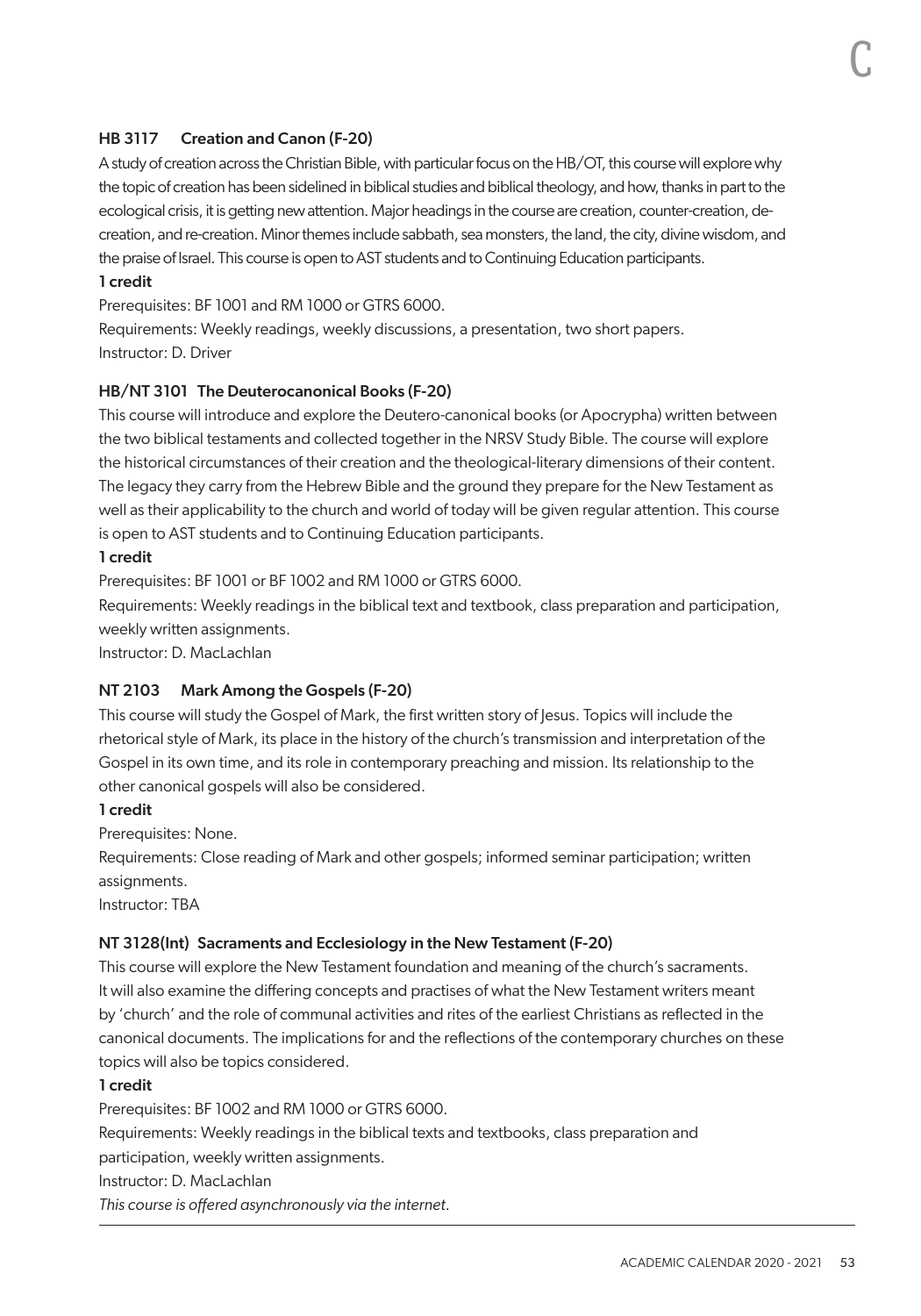# PT 2146(Int) Teaching and Learning in the Church (F-20)

This course is an introduction to the theory and practice of teaching and the nature of learning in the faith community. It will examine the teaching office in the church and historical, theological and philosophical dimensions of educational ministry. Special attention will be given to models of teaching, learning styles and development of leadership in the teaching ministry of the church. This course is open to AST students and to Continuing Education participants.

#### 1 credit

C

Prerequisites: None.

Requirements: Reading, online discussion, short assignments, final teaching project.

Instructor: S. Willhauck

*This course is offered asynchronously via the internet.*

#### PT 2154(Int) Rural Ministry (F-20)

Rural Ministry can be intensely spiritually rewarding even as it is challenging. Increasingly, worship and program delivery take place in multi-point collections of congregations spread out over ever larger areas. We will explore how leaders can offer theologically grounded, community-empowering rural ministry. We will explore the challenges of isolation, personal boundary-setting and the lack of other resident professionals. Issues of gender, Truth and Reconciliation responsibilities, sexual orientation, racialization in rural areas will be examined. We will investigate innovative practices in rural ministry from around the world. This course is open to AST students and to Continuing Education participants. 1 credit

Prerequisites: None.

Requirements: Readings. Viewing of bi-weekly pre-recorded video lectures. Regular participation in on-line conversations with classmates. Two minor papers. One major paper.

Instructor: L. Yates

*This course is offered asynchronously via the internet.*

#### ST 2137(Hyb) The New Evangelization (F-20)

This course explores the new evangelization in the Roman Catholic Church. It will focus on what it is, why it is necessary, and how you can play a role in it. Secondary focusses include the relationship between Christian faith and the wider society and the way in which ideas spread. This course is open to AST students and to Continuing Education participants.

#### 1 credit

Prerequisites: None.

Requirements: Mid-term and final essays.

Instructor: D. Deane

*This is a hybrid course for which students are required to attend on campus or in the virtual online classroom in real time according to the AST Timetable of courses.*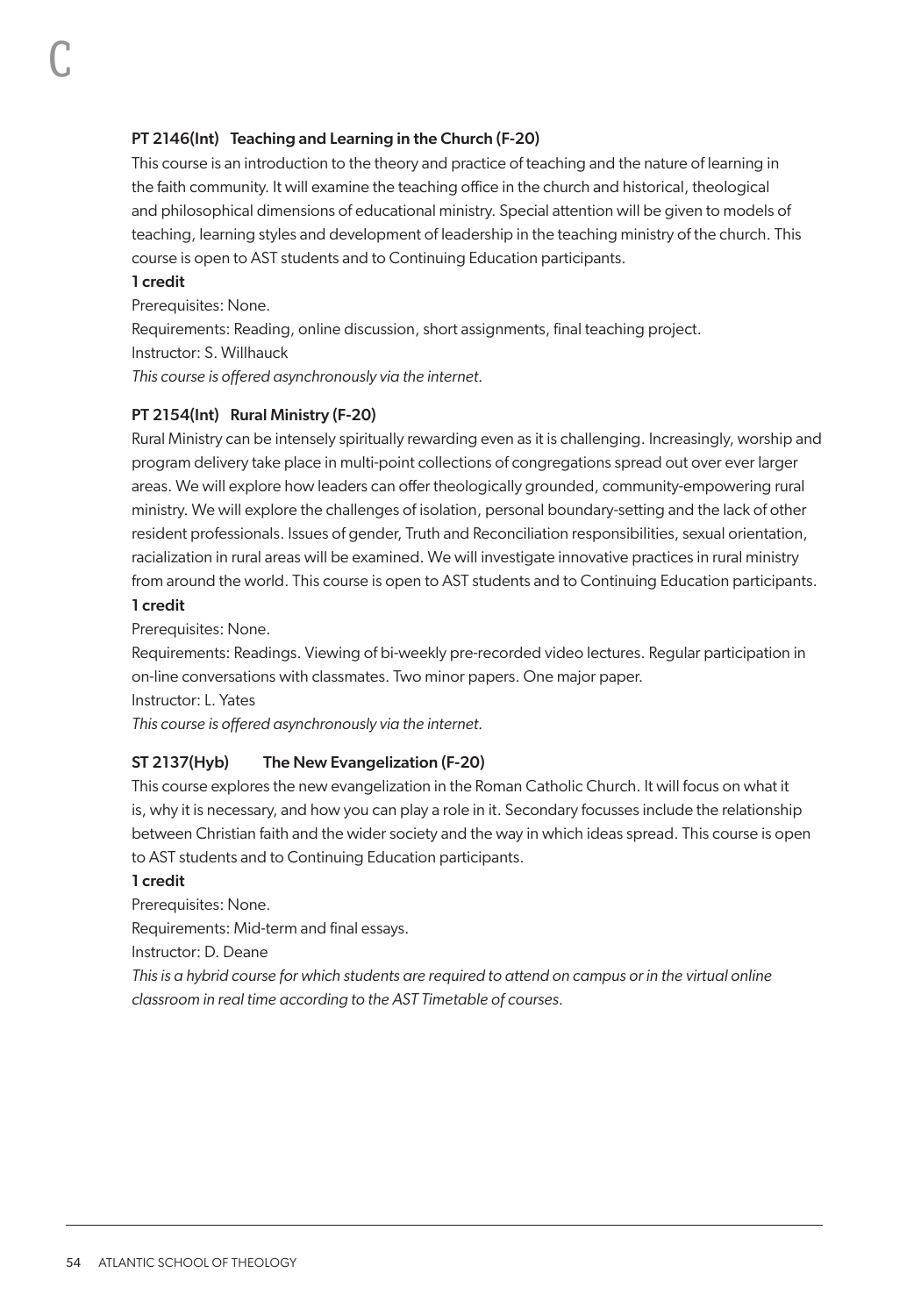# ST/CH 2107(Hyb) Anglican Theology: Roots and Branches (F-20)

This is an introductory course whose key objective is to acquaint participants with the overall shape of Anglican theology and key issues within Anglican theology in the ecumenical context of the other great Christian traditions. The course has an historical shape as this is the manner in which the Anglican theological tradition has unfolded, from the beginning down to the present. This course is open to AST students and to Continuing Education participants.

# 1 credit

Prerequisites: None.

Requirements: Weekly reflection papers; Class discussion contributions; Essay preparation assignments; Term Essay.

Instructor: P. Friesen

*This is a hybrid course for which students are required to attend on campus or in the virtual online classroom in real time according to the AST Timetable of courses.*

#### ST/CH 3129(Hyb) Christology (F-20)

This course offers a sustained meditation on the question Jesus asks to Peter in Mark 8:29, "Who do you say that I am?". We will engage scripture and consult dialog partners from the past and present in seeking to develop answers to this question for ourselves. This course is open to AST students and to Continuing Education participants.

#### 1 credit

Prerequisites: TF 1000 and RM 1000 or GTRS 6000.

Requirements: Weekly readings. Reflections and essays.

Instructor: D. Deane

*This is a hybrid course for which students are required to attend on campus or in the virtual online classroom in real time according to the AST Timetable of courses.*

### ST/PT 2104 Ecumenism Today: Successes, Challenges, Next Steps (F-20)

The search for Christian Unity is a theological commitment and pastoral response to Jesus' prayer that his followers be one (Jn 17:21). While the past half century has seen remarkable improvements in relationships among churches locally, nationally and internationally, new obstacles to unity continue to emerge. Formal dialogue has achieved significant consensus in areas of doctrinal dispute. What next steps can be imagined/proposed? This course is open to AST students and to Continuing Education participants.

#### 1 credit

Prerequisites: None.

Requirements: Reading and informed seminar participation. Two papers:1) an experience/reflection paper based on one or more visits to a church of another tradition, 2) a research paper demonstrating awareness of a theological issue in ecumenical dialogue or an unresolved issue in practical ecumenism.

Instructor: D. Geernaert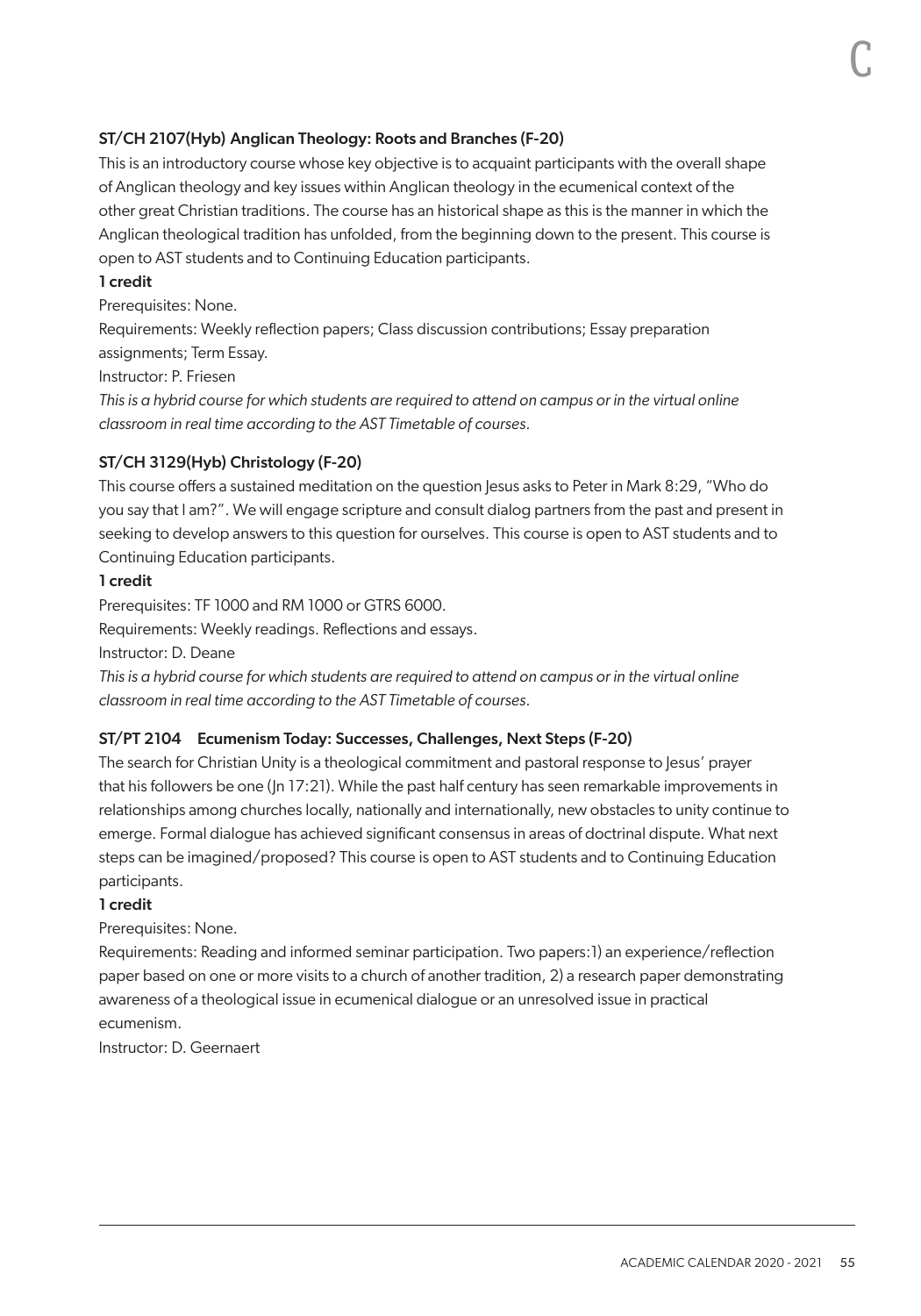# **WINTER TERM 2021 ELECTIVE COURSES**

# ET/ST 2012(Hyb) To Earth with Love: Theological Ethics and Climate Change (W-21)

This interdisciplinary conversation on the climate crisis (including theological ethics, systematic theology, environmental science, literature) navigates the shoals of eco-grief, various forms of denial, and the real possibility of despair. Among others, we will discuss thinking like an eco-system, the wild, environmental rights, eco-justice reformation, a multi-species lens, and earth as creation and home.

#### 1 credit

C

Prerequisites: None.

Requirements: Critical questions, seminar participation and leadership, creative project, short essay. Instructor: A. Faber

*This is a hybrid course for which students are required to attend on campus or in the virtual online classroom in real time according to the AST Timetable of courses.*

*This course includes an arts component (e.g. visual, literary, performing) of at least 20% of the course grade.*

# HB 3112 Psalms in Interpretation (W-21)

The Psalms have a special place in the life of the synagogue and church. Thus a major goal of this course is to see how the Psalter has fed and informed Jewish and Christian faith in various periods: biblical times, Rabbinic and Patristic periods, the Middle Ages, the Reformation, the Enlightenment, down to modern times. By interacting with recent research into the shape and shaping of the Psalter we will also consider the anthology's unique arrangement. This course is open to AST students and to Continuing Education participants.

#### 1 credit

Prerequisites: BF 1001 and RM 1000 or GTRS 6000.

Requirements: Weekly readings, an exegetical paper, memorization of a short Psalm, a creative presentation.

# Instructor: D. Driver

*This course includes an arts component (e.g. visual, literary, performing) of at least 20% of the course grade.*

# NT 3101 The Revelation to John (W-21)

This course will introduce and examine the book of Revelation as a piece of Christian imagination for its time and ours. It will help participants to understand better its visions and to locate the Revelation within Biblical and Jewish/Christian Apocalyptic literature in general. The course will help participants to relate the book to contemporary events and situations. Students will read and prepare sections of the Revelation for discussion in groups with the aid of the Witherington commentary.

#### 1 credit

Prerequisites: BF 1002 and RM 1000 or GTRS 6000.

Requirements: Weekly readings in the biblical texts and textbook, class preparation and participation, major paper.

Instructor: D. MacLachlan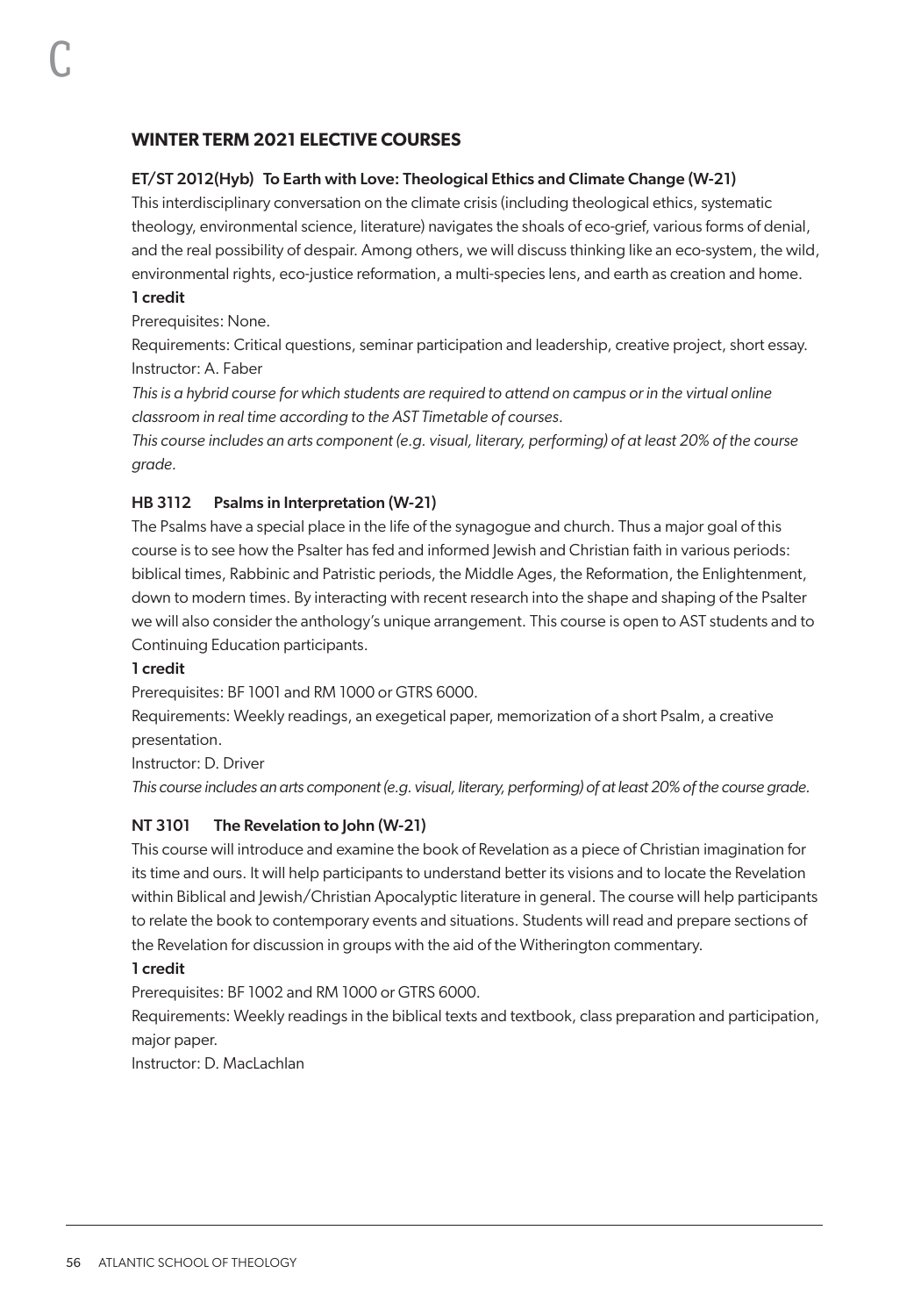# NT 3132(Int) The Pastoral and Catholic Epistles (W-21)

This course will study the "pastoral" epistles of 1 and 2 Timothy and Titus as they address pastoral issues in their own time and the implications of their message for our time. It will also study the "catholic" epistles of James, 1 and 2 Peter, 1 John and Jude, which were addressed to the churches at large in the first century.

#### 1 credit

Prerequisites: BF 1002 and RM 1000 or GTRS 6000.

Requirements: Informed participation in online discussions; short assignments; major paper. Instructor: TBA

*This course is offered asynchronously via the internet.*

#### PT 2128(Int) Theologies of Play: Creative Play in Pastoral Ministry (W-21)

Play and creativity are not simply what we do when we have extra time on our hands, but integral to the practice of ministry. The capacity to deploy imagination and play is inherently within us, and this course explores how to connect with our creative play in our own callings as people of God. We will engage in pastoral theological reflection on the nature and source of creativity as well as its contribution to the practice of ministry, including pastoral care, counseling, and education. This course is open to AST students and to Continuing Education participants.

#### 1 credit

Prerequisites: None.

Requirements: Reading, online video lectures, discussion, short written assignments, final project. Instructor: S. Willhauck

*This course is offered asynchronously via the internet.*

*This course includes an arts component (e.g. visual, literary, performing) of at least 20% of the course grade.*

#### PT 2145(Int) Spiritual Leadership for Social Justice (W-21)

Leadership in today's world requires resources from many fronts including theology and spirituality. This course initiates leadership formation for social transformation by engaging students in action research, experiential practices, and critical reflection. Selected spiritual practices from the Christian tradition will be explored in their social and historical contexts and examined critically for their role in contemporary leadership formation. We will focus on integration of spiritual practices and resources for social justice in areas of equality, economics and the environment.

#### 1 credit

Prerequisites: None.

Requirements: Reading, field research, online lecture and discussion, short essay, final project. Instructor: S. Willhauck

*This course is offered asynchronously via the internet.*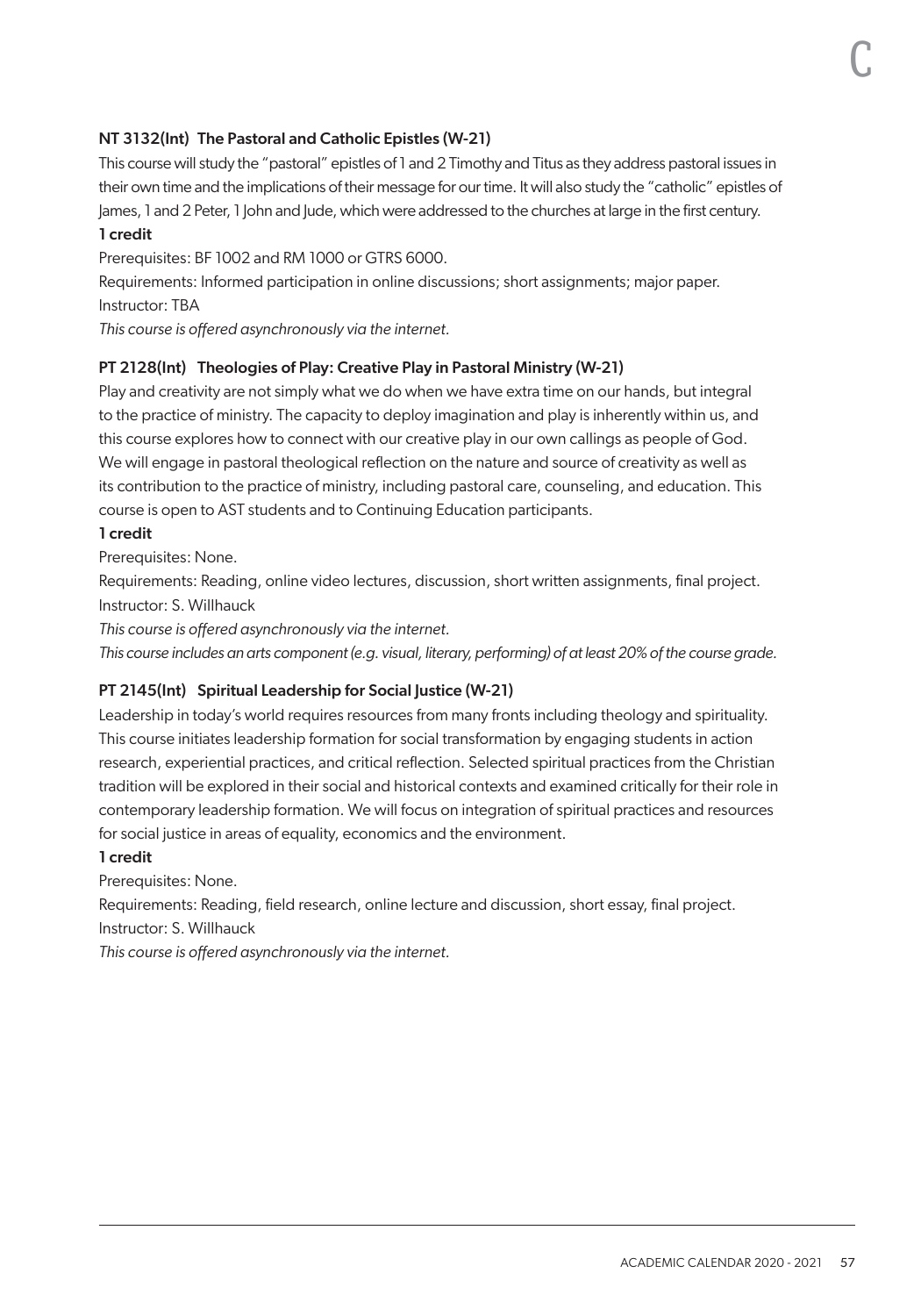# PT 3138 Homiletical Theology for Vibrant Faith (W-21)

This advanced course in preaching will explore how proclaiming the gospel leads to revitalized theological thought and practice within the minister, the congregation, and the wider world. By investigating the preaching task as a theological method, students will not only discover how to communicate theologically through sermons and homilies, but also how the act of preaching is itself a form of theological construction. Students will experiment with traditional and innovative methods of preaching that will help them better understand what this gospel message is that they are proclaiming and how to go about sharing the message in order to catalyze vibrant, living faith among faith communities and the broader world in which they minister.

#### 1 credit

C

Prerequisites: PF 1001 and PF 1002 and RM 1000 or GTRS 6000. Requirements: Sermons, theological papers, participation. Instructor: D. Csinos

#### ST 2173(Int) The Theological Vision of C.S. Lewis (W-21)

A study of C.S. Lewis' theological agenda through close reading of selections of his fiction and nonfiction. Special attention will be given to his Christology and apologetic approaches. This course is open to AST students and to Continuing Education participants.

#### 1 credit

Prerequisites: None.

Requirements: Readings, online discussions, short reflections, at-home exam, research essay. Instructor: R. Fennell

*This course is offered asynchronously via the internet.*

# ST 3102 United Church Doctrine (W-21)

An in-depth study of the sources, norms, and content of doctrine within The United Church of Canada, with a special emphasis on ecclesiology, Christology, and the sacraments. This course is required for those seeking Testamur for ordination in The United Church of Canada. This course is open to AST students and to Continuing Education participants.

#### 1 credit

Prerequisites: TF 1000 and RM 1000 or GTRS 6000. Requirements: Readings, online discussions, short reflections, at-home exam, research essay. Instructor: R. Fennell *This course is offered asynchronously via the internet.*

# ST/CH 3100(Hyb) The Holy Spirit (W-21)

The course will offer an engagement with the Christian Theology of the Holy Spirit drawing on (i) biblical, (ii) traditional, and (iii) contemporary, perspectives. Our goal is to acquire habits and methods that can inform our thinking, preaching, and acting. This course is open to AST students and to Continuing Education participants.

# 1 credit

Prerequisites: TF 1000 and RM 1000 or GTRS 6000. Requirements: Weekly readings and reflections, final paper or art project. Instructor: D. Deane *This is a hybrid course for which students are required to attend on campus or in the virtual online classroom in real time according to the AST Timetable of courses.*

*This course includes an arts component (e.g. visual, literary, performing) of at least 20% of the course grade.*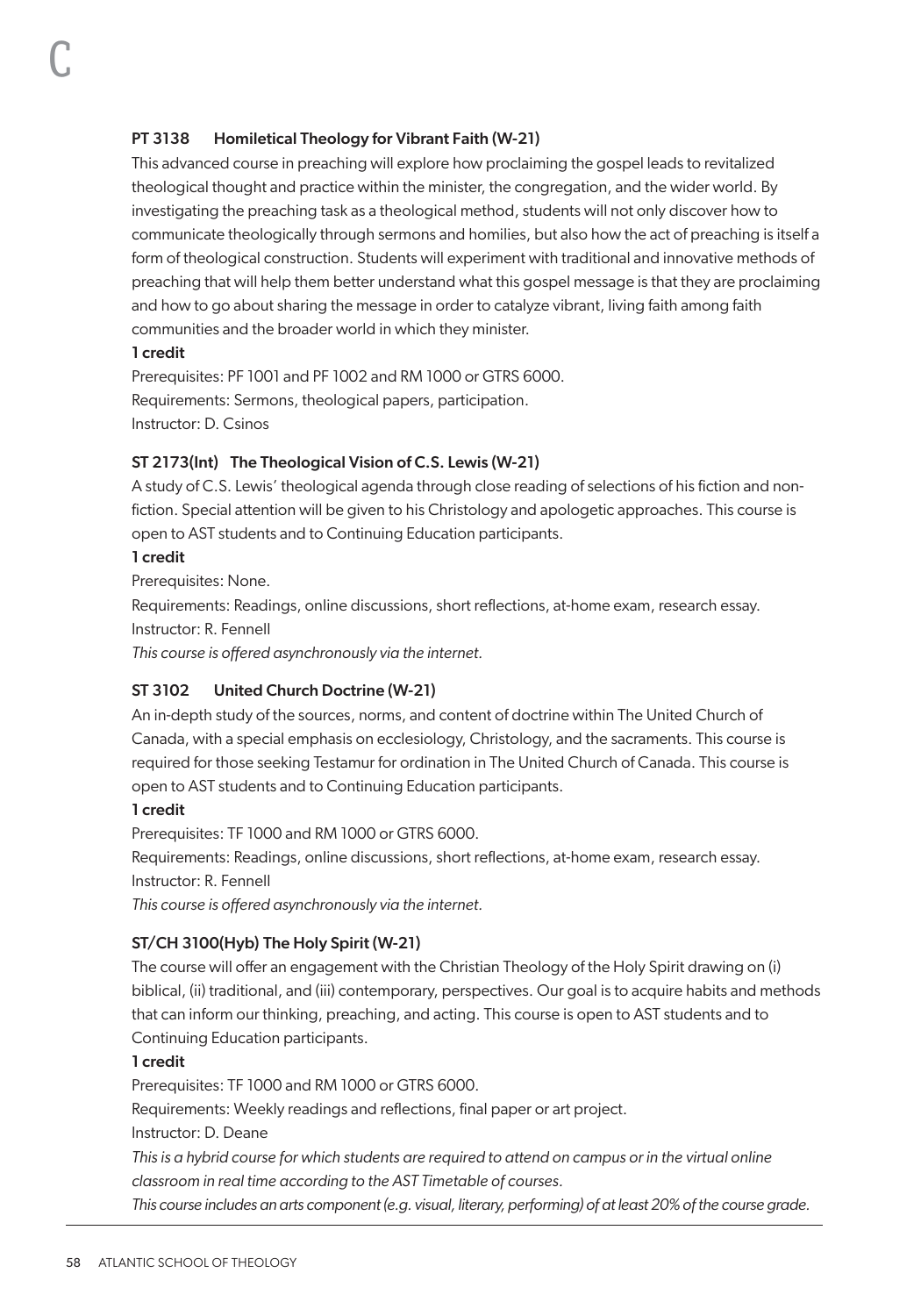# **SUMMER TERM 2020 COURSES ARRANGED BY SESSION**

(See above for course titles and descriptions.)

#### **Notice**

At the time of printing, all elements of this Calendar were believed to be accurate. However, the spread of COVID-19 may result in modifications to some aspects of AST's programs and services during 2020-2021, such as altering certain dates or moving on-campus courses to online course delivery. Please consult the AST website for the most current information: [www.astheology.ns.ca](http://www.astheology.ns.ca).

May 4 to June 11, 2020 (with one pre-session in April) ET/CH 2101

Session One (June 15 to June 26) RM 1000, GS 3000A, PT 2149, ET 2102, and DSt 2047

Session Two (June 29 to July 10) TF 1000, PT 2501, ST/ET 2106, and HB 2201

Session Three (July 13 to July 24) PT 3138, NT 2102, HB 2115, and PT/ET 2001

*Please note that registration priority for Summer Term courses will be given to Summer Distance MDiv students.*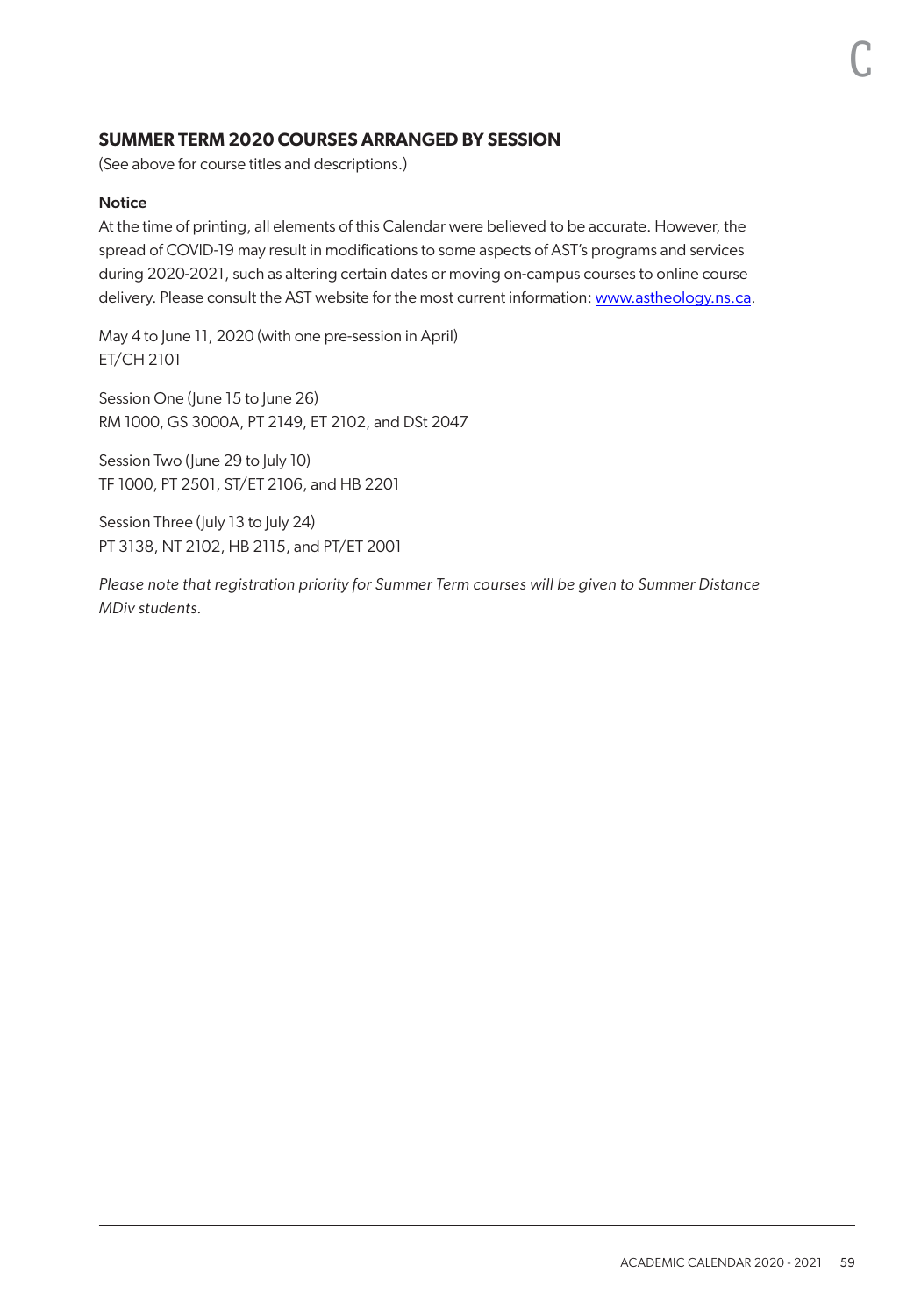# **INTERNET AND HYBRID COURSES FOR 2020-2021**

(See above for course titles and descriptions.)

*Students must have an up-to-date computer and high-speed internet access to take online courses and to access online study/research resources. Students must be familiar with current technology in order to make full use of the AST Library on and off campus. We encourage you to take technology training.*

Internet courses are normally offered using Brightspace, a comprehensive asynchronous education technology platform.

Hybrid courses may be taken on campus in the classroom, or online in real time as the classroom group is meeting.

Note: Distance and campus students may register for internet and/or hybrid courses.

#### Fall 2020 Internet:

C

GS 3000B(Int), NT 3128(Int), PF 1001(Int), PT 2146(Int), PT 2154(Int), SMP 1000(Int), SMP 2000(Int), SME 3000(Int), and SME 4000(Int). (Note: SMP and SME courses are full-year courses from September to April.)

#### Fall 2020 Hybrid:

GTRS 6000(Hyb), ST 2137(Hyb), ST/CH 2107(Hyb), and ST/CH 3129(Hyb).

#### Winter 2021 Internet:

NT 3132(Int), PT 2128(Int), PT 2145(Int), SMP 1000(Int), SMP 2000(Int), SME 3000(Int), SME 4000(Int) and ST 2173(Int). (Note: SMP and SME courses are full-year courses from September to April.)

#### Winter 2021 Hybrid:

ET/ST 2102(Hyb) and ST/CH 3100(Hyb).

*Please note that registration priority for internet and hybrid courses may be given to Summer Distance MDiv students.*

# **CLINICAL (SUPERVISED) PASTORAL EDUCATION**

PT 3901 and PT 3902

AST in conjunction with the Canadian Association for Spiritual Care (CASC) provides unique clinical educational experiences for students. Clinical Pastoral Education (CPE) is offered in accredited health care settings. The educational methodology is based on praxis pedagogy. Students work closely with patients and staff in a variety of health care settings. They then analyze and theologically examine the experience.

Contained within Clinical Pastoral Education are two essential education objectives. First, the chaplain-intern has an opportunity to practice pastoral ministry. Second, the intern will be expected to master a body of technical skills and academic material related to their role as a professional and a member of a health-care team. This body of material is available through seminars, clinical case conferences, directed reading and interaction with thoughtful and experienced resource people.

Academic credit for Clinical Pastoral Education falls in the area of electives in pastoral theology.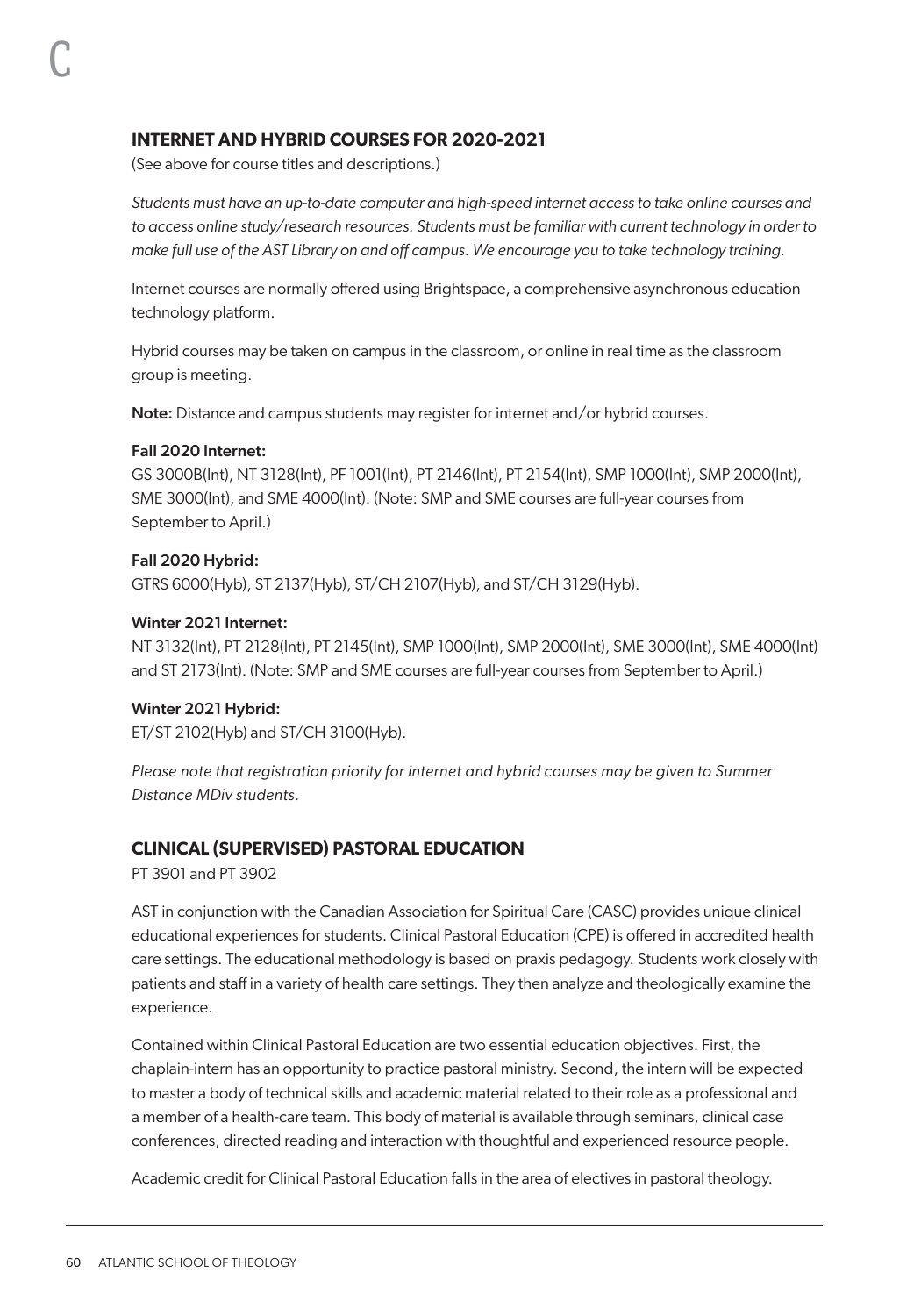One basic unit of CPE is valued at two academic credits. A unit consists of 400 clinical hours, divided among direct service, supervision, clinical presentations, didactic seminars, and peer group work. Clinical Pastoral Education grounds students in the lived experience of individuals, relational units, and institutions. It is out of these experiences that students are challenged to hone their skills and ask critical questions of themselves and their world while forming their identity as practitioners of spiritual care.

All CPE units registered for credit through AST will form part of a student's academic record. CPE units will be designated as PT 3901 or PT 3902 on a transcript for the term in which the unit is completed.

Students who complete a CPE unit for credit through an accredited theological school outside the Atlantic Region may request that AST receive the credits in transfer as per AST's Transfer of Credits into AST policy. Students who seek to transfer CPE credits to AST must provide a transcript from the authenticating professional school. Only CPE units completed within ten years prior to the request for credit transfer will be considered for authentication by AST.

AST will issue credits for authentication of CPE units completed at an appropriate CPE institution. A fee of \$100 per credit authenticated will be charged by AST in addition to required fees.

Credits for CPE included in AST's determination of a student's status as full-time or part-time for student loan purposes are subject to the student loan specifications.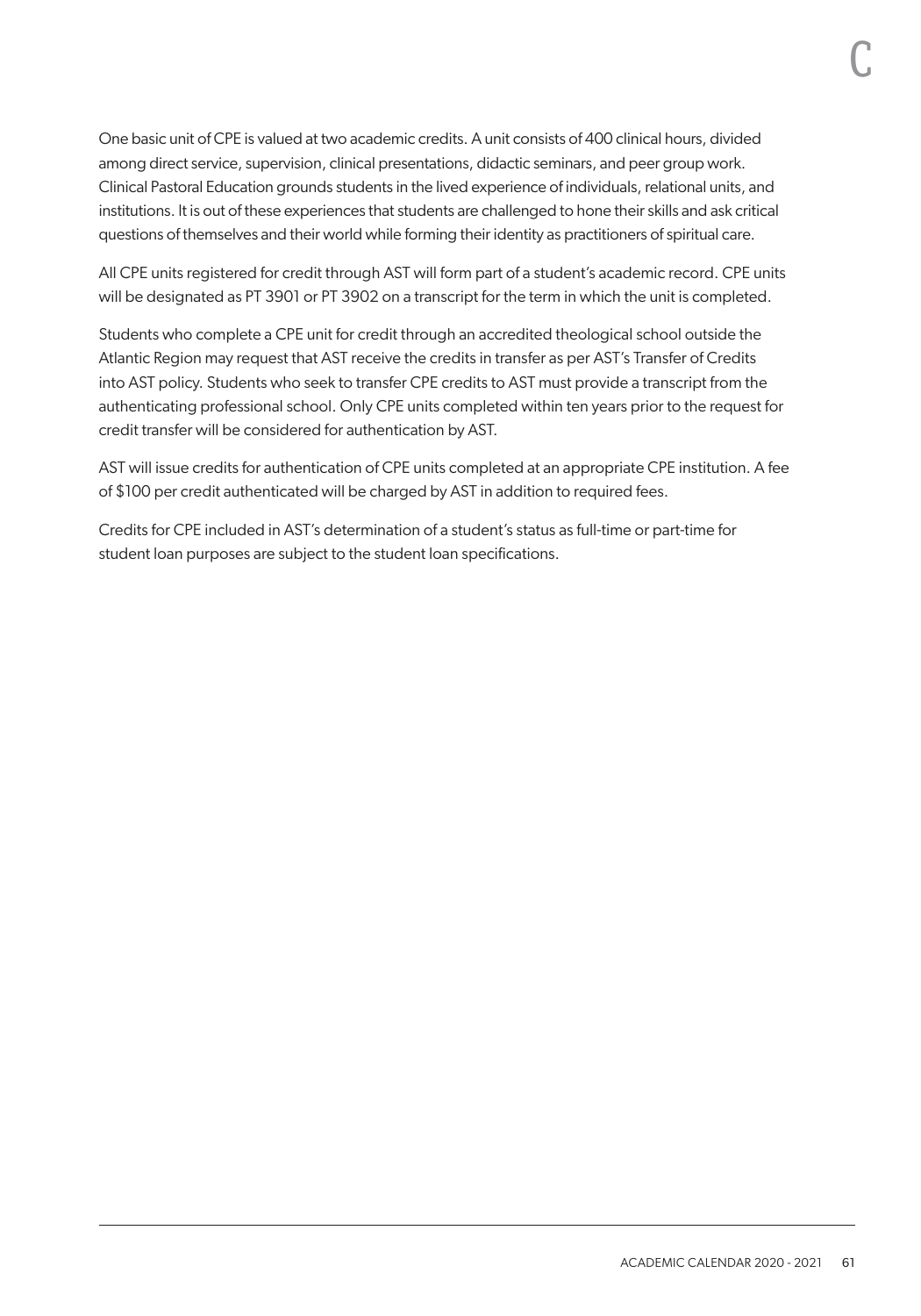# Academic Assessment

# Categories of Students

C

A "*Regular Student*" is one who is a registered student in a degree program or in the Graduate Certificate in Theological Studies program, either full or part-time.

A "*Special Student*" is a student who meets graduate studies admission requirements, is admitted to study at the graduate level at AST, but is not admitted to a graduate degree or certificate program. Special Students may register for up to 5 credit courses. Before enrolling for a sixth course, a Special Student is expected to apply to a graduate program.

A "*Diploma Student*" is one who has been admitted to a Diploma program at AST (e.g. the Diploma in Youth Ministry Program, the Diploma in the New Evangelization Program, the Diploma in Theological Studies Program, or the Diploma in Missional Leadership Program).

A "*Letter of Permission Student*" is a student from another university who has the permission of that university to take a course or courses at AST for credit and have them counted in a program at the student's home university.

Students enrolled in a program at AST must obtain a Letter of Permission from the Registrar of AST to take courses outside AST for credit in their program. Permission will be granted only for courses offered at the Master's level or higher. Letter of Permission request forms are available at the Registrar's Office.

An "*Auditor*" is a student properly admitted and registered in a credit course or non-credit course, but is not seeking credit for the course. To qualify as an auditor, you must meet all the admission requirements of regular students. An auditor fulfills the class preparation and participation requirements of the course and have the permission of the course instructor to audit the course.

A *"Continuing Education Participant*" is a person who has registered for and participates in a Continuing Education program, event, or course at AST. Continuing Education participants do not receive academic credit for their participation, and their participation is not recorded on a transcript.

#### Evaluation and Assessment at AST

AST has a responsibility to students, to the churches, to the academy, and to society at large to evaluate and assess students' academic performance, their personal maturity, and professional skills relevant to the qualification sought.

The admissions procedures of AST include gathering evaluative material which forms part of a student's file while at AST. In some cases, church procedures produce evaluative material which is sent to AST and included in a student's file.

Course names, final grades, academic term and pertinent registrarial detail appear on a student's official academic record.

Academic, professional, and personal evaluations as appropriate appear on the standard evaluation forms for courses in Supervised Field Education, Supervised Ministry Practicum, Supervised Ministry Experience, and Clinical Pastoral Education.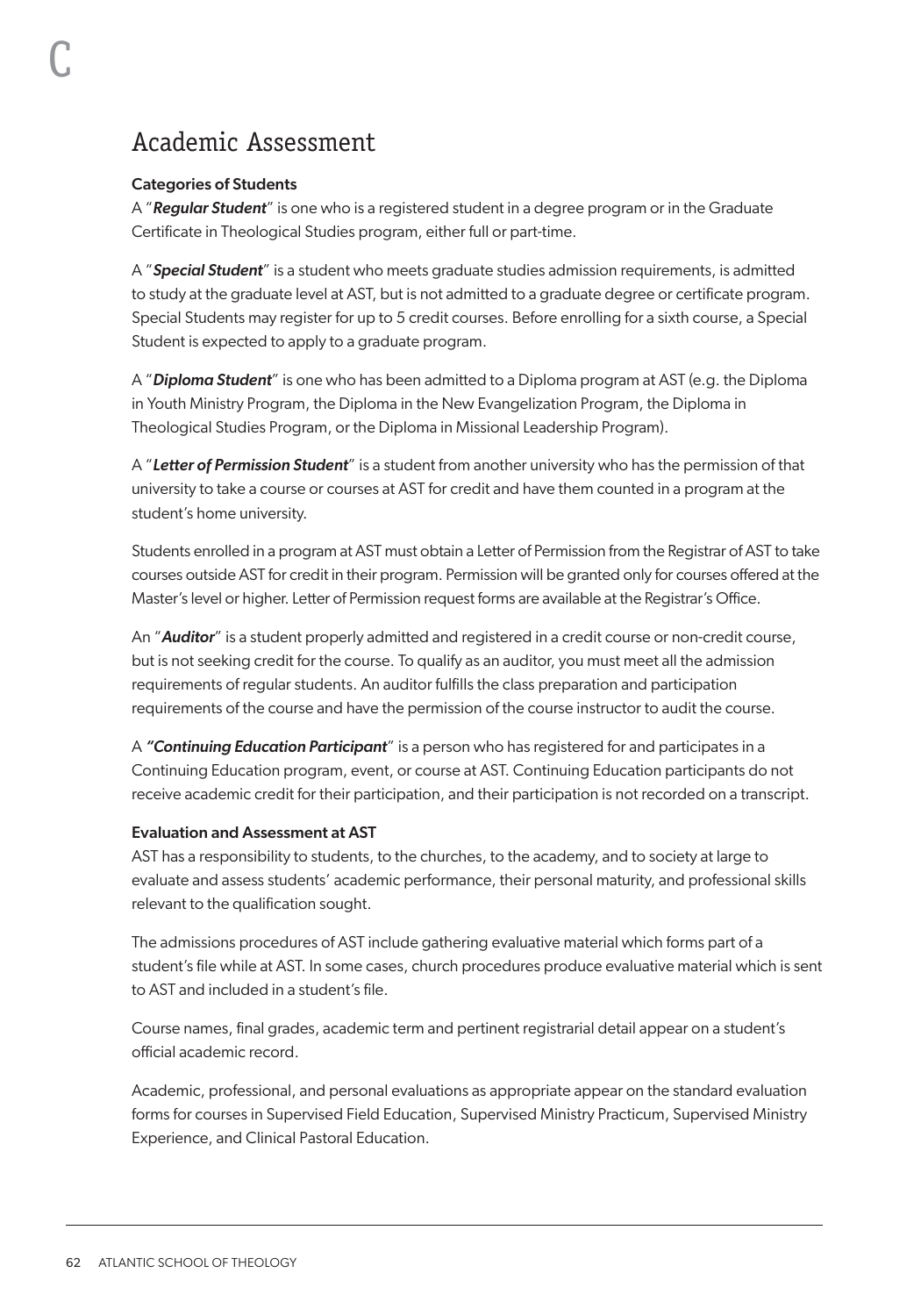The Faculty Council considers a student's academic, personal or professional development at its regular meetings. The Council gathers at a special meeting each term to share perceptions and concerns (when appropriate) about each student at AST. Any concerns raised in this evaluation are communicated to the student by his or her Faculty Advisor. The evaluation of students at this twiceyearly meeting is undertaken in relation to the goals and outcomes of the program in which the student is enrolled.

From time to time, in classes and in other settings, there may be informal evaluation, including peer evaluation of academic, personal, and professional progress and qualities. There are also evaluations and assessments of candidates for ordination if required, sponsored, or conducted by the candidate's denomination.

AST reserves the right to require a student to undertake additional assessment and evaluation as deemed appropriate to the qualifications sought for admission or continued registration at AST. AST may require evaluations or courses (including remedial work) as appropriate in order for a student to continue in studies at AST.

Students are given an opportunity in each course and at other times to evaluate courses, instructors, curricula, and programs offered by AST. Students are also represented on the Board of Governors, the Senate, and the Senate Curriculum Committee.

#### Grading System for AST Courses

At the outset of each course, the instructor defines the course's objectives, requirements and the basis of evaluation in the syllabus. Final marks and composite marks are designated according to letter grades with corresponding values as noted below.

# *A+ (94-100) 'Exceptional'*

A superior performance with consistent evidence of a comprehensive, incisive grasp of all aspects of the subject matter; a very wide knowledge base; insightful critical evaluation and analysis of the material; an exceptional capacity for original, creative, and/or logical thinking; an exceptional ability to organize, analyse, synthesize, and to express thoughts fluently.

# *A (87-93) 'Outstanding'*

A comprehensive grasp of the subject matter, outstanding evidence of original thought; sound critical evaluation of the material; an excellent ability to organize, analyse, synthesize and to express thoughts; mastery of an extensive knowledge base.

#### *A- (80-86) 'Excellent'*

All the qualities of a B-level performance and an excellent capacity for original, creative, and/or logical thinking; excellent ability to organize, analyse, synthesize, and integrate ideas; broad knowledge base in the subject matter.

#### *B+ (77-79) 'Good'*

A good performance with substantial knowledge of the subject matter; a very good understanding of the relevant issues; familiarity with relevant literature and techniques; good ability to organize, analyse, and examine the material in a constructive and critical manner.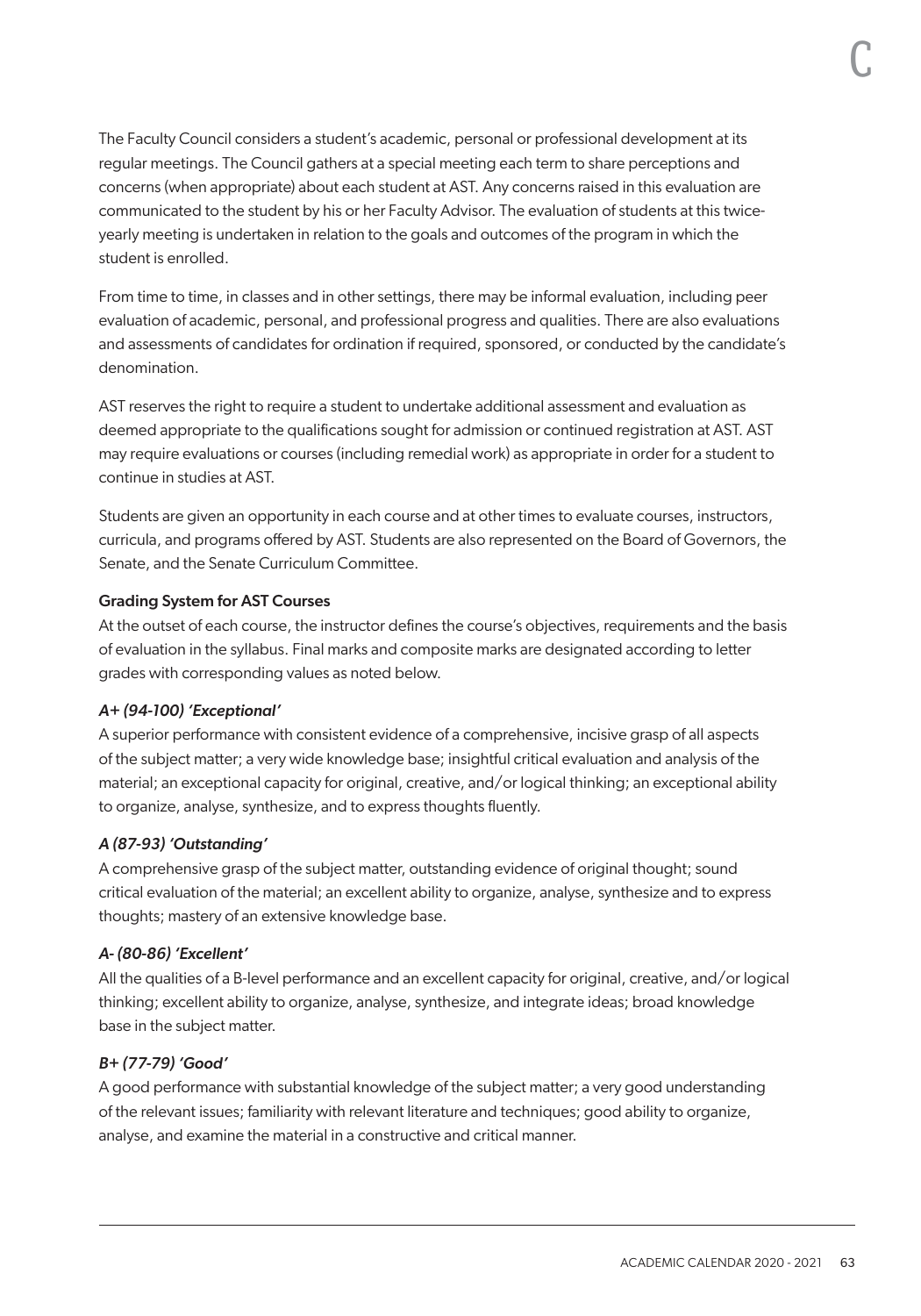# *B (73-76) 'Acceptable'*

C

A generally adequate performance with a good knowledge of the subject matter; a fair understanding of relevant issues; some ability to work with relevant literature and techniques; some ability to develop solutions to difficult problems related to the subject material.

# *B- (70-72) 'Marginally Acceptable'*

Some familiarity with the subject material; some understanding. Satisfactory understanding of relevant issues; attempts to solve moderately difficult problems related to the subject material in a critical and analytical manner are only partially successful.

# *C (60-69) 'Unsatisfactory'*

A C grade indicates unsatisfactory academic performance. At the discretion of the instructor, supplemental work may be negotiated to upgrade the mark to a B range. A student may carry two C grades without penalty in all courses except the following:

- Foundations Courses
- Supervised Field Education
- Supervised Ministry Practicum
- Supervised Ministry Experience
- Graduate Project and Seminar
- Theory and Methods in Theology and Religious Studies (GTRS 6000)

In these courses, a minimum grade of B- is required to graduate.

A student who receives a C or F in a Foundation course, GTRS 6000, or in a course required for the Testamur (United Church requirement for ordination) must repeat the course to achieve a B- or better, and cannot use the C grade to meet prerequisite requirements for advanced courses. If the student repeats one of these courses and receives a B- or better, the previous C grade remains on the transcript and is counted toward the total of unsatisfactory grades that may lead to academic dismissal. Credit will be given only once for any course. (See Policy on Unsatisfactory Academic Performance in the "Academic Policies and Regulations" section later in this Calendar.)

# *F (0-59) 'Failure'*

Student has not grasped subject matter; does not understand issues involved; cannot work with relevant literature. (See Policy on Unsatisfactory Academic Performance in the "Academic Policies and Regulations" section later in this Calendar.)

# *P 'Pass'*

Credit awarded, but no mark assigned.

# *SP 'Successful Participation'*

Successful participation and completion of requirements of an ongoing course, but no credit or mark awarded.

# *W 'Withdrew'*

This designation indicates that the student has withdrawn from a course after the last day to make course changes and by the deadline to withdraw from courses as set out in the Academic Dates. There is no academic penalty associated with this designation.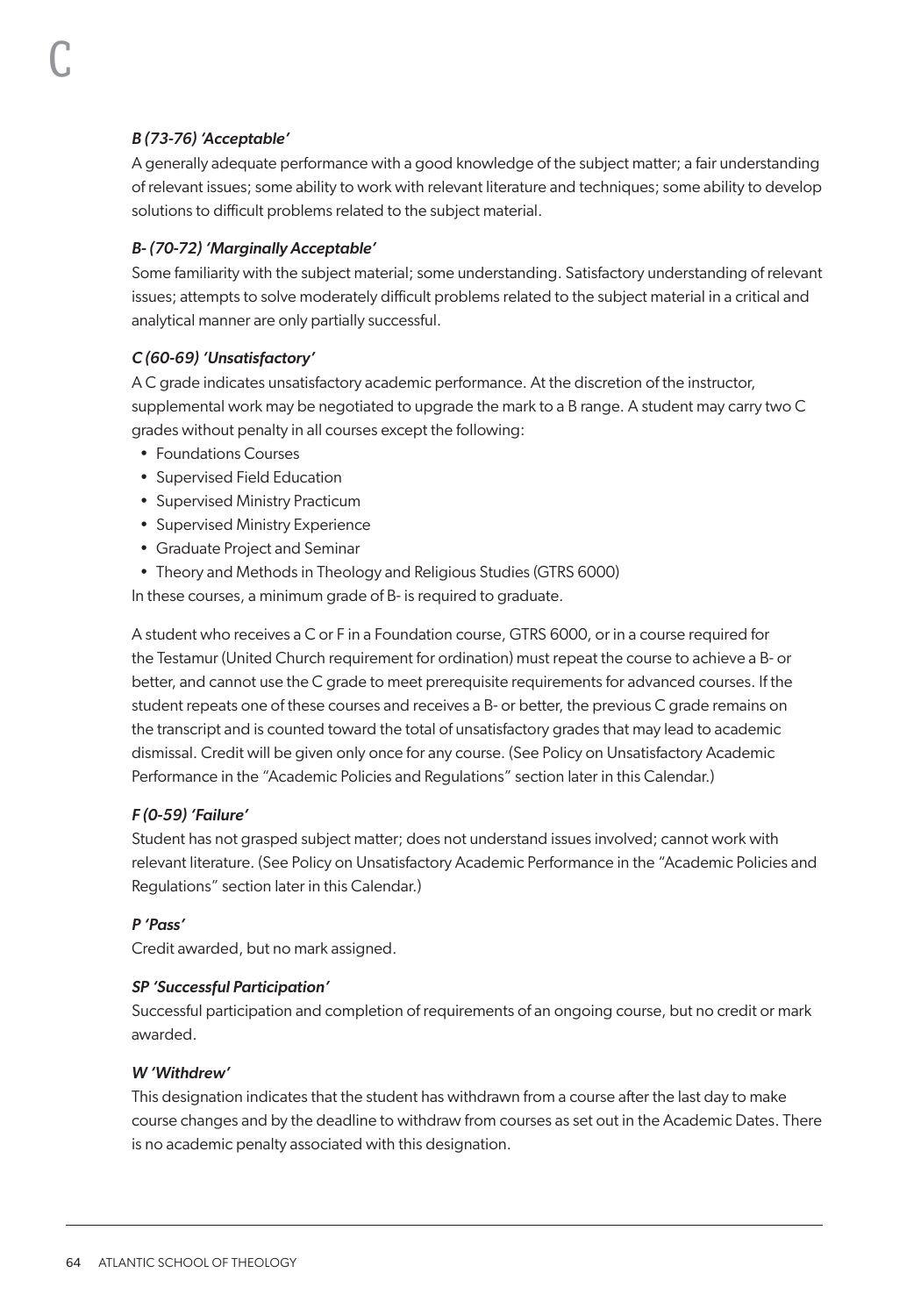# *WF 'Withdrawal Failure'*

This indicates that the student withdrew from the course after the deadline for withdrawal and did not complete the requirements for the course.

#### *INC 'Incomplete'*

This designation indicates that an appropriate extension has been granted by the instructor in accordance with the Late Submission of Assignments Policy. The designation "INC" is a temporary designation. When the allowable extension has expired, this designation will be converted to a final letter grade.

#### *FP 'Failure due to Plagiarism'*

A student will receive this grade only after proven incident(s) of plagiarism in a course.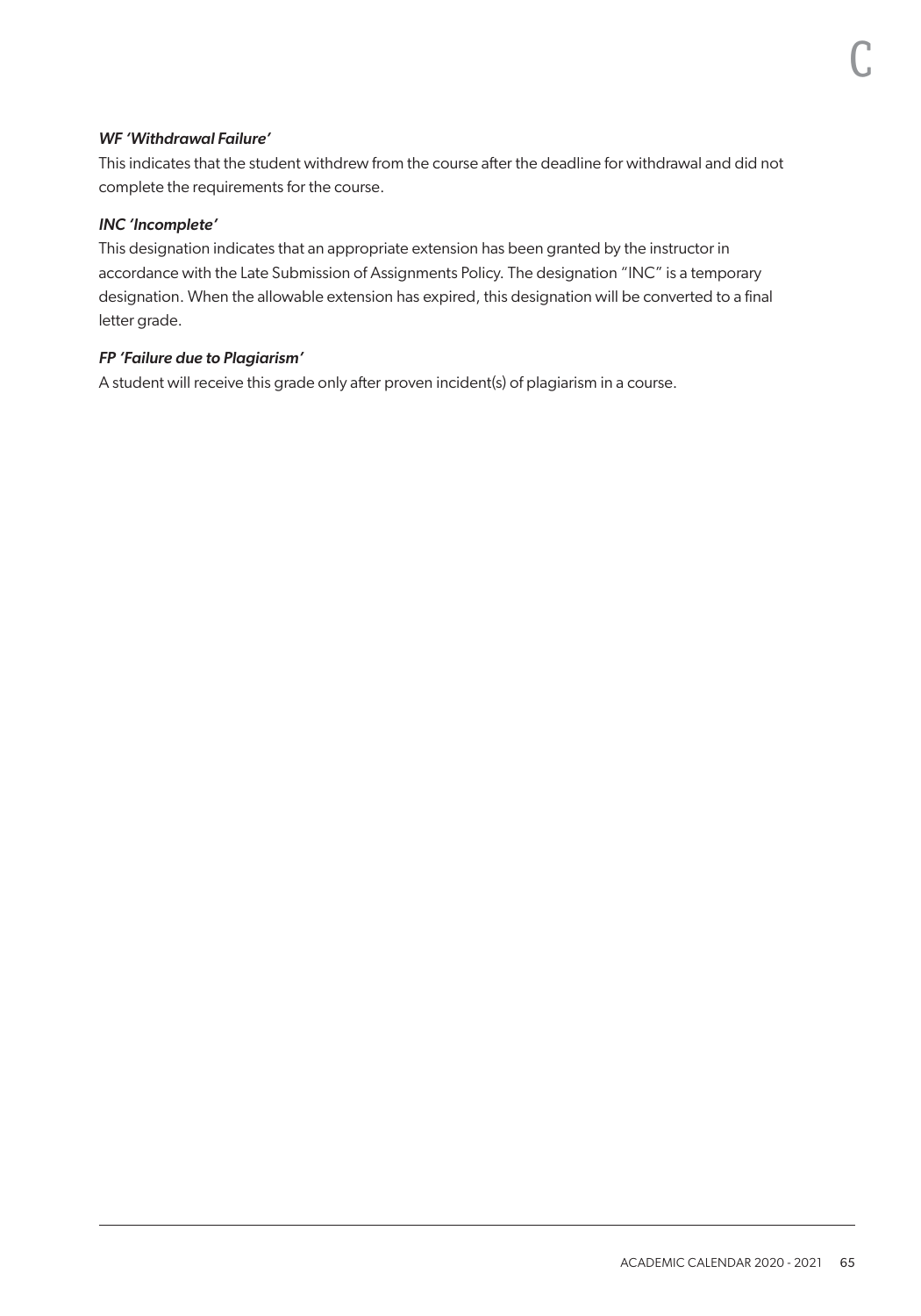# Academic Policies and Regulations

The following descriptions are a summary of policies governing academic life at AST. For further information or clarification please consult the AST website or contact the Registrar's Office.

# *Aegrotat Standing*

Aegrotat Standing indicates that a student has gained credit (but not a mark) for a course without having completed all course requirements due to ill health.

Conditions: The student must have completed at least one-half of the course in the applicable academic term. The instructor must judge on the basis of performance that the student has fulfilled the minimum requirements for a pass in the course. Aegrotat Standing is given only for reasons of ill health. Certification in writing is required from an appropriate health professional: (a) of illness, and (b) that completion of the remaining required work would be inadvisable. Aegrotat Standing may not be given for more than 5.5 credits. Aegrotat Standing is noted on a student's academic record by the notation "Aegrotat" under the grade column, and appropriate credit noted under the credit column.

Procedure: Students who wish to receive Aegrotat Standing for a course or courses must submit a letter addressed to the Academic Dean requesting Aegrotat Standing. The letter must list the course or courses for which Aegrotat Standing is requested, clearly state the basis for the request, and include as an enclosure the original certification in writing from an appropriate health official confirming the student's illness and that completion of the remaining course work would be in advisable. The student's letter of request for Aegrotat Standing is to be addressed to the Academic Dean and submitted to the Registrar no later than the last day of the applicable term.

If the Academic Dean is satisfied with the student's request, the Academic Dean will consult with the course instructor. If the course instructor judges that the student has completed at least one-half of the course and that on the basis of performance the student has fulfilled the minimum requirements for a pass in the course, the Dean will authorize the course instructor to enter "Aegrotat" for the student on the Course Grading Report form for the course and submit this form to the Registrar. The Registrar will enter "Aegrotat" in accordance with the Course Grading Report form.

#### *Attendance Policy*

In all courses 100% attendance at all classes or related events is expected. Instructors have the right to require students with cumulative absence totalling one-sixth of the course (two weeks or equivalent) to demonstrate a grasp of the material missed. Grades for participation will be reduced for those students who are consistently late or who miss classes. Advance notice of absence from class to the instructor is expected of all students in a course.

#### *Audio or Videotaping Policy*

No audio or videotaping of classes and discussion groups, common worship, denominational worship, and other campus events is permitted without explicit permission from all parties involved. Different regulations may apply to outside persons or groups given permission to use AST facilities, including the Chapel.

# *Audit Policy*

An auditor is a student enrolled in a course who is not seeking credit for the course. An auditor must meet all the admission requirements of regular students. Admission to a course as an auditor, and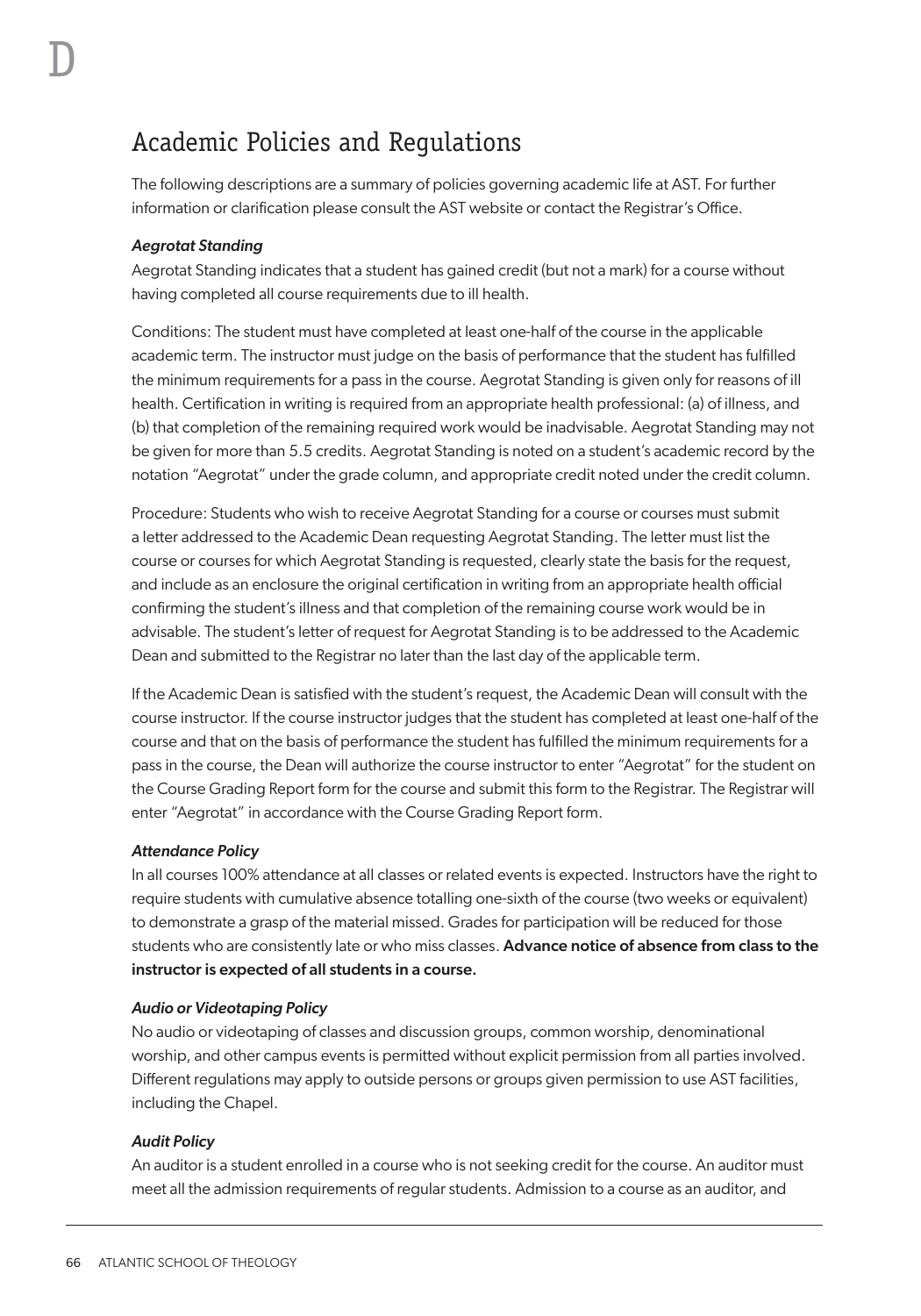Members of the public (who are not enrolled in an AST degree, certificate, or diploma program or as a special student) may enroll in selected AST courses on a non-credit basis. Please consult the current course offerings on the AST website and contact the Academic Office if you wish to audit a course.

Current AST graduate-level students may audit any AST course with the permission of the instructor. Standard course registration and tuition (audit fee) payment is required.

AST degree alumni/ae are welcome to audit, or take courses for credit, at any time. A program application is not necessary. Standard course registration and tuition (audit fee) payment applies.

# *Audit to Credit and Credit to Audit*

Course registration changes from audit to credit must be made by the last day for course changes as set out for the term in the list of dates for the current Academic Year (usually three weeks after the first day of classes in the Fall and Winter terms, and third day of classes in the Summer term). The student will be responsible for the appropriate tuition fee for the change from audit to credit at the time of change of registration.

Course registration changes from credit to audit must be made 30 days prior to the last day of classes in the term (or the 7th day of a Summer Term course). In this case, tuition will not be refunded.

Course changes from audit to credit and/or credit to audit must be made using a Course Leave and Enter Form (available from the Registrar's Office and on the AST website) and approved by the student's Faculty Advisor and the instructor of the course in question.

See "Course and Program Changes" for deadlines to change course registration from audit to credit and from credit to audit.

# *Complaints regarding Accreditation Standards of the Association of Theological Schools*

A complaint regarding Atlantic School of Theology's adherence and fulfillment of ATS Standards is to be made in writing and addressed to the President. The complaint is logged by the Executive Assistant to the President and retained in the President's office (or archive) in a locked filing cabinet. A copy of the complaint is provided to the Management Advisory Committee and to the Chair of the Board of Governors. Within 30 days, the President convenes a working group to investigate the complaint, consisting of the President, the Academic Dean, and one member of the Board of Governors. One or more staff or faculty members may be added to the working group if needed. The working group investigates the complaint. The complainant is invited to speak to the working group as part of the investigation. The President then responds in writing to the complainant within 60 days of the receipt of the written complaint. Copies of the written response are provided to the working group, the Management Advisory Committee, the chair of the Board of Governors, and added to the original complaint in the file held by the President's office. In cases in which the President is implicated in the complaint, the President will be excluded from access to the complaint and adjudicating the complaint, and the President's role will be fulfilled by the Academic Dean. In cases in which Academic Dean is implicated in the complaint, the Academic Dean will be excluded from adjudicating the complaint, and the President will appoint a tenured faculty member to fulfill the Academic Dean's role. D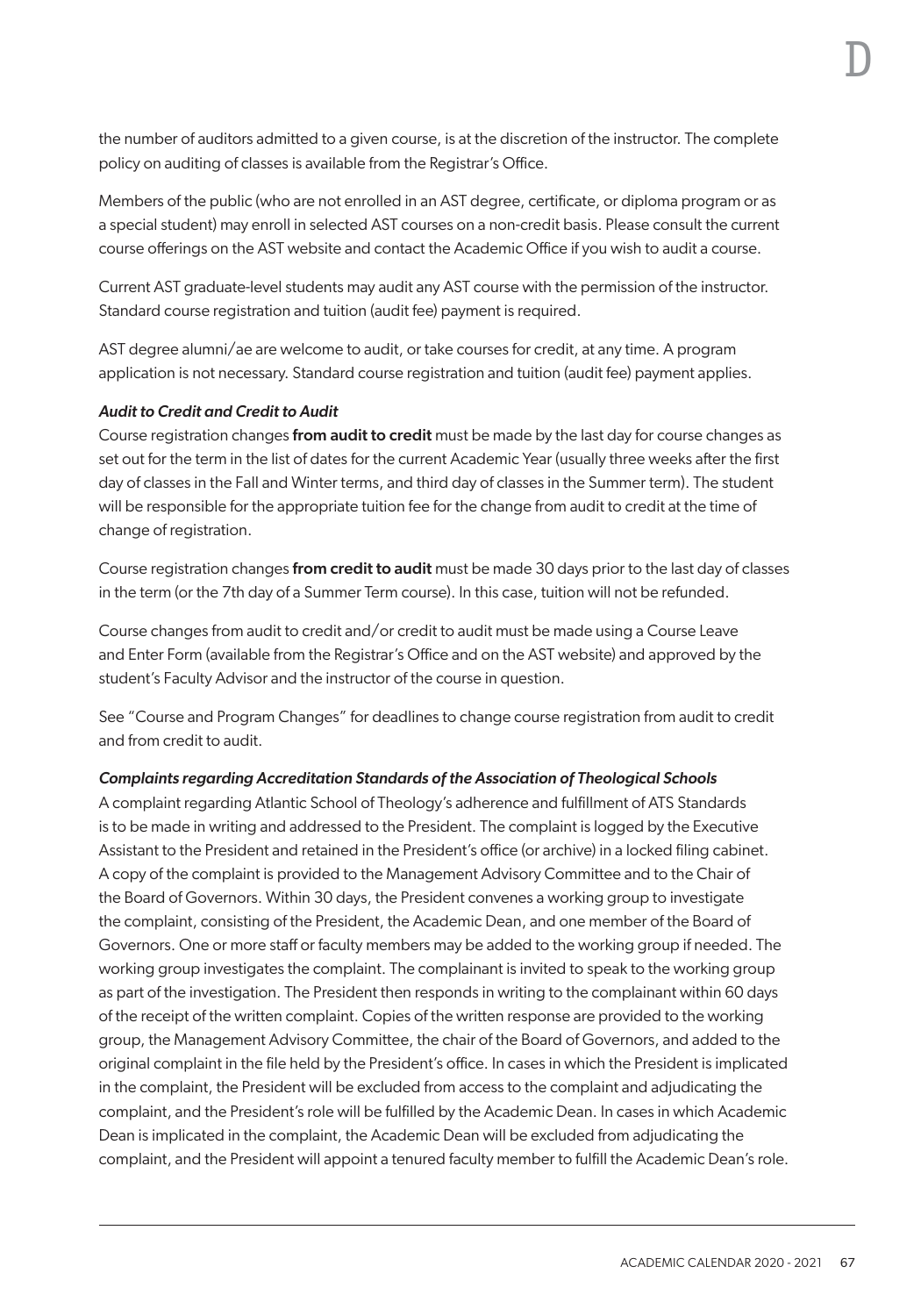#### *Course Changes and Course Withdrawals*

All course changes (adding or withdrawing) other than those recorded on the Course Indicator Form must be made through the Course Leave and Enter Form (available from the Registrar's Office and on the AST website).

Students who register late for courses are responsible for the full tuition and associated fees for the course. (See Academic Dates.)

The last day students may withdraw from a Fall or Winter Term course and receive a notation "W" on their academic record is 30 days prior to the last day of classes. Withdrawal after that deadline will result in a "WF" for a grade.

The last day students may withdraw from a Summer Term course and receive a notation of "W" on their academic record is by 5:00 p.m. on the 7th day of class of a Summer Term course. Withdrawal after the 7th day of class of a Summer Term course will result in a "WF" for a grade.

# Course Withdrawal and Refund Schedule (2020-2021)

Tuition is refunded based on the following schedule:

| June 15 to July 24, 2020 |                       |                                          |  |
|--------------------------|-----------------------|------------------------------------------|--|
| Number of *Classes       | <b>Tuition Refund</b> | <b>Final Grade</b>                       |  |
| Classes $1 - 3$          | 100%                  | $N/A$ - course removed from registration |  |
| Classes $4-5$            | 50%                   | W ("W" is not an academic penalty)       |  |
| Classes $6 - 10$         | O%                    | WF (Withdrawal Failure)                  |  |
| (5R)                     |                       |                                          |  |

(\*Based on standard 3-hour class schedule.)

# September to December 2020

| <b>Tuition Refund</b> | <b>Final Grade</b>                       |
|-----------------------|------------------------------------------|
| 100%                  | $N/A$ - course removed from registration |
| 50%                   | W ("W" is not an academic penalty)       |
| 0%                    | W ("W" is not an academic penalty)       |
| 0%                    | WF (Withdrawal Failure)                  |
|                       |                                          |

#### January to April 2021

| <b>Dates</b>      | <b>Tuition Refund</b> | <b>Final Grade</b>                     |
|-------------------|-----------------------|----------------------------------------|
| Until Jan 22      | 100%                  | N/A - course removed from registration |
| Jan 23 – Feb 12   | 50%                   | W ("W" is not an academic penalty)     |
| Feb 13 – Mar 12   | 0%                    | W ("W" is not an academic penalty)     |
| Mar 13 – April 12 | 0%                    | WF (Withdrawal Failure)                |

#### September 2020 to April 2021 (Full-Year Courses)

| <b>Dates</b>         | <b>Tuition Refund</b> | <b>Final Grade</b>                       |
|----------------------|-----------------------|------------------------------------------|
| Until Sept 25        | 100%                  | $N/A$ - course removed from registration |
| Sept $26$ – $\ln 22$ | 50%                   | W ("W" is not an academic penalty)       |
| Jan 23 – April 12    | 0%                    | WF (Withdrawal Failure)                  |

Exceptions to this withdrawal and refund schedule may be granted for reasons of health and/or other substantial reasons with the approval of the Academic Dean. If an exception is desired, students must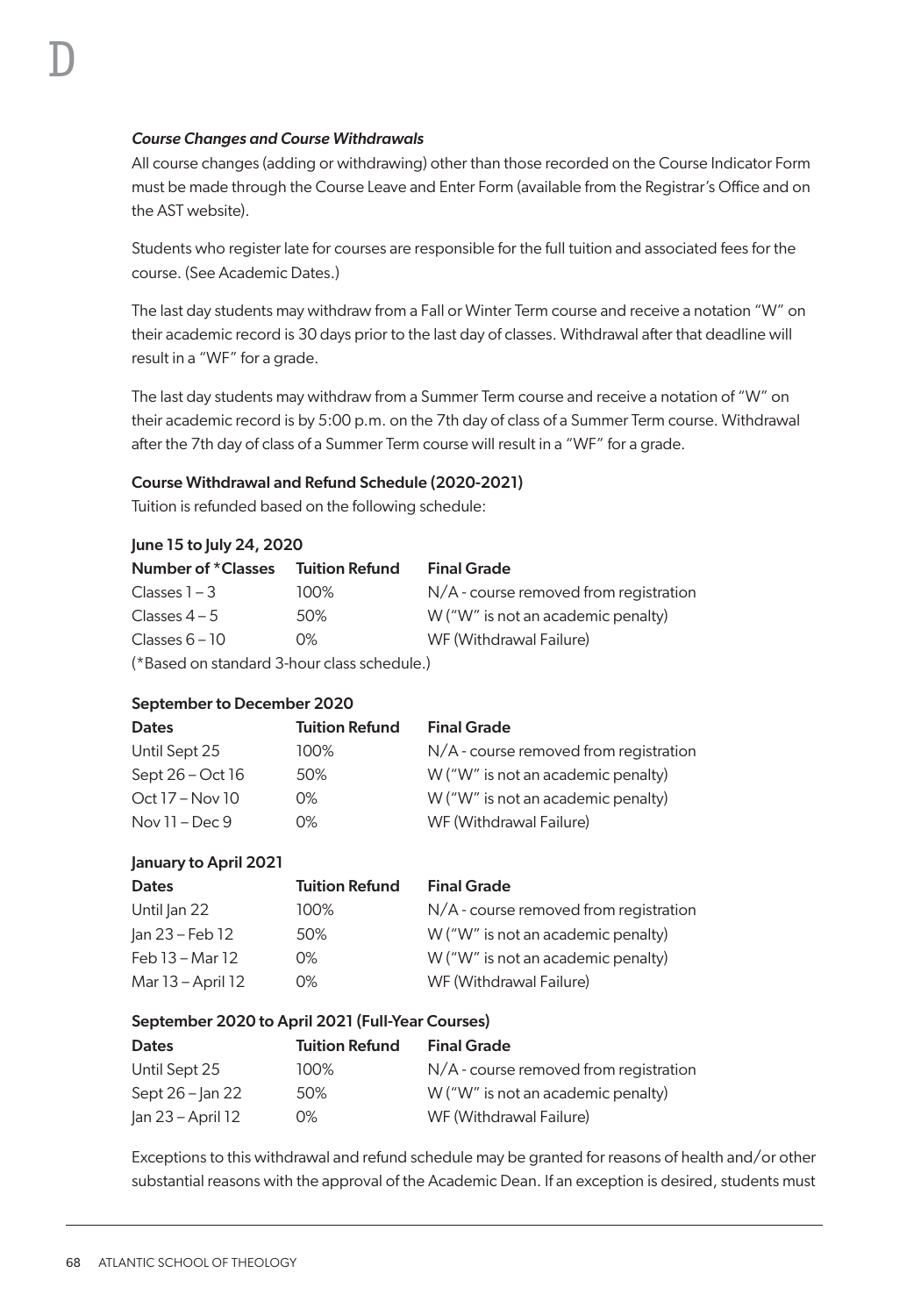make a request to the Registrar in writing. This request be submitted with the Course Leave and Enter Form. A medical certificate may be required.

#### Overdue Accounts

Students who have an outstanding balance owing to AST will not be permitted to register for subsequent courses until the outstanding balance is paid in full. Please ensure that your account is settled with the Business Office at the end of each term.

#### *Course Registration Limit*

Theological studies are intense and demanding. They require time for reflection and integration, as well as time for study. Students are strongly advised not to exceed 5 credits/audited courses in each of the Fall or Winter terms, and 3 credits/audited courses in the Summer term. These limits are considered to be 100% of a full course load. With the permission of their Faculty Advisor, students may register for an overload of up to 1 additional credit or audit in any term.

# *Deadline for Completion of the Requirements for a Degree or Certificate*

Students must complete all requirements for a degree, certificate or diploma no later than fortyeight hours before the meeting of Senate which approves candidates for degrees, certificates, and diplomas in the spring of intended graduation.

# *Directed Study*

Directed Studies are meant primarily to provide course credits needed by AST students who, in their final year of studies, require certain courses to graduate. A secondary purpose of Directed Studies is to permit AST students to pursue an area of research that is not normally covered by the AST curriculum. A Directed Study can be developed in conjunction with a special learning opportunity such as attending a conference. Each Directed Study is normally counted as one course credit.

Students wishing to undertake a Directed Study should consult with their Faculty Advisor and review how it will assist in meeting degree requirements and learning goals. Faculty Advisors will provide students with a guide, "How to develop a Directed Study proposal," which is also available from the Academic Office.

# *Extracurricular Responsibilities*

Students enrolled full-time in studies at AST and who also have significant extracurricular responsibilities (other studies, employment, volunteer work etc.) that inhibit effective full-time studies will be expected to change their status to part-time. An appropriate profile for part-time MDiv or MA (Theology and Religious Studies) studies should be discussed with your Faculty Advisor and the relevant denominational Faculty Group (when appropriate). The faculty as a whole and/or the Dean may be involved in establishing the accepted course load.

# *Inclusive Language Policy*

AST seeks to reflect the value of full inclusivity in its language both written and spoken. Inclusive language for human beings (e.g. "humankind" rather than "mankind") is the norm for university-level work across North America and is required of AST students in their academic work. Assignments that do not meet this standard may need to be revised and resubmitted in order to receive credit. Students need to be aware of individual churches' policies with respect to gendered language for God. AST seeks to take these policies into account.

AST's complete Inclusive Language Policy is available from the Academic Office.

D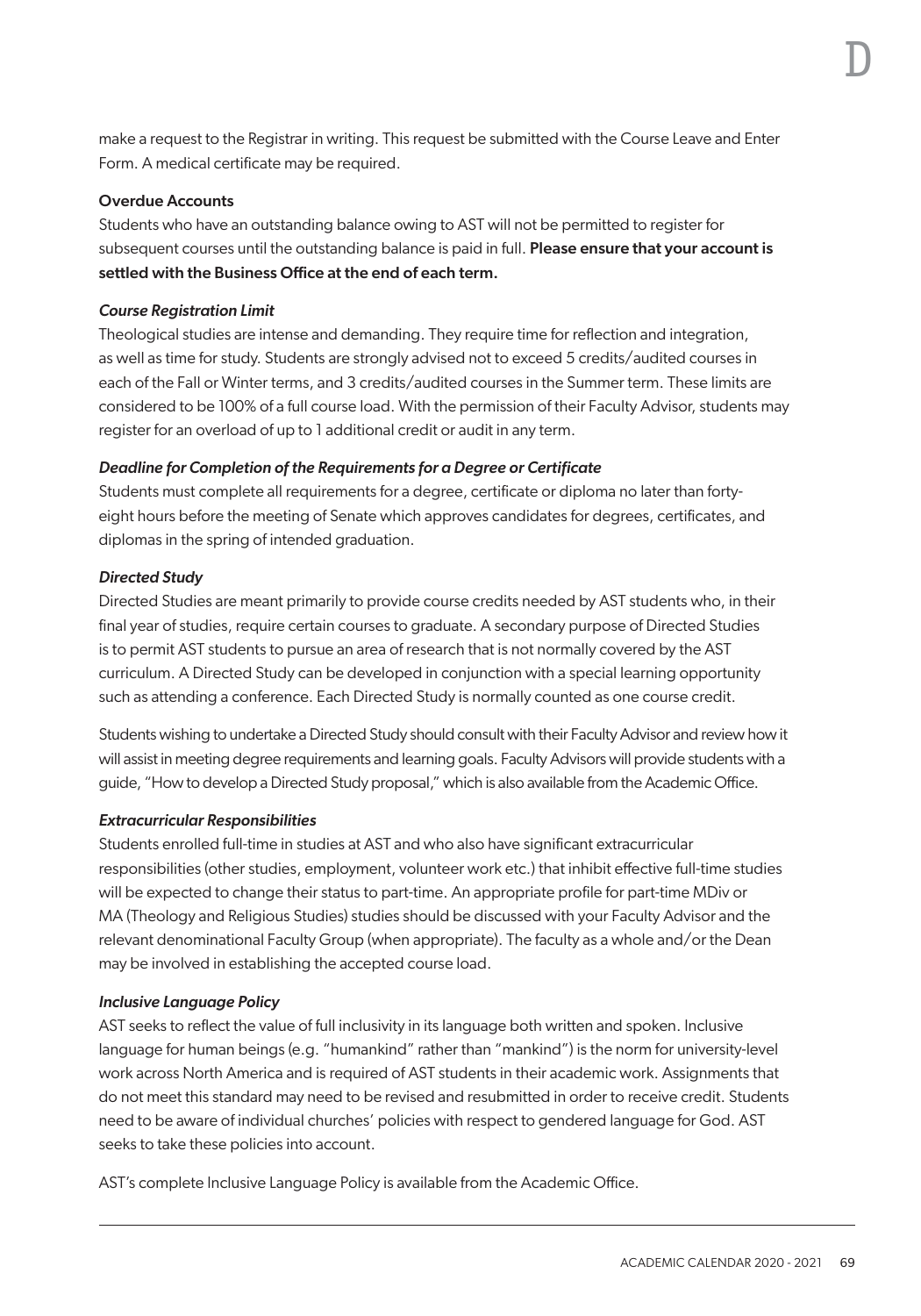#### *Late Submission of Assignments and Extended Deadlines to Complete Course Work*

Assignments are due at the time specified by the instructor in the course syllabus. This is to be interpreted as meaning at the class scheduled for the specified day, or, if there is no class that day, by 5:00 p.m. Instructors must be informed in advance if work will be submitted late. For assignments submitted late, graduated penalties should be levied. Instructors may make exceptions to the above for compassionate reasons, but these do not include claims of excessive workload. Instructors are not obliged to accept work submitted late.

If a student cannot complete the course requirements as outlined in the course syllabus, the student may request from the instructor an extension of time to complete the requirements. If a granted extension prevents the instructor from submitting a final grade, the instructor will indicate the designation "INC" in place of a letter grade on the Course Grading Report form and submit this to the Registrar's Office by the deadline to submit final grades at the end of the term. Instructors are required to submit to the Registrar a final grade to replace the "INC" as follows: for the Summer Term by September 30th; for the Fall Term by January 31st; for the Winter Term by May 31st. If the instructor does not submit a final grade by these dates, the "INC" will be converted to a failing grade, "F". If a student wishes a further extension beyond the dates identified above, the request and reasons must be made in writing to the course instructor, who will then present it to the Faculty Council. Both the instructor and Faculty Council have the right to decline the request for an additional extension. Additional extensions approved by Faculty Council must be confirmed in writing by the Academic Dean to the Registrar within five days of the extension's approval by Faculty Council.

#### *Learning Challenges or Other Special Needs*

A student who experiences identified perceptual or learning challenges, or other special needs, must confer, in confidence, with the instructor during the first week of term. Student and instructor will then negotiate and agree on any adaptations to class presentations, assignments, or examinations that may be required to meet the student's needs. Any agreement will be documented and followed by student and instructor in the same way as any other direction in the course syllabus. Any relevant medical or specialists' reports must be furnished to the Academic Dean and will be kept in confidence in the student's academic file. Without such reports, students may not reasonably expect accommodation of their needs.

AST students may make use of the resources, staff, and programs of the Writing Centre and the Fred Smithers Centre for Support for Students with Disabilities at Saint Mary's University to assist them in their academic success.

#### *Letter of Permission for External Courses*

In all cases, a student must first discuss plans to take courses offered by an external institution with her or his Faculty Advisor.

Students enrolled in a program at AST must have written permission to take courses outside AST for credit in their program. Permission will be granted only for courses offered at the Master's level or higher. Students must complete a Letter of Permission form (available from the Registrar's Office) and have it signed by the Registrar.

The maximum number of Letter of Permission courses offered by external institutions that may be counted toward AST graduate programs is three for MDiv students; two for MA (Theology and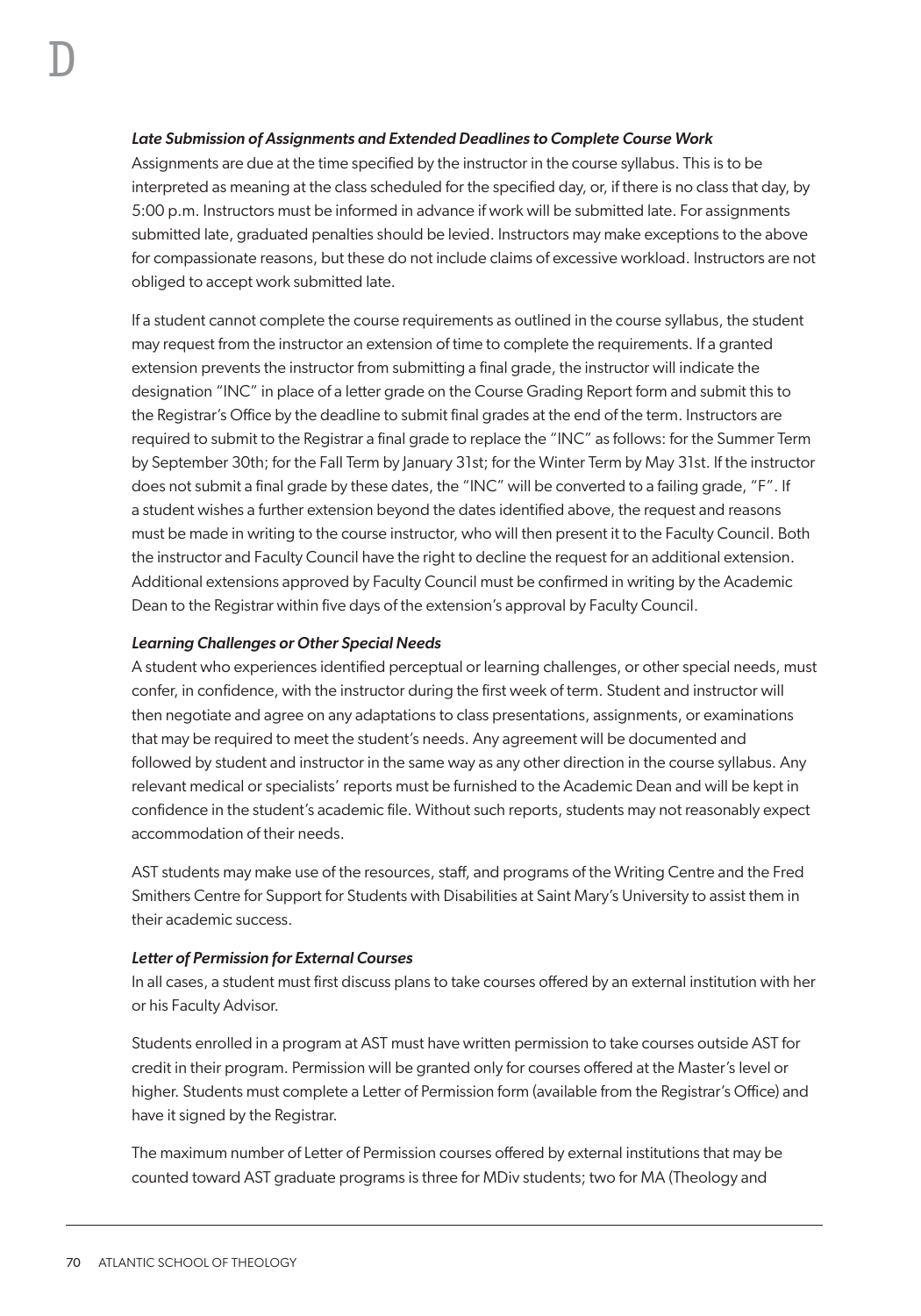Religious Studies) students; and one for Graduate Certificate in Theological Studies students. An exception to this limit may be made if, in the final year of studies, a specific course is needed for graduation and is not offered by AST.

If a student transfers credits from another institution when first admitted to an AST graduate program, the combined number of transfer credits and subsequent Letter of Permission courses offered by external institutions cannot exceed one-half of the total credits required for the program.

# *Notification of Disclosure of Personal Information to Statistics Canada and the Maritime Provinces Higher Education Commission*

#### *Statistics Canada*

Statistics Canada is the national statistical agency. As such, Statistics Canada carries out hundreds of surveys each year on a wide range of matters, including education.

It is essential to be able to follow students across time and institutions to understand, for example, the factors affecting enrolment demand at postsecondary institutions. The increased emphasis on accountability for public investment means that it is also important to understand 'outcomes'. In order to conduct such studies, Statistics Canada asks all colleges and universities to provide data on students and graduates. Institutions collect and provide to Statistics Canada, student identification information (student's name, student ID number, Social Insurance Number), student contact information (address and telephone number), student demographic characteristics, and enrolment information.

The federal *Statistics Act* provides the legal authority for Statistics Canada to obtain access to personal information held by educational institutions. The information may be used for statistical purposes *only*, and the confidentiality provisions of the *Statistics Act* prevent the information from being released in any way that would identify a student.

Students may contact Statistics Canada via e-mail if they have any questions: [statcan.PSIS-SIEP.statcan@canada.ca](mailto:statcan.PSIS-SIEP.statcan@canada.ca).

# *Maritime Provinces Higher Education Commission*

The MPHEC collects the data described above on behalf of Statistics Canada. In addition, it archives these data and uses them to generate basic statistics, research products, as well as the sampling frame for its university graduate survey. These activities support its mandate, which is to assist institutions and governments in enhancing the post-secondary learning environment. The legal authority for these activities is provided by the Maritime Provinces Higher Education Commission Act. The Act also requires that all data received by the Commission is kept confidential, and ensures the protection of personal information.

For more information, consult the MPHEC's Privacy Statement at: [www.mphec.ca](http://www.mphec.ca).

#### *Policy on the Prevention and Resolution of Harassment and Discrimination*

Atlantic School of Theology is committed to establishing and maintaining a safe place and community for all who study and work with us. A detailed Policy on the Prevention and Resolution of Harassment and Discrimination is in place at AST and governs behaviour of all who study, work and live at AST. Copies of the policy are found on the AST website and may be obtained through the Academic Office and the President's Office.

D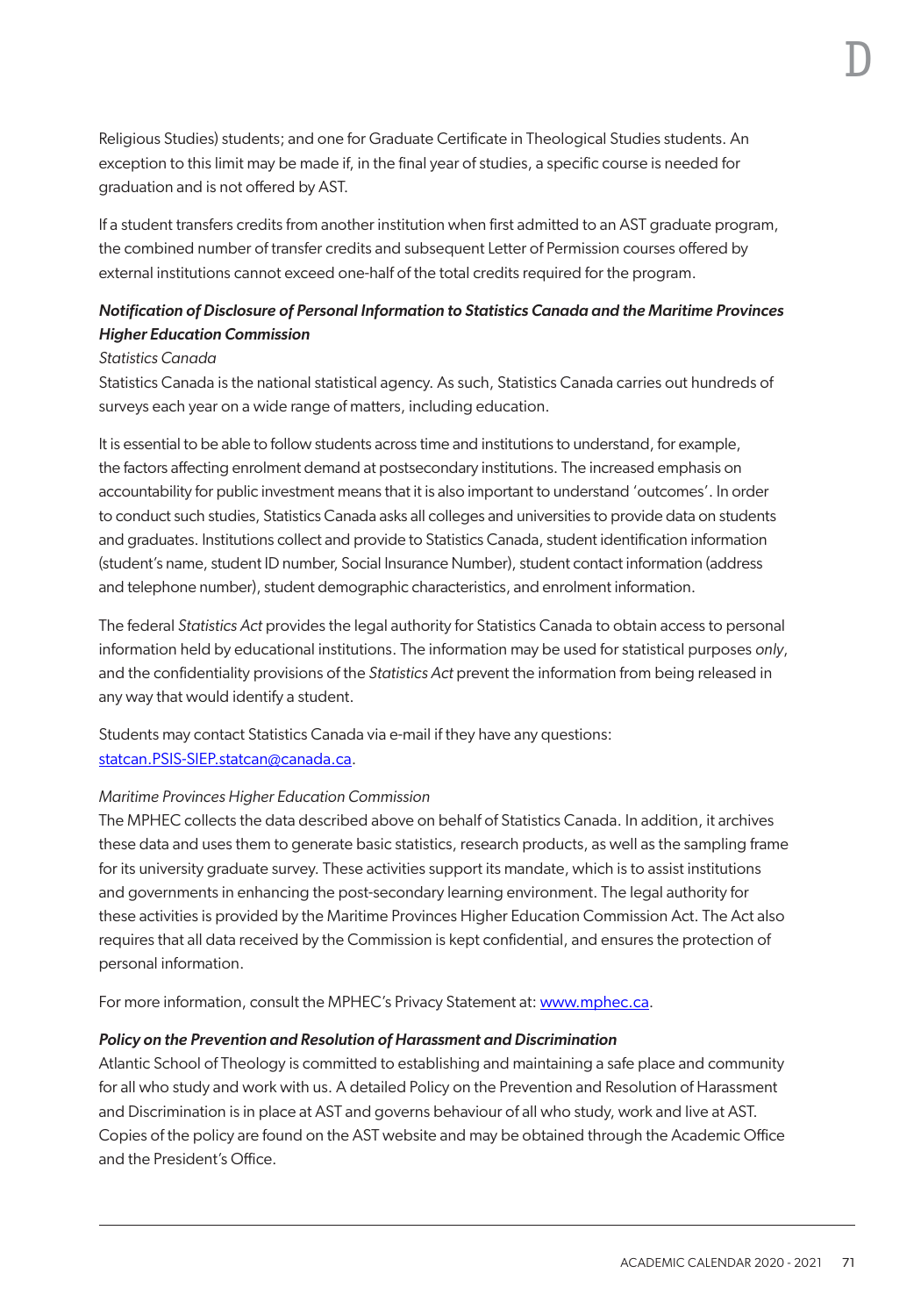#### *Research Ethics Board (REB)*

All research involving human subjects undertaken at Canadian Universities is subject to ethics review in order to be sure that researchers have taken into consideration any potential risk to participants involved in their research. Researchers must design a procedure for consent in which potential participants are fully informed of possible risks and are not subject to undue pressure in giving their consent to join the research project. Atlantic School of Theology's Research Ethics Board consists of one AST faculty member and four external reviewers. Students undertaking research on human subjects must complete Form 1B "Student Application for Ethics Review of Research Involving Humans" available on the Saint Mary's University website. Students then submit this completed form to their faculty supervisor at AST. Students must indicate on the form that data from their research will be retained for one year and then shredded, destroyed or deleted. Researchers must not store data or personal information about research participants on external flash drives or CDs. The faculty supervisor will submit the researcher's completed Form 1B to the AST faculty member serving on the REB. He or she will send the form to the REB members. The AST faculty member will then report the review of the REB to the faculty supervisor who will discuss it with the student. If necessary, the student may be required to submit a revised form to the REB for final approval.

#### *Storm Day Policy*

Students should exercise their own judgment as to whether or not they appear for class during inclement weather. Whenever possible, notification of AST's closure will be given through the media. Students are expected to make their own decisions regarding the necessity of leaving AST in the event of a sudden storm. If instructors are not able to hold a class due to the weather, the instructor will record a notice on her/his office message and/or send an email message.

#### *Student Academic Records*

Students' academic records, including their application materials and their official AST files, are maintained by the Registrar's Office and are the property of AST. Access to records and release of information from them is governed by AST's policies and laws of the Province of Nova Scotia (Freedom of Information and Protection of Privacy Act, S.N.S. 1993,Ch. 5) and the Country of Canada (Personal Information Protection and Electronic Documents Act.)

In addition to the internal policies, procedures, and practices of AST and the requirements of the provincial FOIPOP legislation and the national PIPEDA legislation, as a public institution, AST is mandated to collect and report annually to Statistics Canada through the Maritime Provinces Higher Education Commission (MPHEC). For more information, please see "Notification of Disclosure of Personal Information to Statistics Canada and the Maritime Provinces Higher Education Commission" in Academic Policies and Regulations.

International students also should be aware that AST is required to report on international student enrolment status to Citizenship and Immigration Canada. For more information, please visit their website at: www.cic.gc.ca.

AST's Student Records Policy is available at the Registrar's Office. Requests for access to student academic records are directed to the Registrar's Office.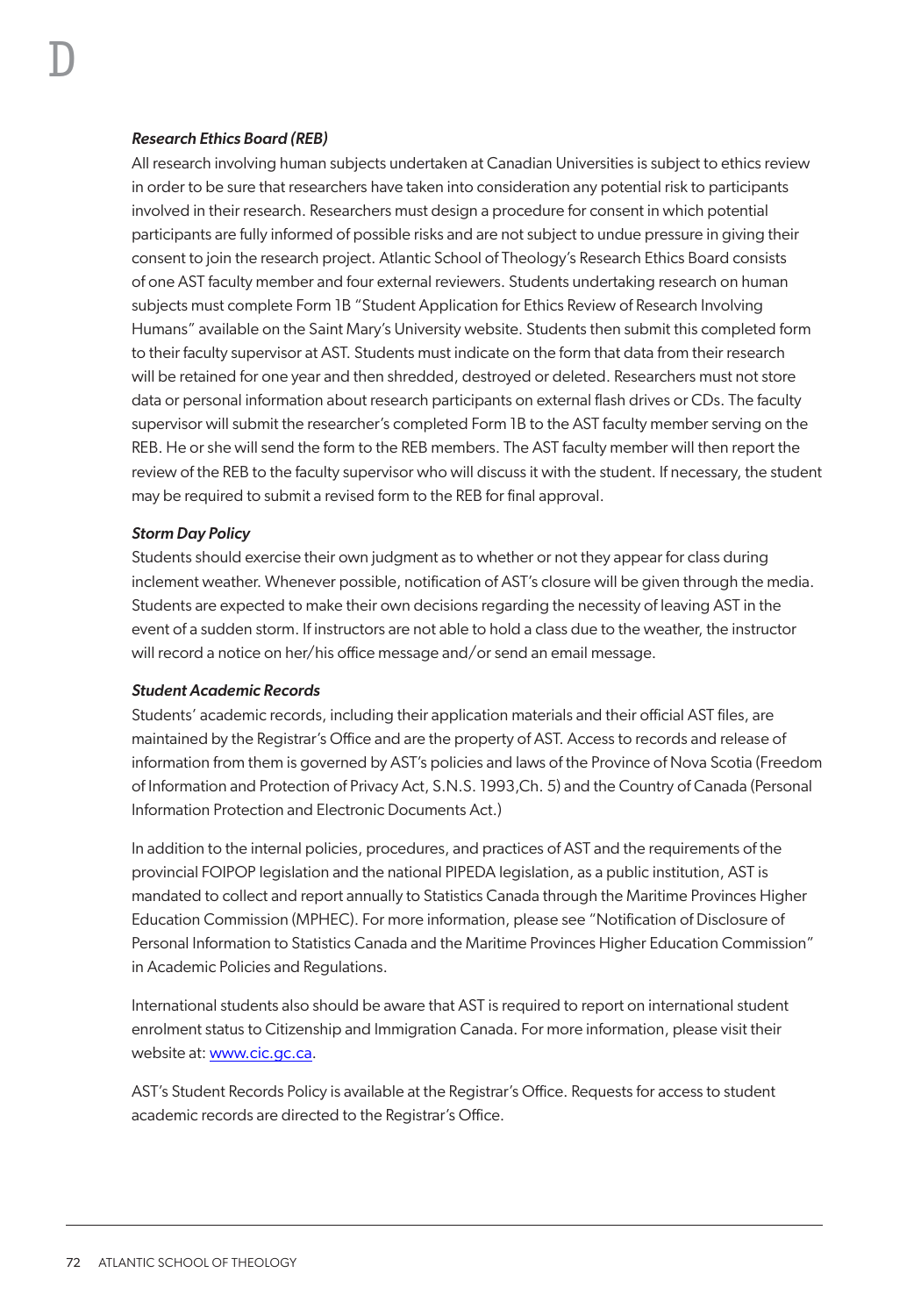#### *Termination of Studies by a Student*

Students taking courses or enrolled in programs of AST may wish or be required by circumstances to terminate their studies before their courses or programs are completed. In all cases the Registrar must be notified, in writing, by the student. Termination of studies begins on the day the Registrar is notified.

When a student terminates studies at AST by transfer to another institution, it rests with the other institution to determine how many credits completed at AST may be transferred. When a student voluntarily withdraws from courses or programs after the last day to withdraw from courses without academic penalty in the Summer, Fall, or Winter Terms, he or she is responsible for all fees (including tuition and associated fees) incurred by academic registration for the term of the withdrawal, and may be responsible to AST for other fees. Students who withdraw after the last day to withdraw from courses without academic penalty in the Summer, Fall, or Winter terms because of sickness, or other reasons, are subject to the regulations governing course changes and course withdrawals.

#### *Textbooks*

Students are responsible for locating and purchasing their own books for all courses. AST does not have a bookstore and does not order books for you to purchase. To find the list of books you will need for your courses, consult the "Students" page on the AST website, and click on "Textbooks."

#### *Thesis*

An MDiv student wishing to write a thesis must discuss the thesis topic and a potential thesis director with her or his Faculty Advisor. Note carefully which degree credits will be fulfilled by the thesis (Foundations courses cannot be fulfilled via a thesis). If the Faculty Advisor is in agreement, and a thesis director has agreed to supervise the work, the student will write "Thesis" and the number of credits (maximum 2) on the Course Indicator Form at the time of registration.

See "Thesis and Defense" in MA (Theology and Religious Studies) Program Requirements for guidelines for MA (Theology and Religious Studies) thesis proposal submission.

Students preparing a thesis for any program of AST are required to submit their theses in final form prior to March 1st in the year of intended graduation according to the schedule of dates as published in the Calendar. Once accepted and passed by the readers, one fully corrected, unbound copy of the thesis is to be deposited in AST Library by the end of the Winter Term. The AST Library does not arrange for binding of personal copies of theses. In lieu of a paper copy, students can submit a fully corrected PDF copy for inclusion with the online Atlantic School of Theology Masters Theses collection accessible through the Saint Mary's University Institutional Repository.

Styles for theses and major papers must follow the conventions in *The Chicago Manual of Style* (17th ed. University of Chicago Press, 2017). Students will also abide by the Inclusive Language Policy.

#### *Transfer of Credits into AST*

AST may accept up to one-half of the total credits required for a graduate degree program in transfer from another recognized university into AST. Courses considered for transfer must be earned at a recognized university or accredited theological school, earned at the Master's level or higher, received a grade of B- or higher, and be consistent with AST's curriculum. Each course proposed for transfer of credit is considered on its own merit. Transfer courses must not have been used for credit in another completed degree program. Academic credit - not marks - is accepted in transfer.

D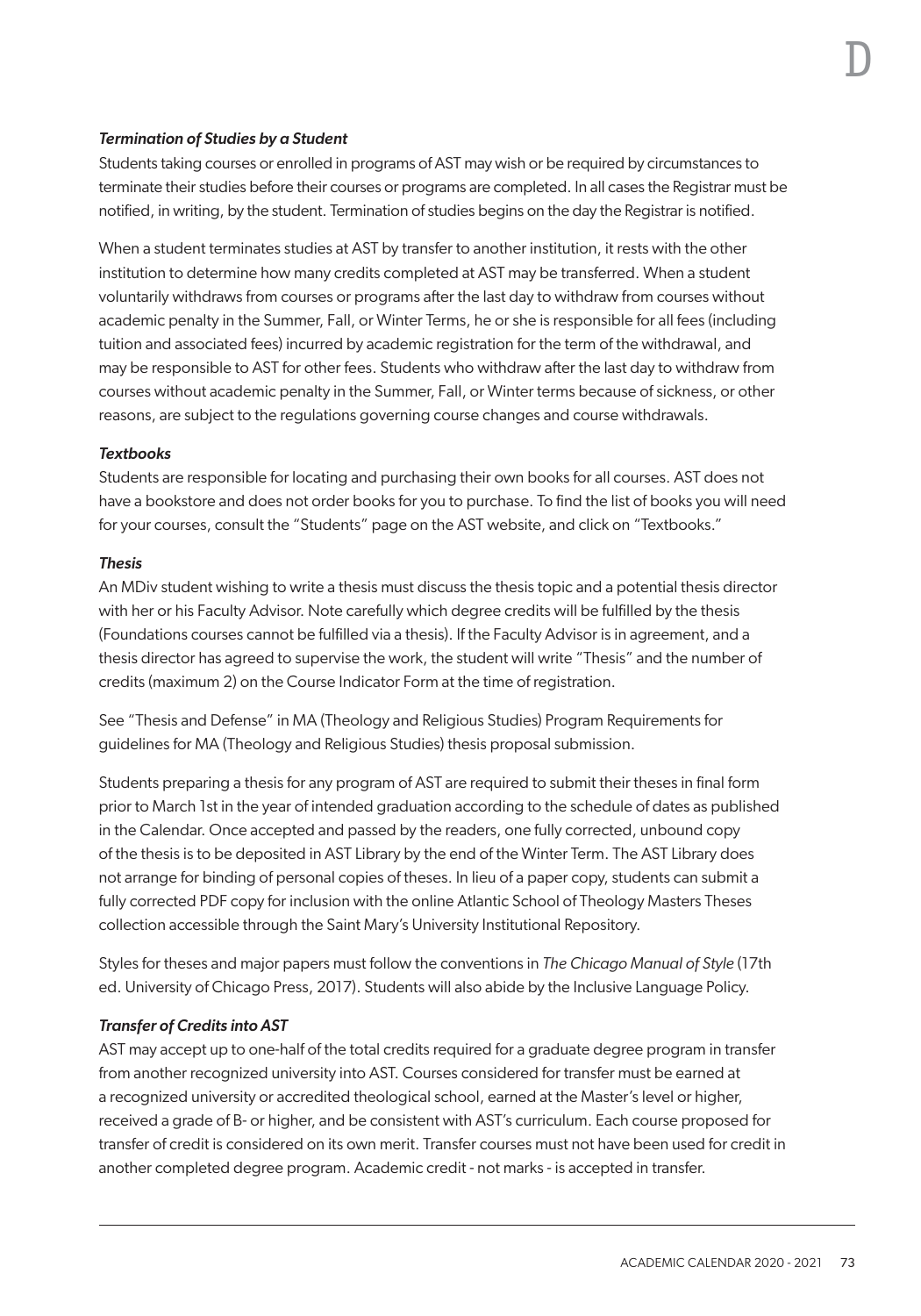Transfer credit assessment should be requested by the applicant at the time of program application. AST reserves the right not to assess a request for credit transfer if the request was not made at the time of program application.

To assess credits for transfer you will need to send to AST's Registrar a request indicating the course(s) you wish to have assessed for transfer into AST, and an individual, scanned PDF of the syllabus of each such course.

Your request and the course syllabus PDF must be sent in *one* email message to the Registrar. The course number must be included in the PDF document name (e.g. SAB2261H.pdf).

You will need to arrange for your official transcript to be sent directly from the university where the courses were completed to the Registrar at AST. Only courses with final grades can be assessed for transfer.

All courses intended for transfer are reviewed by the Dean and Faculty for suitability for the program. Transfer credit assessment processing may take up to 6 weeks after receipt of all required material. Processing time is dependent on the number of courses being requested for assessment and the availability and schedule of the Dean, Faculty and Registrar.

Please note that credit cannot be granted on the basis of prior work or life experience.

#### *Transfers between Graduate Programs*

Persons who wish to transfer from one graduate program to another [for example, MA (Theology and Religious Studies) to MDiv, or MDiv to Graduate Certificate Program in Theological Studies], will be required to meet the complete requirements of the program to which they wish to transfer. They will be given appropriate credit (according to ATS Standards) for the courses they have already completed in their former program. Students who wish to change graduate programs must complete the admission process for the new graduate program of study. Once admitted to the new program of study, the student ceases to be a student in the previous program.

# Academic Discipline Polices and Procedures *Definitions*

Academic Committee: The Academic Dean (chair), Registrar, and full-time Faculty.

Academic Dean: The chief academic officer of AST.

Academic Decision: A decision by a faculty member, the Faculty as a whole, the Dean, Registrar, President or Senate about an academic issue concerning an individual student, such as grades, student standing, academic discipline, suspension or termination of studies.

Appeals Committee: An ad hoc committee of Senate which may hear and make decisions about appeals of academic decisions; for example, suspension or termination of studies.

Appellant: A student whose Request to Appeal an academic decision has been accepted by the Appeals Committee.

Board of Governors: An appointed body charged with the oversight of all matters relating to AST, with the exception of academic matters. Consists of representatives of the Founding Parties (United, Anglican and Roman Catholic churches), faculty and students.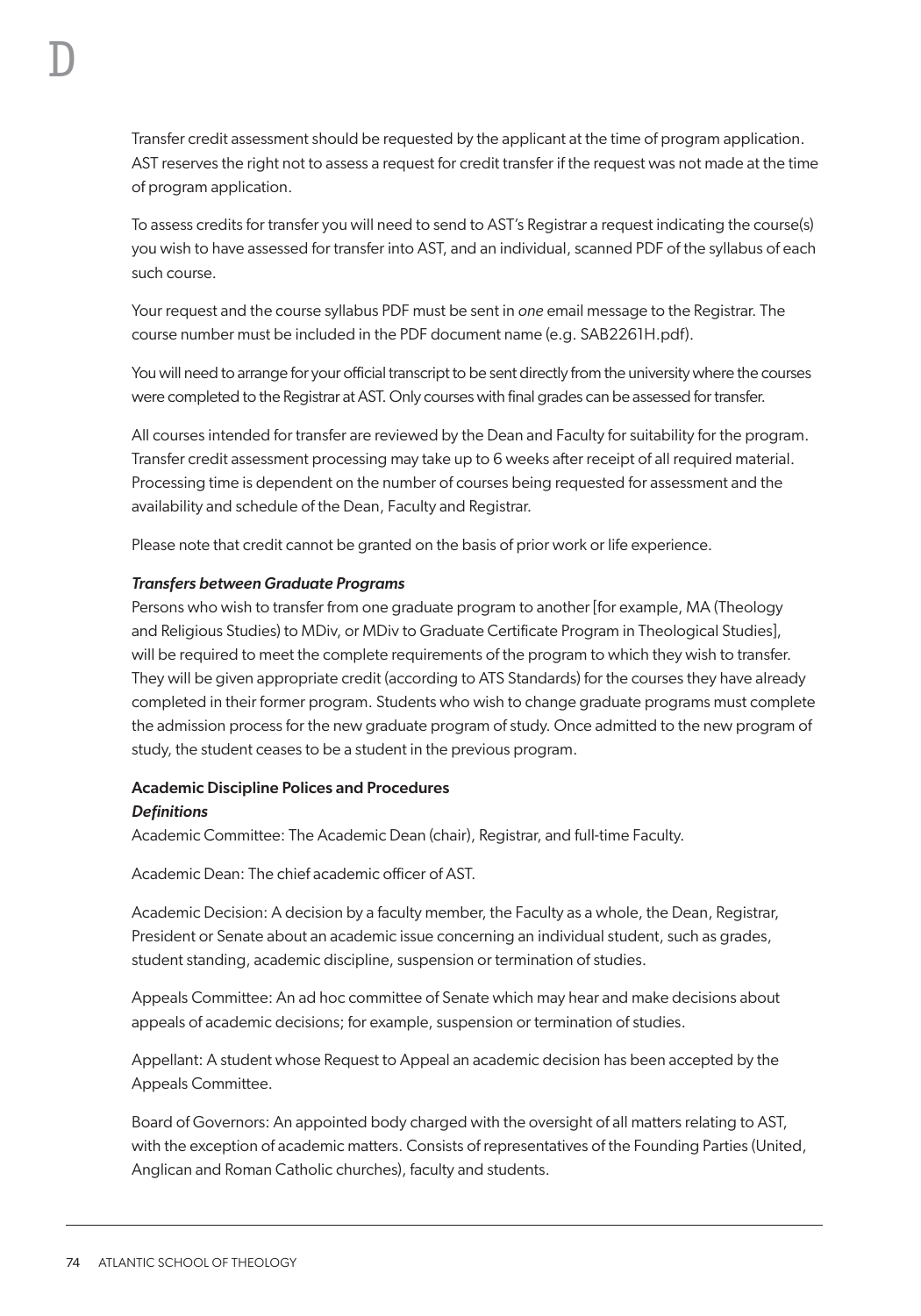Registrar: The academic officer responsible for course timetables, student course registration, recording of grades and continuing maintenance of student records.

Senate: An appointed body responsible for academic programming, integrity and discipline. Consists of representatives of the Founding Parties (United, Anglican and Roman Catholic churches), faculty, students, Dean, and President (chair). Chaired by the President. Normally meets three times in the academic year.

Suspension of Studies: A defined period away from registration for courses and participation in student life, usually required for reasons of academic discipline. A suspended student may return and register for courses when the period of suspension ends, without re-application and re-admission.

#### *Appeal of Final Marks Policy*

The September 25, 1991 Appeal of Final Marks Policy is currently under review. When a revised Appeal of Final Marks Policy is approved, students and faculty will be advised and copies of the revised Appeal of Final Marks Policy will be available from the Registrar and published in the next Academic Calendar.

The existing Senate policy on the appeal of final marks outlines the appeal process and procedures. Students are expected to consult directly with the course instructor as the first step in any appeal of marks. For information about the Appeal of Final Marks Policy, contact the Registrar.

#### *Plagiarism Policy* (Approved by Senate October 30, 2019)

1. Principle: Plagiarism is a serious breach of integrity both for the individual and the institution, and it requires serious sanctions.

2. Definition: Plagiarism is the presentation of another person's words, ideas or information as if they were one's own, e.g. by unacknowledged quotation, derivation, paraphrase, or summation. There is no distinction made between intentional and unintentional plagiarism.

#### 3. Sanctions:

The sanctions are as follows:

- (a) For a first incident of plagiarism, failure of the assignment in question. A copy of the assignment concerned, along with all relevant documentation of plagiarism, will be kept in the student's academic file.
- (b) For a second incident of plagiarism (in this or any other course), failure of the course, with the final grade FP (Failure due to Plagiarism) appearing on the student's transcript. A copy of the assignment concerned, along with all relevant documentation of plagiarism, will be kept in the student's academic file.
- (c) For a third incident of plagiarism (in this or any other course) suspension from further studies at AST, effective immediately, by action of the Dean.

A meeting among the student concerned, the instructor, and the Dean may be convened. The student may request support from the student's faculty advisor or other support person. No credits (for any course) will be awarded for the term in which the third incident occurred. Notice of the reason for the suspension will be recorded in the student's academic file and a copy of the assignment concerned, along with all relevant documentation of plagiarism, added to that file. The student will be suspended from all studies at AST for a minimum of 12 months. Permission to resume studies will only be granted

D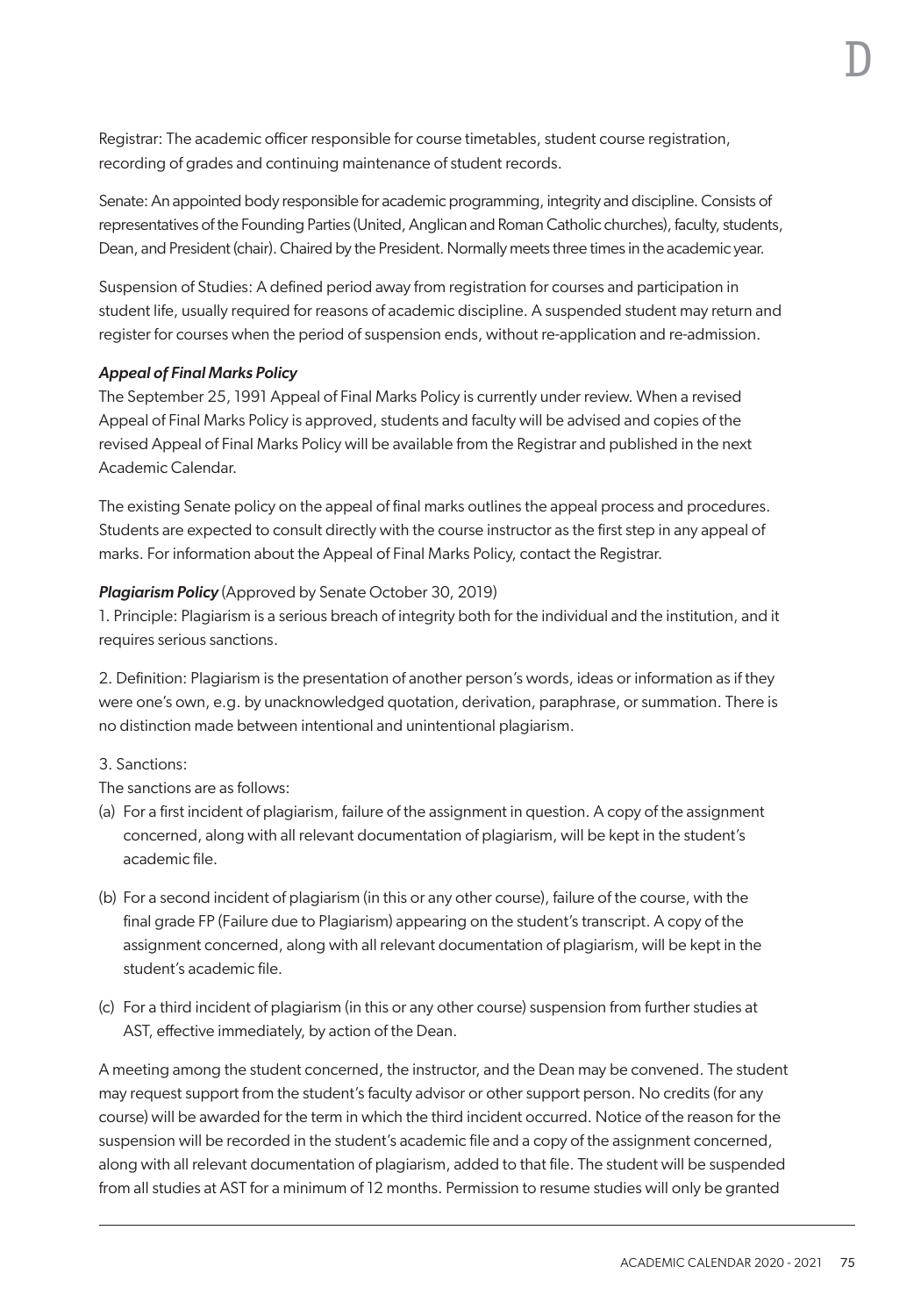4. Procedures:

D

- (a) When a case of plagiarism is discovered, the professor(s) involved will consult the student's academic file to determine if a previous incidence of plagiarism has been recorded.
- (b) The professor will inform the student in writing of the discovery of plagiarism and indicate to the student the sanctions that will be imposed.
- (c) When the case involves the first or second incident of plagiarism committed by the student, the professor(s) involved shall invoke the appropriate sanction outlined above in Section 3 Sanctions.
- (d) The professor will inform the Dean and the student's Faculty Advisor in writing to summarize the details of the case and to indicate steps taken above (4a-c). The Dean will then notify the rest of Faculty of the case as soon as possible.
- (e) When a professor reports a case that represents a third incident of plagiarism, the student will be suspended. See section 3(c) above – Sanctions.
- (f) If a student sanctioned for plagiarism is a participant in a formation program at AST, the appropriate denominational Director of Formation will also be informed of the sanction by the Dean.
- (g) At any stage, the student may request a meeting with the professor and the student's Faculty Advisor (or a second member of Faculty not otherwise involved in the case) within 30 days of any sanction taking effect. The student may bring a support person to the meeting.
- 5. Right to appeal:

There are two grounds to appeal a sanction for a judgment of plagiarism:

- (i) That the work or portion of the work in question is not plagiarized, but is the student's original work.
- (ii) That the procedures outlined in Section 4 have not been followed.

There is no right to appeal on the basis of:

- ignorance of the policy or the definition of plagiarism;
- no conscious intent to mislead; or
- extenuating circumstances e.g. stress, learning disability, inconvenience of the sanction.

6. Appeal process:

(a) In the case where there is an argument that the work or portion of the work in question has not been plagiarized, the student may request to the Dean in writing (not later than 30 days after receiving first notice of the sanction) that the assignment be reassessed. The student must give written reasons and evidence that the work or portion of the work in question is his/her own original work.

The Dean will compile a portfolio including the material filed by the professor(s) involved and the student's submission. The Dean will request a second member of Faculty and a non-Faculty member of Senate to consider the complete portfolio and to confer with the Dean on the finding of plagiarism. The Dean will make a final determination on the case.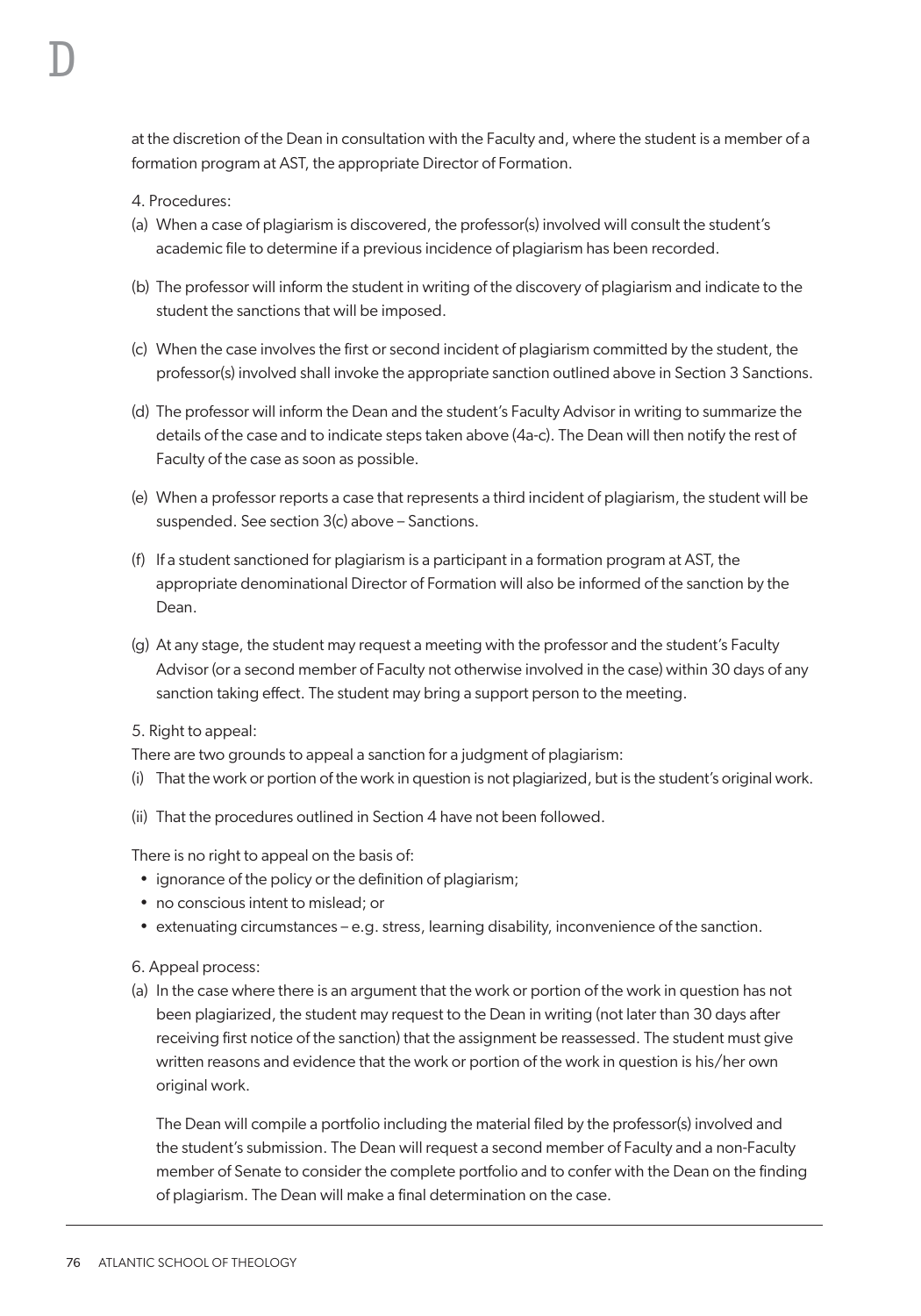(b) In the case where the student thinks that there has been lack of due process as outlined in Section

D

4, the student has a right to appeal to Senate. In such a case, the student must write to the Chair of the Senate (usually the President of AST) outlining the way in which due process has not been followed. The Chair of the Senate will request a member of Faculty (who has not yet been involved in the case) and a non-Faculty, non-student member of Senate to reassess the student's work and to confer with the Chair and the Dean on the finding of plagiarism. The Chair of Senate will make a final determination on the case.

# *Please review the Senate Appeals Policy and Procedure for detailed information on the appeal process.*

# **Senate Appeals Policy and Procedure** (Approved by Senate January 25, 2006)

# *The Policy*

Students currently enrolled at AST who believe they have been treated unjustly may request an appeal of an academic decision made by a body or an officer of the School. An appeal must be based on evidence of significant substance. A Request to Appeal suspends the effect of the decision being appealed until the Senate Appeals Committee considers the Request and while the Appeal itself is being adjudicated. Any members of the Senate Appeals Committee directly involved in the decision appealed will not participate in the appeals process. In the event that a member of the Senate Appeals Committee must recuse him or herself from the Committee, the Senate will use an email poll to select another Senator or Governor to serve on the Committee.

The Appeals Committee will review the original academic decision and the penalty applied as the result thereof. The Committee will also determine the format of any interviews in an appeal hearing process if the Committee deems interviews appropriate. The Appellant has the right to bring an advocate to the interview process besides any witnesses called to the hearing.

Students are expected to try to resolve disagreements about a matter before embarking on the appeal process.

The Appeals Committee will assemble a file containing all materials relevant to the appeal. The Committee may recommend where the file will be kept at the conclusion of the appeals process. Normally, the file will be kept in the Academic Office and be subject to the Student Records Policy.

In all matters of an appeal, time will be of the essence. The decision of the Appeals Committee will be final.

# *Procedure for an Appeal*

- 1. The student submits a Request to Appeal directly to the Chair of the Senate (the President) within three weeks (21 calendar days) of the date of the decision being appealed.
- 2. The Request to Appeal describes the basis for the appeal of the decision.
- 3. The Student submits all materials relevant to the decision appealed with the Request to Appeal.
- 4. The Chair of the Senate will consider first if the Request to Appeal and related documents are in the proper form to be considered by the Committee. If the Chair considers this is the case then he/she refers the Request to Appeal and the relevant documents to the Chair of the Senate Appeals Committee (or designate) as soon as possible.
- 5. The Appeals Committee meets to consider the basis for the appeal.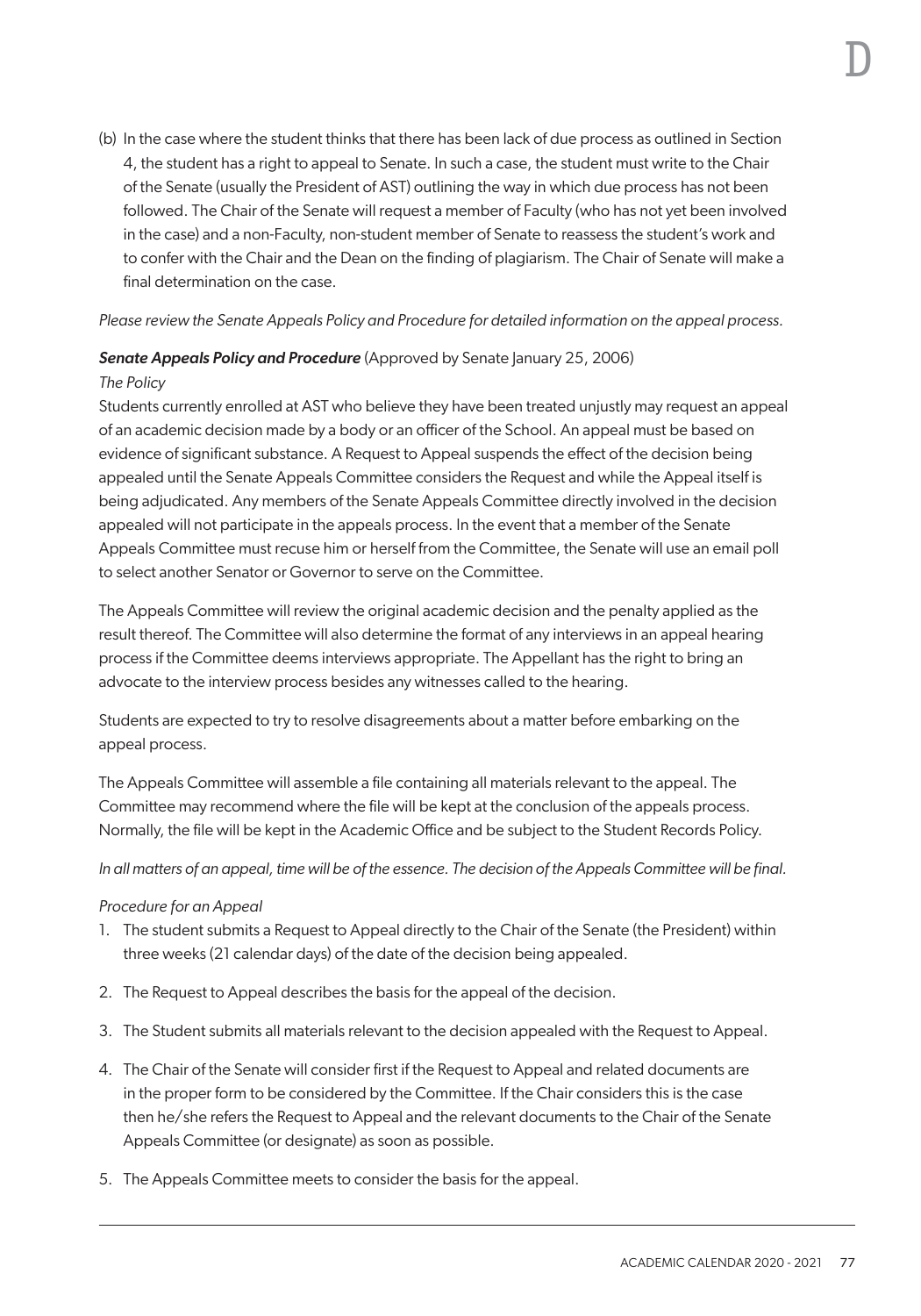- 6. The Appeals Committee informs the student making the request within one week (seven days) of receiving the Request whether or not it will hear the appeal.
- 7. If the Committee hears the appeal it will arrange to interview the Appellant and any other relevant parties normally within two weeks of the first sitting of the Appeals Committee. The interviews of all relevant parties in the appeal will be conducted in the presence of the Appellant or the Appellant's designate.
- 8. The Appeals Committee will render a decision in writing to the appellant and appropriate parties within one week of the conclusion of the interview process.

# *General Principles binding all involved in an Appeal*

- The Chair of the Appeals Committee will ensure early in the process that potential conflicts of interest between members of the Committee and the Appellant have been addressed.
- If the Appellant does not have access to materials considered relevant to the appeal the Appellant shall indicate this in the Request to Appeal. The Senate Appeals Committee will at its discretion draw into consideration any other materials it considers relevant to the appeal.
- All members of the Senate Appeals Committee will read all documents submitted in an appeal. The Appellant will be provided with all documentation considered by the Committee. All parties involved will respect confidentiality with respect to all names, documents and proceedings in an appeal.
- The Committee will ensure that the recording equipment used in the hearing is working properly and adequately for the purposes of the appeal. The audio tapes will be kept in secure storage for one year (12 months) from the date of notice of the Committee's decision to the Appellant. Access to and use of the tapes will be overseen by the President's office. The tapes will be destroyed after one year unless the Appellant gives written indication that further action will be taken in the matter of the appeal.

# *Suspension or Termination of Studies for Academic or Other Reasons*

AST through the President and/or the Dean reserves the right to suspend a student's presence from classes, the residence, AST property, and all events and gatherings of AST for cause and until such time as the cause or causes have been investigated and resolved. Reasons for suspension will be documented in writing and, if possible, discussed with the student.

AST may terminate a student's studies for academic or other reasons, including contravention of the Code of Conduct. This action may be taken on its own merits or in association with another AST policy. Before such action is taken the Dean will meet with the student(s) along with the Faculty Advisor(s) as appropriate in order to hear and to address the issues involved.

Students' academic progress is reviewed each term by the faculty. Students whose studies are terminated may re-apply for admission no sooner than 12 months after the termination of their studies. Although satisfactory academic performance is necessary to continuance, it is not the sole criterion. Students are evaluated for suitability in terms of the goals and objectives of the program in which they are enrolled. If for academic or other reasons a student's suitability to remain in or return to studies at AST is in question, the Faculty reserves the right to require a student to undertake evaluations as deemed appropriate in order to continue or return to studies. Any conditions governing continuation of or return to studies will be stipulated in writing.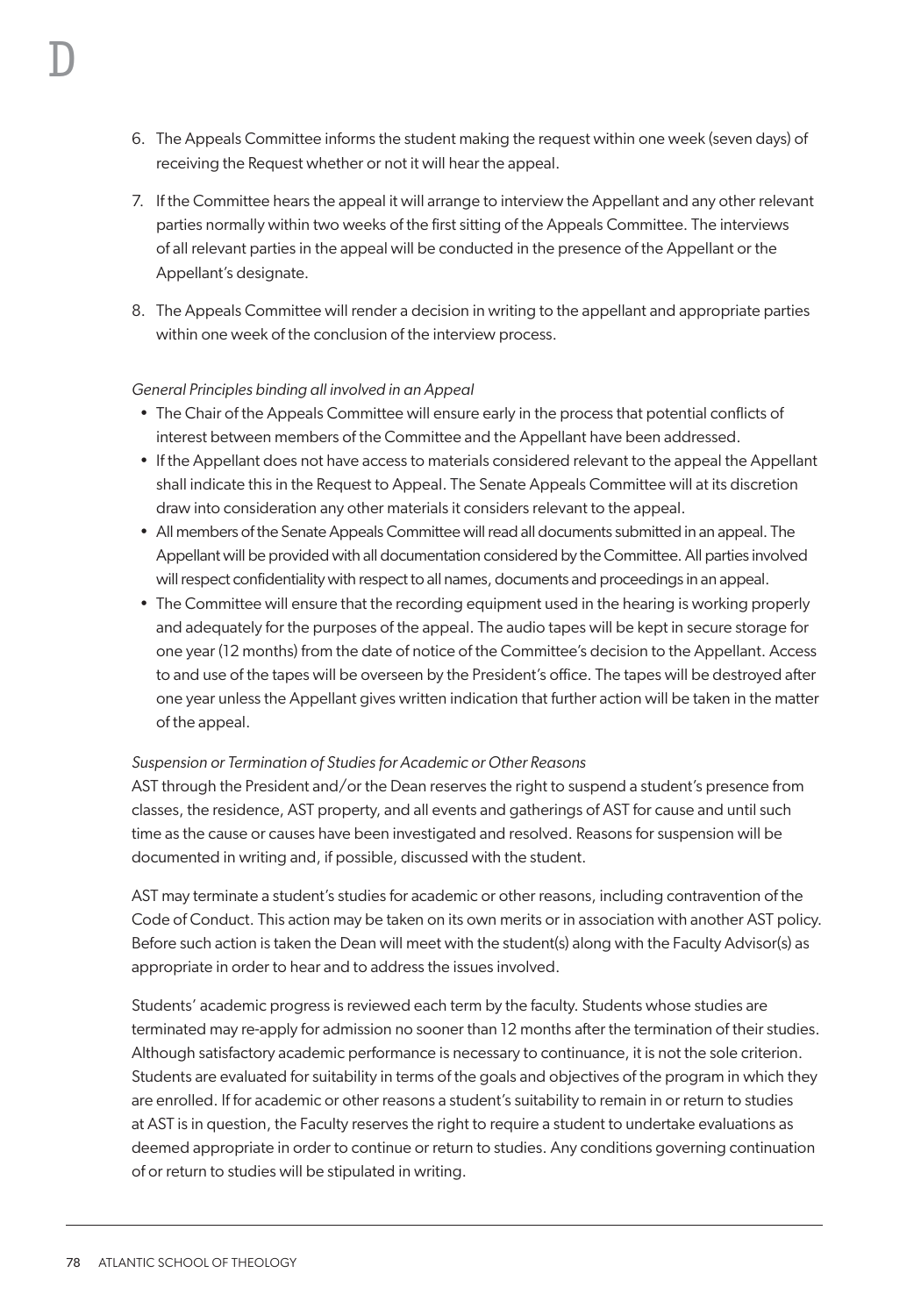The Dean or Faculty Council may suspend a student for a given period or terminate a student's studies at AST. When a student's studies are suspended or terminated, the reasons for the decision shall be given to the student in writing and the student will meet with the Dean and his/her Faculty Advisor to receive this communication when possible. In cases of suspension or termination all members of the AST community are expected to respect the rights of an individual's privacy and the confidentiality of all the parties involved.

Students have the right to appeal the termination or suspension of studies decision through the Senate Appeals process. Appeal to the Senate suspends dismissal until the Senate committee renders a decision, unless the termination or suspension of studies is due to threats or violence against AST property, personnel, or students, including self-harm by the student in question.

*Please review Senate Appeals Policy and Procedure for detailed information on the appeal process.*

#### *Unsatisfactory Academic Performance Policy*

(Approved by Senate on March 21, 2007 with an effective date of Summer Term 2007 Revised by Senate [November 3, 2010 & March 16, 2011] with an effective date of Summer Term 2011)

An average of B is required for graduation in the MDiv Program and the Graduate Certificate Program in Theological Studies. An average of B+ is required for graduation in the MA Program.

A course grade of C or F (a failing grade) is unsatisfactory academic performance. There are key exceptions in a few courses in which a grade of B- or better is required. See Section 3D of this Calendar, Grading System at AST. Students may carry a maximum of two unsatisfactory or failing grades. When a second unsatisfactory or failing grade is awarded, a letter stating the policy for unsatisfactory academic performance is issued to the student from the Academic Dean.

If a student receives three grades at an unsatisfactory or failing level, the student will be dismissed from further studies at AST. The student may reapply for admission to a graduate program 12 months after the end of the term in which the third unsatisfactory grade was received, giving written evidence or documentation of having addressed the concern that contributed to the unsatisfactory grades. If a medical condition contributed to the unsatisfactory academic performance, a medical certificate should be provided when the student seeks re-admission. (Note: The course in which a third C was received will not count toward graduation requirements.) If a student is readmitted under the terms of this policy, any further unsatisfactory grades will lead to termination of studies.

D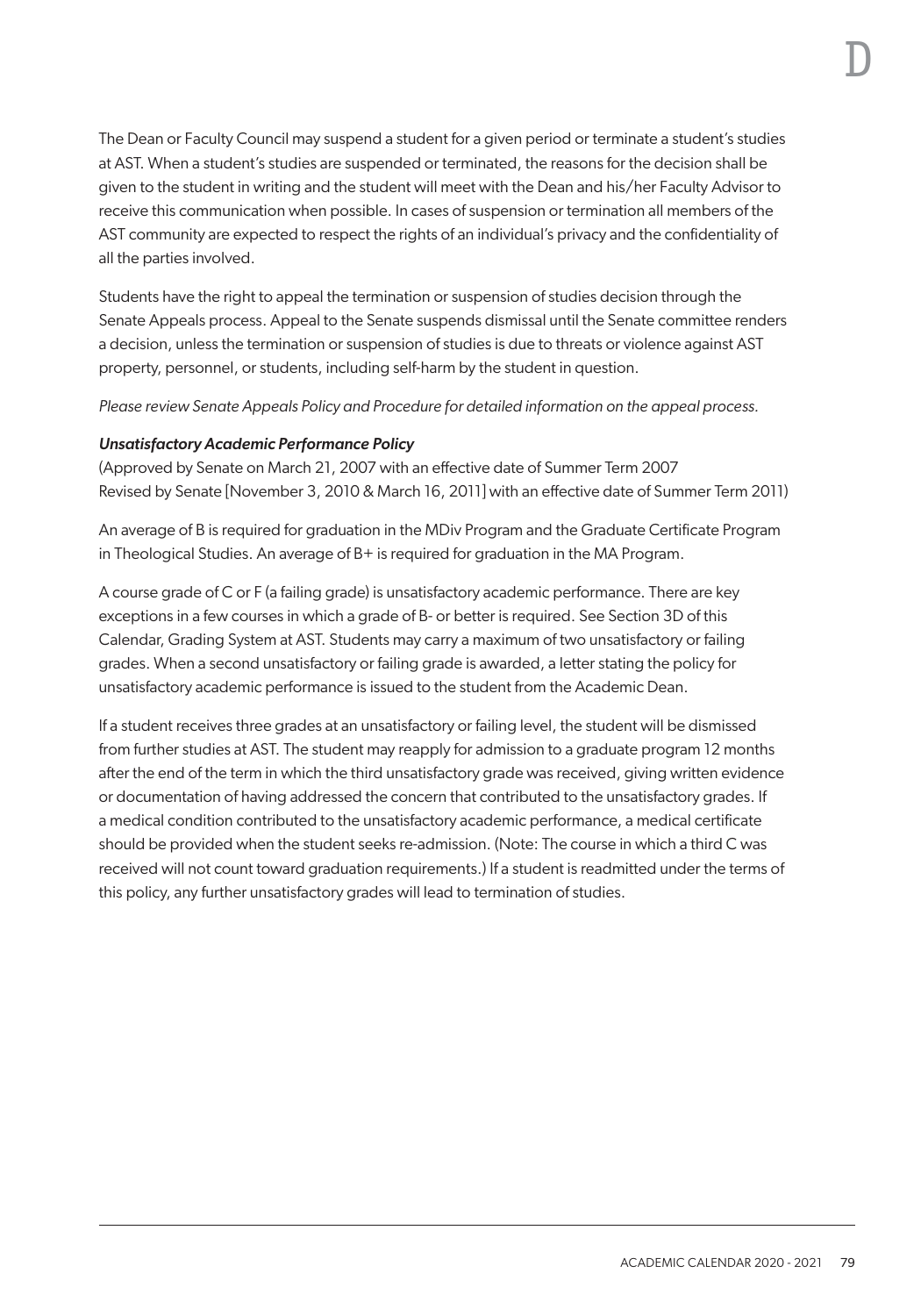# Code of Conduct

#### *Approved and adopted by the Board of Governors and Senate of AST (January 2019)*

# *Purpose and Scope*

D

This Code of Conduct is intended to promote a harmonious, respectful environment for all who study, work, and serve at Atlantic School of Theology. It encourages all who participate in the AST community to conduct themselves appropriately, and it outlines procedures to be followed if there is a complaint against a member of the AST community. We believe that all persons are created equal and all are called to live in respectful and mutual relationships. AST is committed to providing an environment that upholds these beliefs in what we say and what we do.

This Code of Conduct applies to all students enrolled in all programs; to all paid personnel (including those appointed to work at AST by other bodies); and to all volunteers, including field education supervisors and members of the Senate and Board of Governors. All persons within these categories agree to this Code of Conduct by virtue of registering for AST courses or programs (students); accepting employment at AST (paid personnel); or agreeing to serve AST (volunteers). A copy of this Code is provided at the time of admission, employment, or service. The Code is printed in the Academic Calendar and appears on the AST website.

This Code of Conduct applies in all places that involve AST activities, including but not limited to classrooms (on land and online), meetings, gatherings, and worship services. It also applies in places in which AST community members carry out AST business, learning, or teaching, including field education sites.

#### *Standards of Conduct*

The members of the AST community together commit that we will:

- seek the well-being and dignity of others, and AST as a whole, through our actions and words, treating all with respect and care
- conduct ourselves with honesty and integrity
- live in just and right relations with one another
- make appropriate use of AST's assets, resources, and property, both real and virtual, including its computer network

We further pledge that we will not:

- assault, harass, harm, discriminate against, or coerce others
- make direct or indirect threats against persons or property
- instigate circumstances or conditions that endanger the health and safety of others
- misrepresent ourselves or AST
- disrupt classes, meetings, or other gatherings (on land or online) to the extent that others are unable to learn, work, serve, converse, or associate with others effectively
- use large amounts of computer network bandwidth at the expense of other users
- engage in illegal downloading and peer-to-peer (P2P) distribution of software or other files that are not academic in nature or that infringe copyright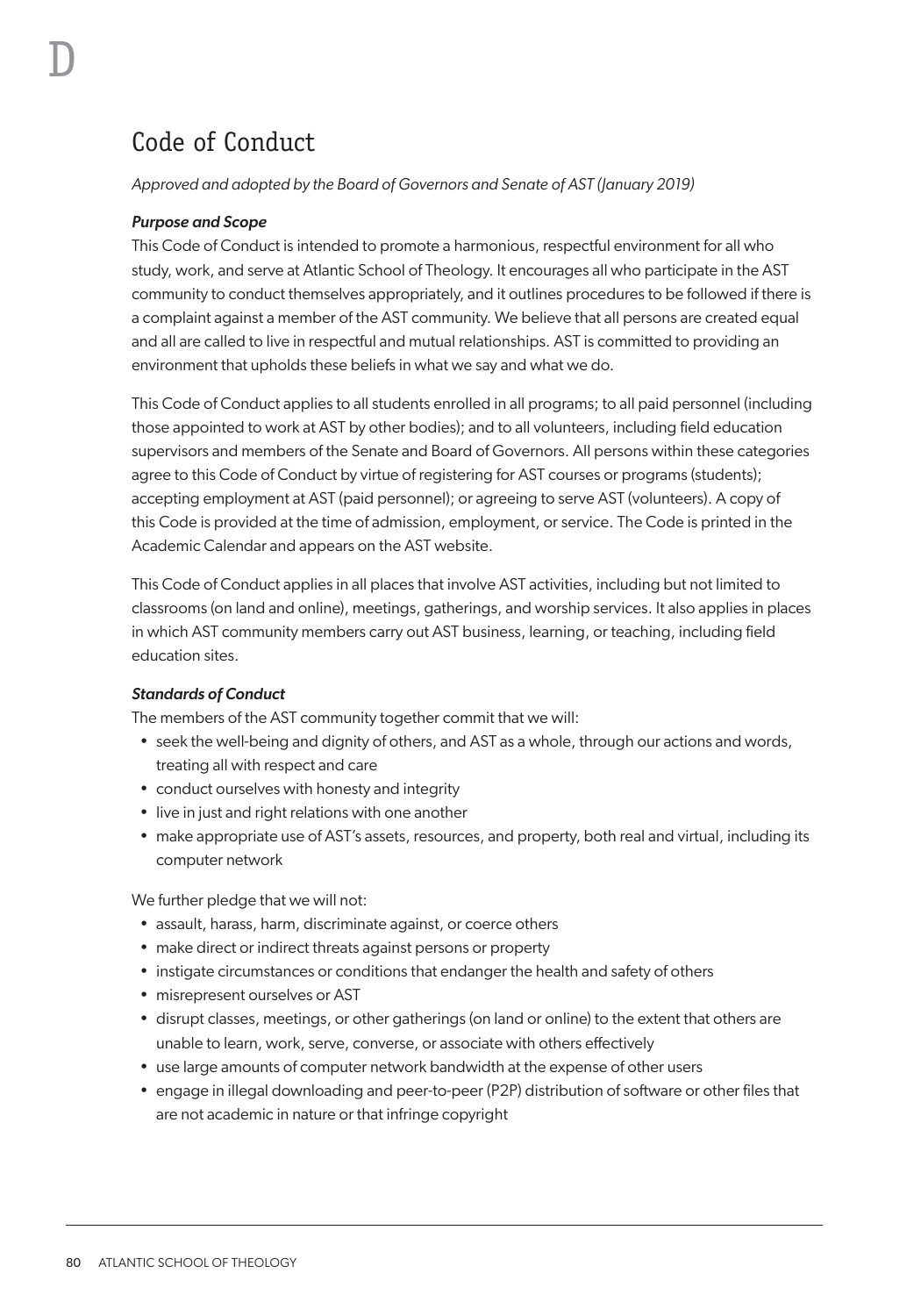#### Related Policies

This Code of Conduct further assumes that all AST community members will adhere to the Criminal Code of Canada as well as local, provincial, and municipal laws, together with all other AST policies, including but not limited to policies on Sexual Violence, Harassment and Discrimination, Wireless Network Usage, and Plagiarism. AST students, personnel, or volunteers who live in AST residences must also abide by AST Residence policies.

#### *Disciplinary Procedures and Appeal*

Disciplinary processes will respect privacy, and will take note of power differentials between members of the community and the implications of those differentials.

Infractions of this Code of Conduct that involve criminal infractions will be referred to law enforcement. AST may pursue disciplinary procedures beyond what the law requires.

#### *Complaint Processes*

*Stage 1* – Any person(s) who is/are concerned that a member of the AST community has violated this Code of Conduct should speak informally and promptly to that person, when possible, and seek a sensible resolution.

*Stage 2* – If Stage 1 has not resulted in a satisfactory result, or was not possible, a signed complaint may be made in writing to:

- the Academic Dean (for complaints concerning students);
- the Director of Advancement and Administration (for complaints concerning paid personnel);
- the President (for complaints concerning volunteers).

If there is a possible conflict of interest relating to any of these administrators, the complaint is to be addressed by one of the others.

The complaint must provide sufficient reason or evidence to conduct an investigation. Spurious or merely defamatory complaints are themselves considered infractions of this Code of Conduct.

In Stage 2, the administrative officer concerned will undertake to resolve the complaint by speaking with the person accused of a violation. The person accused will be notified in writing of the accusation. The administrative officer and the person accused may each bring up to two advocates or witnesses to this conversation. Redress, as outlined below, may be required. In egregious cases or situations of threat or danger, the administrative officer may act immediately, as an interim measure, to distance the person accused from any other persons and/or the campus or other settings.

#### *Redress*

In Stage 2 of the Complaint Process outlined above, redress may be required in the form of restorative justice process or via penalties.

#### *Restorative Justice*

- A process of dialogue and resolution may be sought that does not involve penalties.
- Training or education in the area of offense may be part of this process.

D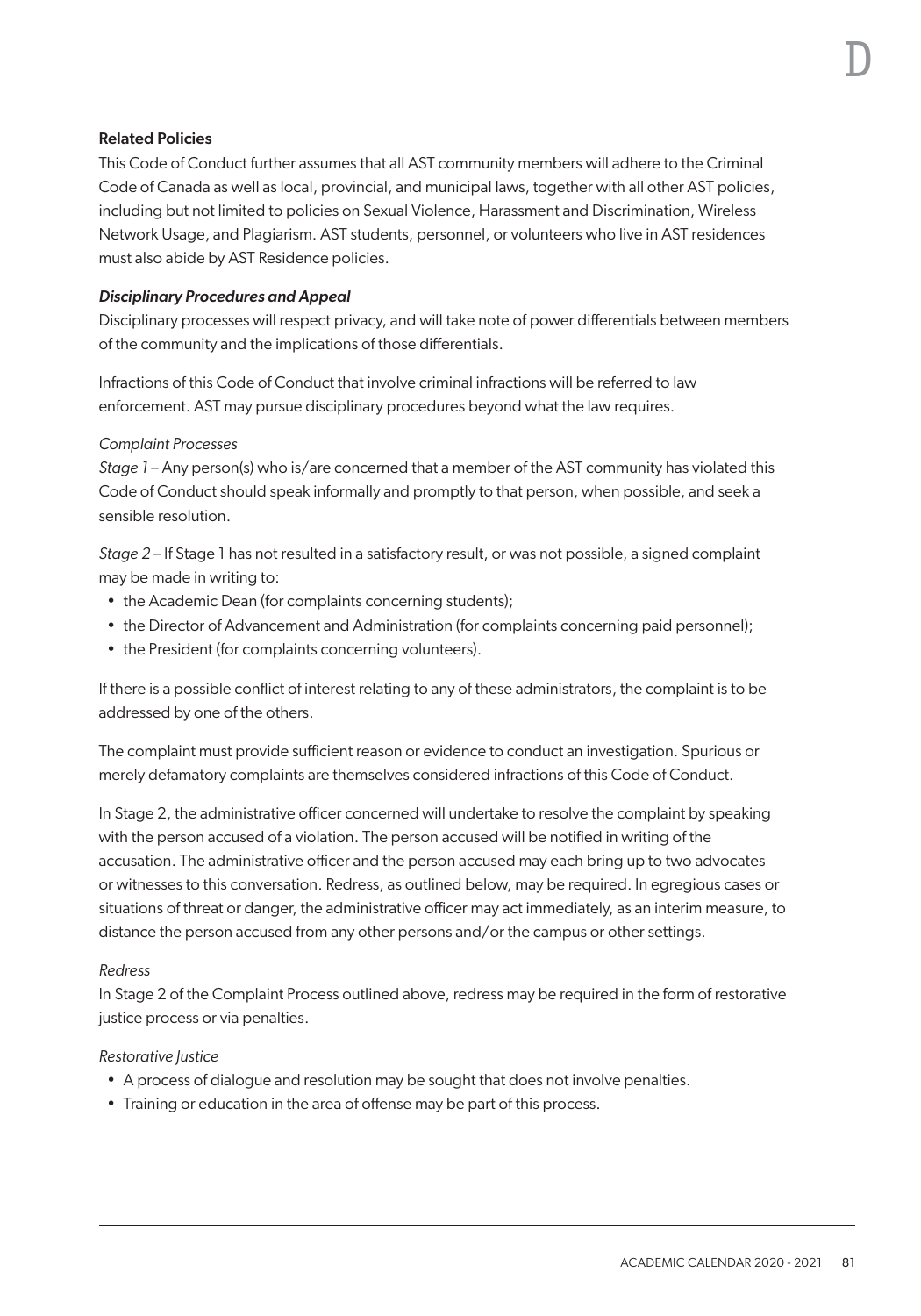#### *Penalties*

D

Penalties may be levied, including any of the following:

- a warning letter stating that the person has violated the Code of Conduct
- a letter of reprimand
- requirement to apologize or to make restitution or compensation
- a period of probation
- removal of AST financial support (to a student)
- removal of privileges
- prohibition or suspension from campus or other AST activities, including online classes
- suspension or removal from academic programming, employment, or service for a defined period or permanently

Failure to cease a violating behavior will result in additional penalties.

The person who has violated this Code of Conduct will be informed of any penalties in writing. Penalties will be noted on the relevant academic or employment record, and will be communicated appropriately (e.g. to course instructors, field supervisors, church judicatories, or AST colleagues).

Penalties stipulated here cannot exceed or contradict the provisions of collective agreements with paid personnel.

#### *Appeals*

If penalties are imposed on a member of the AST community, that person may appeal the decision of the administrative officer within 15 calendar days only if:

- not all facts were considered, or new facts have come to light since the penalty was imposed;
- the penalty is unreasonable; or
- the administrative officer made an error in applying this Code of Conduct.

A written appeal must be filed by the person penalized and submitted to the Chair of the Board of Governors. The appeal must indicate the grounds for the appeal.

Within 30 calendar days, a formal hearing will be convened by a person named by the Chair of the Board of Governors who is not the administrative officer first involved in hearing the complaint. The formal hearing panel will include the convener; one member of the full time faculty or another AST employee; one member of the Senate or Board of Governors; and one student appointed by the Student Union. Any party may each bring up to two advocates or witnesses to the formal hearing, which will be a confidential proceeding. Penalties, as outlined above, may be reconsidered, dismissed, or applied in a different way. The person accused will be notified in writing within 10 days of the panel's decision.

In all cases and at all stages, AST will not pay any financial costs incurred by the person accused.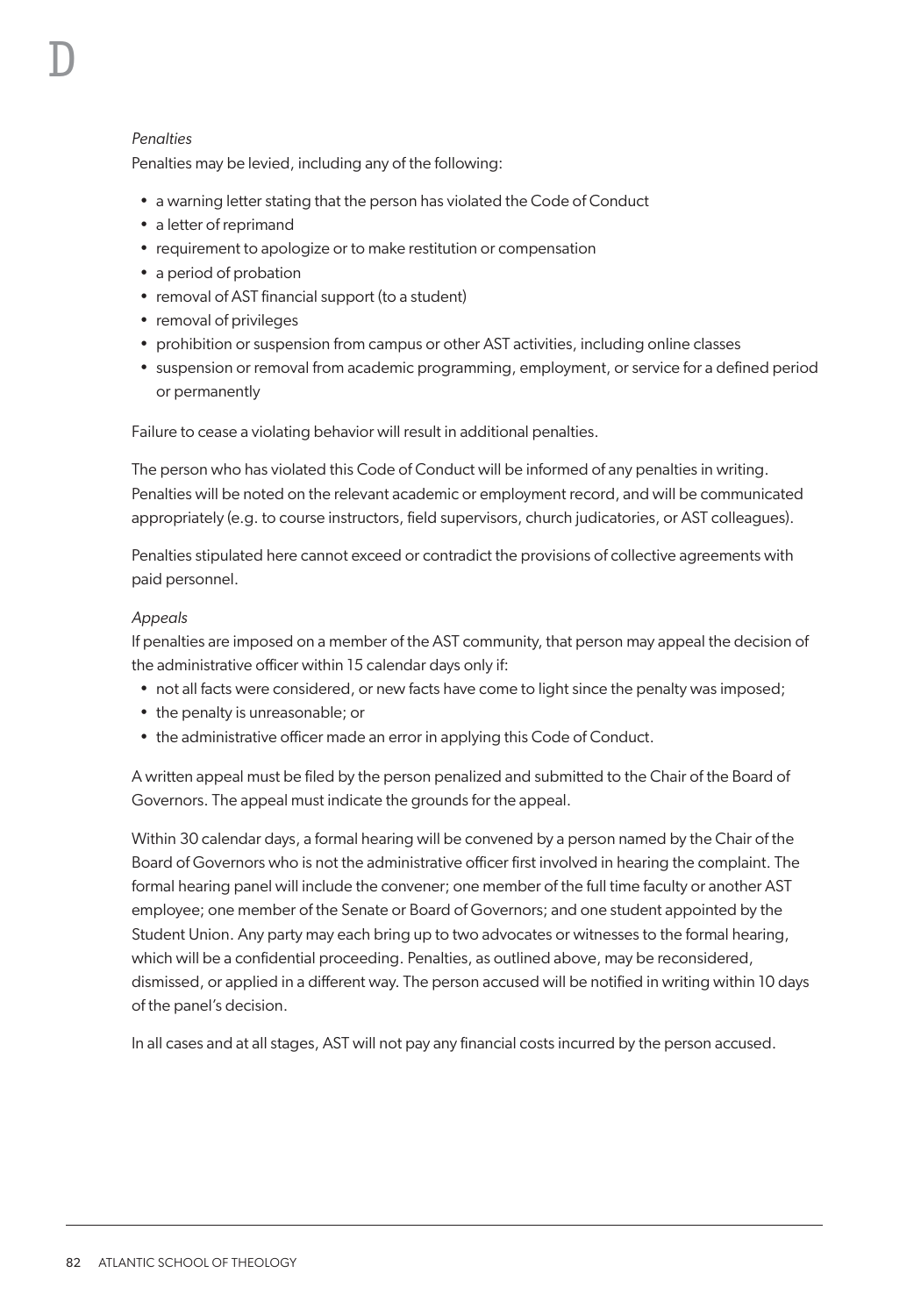# Campus, Community, and Environment

# Halifax – A Great City for Study

Founded in 1749, Halifax is a port city that offers many opportunities for study, community and reflection. There are seven post-secondary institutions here, with graduate schools in law, medicine, engineering, music, education, art, and theology. Each is enriched and supported by a series of libraries, art galleries, museums, and concert halls.

A short walk away from the AST campus, Point Pleasant Park is a 186-acre Acadian forest that was given to the people of Halifax by Queen Victoria in 1873. Each year more than 1.1 million people walk and jog along the pathways of this beautiful, peaceful oasis in the heart of the city's historic south end.

AST is also conveniently located near Halifax Transit bus routes, connecting you within minutes to shopping, restaurants, and entertainment sites in the city's downtown core. Many of these sites are also within walking distance of our campus.

# Our Campus

Nestled along the lovely Atlantic Ocean shoreline of the Northwest Arm of Halifax Harbour, AST's worship, classrooms, and residence facilities are all located on campus. The Library, Saint Columba Chapel and Teaching Centre, and the Student Residence form the core of our campus.

#### *Classrooms*

Classrooms are located on the main and lower levels of Saint Columba Chapel and the AST Library.

#### *Saint Columba Chapel*

Chapel services, matriculation, and public lectures and presentations take place in Saint Columba Chapel throughout the year. In the Fall and Winter terms, daily chapel services are scheduled from 11:45 am to 12:15 pm, with the exception of Wednesdays which is reserved for denominational formation programming and worship. In the Summer term daily chapel services take place before morning classes begin.

# *Offices*

Administrative offices for AST and Pine Hill Divinity Hall are located on the main floor of the residence building's west wing.

Faculty, librarian, and library staff offices are located on the main and lower floors of the AST Library.

#### *Residence*

Our residence has accommodations for up to 40 postsecondary students. We offer both single and double rooms, and a small number of apartments featuring a sitting room, bedroom, kitchenette, and bathroom that are suitable for couples and/or families. (AST students are given preference for apartments.)

Given AST's close proximity to several Halifax universities, we also provide accommodations for full-time students from other institutions seeking a quiet environment that encourages study and reflection. Our residence embraces principles of community and consideration for others, and in that spirit, we are proud to be a tobacco and scent-free campus. This extends to all our buildings and property. (See "AST Residence Rates and Policies" for additional information.)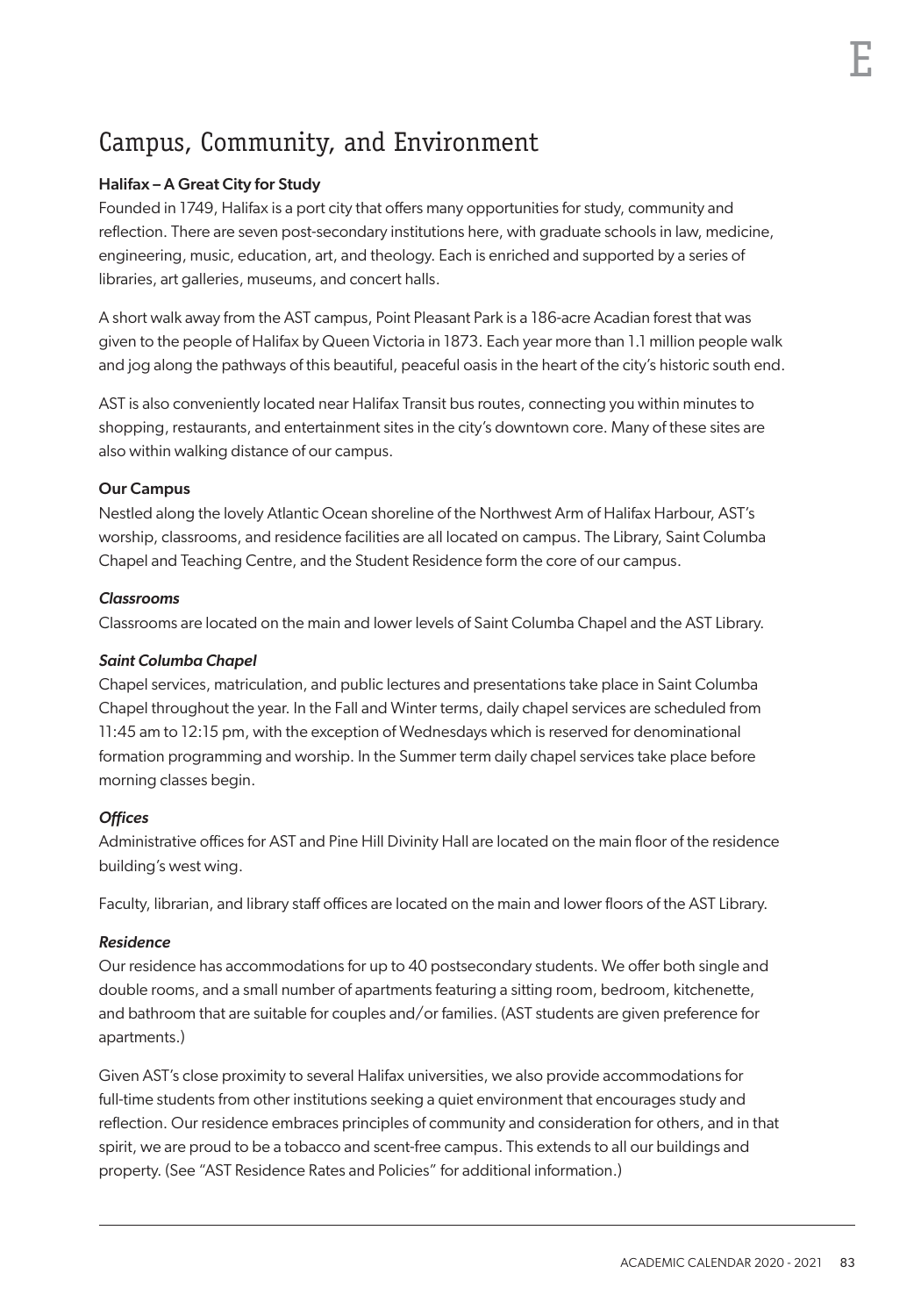The Residence Council oversees and sets guidelines for life in residence, arranges social activities, and represents the interests of residents. Extensive quiet times have been established to encourage graduate study. Our residence includes a television lounge/common room and common kitchen areas.

# *The Atlantic School of Theology Library*

The library offers access to an extensive array of resources in theology and related fields and disciplines. They include more than 90,000 books, compact discs, DVDs, paper and electronic subscriptions to individual periodicals and periodical databases, access to e-books, a rare book collection, and archival materials relating to the history of Atlantic School of Theology.

Library computers provide access to catalogues and databases, Microsoft Office software, and internet access for research purposes. Wireless internet access is also available to students, staff, and faculty of AST.

*Research Appointments:* Librarians are available by appointment to help you learn more about our resources, or provide research assistance. Tutorials, information literacy sessions, and general tours are also available. Please call the Circulation Desk for more information at 902.423.7986.

*Borrowing:* AST students can borrow materials from all Novanet Libraries: Atlantic School of Theology, Saint Mary's University, Mount Saint Vincent University, Dalhousie University, University of King's College, Nova Scotia College of Art and Design, St. Francis Xavier University, Cape Breton University, Université Sainte-Anne, Acadia University, Nova Scotia Community Colleges and Mount Alison University. Items from these libraries can be delivered directly to AST Library by Novanet Express within 3-5 business days. Interlibrary loan is also available to bring in books and copies of articles for your use from all over North America. Fees may apply.

*Library Borrowing Cards:* You can use your AST student photo ID card (obtained through the Patrick Power Library at Saint Mary's University) for in-person borrowing at any of the above-listed libraries. CAUL or Council of Atlantic University Libraries Borrowing Cards are available to all students and faculty for in-person borrowing from most academic libraries anywhere in Canada. Please obtain your CAUL card at your home library.

*Electronic Resources:* The AST Library website offers access to a variety of resources to help students and faculty such as:

- *Novanet Catalogue:* Lists all AST's library materials, together with the university and community college library collections of all Novanet member-libraries.
- *Article and Journal Databases*: Includes the ATLA Religion Database, Catholic Periodical Literature Index, Old Testament Abstracts, New Testament Abstracts, and the multi-discipline Academic Search Premier.

Distance Education students who live more than one hour away from a Novanet Library may borrow and return books and journal articles via Canada Post at no cost to the student. Novanet Express, Inter-Library Loans and CAUL borrowing cards are available to all Distance Education students. Call the Circulation desk for information at 902.423.7986.

Contact the Library by telephone at 902.423.7986, or by email at astcirc@astheology.ns.ca. Please visit the AST website (www.astheology.ns.ca/library/hours.html) for hours of operation.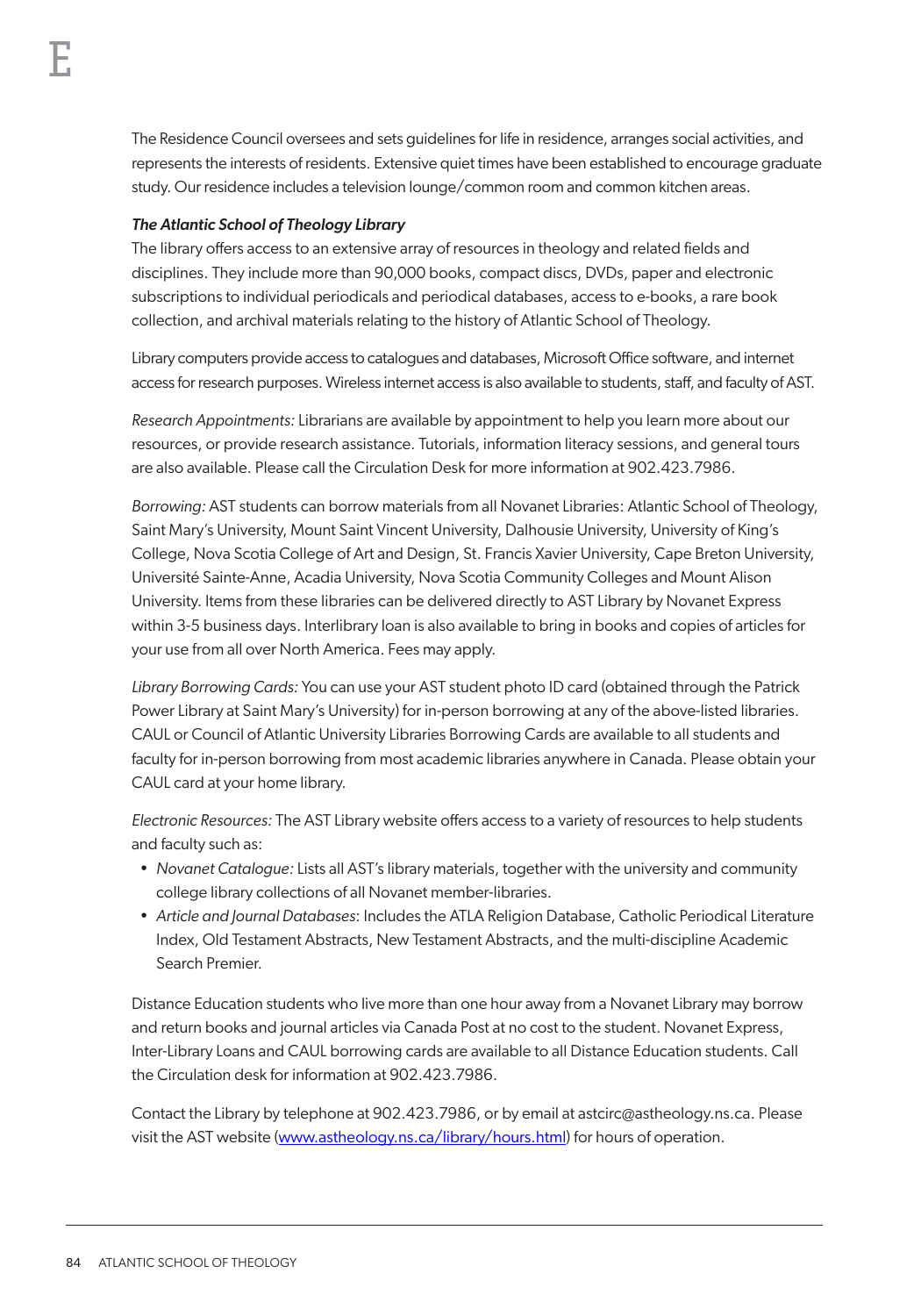#### Our Community *Orientation*

At the beginning of the Summer and Fall terms, the AST Community comes together to welcome new and returning students; and orient new students to AST by introducing them to social and worship life at AST, the library system, and AST's policies and curriculum. Summer term Orientation information is provided by the MDiv Summer Distance program Coordinators. Fall term Orientation information is posted on the Students page of the website in late July.

# *Fall Registration*

In-person registration for new campus students takes place on campus a few days before classes begin in the Fall term. During Fall Registration, students meet with their Faculty Advisors to make course selections and discuss program and denominational requirements. Information about Fall Registration is posted on the Students page of the AST website in late July.

# *Thursday Schedule*

On Thursdays in the Fall and Winter terms students, faculty and staff gather for chapel, lunch and social time together as a community. The Thursday Schedule often includes presentations by special guests or by our faculty about their current research and projects. In the Summer term, social events and other programs are regularly offered.

# *The Arts and Theology Initiative*

This program explores the relationship between the arts and theology. It offers AST students the opportunity to both learn and use the vast media that shape how people think and feel within the 21st century context. As part of this initiative, the AST library hosts an art gallery that sponsors art exhibits with theological content.

# Our Environment

# *Animals*

Animals and pets cannot be on campus at any time. Due to significant allergies among students and staff, pets are not allowed in classes, events, the library, meeting rooms, offices, the chapel, or the residence rooms. Please make other arrangements. In the case of a documented medical need, an exception can be made for trained service animals. AST is not a suitable environment for the training of service animals.

# *Mobile Phones and Devices*

It is expected that all mobile phones and devices will be turned off in classes, meetings, library and chapel services. If emergency calls are anticipated, groups are to be informed in advance. Those receiving calls are expected to leave the area to respond.

# *Scent-Free Campus*

Due to significant allergies among students and staff, please refrain from the use of scented products of any kind, including perfume, cologne, lotion, powder, aftershave, and related products. Please take this concern seriously.

# *Smoke-Free Campus*

All smoking, vaping, and use of smoking products is prohibited on campus. This includes but is not limited to all forms of tobacco, and all smokable forms of cannabis. The burning of sage, cedar, sweetgrass, or tobacco is an integral part of cultural ceremonies and therefore these substances may be burned on campus for such purposes with written advance permission of Atlantic School of Theology. A copy of the full policy is available from the Academic Office.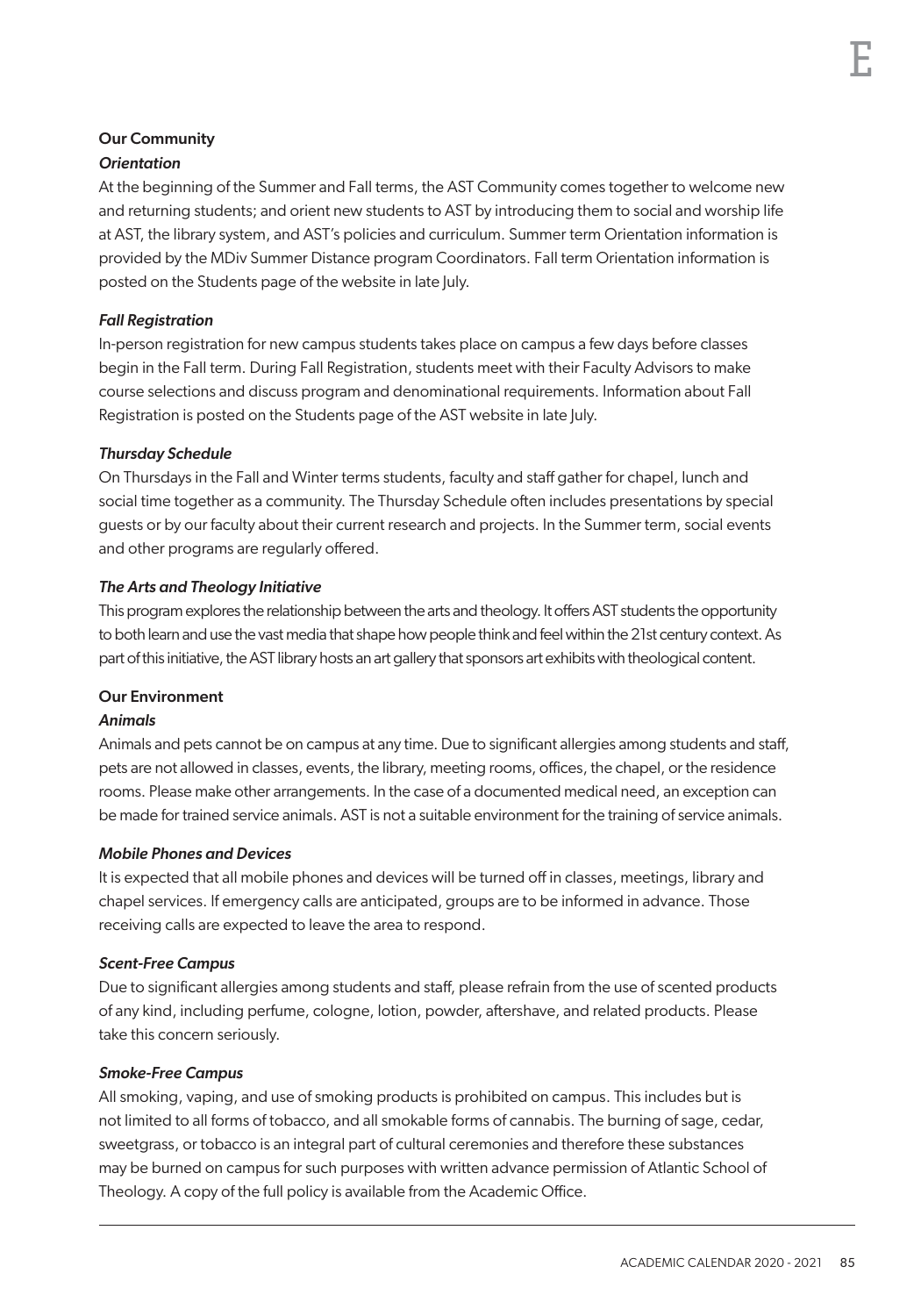The AST community is made up of people from many walks of life. Some students live in residence; some live in the city or in a more distant suburban or rural setting. Some live hundreds or thousands of kilometres away from the Halifax campus, or outside Canada. Most of our students belong to Christian denominations; some belong to other religious traditions, or none. We welcome students from all over North America and around the world who wish to study with us.

# *Chapel*

Community worship is a vital tradition at AST and is central to our common life. Morning chapel services take place at Saint Columba Chapel during the Summer, Fall, and Winter terms. These services are in keeping with our Christian identity, as expressed in our Mission Statement. Whatever your tradition, we welcome you to join us for these services.

The Senate Worship-Chaplaincy Committee oversees common worship in Saint Columba Chapel. Students and faculty work together to plan worship services.

#### *Music*

Music is integral to the AST experience. There are many opportunities for you to participate, whether it is singing or preparing and playing music for the community in chapel worship.

Mr. Kevin Parks, distinguished organist and choirmaster, is University Musician at Atlantic School of Theology and Director of Music for St. Andrew's United Church in Halifax. You may reach him at astmusician@astheology.ns.ca.

# *Formation*

AST and various denominations co-operate in maintaining Formation Programs and Directors for ordination candidates and lay persons. Each denomination approaches preparation or formation for ordination and ministry in a distinct way that honours their traditions. All recognize that readiness for ministry is more than intellectual preparation, and that preparation processes may differ.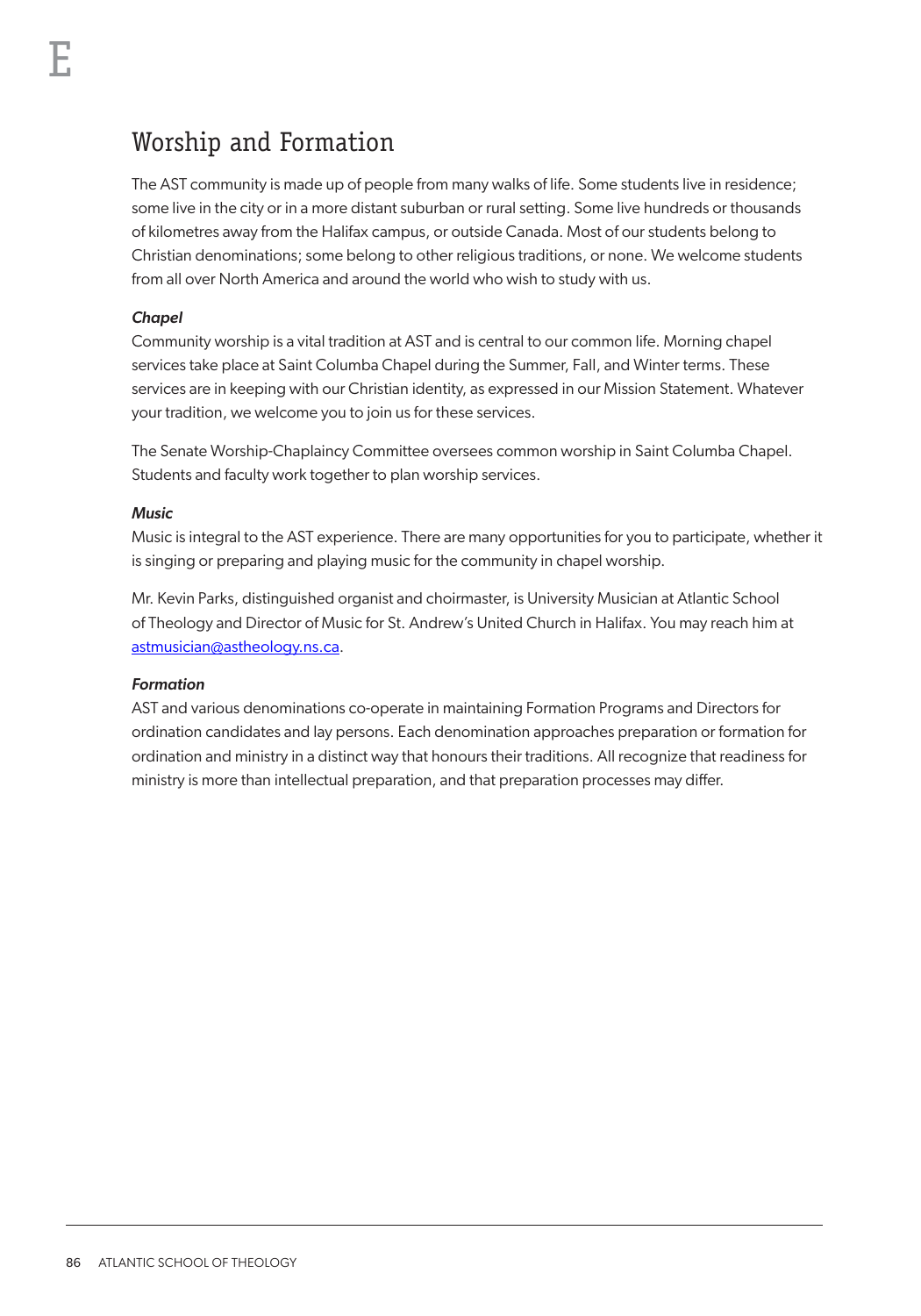# F

# Funding and Financial Assistance

Thanks to the generosity of donors, AST offers need-based bursaries for its students. (Financial assistance available through churches of our founding denominations is detailed below.) Bursaries are awarded by AST's Bursary Committee based on terms and conditions set by donors, or by the Committee. Both full-time and part-time students are eligible to be considered for bursary assistance. The deadline for applications is September 30, unless otherwise stated. All bursary applicants must be admitted and registered at AST to be considered for bursaries.

Application forms, deadlines, and further information for bursaries are available from the Business Office.

# Bursaries and awards administered by AST for its Students

*C.D. Ed Aitken Bursary:* Income from a bursary fund given in memory of the Rev. C.D. Ed Aitken. For students preparing for lay or ordained ministry, with preference given to students from Prince Edward Island.

*Dr. Douglas Archibald Memorial Bursary:* This bursary was established in 1992 employing funds given to Atlantic School of Theology in the memory of Dr. Archibald by family and friends. Bursaries from this fund will be awarded to students requiring financial aid who wish to study at AST with priority given to applicants with a background in the health professions.

*Atlantic School of Theology Bursary:* In the spring of 1991 the Board of Governors established an Atlantic School of Theology Bursary Fund by combining numerous gifts which had been given through the years to assist students. Bursaries from this fund will normally be awarded to full-time students who are not candidates for ordination, or who are making application to become candidates for ordination. Bursaries from this fund may be awarded in any year of study and may be received in more than one year. Bursaries will be awarded on the basis of stated need.

*The Rev. Dr. Wallace J. Baker Bursary:* This Bursary was created in 2015 to honour the ministry and memory of Dr. Baker. Bursaries will be granted to students at AST who are from Newfoundland and Labrador and who intend to be ministers in the United Church of Canada.

*Burchill Family Memorial Bursary:* Awarded from a trust fund established by the Burchill family in 1992. Bursaries are to be awarded to Anglican students studying at AST from the Diocese of Fredericton. Priority will be given to students who are candidates for ordination in the Anglican Church of Canada. In the event that no applications are received from candidates for ordination, applications from other Anglican students from the Diocese of Fredericton will be considered.

*The Phyllis Dakin Dickson Scholarship Fund:* For students preparing for lay or ordained ministry and on the basis of financial need.

*Marion C. Dill Bursary:* For students preparing for lay or ordained ministry and on the basis of financial need.

*Chris Elliott Memorial Bursary:* This bursary was established by friends and family of Chris Elliott following his premature death. Annual assistance is to be given to one or more lay persons to study, full-time or part-time, in the MA program at AST, in preparation for more effective service in the congregation and the community.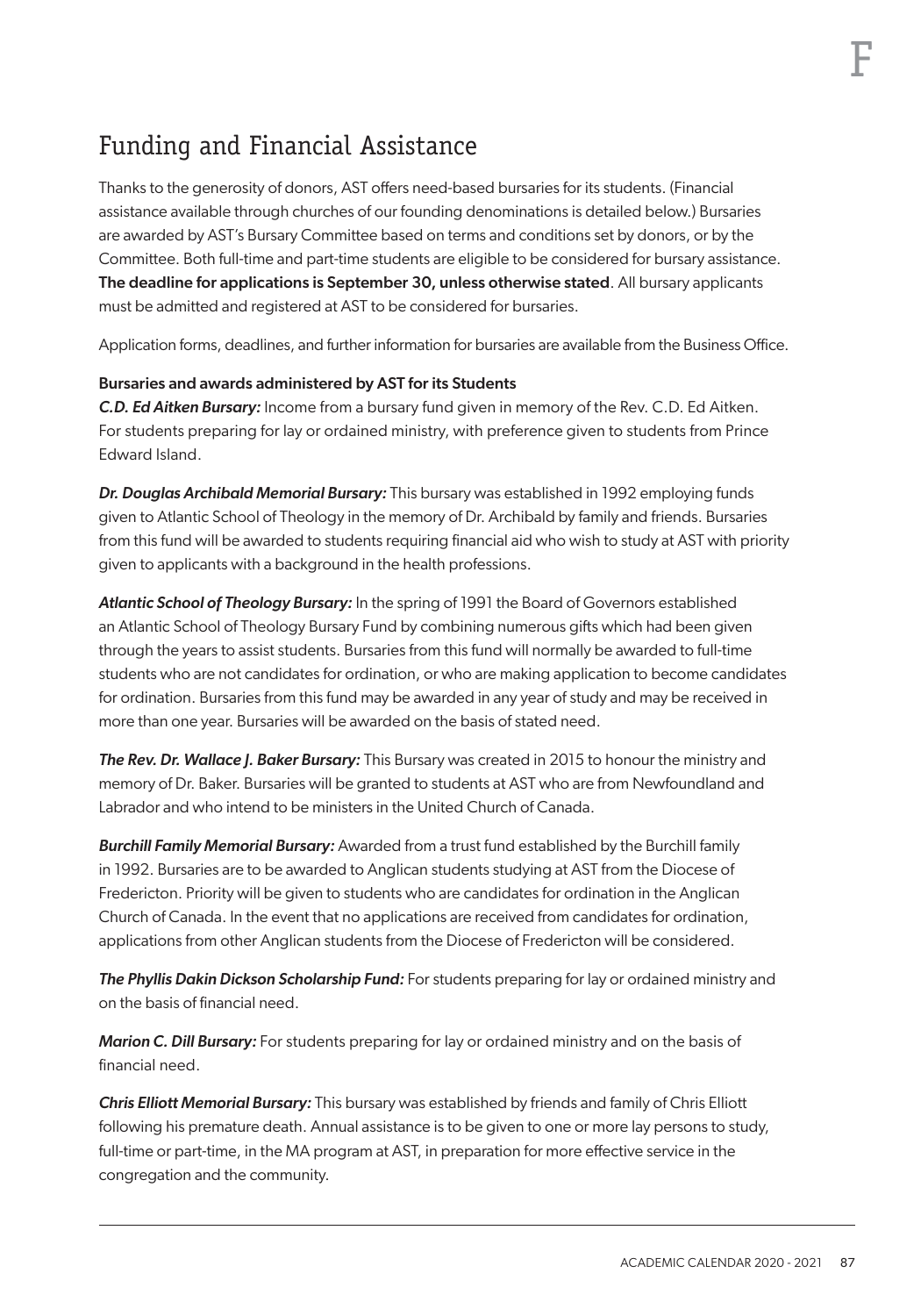*Emmanuel Anglican Church Bursary:* This bursary was established in September 2004 upon the closing of the Church in Dartmouth, N.S. The use of the funds is for students enrolled at AST who are candidates for ordination in the Anglican Church of Canada.

*The Jean Munro and Fred W. Gordon Fund:* A bequest from Jean Munro Gordon in 2005, with the income therefrom to be used primarily for the funding of student bursaries. By motion of the Board of Governors on December 7, 2007, this fund is dedicated for use for students in the Master of Arts (Theology and Religious Studies) Program.

*G. Russell Hatton Bursary:* This bursary was established in 1986 by the Board of Governors on the occasion of the departure of Rev. Dr. G. Russell Hatton from the Presidency of Atlantic School of Theology. It is awarded to a student of AST who requires financial assistance. Students who have been victims of injustice, or who have declared an intention to concentrate their studies in the area of the Church in Society, or students who have felt called to exercise ministry among the socially disadvantaged will be given preferential consideration.

*Holy Trinity Church, Granville Ferry, Bursary:* Income of a trust fund given in memory of the J.L. Shafner family is awarded annually, with preference to Anglican students from Annapolis County. The earnings may be divided if more than one person meets the criteria. If no person meets the criteria in any given year, the earnings may be awarded at the discretion of AST.

*J. Elliot Hudson Memorial Fund:* Funds donated by the late Ruth Hudson to create a memorial Fund for her husband. The original purpose was changed in 1997 so that the monies earned would be divided between the purchase of books in Pastoral Theology and monies to be given for Bursary or scholastic award to students at AST.

*Alexander E. Kerr Bursary Fund:* A fund, originally held by Dalhousie University, from a former President of Dalhousie and previously Principal of Pine Hill Divinity Hall. Funds are to "provide bursaries for students" who are accredited candidates for the Ministry of the United Church of Canada, with preference for persons who have graduated from Dalhousie.

*St. Lazarus Ecumenical Bursary:* Income from monies given by the Military and Hospitaller Order of Saint Lazarus of Jerusalem is awarded annually. Applicants must be a Canadian Citizen or presently seeking Canadian Citizenship, and preparing for ministry in one of the degree programs of AST and demonstrate, through a letter addressed to the bursary committee, their commitment to ecumenism. The Bursary Committee, in accord with the wishes of the donors, will assure that this bursary is distributed to students from the founding or other denominations on an equitable basis. Applicants must provide a recent photo and Curriculum Vitae (CV), which may be published in the Order's Gazette.

Long Pond Bursary: This bursary is for students preparing for lay or ordained ministry and on the basis of financial need.

*The Penzie Matheson Trust:* This bursary is for students primarily from Prince Edward Island studying at AST for ministry in the United Church of Canada. Students from other regions, however, will be considered.

*The Maunder Bursary:* This bursary was established in late 2011 from the Estate of Tony Maunder, an alumnus of AST, for students studying at AST for ministry in the United Church of Canada.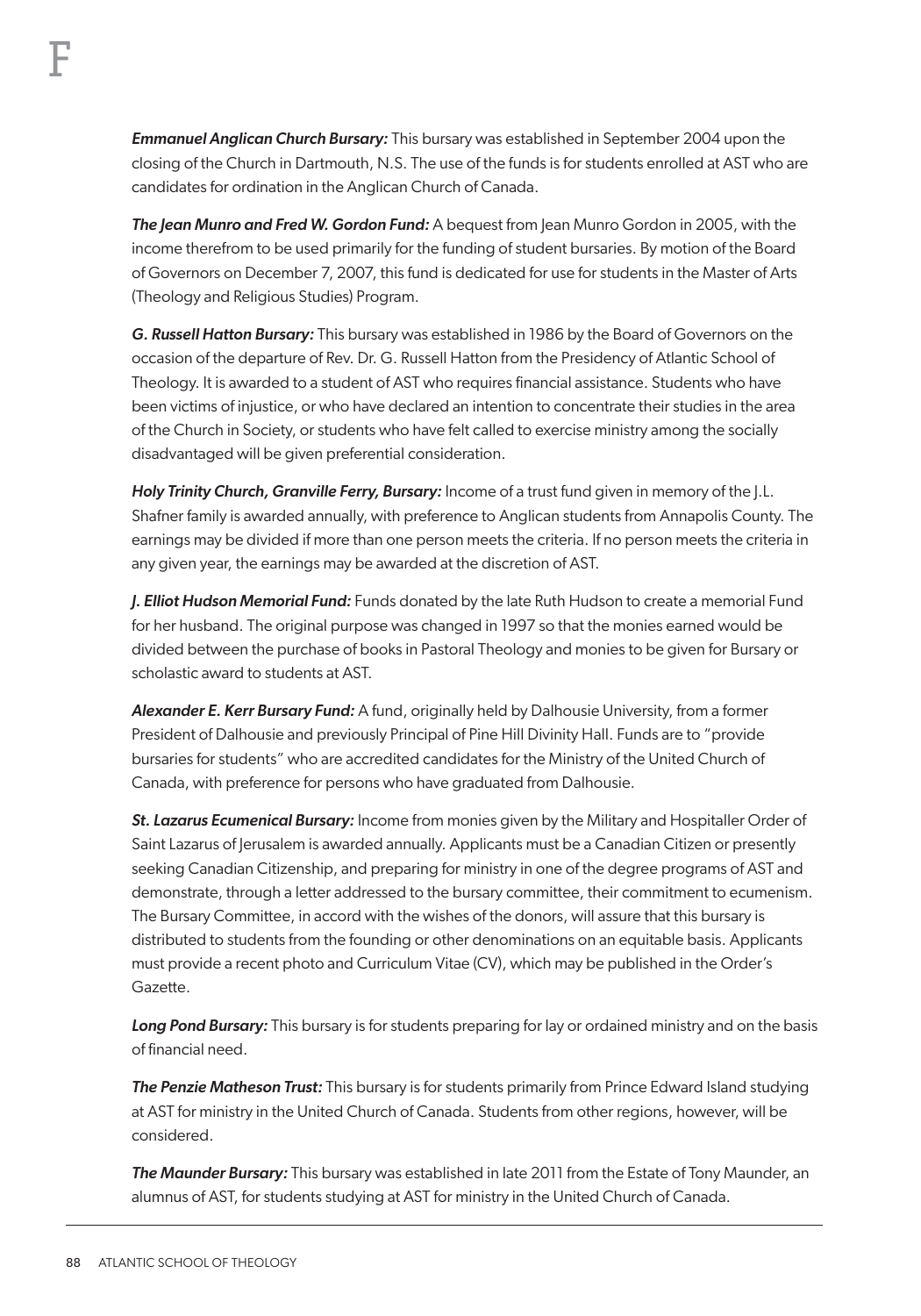*People's Ecumenical Foundation Fund:* This bursary was established as a result of a gift from L. Dean Evans of Chimney Corner, Cape Breton. The proceeds of the fund may be used to assist any resident of Cape Breton who desires to study at Atlantic School of Theology.

*Marion Robertson Trust Fund:* The proceeds of this fund are disbursed annually to assist needy candidates for the Ministry of the United Church of Canada.

*Rev. J. George Russell Fund:* In the Fall 2004, AST was advised of a bequest from the Estate of Mr. and Mrs. James H. (Bud) Russell. The first income from this Fund would be made available by the Administrator, CIBC Trust Corporation, in the Fall of 2005. The terms of the Will read as follows: "... to a student or among students selected by the Atlantic School of Theology or any successor institution. The student selected shall be in attendance in a program of studies leading to ordination and shall be, in the opinion of AST, in need of financial assistance."

*Barbara Rumscheidt Memorial Scholarship:* This award is for students who have completed half or more of their studies at AST and who have demonstrated integration of a significant contribution to social justice and/or human rights with their program of study. The AST faculty recommends to the Rumscheidt Family Memorial Committee.

*The Terrence Prendergast Prize in New Testament:* This prize is awarded annually to the graduating student who, in the opinion of the faculty members, has achieved excellence in her/his New Testament studies.

*Allen R. Wayte Music and Liturgy Award:* This award is to be given each year to a deserving student of any year who has demonstrated an interest in the integration of music and liturgy with their study of theology and preparation for ministry. The recipient of this award will be chosen by the Faculty of AST.

*Johnson Insurance Award:* This award is presented to the graduate, who in the opinion of the Faculty, has contributed greatly to the life of the AST community during his or her studies in a degree program. Life at AST encompasses more than studies, it embraces many aspects including, but not limited to: worship, committee work, personal relations with peers, faculty and staff, extracurricular involvement, and most importantly community building.

#### Merit-based Scholarships for AST Students

*Drs. Suk and Shu H. Yoon Scholarship:* The annual income from the endowment will be paid in perpetuity to attract and assist the very best students of theology. Recipients of this scholarship are known as Drs. Suk and Shu Yoon Scholars.

*Andrew Eisenhauer Scholarship:* An annual award will be made from this fund to a student preparing for ministry who clearly exhibits leadership skills and a commitment to community involvement while maintaining a good academic standing. Preference will be given to an Anglican student preparing for ordination in the Anglican Church of Canada.

#### Bursaries for Alumni/ae of Atlantic School of Theology

*Johnson-Hinman Memorial Bursary:* This bursary was established by Mr. and Mrs. Joseph Hinman and Miss Helen Johnson in memory of Walter and Sadie Johnson and their grandson, Charles Joseph Walter Hinman, who died suddenly at the beginning of a very promising career as a chemist.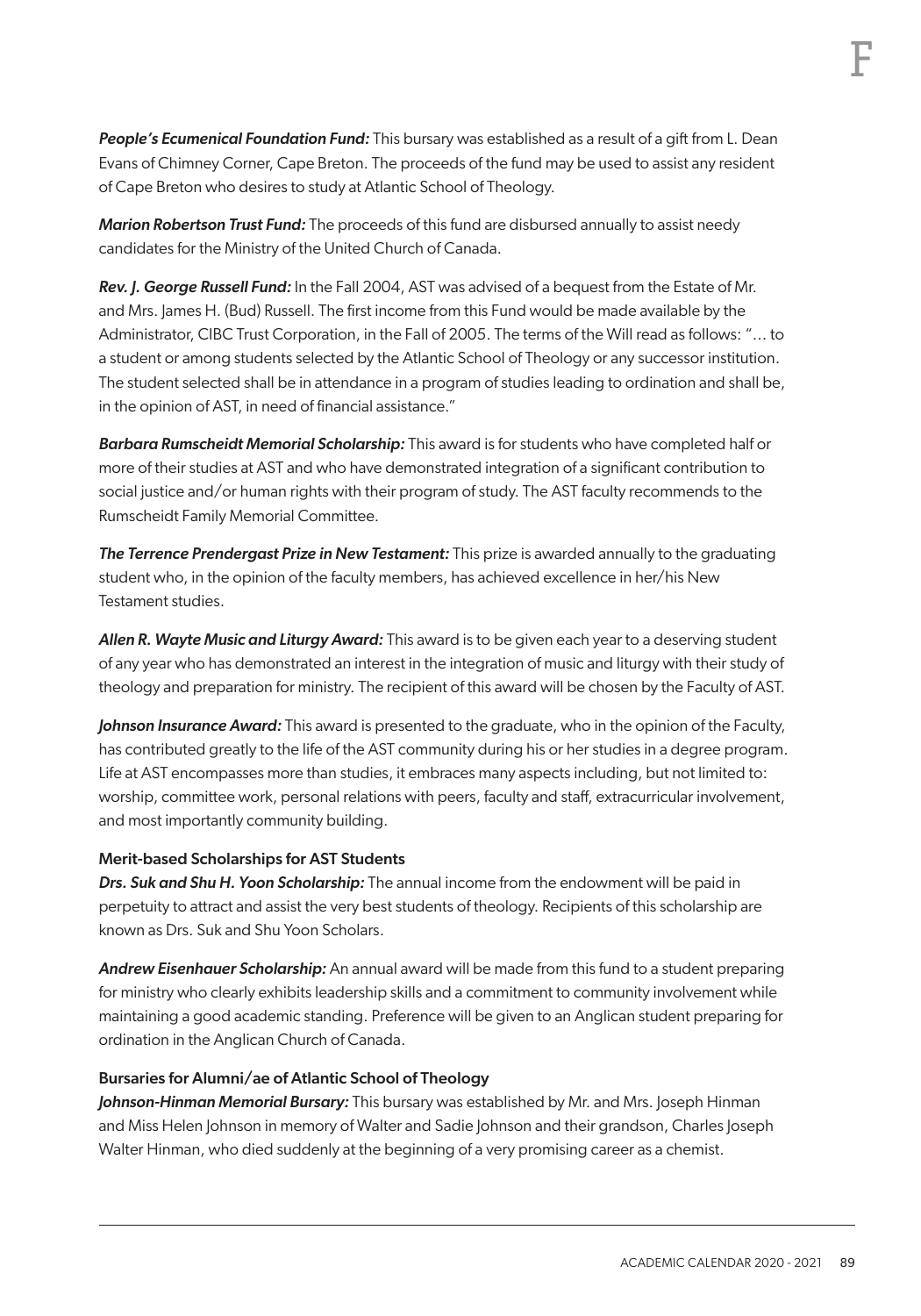The bursary provides financial assistance for people who are taking not less than a complete unit of Supervised Pastoral Education under a certified Supervisor at an accredited centre for such training. The applicant must ordinarily have completed one or more units of accredited Supervised Pastoral Education with a Supervisor's recommendation for further training. Preference will be given to those who envisage eventually proceeding to seek certification as a Specialist or Teaching Supervisor. The applicant must have graduated from Atlantic School of Theology with a BTh, MDiv, MTS, or MA degree or will do so before embarking on the course for which the bursary is awarded. The amount to be awarded annually is up to \$1000; it may be divided between two persons. Deadline for application: January 31. An interview may be required subsequently. The bursary will be awarded by March 15 for tenure over a twelve-month period beginning in May each year.

# **AWARDS ADMINISTERED BY AST'S FOUNDING PARTIES**

#### Financial Assistance for Candidates for Ordination

Students are encouraged to speak with their Formation Directors or other denominational officials regarding their church's financial assistance while studying at AST.

*Anglican Church of Canada:* Anglican students studying at AST can access financial support from a variety of sources. AST itself offers AST Bursaries that Anglicans can apply for each year. The Anglican Faculty also administers bursaries available to Anglicans through the University of King's College Divinity Scholarships and Bursaries. (See King's College Divinity Bursaries and Prizes.) Anglican students are also encouraged to seek financial support from sources external to AST. All should consider applying for support from the Anglican Foundation of the Anglican Church of Canada. Similarly, they are encouraged to consult with their Bishop regarding Diocesan scholarships. Some dioceses are able to cover full tuition costs for students recognized as official "postulants." Many local ACW groups, Eastern Star organizations, and individual churches also offer scholarships for divinity students. For further information, contact your Bishop and the Chair of the Anglican Faculty at AST.

*Roman Catholic Church:* Bursary assistance from external sources is available to Roman Catholic students and varies according to the diocese. Persons seeking such information are advised to contact the Vocations Office of their diocese or Roman Catholic Formation Director at AST.

*United Church of Canada:* The Board of Governors of Pine Hill Divinity Hall, one of the Founding Parties of Atlantic School of Theology, provides financial assistance for United Church students preparing for ordered and lay ministry. A Bursary Endowment Fund has been accumulated through the years as a result of gifts from those interested in the support of training for Christian ministry as well as memorial donations from friends and relatives of clergy and laity who wished to honour those who have faithfully served God and the Church. A complete record of such gifts and memorials is maintained by the Board of Governors of Pine Hill Divinity Hall. Recipients must be members of The United Church of Canada in full communion, studying for the ministry at Atlantic School of Theology, and willing to commit to at least two years ministering within The United Church of Canada after they have finished their training at AST.

#### *Ordered Ministry Bursary through Pine Hill Divinity Hall*

Assistance for tuition allowance is available for qualified United Church of Canada students of Atlantic School of Theology. Completed financial forms must be submitted to Pine Hill Divinity Hall on an annual basis. All UCC Candidates for ordered ministry who are certified by their Candidacy Board are eligible for full tuition bursary of required credits. The relevant Candidacy Board is required to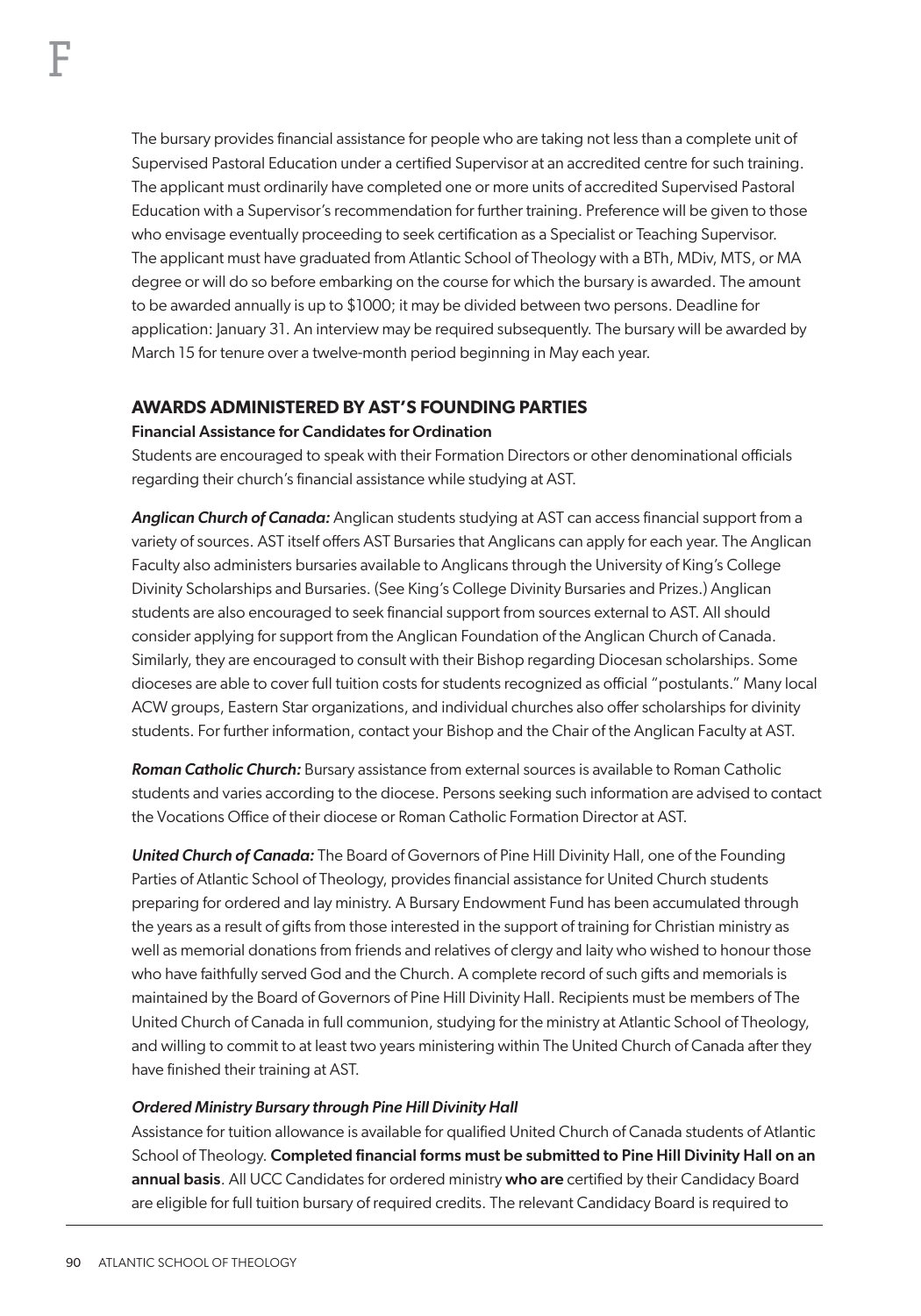confirm the student's candidacy in writing to Brenda Munro, Executive Director of Pine Hill Divinity Hall, in care of Atlantic School of Theology. This confirmation must be in place before any funds will be released to the student or Atlantic School of Theology. If the student is a confirmed Candidate at the time of enrollment, Pine Hill Divinity Hall will pay required tuition fees directly to Atlantic School of Theology on the student's behalf. If the student expects to become a confirmed Candidate during the fall semester, the student is responsible for tuition to Atlantic School of Theology and will be reimbursed as determined by Pine Hill Divinity Hall after the student's candidacy has been confirmed as outlined above.

Pine Hill will reimburse UCC students for their portion of the Vocational Assessment as well as the cost of any mandatory workshops required by the UCC.

If a student is studying for Diaconal ministry at an approved UCC institution, applicable courses taken at AST will be covered at the approved rate.

# *Lay Ministry Bursary through Pine Hill Divinity Hall*

To be eligible a person must: (a) be a member in good standing with The United Church of Canada; (b) be enrolled in Master of Divinity degree, Graduate Certificate in Theological Studies, Diploma in Youth Ministry, or Diploma in Theological Studies at Atlantic School of Theology; and (c) be planning to exercise lay ministry within The United Church of Canada. The amount to be awarded will be equal to up to 10 credits of tuition per year. Students must present a budget with their application for bursary assistance. Forms should be returned to the Executive Director of Pine Hill Divinity Hall before September 1st. A maximum of two Lay Ministry Bursaries will be awarded each academic year.

# *Pine Hill Seeker Bursary*

This bursary reimburses tuition for up to two courses at Atlantic School of Theology. It is available to members of The United Church of Canada who have not yet commenced theological studies and are not candidates for ordination or commissioning at the time of application. A maximum of six Seeker Bursaries will be awarded per year. Courses accepted may be in the Master of Divinity degree, Graduate Certificate in Theological Studies, Diploma in Youth Ministry, or Diploma in Theological Studies at Atlantic School of Theology.

# *Pine Hill Inquiry Bursary*

Through an Inquiry Bursary Pine Hill may reimburse tuition of up to six credits to students who are awaiting Candidacy while studying Master of Divinity at AST.

For further information, please contact Ms. Brenda Munro, Executive Director of Pine Hill Divinity Hall, at 902.423.3158 or [pinehill@astheology.ns.ca.](mailto:pinehill@astheology.ns.ca)

# **INTERNATIONAL STUDENT FUNDING**

*International Student Bursary 2020-2021:* All graduate students (new or returning) who are subject to international tuition rates at Atlantic School of Theology are eligible for financial assistance from the International Student Bursary in academic year 2020-2021. To qualify, you must be admitted to the Graduate Certificate in Theological Studies program, the Master of Arts (Theology and Religious Studies) program, or the Master of Divinity (on campus or Summer Distance streams) program. Special Students and Diploma students are not eligible. If you are admitted to a program part way through an academic term, you become eligible for the bursary at the beginning of the following term.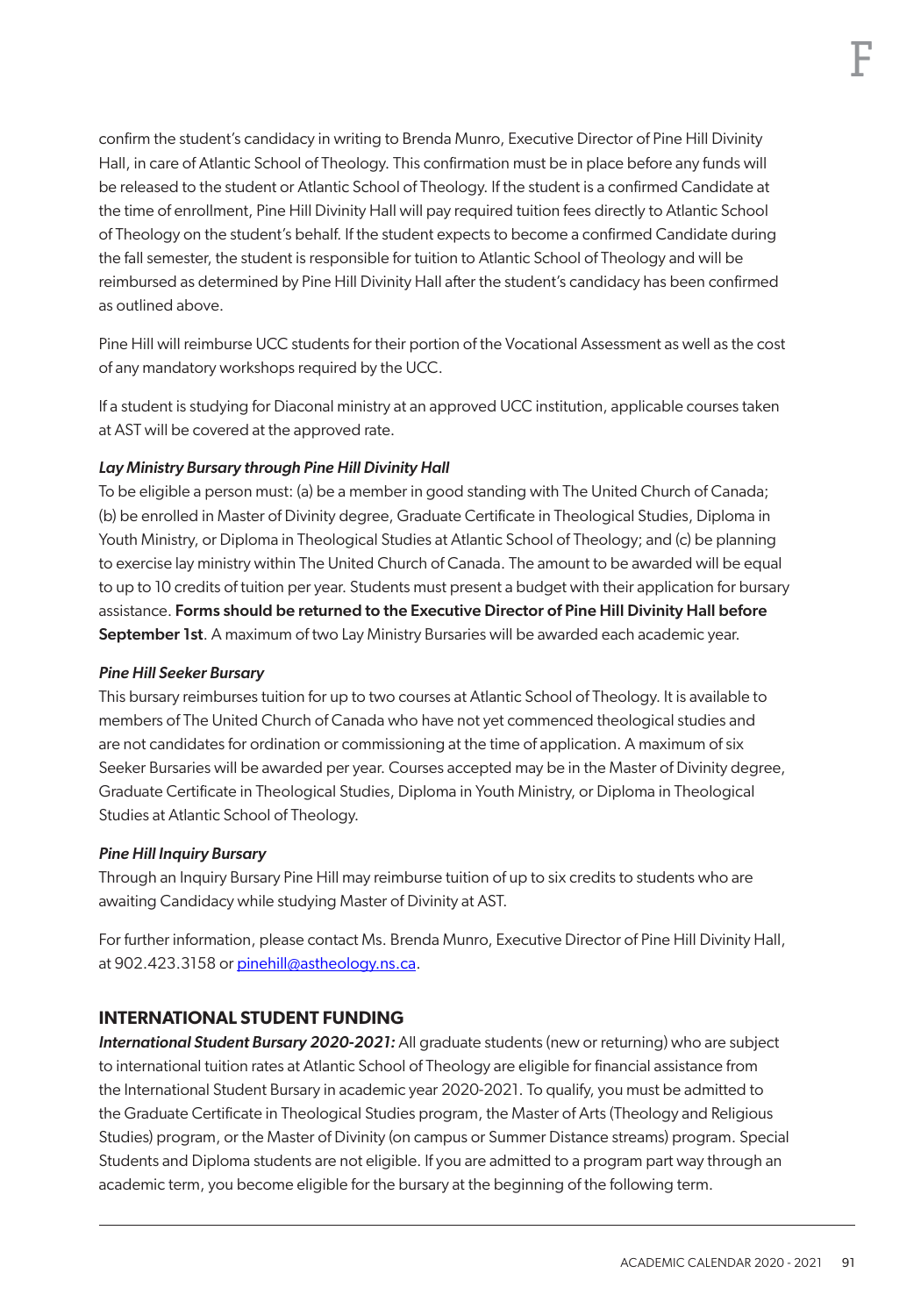International student tuition for 2020-2021 is \$1444 per graduate course. The value of the International Student Bursary in 2020-2021 is \$400 per graduate credit course, and this bursary may only be used to subsidize tuition payable to AST. The maximum value of the International Student Bursary corresponds to the number of AST credits you take in your program:

- Graduate Certificate in Theological Studies: maximum 10 credits
- Master of Arts (Theology and Religious Studies): maximum 8 or 18 credits
- Master of Divinity (on campus or Summer Distance streams): maximum 30 credits

Credits earned through another institution (including CPE) do not qualify for the International Student Bursary.

The International Student Bursary is not awarded automatically. You must apply for this bursary.

To apply for the International Student Bursary, send your name, contact information, a personal statement confirming that you are paying international student rates to AST, and a copy of your 2020- 2021 AST Registration Confirmation Form (issued by AST's Registrar) to Colleen Forward (meetings@ astheology.ns.ca).

#### *Deadline for applications:*

F

- June 20, 2020 (for Summer 2020 term funding)
- September 20, 2020 (for Fall 2020 term funding)
- January 20, 2021 (for Winter 2021 term funding)

*Northern Lights Scholarship 2020-2021:* AST offers one full-tuition merit-based scholarship to a resident of the United States of America enrolled in the Master of Divinity program (campus or Summer Distance) at AST. The successful recipient will have an outstanding prior academic record and demonstrated promise for pastoral leadership. Students already enrolled at AST are not eligible for this scholarship. This scholarship is granted for the first year of studies and may be renewed annually on the basis of continuing strong academic results  $(B+$  average or higher), subject to available funding. For more information or to apply, visit the AST website or contact the Academic Office (academic@astheology.ns.ca).

*Pine Hill Full Communion Bursary:* Pine Hill Divinity Hall offers one full tuition bursary per year to a student from a denomination in full communion with The United Church of Canada. If the student is subject to international tuition rates, this bursary will be granted at the rate for applicable to Canadian students. For further information, please contact Ms. Brenda Munro, Executive Director of Pine Hill Divinity Hall, at 902.423.3158 or [pinehill@astheology.ns.ca.](mailto:pinehill@astheology.ns.ca)

*Gordon Memorial Fellowship (not available in 2020-2021):* Pine Hill Divinity Hall, through its bursary fund, offers from time to time a bursary for an international student to participate in study at Atlantic School of Theology for one academic year. An applicant for the bursary must be a practicing minister of a church outside of Canada (normally from the global South); be recommended by the General Council of The United Church of Canada (People in Partnership); and meet the admission requirements of Atlantic School of Theology. Atlantic School of Theology is responsible for overseeing the study program. The recipient of the bursary will be expected to return to his or her own church after the year of study to share the experience of study with his or her community. The bursary is known as the Gordon Memorial Fellowship in memory of the brothers Gordon, the martyrs of Erromanga. Interested persons should seek application forms from the General Council of The United Church of Canada (People in Partnership), 3250 Bloor Street West, Etobicoke, Ontario, Canada, M8X 2Y4.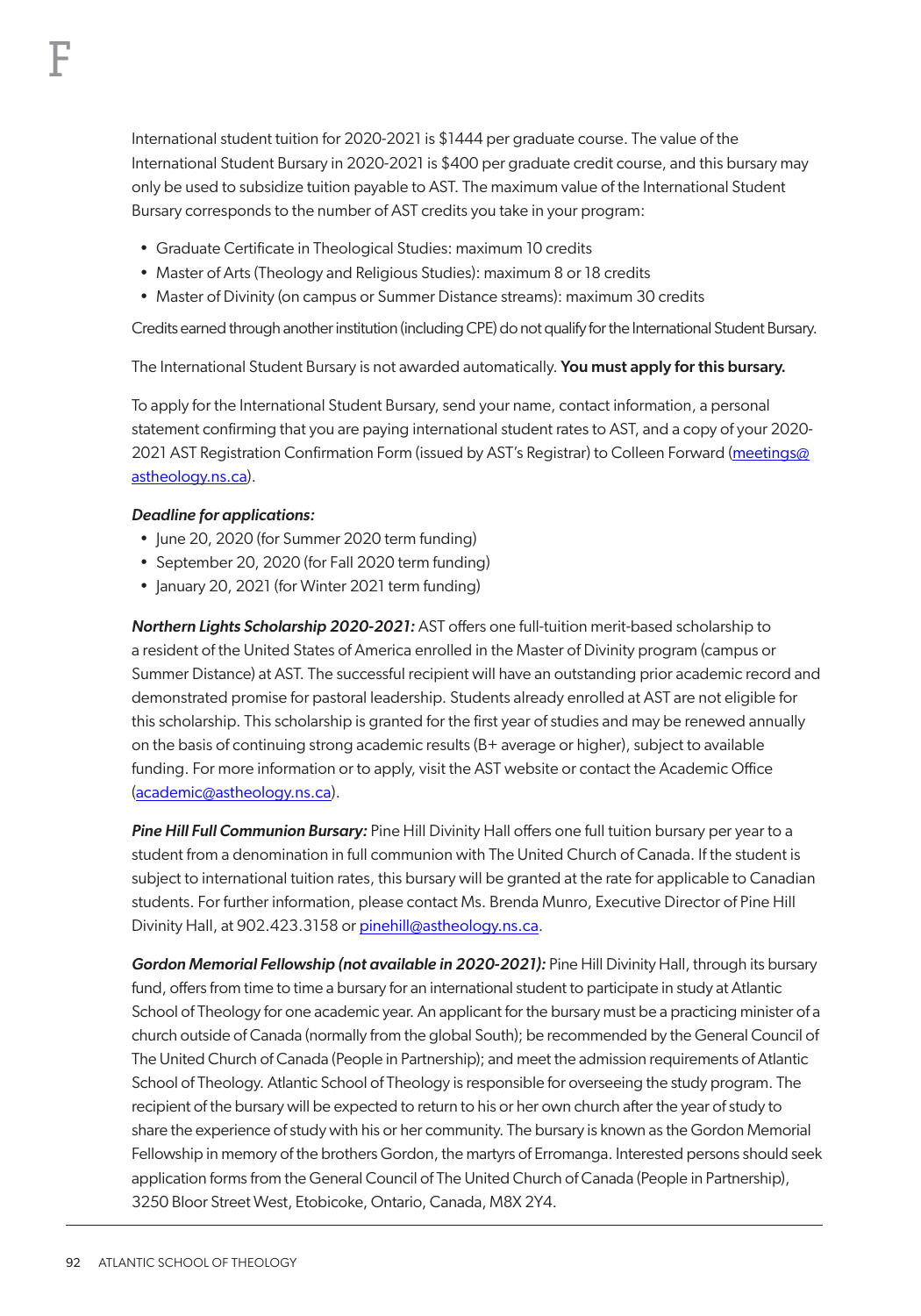*The Evelyn Hilchie Betts Memorial Fellowship (not available in 2020-2021):* The Evelyn Hilchie Betts Memorial Fellowship Fund was established to encourage ministry personnel, either ordained or lay, from the global South to attend and study at Atlantic School of Theology. The Betts Fellowship is intended to introduce persons from Christian communities in the global South to Canadian churches and theological education and to foster existing scholarly or creative activities at AST. Those who wish to receive more information about the Betts Fellowship and/or to request an application form are asked to write to the Academic Dean (rfennell@astheology.ns.ca). Please note that the Betts Fellowship is not awarded every year.

# **BURSARIES FROM OTHER SOURCES**

Please contact the Academic Office or visit the AST website for a list of non-AST funding sources.

#### Additional United Church Bursaries

*St. George's United Church Centennial Bursary Fund:* This fund provides amounts for candidates for the ministry of the United Church of Canada or for an ordained minister presently in post-graduate studies. The deadline is September 1.

*The St. Stephen's Broadway Foundation Bursary:* This bursary is for certified candidates who are accepted to or are in a program of studies leading to ordination for ministry. For students from Manitoba, Northwestern Ontario and Saskatchewan only. The deadline is May 31.

*Trinity United Church Foundation Bursary:* This bursary enables a member of the United Church of Canada to pursue a career in the order of ministry of the United Church of Canada and to give faithful life and mission to the Church.

*Vera Dickey Bursary:* This bursary is for candidates for ordination/diaconal ministry. Application is made to the Education and Students convener of the student's home Presbytery. The deadline is November 15.

#### Roman Catholic Bursaries and Prizes for Lay Students

*Honoria Conway Scholarship Fund:* This fund is for the formation of Catholic women for service within the Community. Presented by the Sisters of Charity of the Immaculate Conception. See http:// sites.stfx.ca/catholic\_studies/sites/sites.stfx.ca.catholic\_studies/files/HONORIA%20CONWAY.pdf

*The Archbishop James M Hayes Trust & the Patrick Power Trust Scholarships.* The purpose of this Fund is to provide financial assistance to persons wishing to pursue a program of studies in theology or ministry formation. Application deadline is May 18.

*The following prizes are awarded to graduating Roman Catholic students. AST's Roman Catholic faculty members determine the criteria for merit.*

#### *Father John L. Hayes prize*

This prize is sponsored by the Archdiocese of Halifax in memory of the late Fr. Jack Hayes, a priest of the Archdiocese of Halifax, graduate of Holy Heart Seminary, a former Board member, Senator and Associate at AST, and a faithful supporter of ecumenical education.

F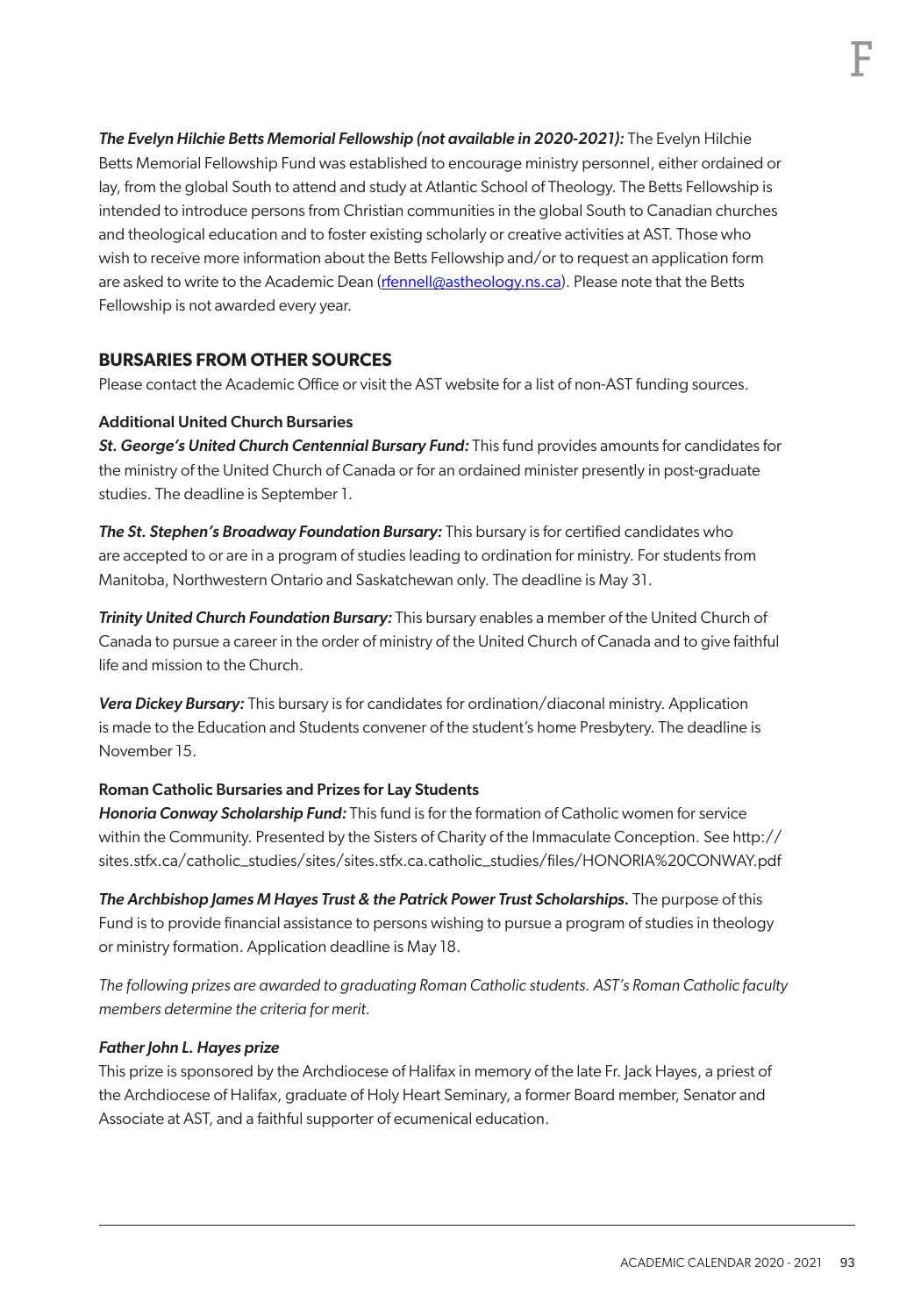#### *Sisters of Saint Martha of Prince Edward Island Prize*

This prize is sponsored by the Sisters of Saint Martha of Prince Edward Island. This prize is normally awarded to a Roman Catholic member of the graduating class who has demonstrated academic excellence and a spirit of hospitality in keeping with the charism of the Sisters of Saint Martha.

#### King's College Divinity Bursaries and Prizes

The following scholarships, bursaries and prizes are tenable at Atlantic School of Theology. Anglican Faculty of AST advise on their disposition. Information on these should be sought from the Chairperson of the Anglican Faculty Group at AST.

Anglican Foundation - Owen Family Memorial Scholarships - Canon W.S.H. Morris Scholarship -The Alexa McCormick Sutherland Memorial - The Ernest H. MacDonald Fund - The Mabel Rudolf Messias Bursary - The H. Terry Creighton Scholarship - Anderson Scholarships - The Margaret Draper Gabriel Bursary - The Reverend Canon H. Douglas Smith Bursary Fund

George Gabriel Bursary - John Clark Wilson Memorial Bursaries - Moody Exhibition - The Countess de Catanzaro Exhibition - The Wiswell Trust Divinity Studentship

Wiswell Missionary Bursary - Johnson Family Memorial Bursary - Agnes W. Randall Bursary - Kenelm Eaton Memorial Scholarship - Fenwick Vroom Exhibition

The Bullock Bursary - The Harris Brothers Memorial - The Carter Bursaries - Royal Canadian Air Force - Protestant Chapel Bursary -The Reverend Dr. W.E. Jefferson Memorial Bursary

The Archdeacon Harrison Memorial Bursary - The Clarke Exhibition - The George M. Ambrose Proficiency Prize - The George Sherman Richards Proficiency Prize -St. Paul's Garrison Chapel Memorial Prize

The McCawley Hebrew Prize -Junior McCawley Hebrew Prize - Archdeacon Forsyth Prize - Prince Prize in Apologetics - Clara E. Hyson Prize

The Wallace Greek Testament Prize - Bennett-Cliff Memorial Prize - Dr. C. Pennyman Worsley Prize -The Florence Hickson Forrester Memorial Prize

#### Pine Hill Divinity Hall Postgraduate Scholarship

Pine Hill Divinity Hall, on behalf of the former Pine Hill Alumni Association and the United Church Faculty Group of Atlantic School of Theology, offers a scholarship once every three years to assist United Church of Canada graduates of Pine Hill Divinity Hall or Atlantic School of Theology in pursuing postgraduate theological studies. It is awarded in concert with the Campbell–Carmichael scholarship and the total value of the award is \$7,500. The scholarship is intended to allow successful applicants to enroll at recognized institutions of learning other than Atlantic School of Theology. It allows for studies on a full-time or part-time basis, but requires registration at the chosen institution. For further information, please contact Ms. Brenda Munro, Executive Director of Pine Hill Divinity Hall, at 902.423.3158 or [pinehill@astheology.ns.ca.](mailto:pinehill@astheology.ns.ca)

#### Pine Hill Divinity Hall Merit-Based Scholarships (no application is required):

Rev. Nelson B. and Mrs. Violet (Nicholl) Hodder Scholarship is an annual entrance scholarship to an inquirer in the candidacy process, and who will not become a candidate during the first year of the Master of Divinity Program at Atlantic School of Theology.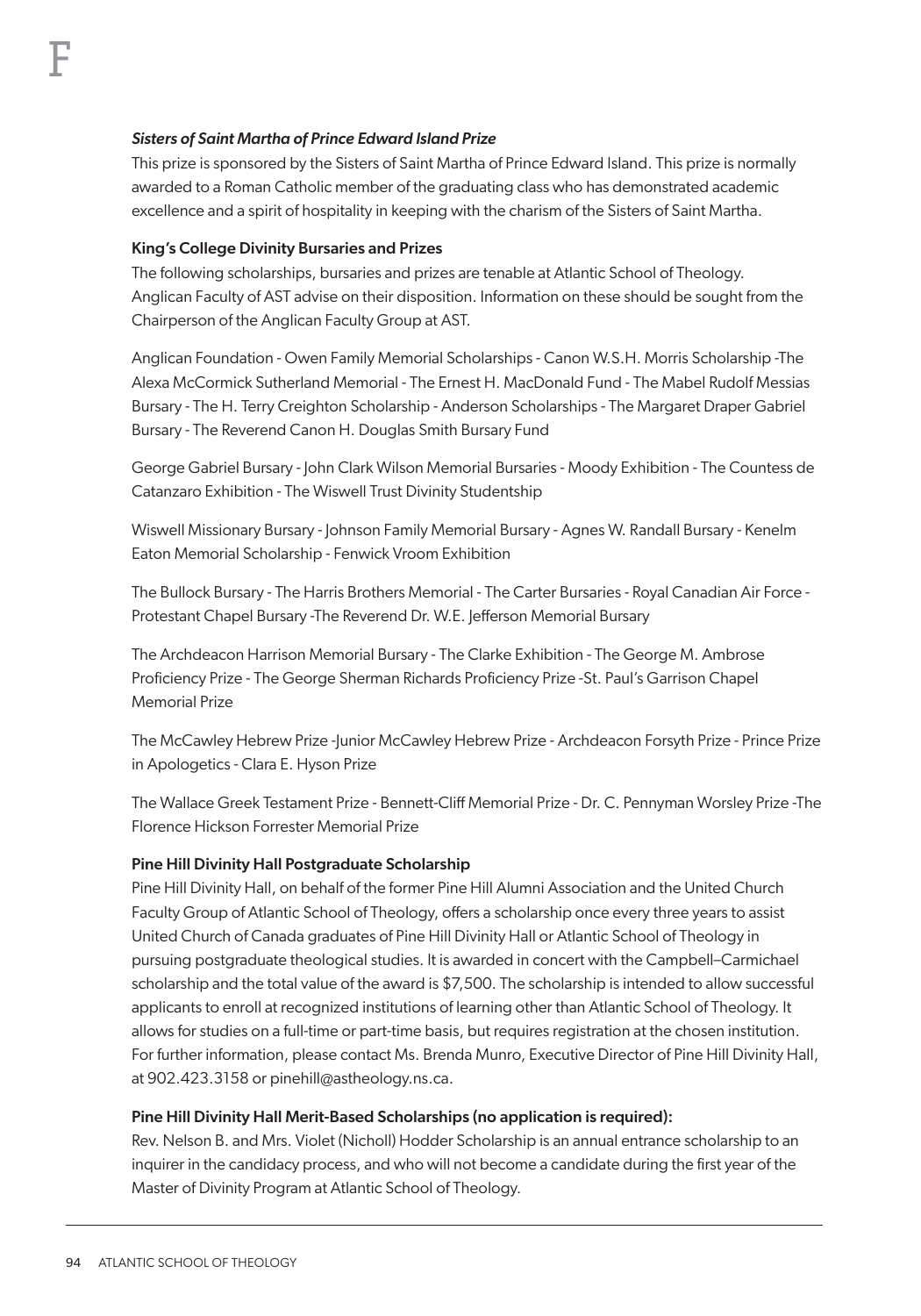Hazel May Fraser Memorial Scholarship is awarded to graduate with 1st standing overall in M. Div. degree

Reverend Doctor James MacGregor Scholarship is awarded to student(s) based on financial need (any program of study)

Harvey MacHattie Memorial Scholarship is a Scholarship awarded to an M.Div. student (candidate for ordination) with 1st standing after 10 credits.

Edith MacPherson Entrance Scholarship is an annual entrance Scholarship for an incoming M.Div. student (candidate for ordination) with 1st standing, based on prior studies

The J.J. Risser Memorial Scholarship is awarded to an M. Div. student (candidate for ordination) with 1st standing after 20 credits.

# *Pine Hill Divinity Hall wishes to record the following Bursary Funds, which are supplemented by additional funds from General Trust Accounts, to provide bursary assistance for students enrolled as candidates for the United Church ministry:*

Margaret J. Adams - The Mary Elizabeth Auld Fund - Elizabeth McLean Beairsto - Bedeque-Bordon-Albany Student Assistance Fund -William Anderson Black Memorial

Evelyn C. Blois Bursary - Rev. Nathan and Mrs. Margaret Bowering Memorial Fund -James William Carmichael Bursary Fund - Phillip Brooks Chisholm Memorial - Allan Robertson Crookshank Memorial

The Crowe Bursary - Herbert Crowe - Raymond D. Doucett - Earle Memorial Bursary -Alexander Louis Fraser

Mrs. Donald Fraser Foundation - Geddie Memorial Bursary Fund - George Frederick Gordon Trust Bursary - Jerusalem Trust Bursaries -The Edgar Kaulbach Foundation Bursary

Lewis W. Kilcupp Bursary - The George K. King Trust - Rev. Frank H. Littlejohns - Mary E. MacDonald Bursary -William Allan MacDougall Bursary

Rev. J.A. MacKeigan Memorial Fund - Mrs. George MacKellar - The R.B. and Annie J. MacLennan Bursary

Rev. Dr. Murray H. Manuel and Mrs. Manuel Trust Bursary -Maritime Layman's Association Trust Fund - Helen Annie Blanche Marshall

Rev. Hugh Miller Bursary - Jean and Evan D. Murray Memorial Bursary - Rev. Dr. George Murray - The W.D. Piercey Bursary - Royal Canadian Air Force Protestant Chapel

Bursary for Theological Students - St. Paul's Garrison Chapel Memorial Bursary - William Emerson Taylor Memorial Bursary Fund - George & Mary Warr Bursary - Alumni Association Living Endowment

Charles F. Inglis - Islington United Church - William Johnston Trust Fund - Newfoundland Bursary Foundation - Leonard V. Smith Bursary Trust

The Hon. David Wark Trust Bursary - Charles Archibald Bursary - Robert Ferrier Burns Memorial - Elizabeth M. Crowe Memorial - G.R. Crowe Bursary

Rev. Dr. Levi Curtis Bursary - Rev. Dr. Kenneth James Grant Foundation - John A. Gray Memorial - Joseph Hyndman Memorial Harold Kirk Memorial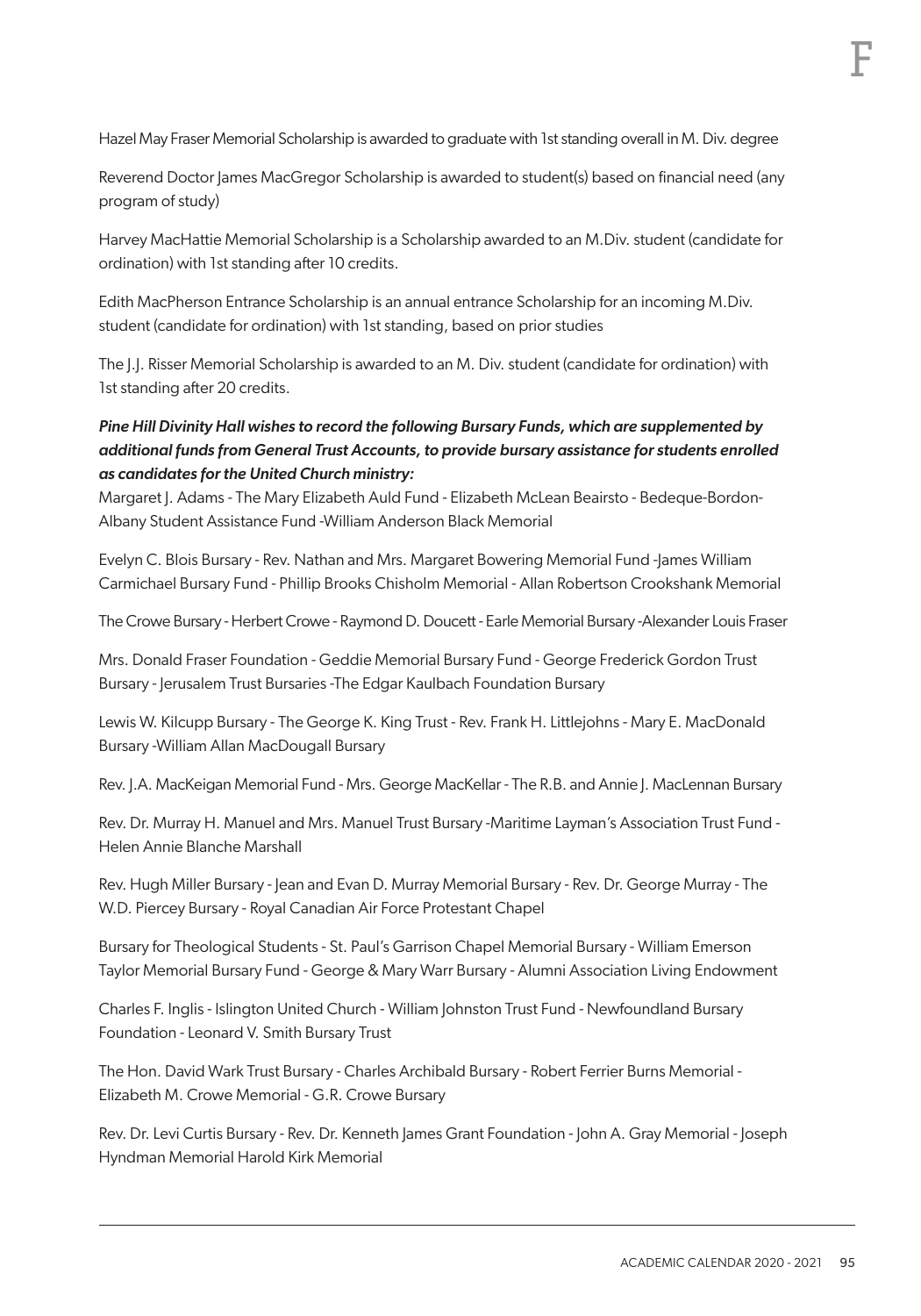Oscar Howe Kirk Memorial - J.D. MacFarland Bursary - MacGregor Bursary - MacKenzie Bursary - James Malcolm Memorial

George D. McEwan Memorial - Bessie McLean Bursary - John McMillan Memorial - Robert Pollok Memorial - Mrs. Robert J. Potts Bursary

James A. Richardson Bursary - A.S. Ross Foundation Bursary - Soldiers' Memorial Bursary - Warren S. Walker Memorial Fund -Rev. Ralph John Knock Bursary

Mary Paisley Regan Memorial Fund - Dr. Ralph C. Chalmers Memorial Fund - Mary Rae Bursary Fund

# *Pine Hill Divinity Hall Prizes - awarded each year based on academic standing and in accordance to the following criteria:*

The Katherine May (Macdonald) and A.P. (Andy) Anderson Prize awarded to the graduate with 1st standing overall in Pastoral Theology courses, including Field Education.

The Willard Brewing Prizes for Stewardship Sermons, the income from this sum is awarded in Recognition of Stewardship in Ministry.

Mr. and Mrs. Alexander J. Campbell Memorial Prize is awarded to the student with 1st standing in Theological Foundations.

John J. Colter Memorial Prize awarded to the student with 1st standing in UCC History and Doctrine.

John Currie Hebrew Prize for excellence in First Hebrew Class.

J.W. Falconer Prize in Senior New Testament awarded by Pine Hill and Fort Massey United Church, Halifax to the graduating student with first standing overall in New Testament studies.

Mrs. E.F. Grant Prize in New Testament Literature awarded to the student with 1st standing in introductory NT Foundations.

Robert J. Grant Memorial Prize awarded to the student with 1st standing in elective work New Testament studies after 20 credits.

The R.B. Layton Prize in Memory of Dr. James Smith for excellence in Senior Hebrew.

The Ida McCaskill Fraser Prize recognizing 1st standing in 1st Greek course (NT 1001/1002).

Charles D. MacIntosh Memorial Prize to the Senior Student in Theology who attains the highest excellence in Church History.

A. Gladstone Ramsey Memorial Bursary (Essay Prize), to the student with 1st standing in UCC Worship Course (PT2502)

J.J. Risser Church Music Prize is awarded to the student contribution to music leadership in Formation Program or Chapel.

Rebecca A. Starr Prize awarded to the graduating student with first standing overall in the study of Senior Old Testament.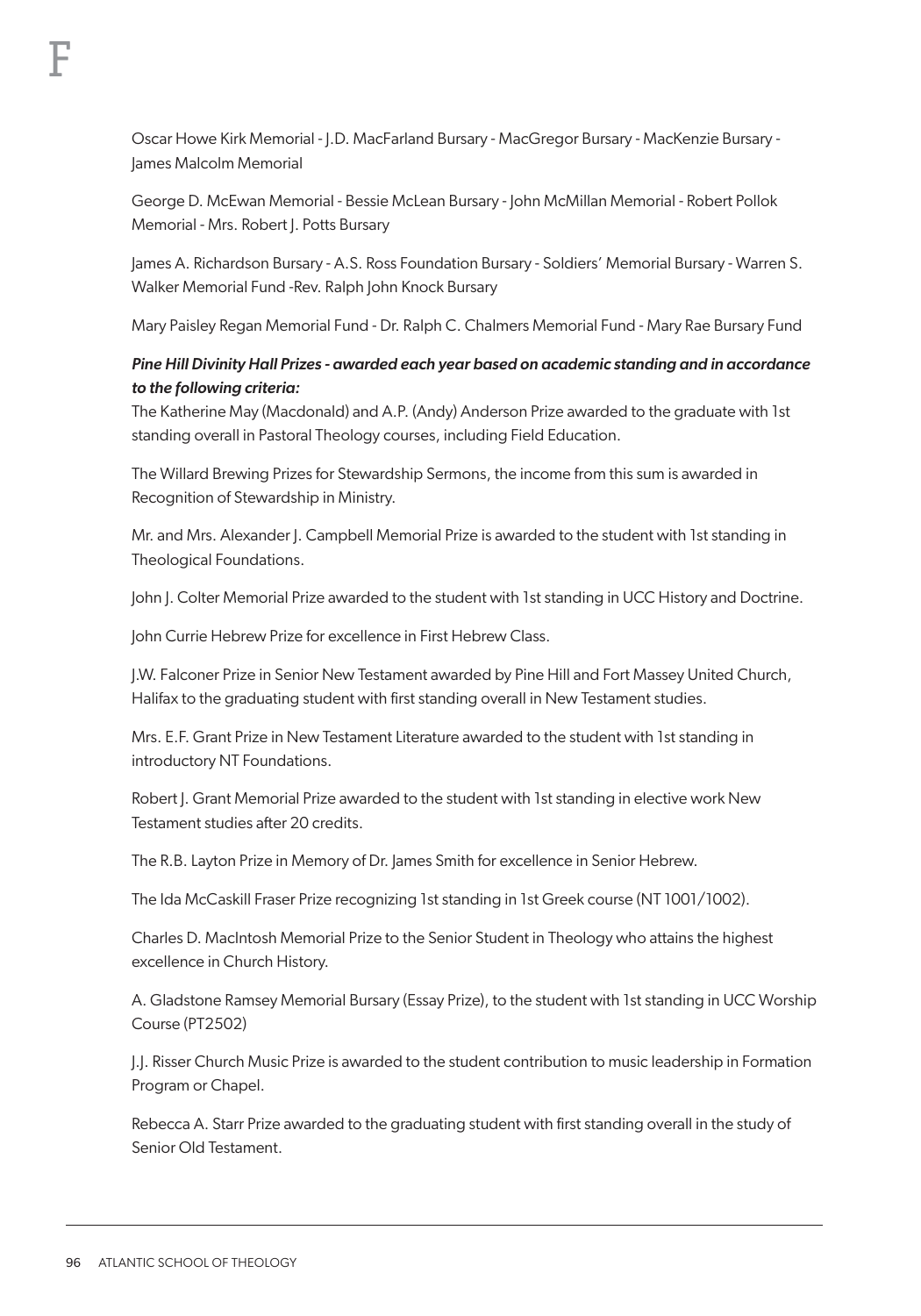W.G. Watson Memorial Prize awarded to the student with 1st standing in Old Testament Foundations.

Wiswell Elocution Prize award by faculty for a high standard of excellence in the public reading of scripture.

Pine Hill Alumni Leadership Award granted to at student based on significant contributions to AST Community Life.

Maritime Conference Prize awarded to the graduate with 1st standing overall in Systematic Theology courses.

Newfoundland & Labrador Conference Prize is awarded by Faculty based on significant contributions to chapel life.

#### *Leni Groeneveld Grant for Research Assistance*

Research funding grants are available from Pine Hill Divinity Hall to all full-time teaching faculty members at Atlantic School of Theology. This funding assists faculty members with research and furthering opportunities for research experience for AST students. Three RA research allowances are awarded annually. Total funding available is \$3,000 per annum.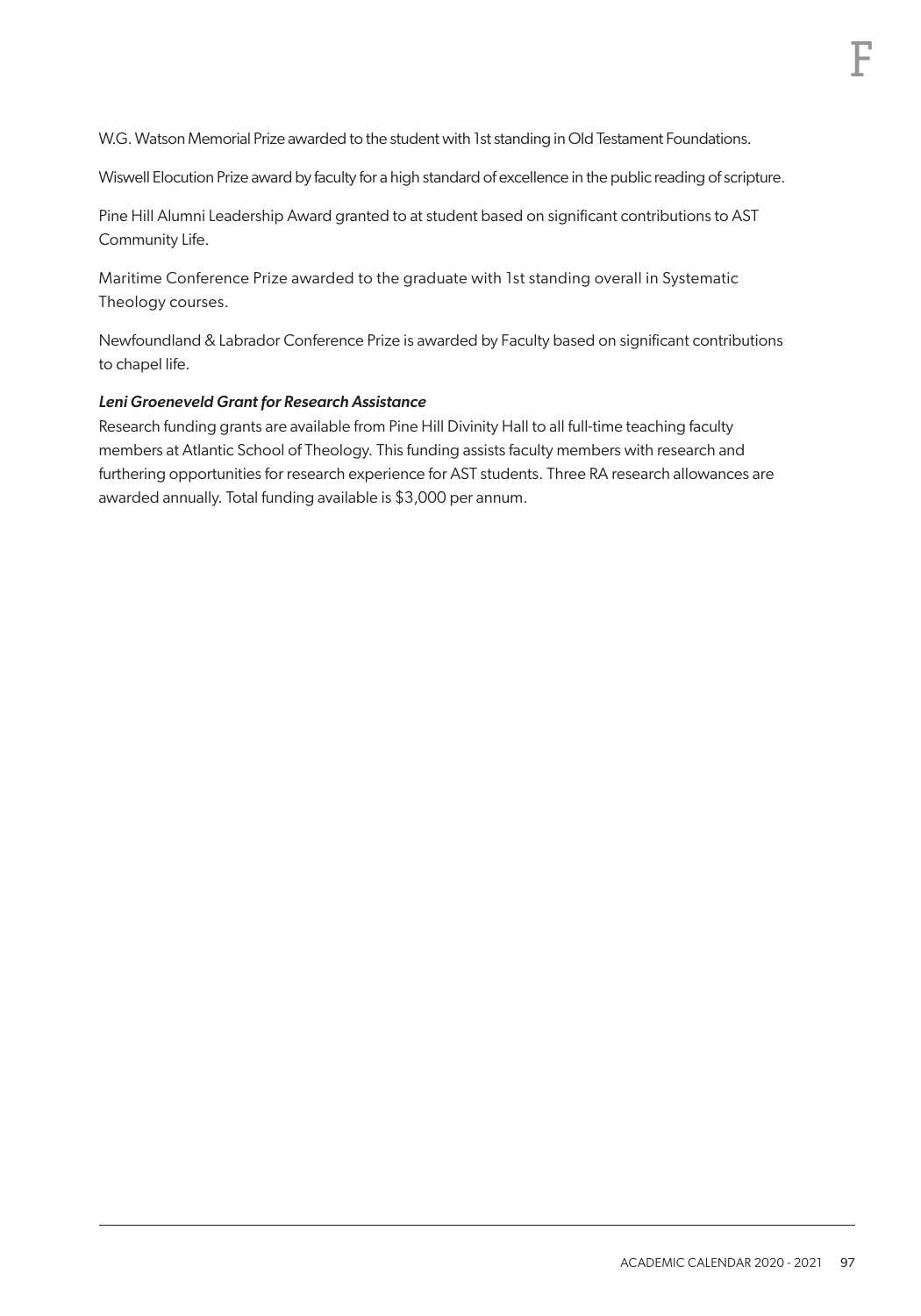# Tuition and Administration Fees and Policies for Academic Year 2020-2021

*All amounts shown in Canadian dollars.*

#### Tuition Fees

| One-credit course (1 graduate credit) for all persons aged 65 or older361                         |  |
|---------------------------------------------------------------------------------------------------|--|
| Audit fee for a one-credit course (0 graduate credits awarded) – all students 361                 |  |
|                                                                                                   |  |
| 1,444 Thesis tuition (based on rate charged per 1 graduate credit) – international students 1,444 |  |
|                                                                                                   |  |
|                                                                                                   |  |
| Diploma in Youth Ministry elective unit when offered for less than one academic term  326         |  |
| Diploma in Youth Ministry practicum units registration fee (due at first registration) 238        |  |
|                                                                                                   |  |
| CPE unit fees set by outside institution offering the CPE unit                                    |  |

Qualified residents of Nova Scotia are eligible for a reduction in tuition bursary under the Province of Nova Scotia University Student Bursary Program.

Tuition fees for senior citizens (persons sixty-five years of age or older as of May 1, 2020) is onehalf of the regular course fee for graduate courses. Directed Studies, Audit, Thesis, and CPE credit authentication fee (\$100 per academic credit) are all payable at the regular rate. Fees for CPE Units offered through an outside institution (e.g. Nova Scotia Health Authority) and for which AST authenticates academic credit are payable according to fee schedule set by the outside institution.

Tuition for AST faculty and staff (employed at AST at 50% time or more) and their immediate family members is one-half of the regular tuition fee for graduate courses. Directed Studies, Audit, Thesis, and CPE credit authentication fee (\$100 per academic credit) are all payable at the regular rate. Fees for CPE Units offered through an outside institution (e.g. Nova Scotia Health Authority) and for which AST authenticates academic credit are payable according to fee schedule set by the outside institution.

Tuition for Saint Mary's University faculty and their immediate family members is one-half of the regular tuition fee for graduate courses. Directed Studies, Audit, Thesis, and CPE credit authentication fee (\$100 per academic credit) are all payable at the regular rate. Fees for CPE Units offered through an outside institution (e.g. Nova Scotia Health Authority) and for which AST authenticates academic credit are payable according to fee schedule set by the outside institution.

#### Charges Relating to Course Withdrawals

Changes in course registration must be submitted to the Registrar's Office in accordance with the Course Withdrawal and Refund Schedule (2020-2021) in the "Course Changes and Course Withdrawals" section of this Calendar.

Tuition is refunded in accordance with the Course Withdrawal and Refund Schedule (2020-2021). Exceptions to the withdrawal and refund schedule may be granted for reasons of health and/or other substantial reasons with the approval of the Registrar.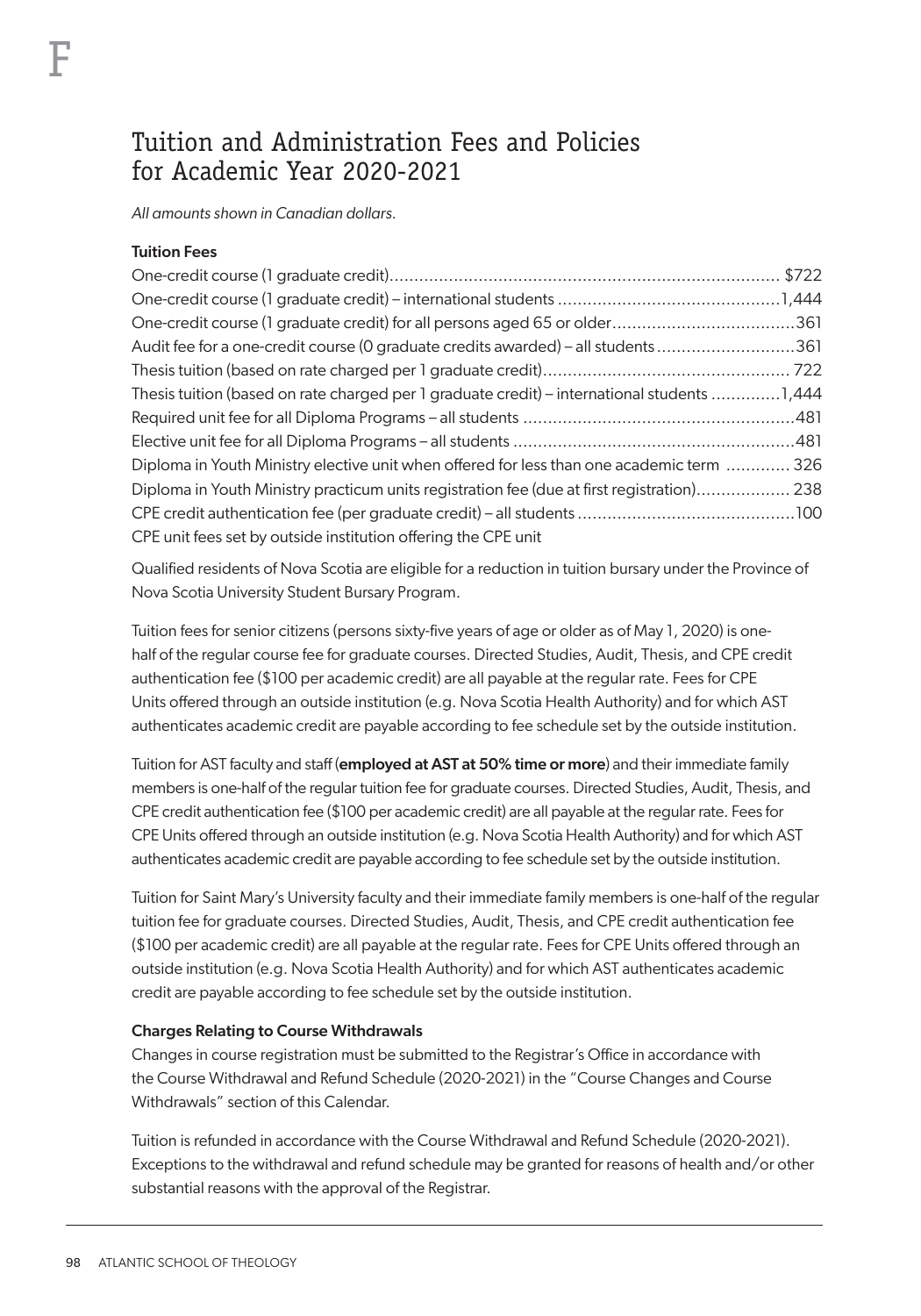#### Administration Fees

| [\$5 per academic credit to a maximum of \$50 per academic year]                                 |  |
|--------------------------------------------------------------------------------------------------|--|
|                                                                                                  |  |
| [\$12 per academic credit to a maximum of \$120 per academic year]                               |  |
|                                                                                                  |  |
| MDiv, MA (Theology and Religious Studies), and Graduate Certificate Application Fee  70          |  |
|                                                                                                  |  |
|                                                                                                  |  |
|                                                                                                  |  |
|                                                                                                  |  |
|                                                                                                  |  |
|                                                                                                  |  |
| MA (Theology and Religious Studies) Thesis Continuation Registration Fee per academic year . 500 |  |
|                                                                                                  |  |
|                                                                                                  |  |
|                                                                                                  |  |
|                                                                                                  |  |
| *Official Transcript Fee for student numbers starting with 2002 and earlier  25                  |  |
| *Official Transcript Fee for student numbers starting with 2003 and later no charge              |  |
|                                                                                                  |  |
|                                                                                                  |  |

\*All transcripts - whether official or unofficial and with or without an associated transcript fee - must be ordered through the Registrar's Office.

#### Student Union Fees

An agreement between the AST Student Union (ASTSU) and the Saint Mary's University Student Association (SMUSA) provides for a number of services to AST students. This includes access to SMU's health centre, Husky Patrol Safe Drive Access as well as a variety of sports, social and education events. Health and dental plans are provided for full-time students, although they may opt out if they show proof of similar coverage. Part-time students may opt into this coverage if they choose (the cost is the same). Metro Transit bus passes are included for all full-time students and may be opted into by the summer distance students. For more information about these and other services, please refer to the SMUSA'S website (www.smusa.ca) or contact any member of the ASTSU executive (aststudentunion@astheology.ns.ca).

Note: Fees marked with a (†) are subject to change, after SMUSA sets their fees for 2020-2021.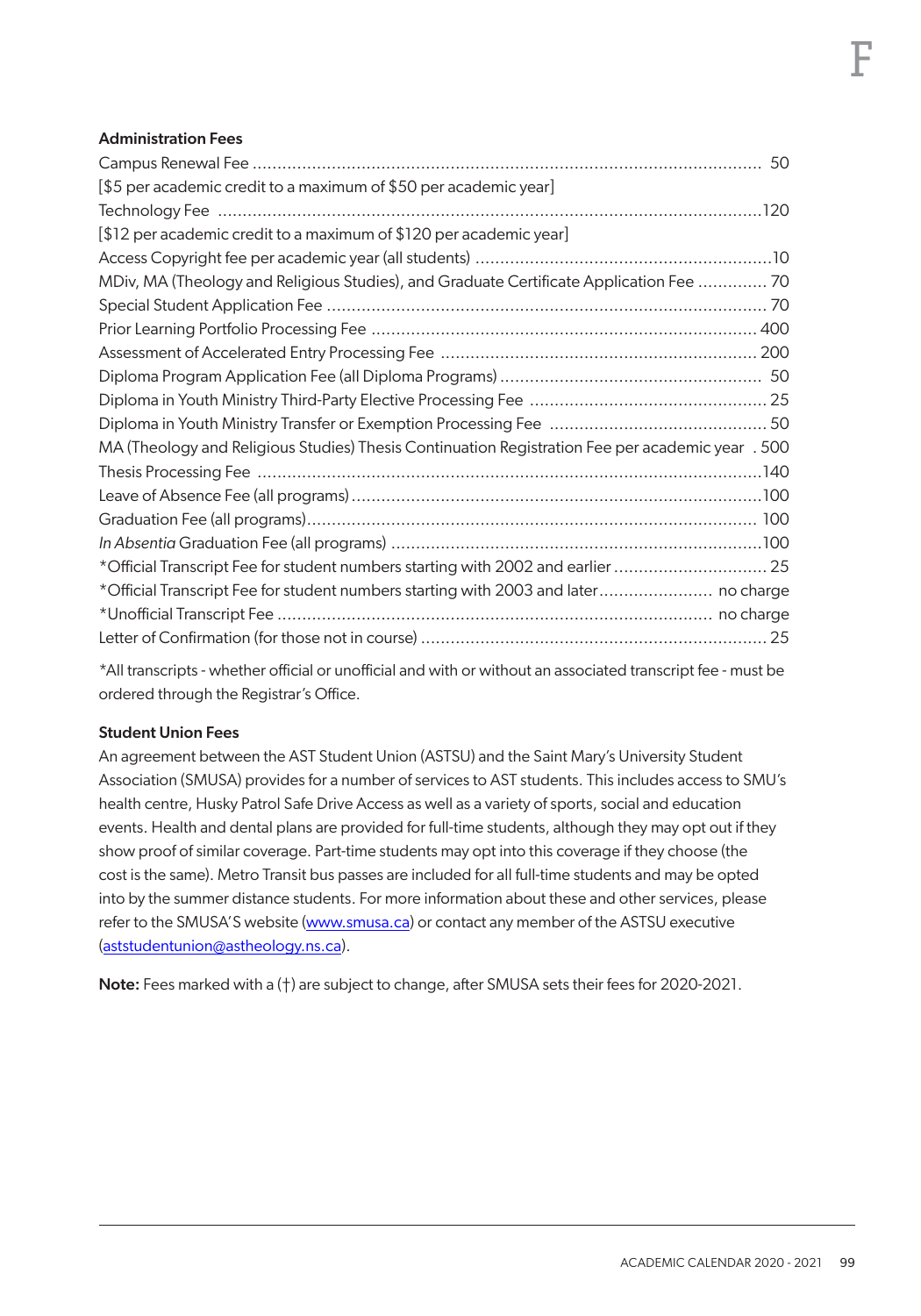# Full-time AST Students

| 8080 htmer Distance Students (May 1-August 31 must opt in if desired) |  |
|-----------------------------------------------------------------------|--|
|                                                                       |  |

*†Health Plan (12 months)\**

| †Canadian students |  |
|--------------------|--|
|                    |  |
|                    |  |

# †International students+ (Basic and Extended Health Plan)

| Medical              | 12 months | 8 months |
|----------------------|-----------|----------|
| Single               | 1.005     | 670      |
| Family (1 dependent) | 2.023     | 1,350    |
| Family (2 dependents | 2.890     | 1.927    |

| Dental Plan | September registration | <b>January registration</b> |
|-------------|------------------------|-----------------------------|
| Single      | 98                     | 66                          |
| Family      | 196                    | 131                         |

# Part-time AST Students^

# *†SMUSA Fee*

\*Full-time students may opt out of medical and dental plans if they have existing health plans; students must provide proof of existing insurance and sign a waiver at the SMUSA office (5th floor of the O'Donnell Hennessey Student Centre, Monday to Friday between 8:30 a.m. and 5 p.m.).

^A part-time student is a student taking 5 or fewer credits in an academic year (May 1, 2020 to April 30, 2021). Part-time students are not eligible for the bus pass. Part-time students may opt in to the health and dental plans by contacting the SMUSA Health Plan office. Health and dental plan fees may be reduced for part-time students who commence studies in the Winter Term.

+International students should be familiar with the medical coverage they have to assist in determining what coverage they need. Full-time and part-time international students are automatically enrolled in the health plan, but may opt out. Full-time international students are also enrolled in the dental plan, but may opt out.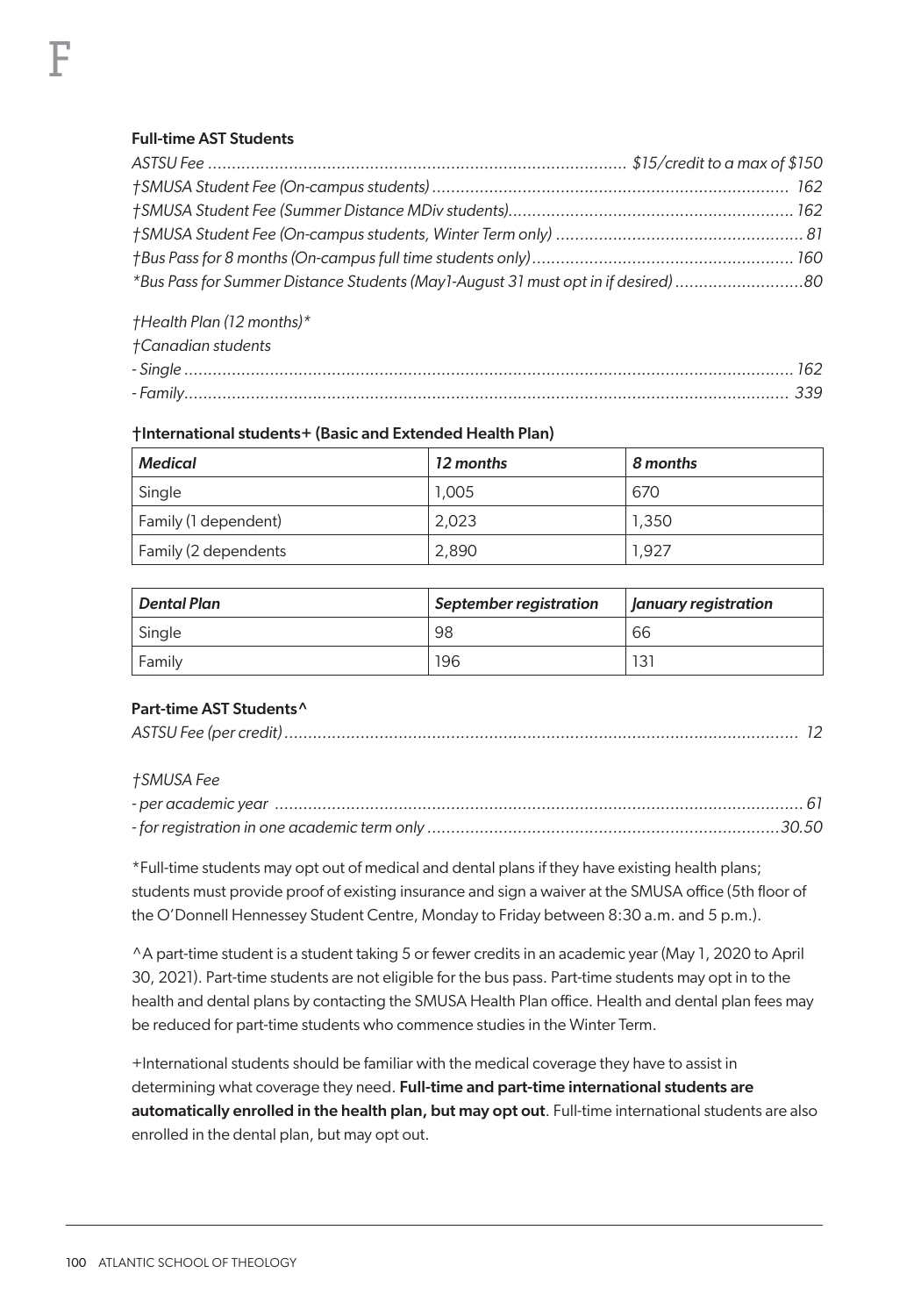# Tuition and Administration Policies *Tuition Fee Payment Due Dates*

Summer Term tuition is due by June 19, 2020. Fall Term tuition is due by September 25, 2020. Winter Term tuition is due by January 22, 2021.

# *Refunds*

Tuition is refunded in accordance with the Course Withdrawal and Refund Schedule (2020-2021) in the "Course Changes and Course Withdrawals" section of this Calendar. Exceptions to the withdrawal and refund schedule may be granted for reasons of health and/or other substantial reasons with the approval of the Registrar.

# *Canada Student Loans and Bursaries*

Students are responsible for applying for and negotiating a student loan in sufficient time to ensure that the full tuition and residence fees are available in time for registration. If a student is relying on a bursary that will not become available to them until after registration, it is their responsibility to provide the amount due at registration by another source of funding. Otherwise the amount will be considered unpaid and late payment charges will be applied. To have your registration status confirmed to Canada Student Loans and/or provincial student loans by AST please see the Registrar. Please contact the Registrar (registrar@astheology.ns.ca or 902.425.3691) if you have questions about student loans and AST.

# *U.S. Student Loans*

Atlantic School of Theology (OPE ID School #04123100) is recognized by the U.S. Department of Education as a deferment-only or eligibility-only institution. While AST is not authorized to certify new U.S. Federal student loans for U.S. students, U.S. students attending AST who have a pre-existing U.S. Federal Student loan may qualify for a temporary suspension of the student loan repayment obligation (an "in-school deferment") while attending AST at least half-time.

# *Late Payment Charges*

All Fall Term fees are due on the date of registration, and this includes outstanding fees from previous years. Students who do not pay all Fall Term fees by September 30 are subject to late payment charges and can be required to leave classes until the balance owing is cleared. The charges are \$5 for each business day the account is in arrears, to a maximum of \$50 per semester or ten percent (10%) of the outstanding balance, whichever is the lesser. Students who do not pay residence fees by the due date because they are awaiting student loan funds must provide a copy of their loan application to the Business Office.

# *Unpaid Balances*

All fees and outstanding debts to AST are to be paid upon registration at the beginning of each term. Students who have an outstanding balance owing to AST will not be permitted to register for subsequent courses until the balance is paid in full. Please ensure that your account is settled with the Business Office at the end of each term.

In addition to the late payment charge, interest calculated at a rate of one percent (1%) per month will be charged on accounts outstanding to AST (including, but not limited to tuition, student association

F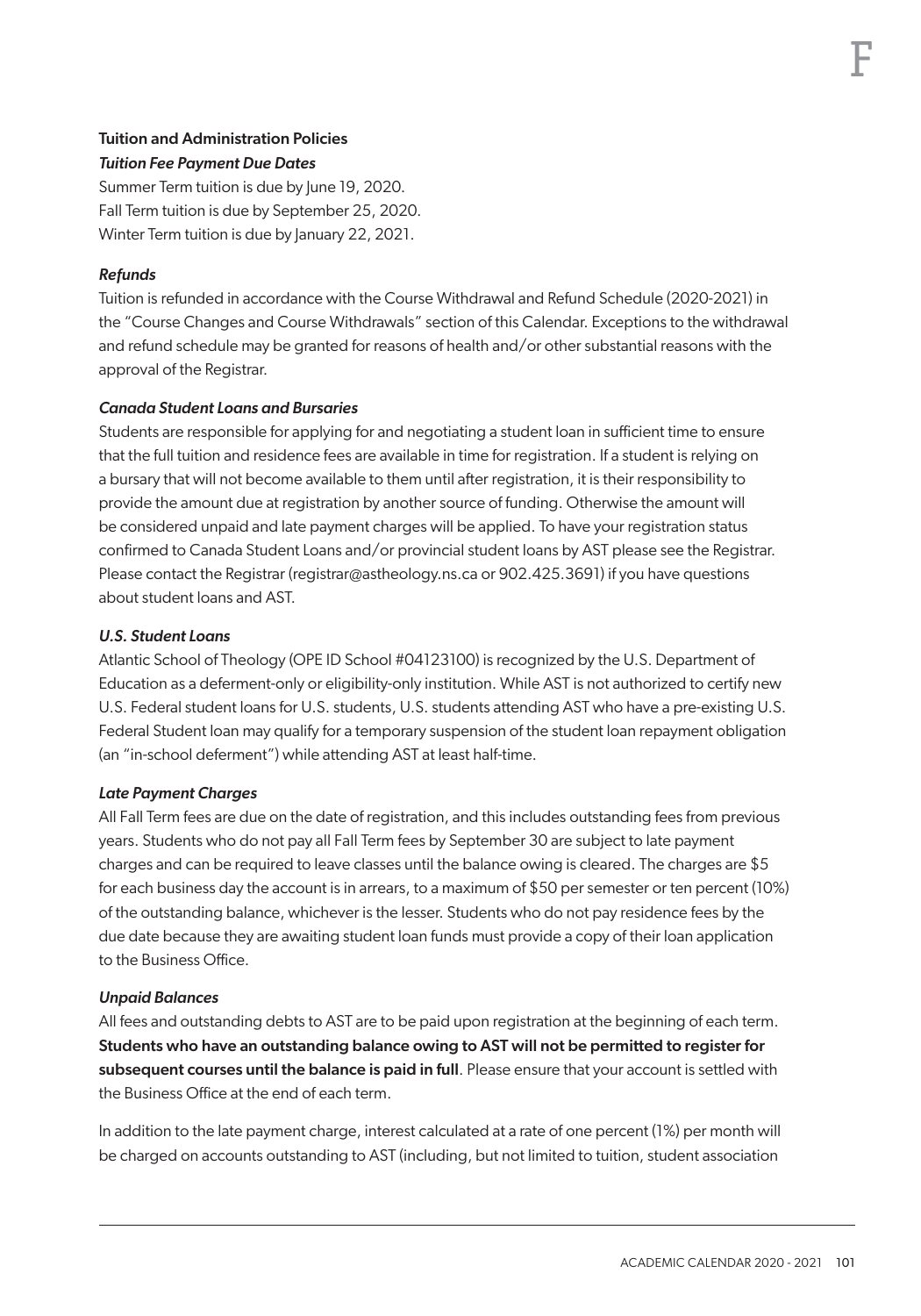fees, library accounts, residence and parking) after June 30th in the Summer Term, September 30th in the Fall Term and January 15th in the Winter Term for the number of days overdue.

A student whose account is delinquent for more than 30 days will be denied AST privileges including library access and official and unofficial copies of transcripts.

Official and unofficial transcripts will be made available to students when all outstanding accounts with AST have been paid in full. Degrees, certificates and diplomas will be awarded on the condition that all outstanding accounts with AST are paid in full one month prior to the student's intended date of graduation.

Students with ongoing delinquent accounts may be expelled from AST and/or the AST residence.

#### *NSF Cheques*

NSF cheques will result in a \$25 fee to the student. The account will be considered unpaid until this fee is received.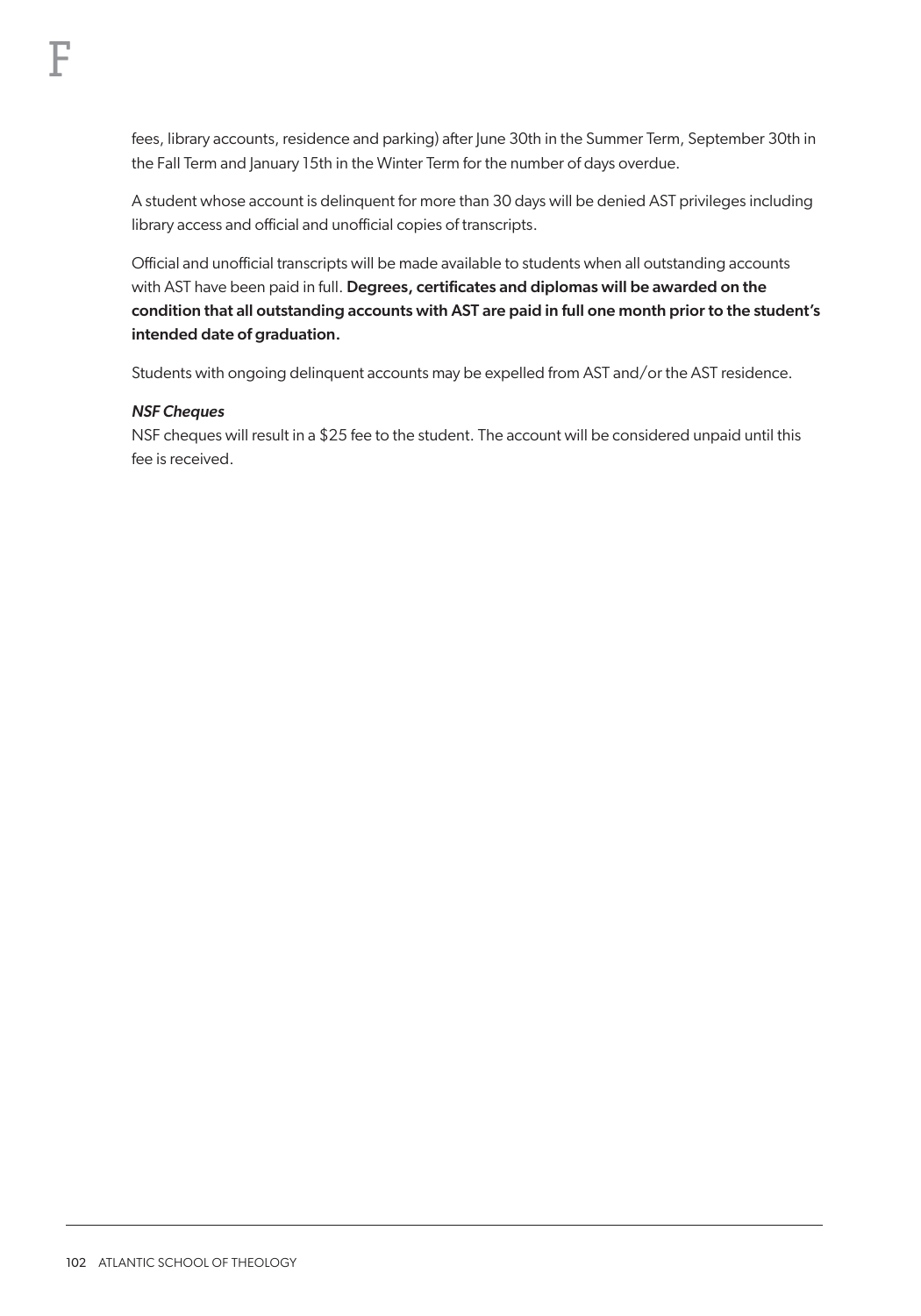# AST Residence Rates and Policies

## **Notice**

At the time of printing, all elements of this Calendar were believed to be accurate. However, the spread of COVID-19 may result in modifications to some aspects of AST's programs and services during 2020-2021, such as altering certain dates or moving on-campus courses to online course delivery. Please consult the AST website for the most current information: www.astheology.ns.ca.

During academic terms, preference for residence rooms and apartments is given to full-time students.

AST is a tobacco-free, scent-free, and animal and pet free campus. This includes all buildings and property.

## Important Residence Dates

| February 28th Deadline for Summer Distance Master of Divinity Program students to apply for |
|---------------------------------------------------------------------------------------------|
| residence for the Summer Term.                                                              |

- March 15th Deadline for current residents to request continuation of their rental agreement beyond May 31st.
- May 31st Deadline for all current residents to vacate the residence. All residents must move out by this date unless they have been given permission to extend their rental period.
- June 1st Deadline for applications for AST residence room rentals commencing August 1st or later.

#### Residence and Apartment Rates and Policies

Payments due on arrival: On arrival, you will provide payment for your first month's rent, a \$15 residence activity fee, plus parking and other fees, if applicable. (Your damage deposit is due with your residence application.)

Payments are due on the 1st of every month: Please ensure your rent is paid on the first day of each month via a series of post-dated cheques or by providing AST with a credit card number.

Eviction for non-payment: If you are more than two months behind in your rent payments, your door lock will be changed and you will be subject to eviction.

Smoke-free campus: All smoking, vaping, and use of smoking products is prohibited on campus. This includes but is not limited to all forms of tobacco, and all smokable forms of cannabis. The burning of sage, cedar, sweetgrass, or tobacco is an integral part of cultural ceremonies and therefore these substances may be burned on campus for such purposes with written advance permission of Atlantic School of Theology. A copy of the full policy is available from the Academic Office.

Pet policy: Animals and pets cannot be on campus at any time. Due to significant allergies among students and staff, pets are not allowed in residence rooms, apartments, or residence common areas, classrooms, the library, meeting rooms, offices, the chapel, or at campus events. In the case of a documented medical need, an exception can be made for trained service animals. AST is not a suitable environment for the training of service animals.

F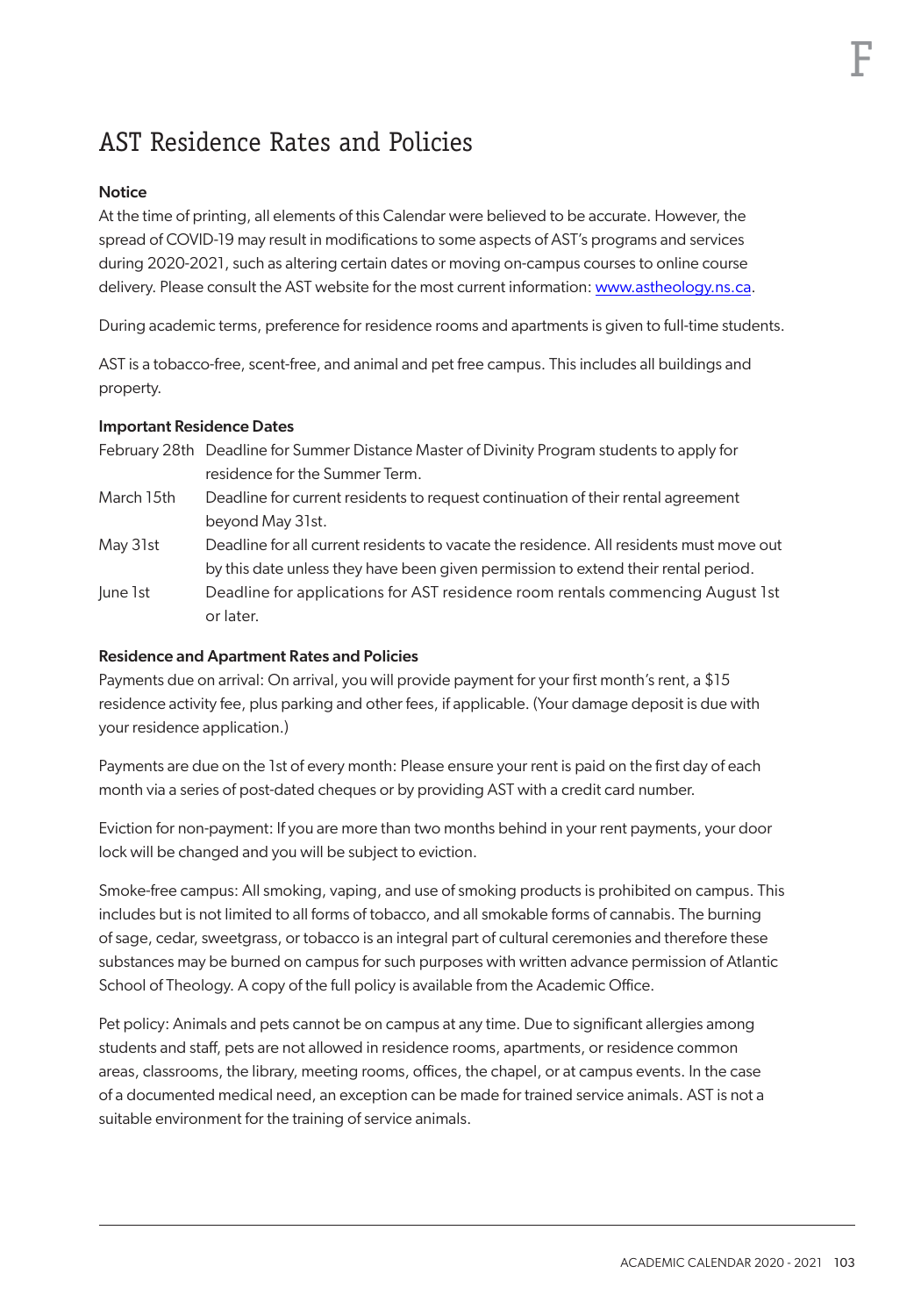# Room Rental Rates (effective from June 1st, 2020 – May 31st, 2021)

| Double Room with Double Occupancy (monthly rate) (rate per occupant)  374 |  |
|---------------------------------------------------------------------------|--|

#### Apartment Rental Rates

| Note: Apartments are unfurnished, with the exception of a fridge and stove in each unit. |  |
|------------------------------------------------------------------------------------------|--|

#### Other Fees

| If you cancel your application before taking possession of the room, the damage deposit       |  |
|-----------------------------------------------------------------------------------------------|--|
| will be forfeited. If you are not accepted into the residence, your deposit will be returned. |  |

| Weekly Rental Rates (available June 1 to July 31, 2020 only) |  |
|--------------------------------------------------------------|--|
|                                                              |  |
|                                                              |  |
|                                                              |  |
|                                                              |  |
|                                                              |  |
|                                                              |  |
|                                                              |  |

### Apartment Allocation

Apartment allocation takes place in March each year and is based on application date and additional criteria.

#### How to Apply for a Residence Room at AST

For further information, please see "The Residence" information on the Students page of the AST website (www.astheology.ns.ca) or contact Bobbi Zahra at 902.223-2974 or bzahra@astheology.ns.ca.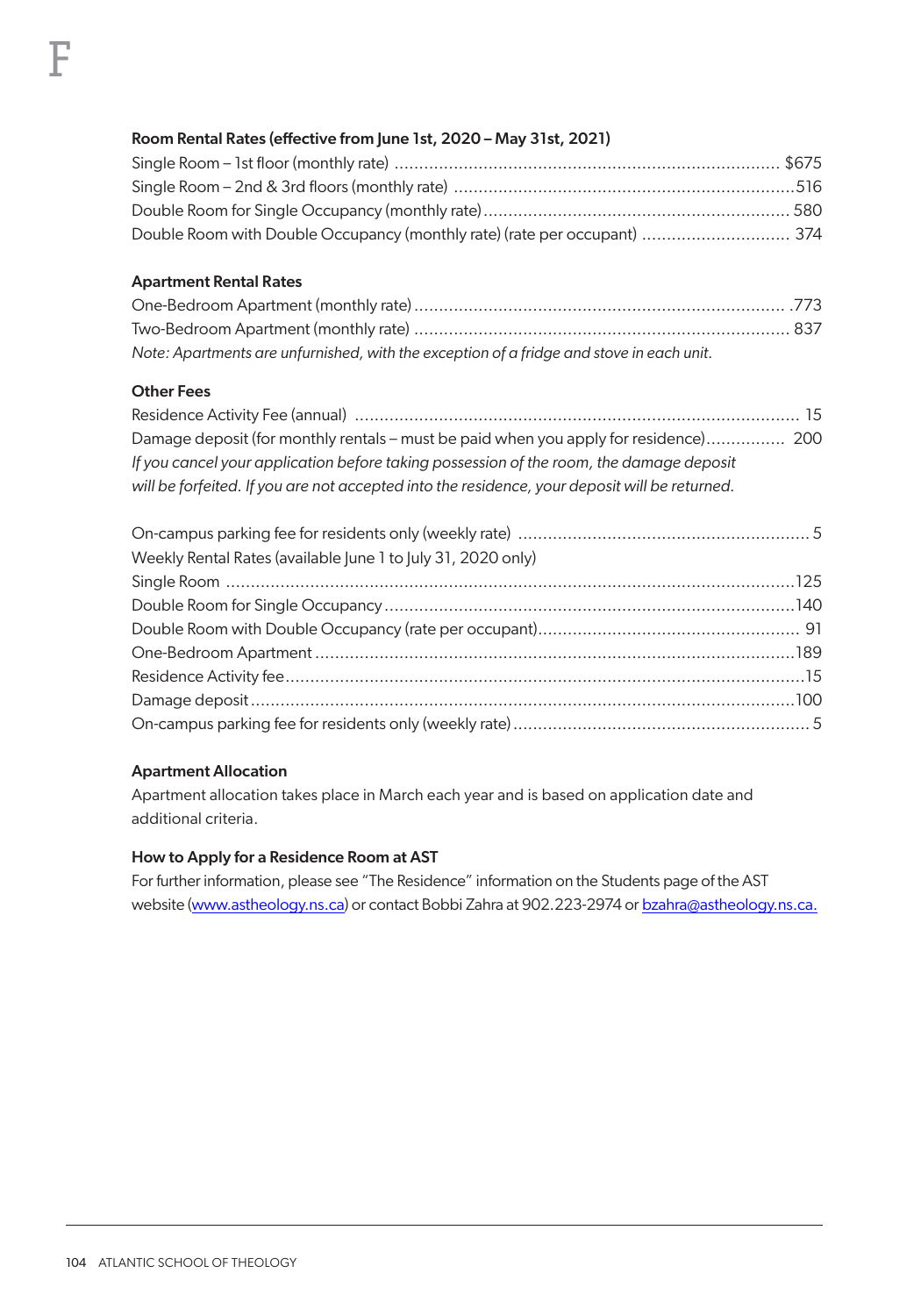# Administration, Governing Bodies and Faculty

AST's senior leadership team consists of the President, the Academic Dean, and the Director of Advancement and Administration.

## The Board of Governors

Atlantic School of Theology is governed through a bicameral system: a Board of Governors responsible for the totality of AST's life and resources, and a Senate responsible for AST's academic programming.

The Board of Governors has 20 members. Each of the founding parties names five members; the remaining five members are the President, two faculty members and two students. Through the Board, the founding parties (and their churches) continue to sponsor the life and work of AST. AST considers itself blessed in this relationship, one which keeps it constantly aware of the constituency it serves and reminds it of the need to be faithful to the task entrusted to it. The following is a list of Board of Governor representative membership categories.

- Archdiocese of Halifax (Roman Catholic Church)
- Pine Hill Divinity Hall (United Church of Canada)
- University of King's College (Anglican Church of Canada)
- Diocese of Nova Scotia and Prince Edward Island
- Diocese of Fredericton
- Full-time Faculty
- Students
- The President (Secretary of the Board)
- Officers of the Board

#### The Senate

The primary role of the Senate is the development and implementation of programs in theological education. In addition, programming is provided for those persons interested in broadening and extending their awareness of theological disciplines for personal growth and development rather than for a specific ministry. The Senate also oversees continuing education options made available at or through AST.

Senate membership consists of all full-time faculty members, one part-time faculty representative, two alumni representatives, one representative of each of the founding churches, three student representatives, the Library Chair, the Academic Dean (Secretary of Senate) and the President (Chair of Senate).

F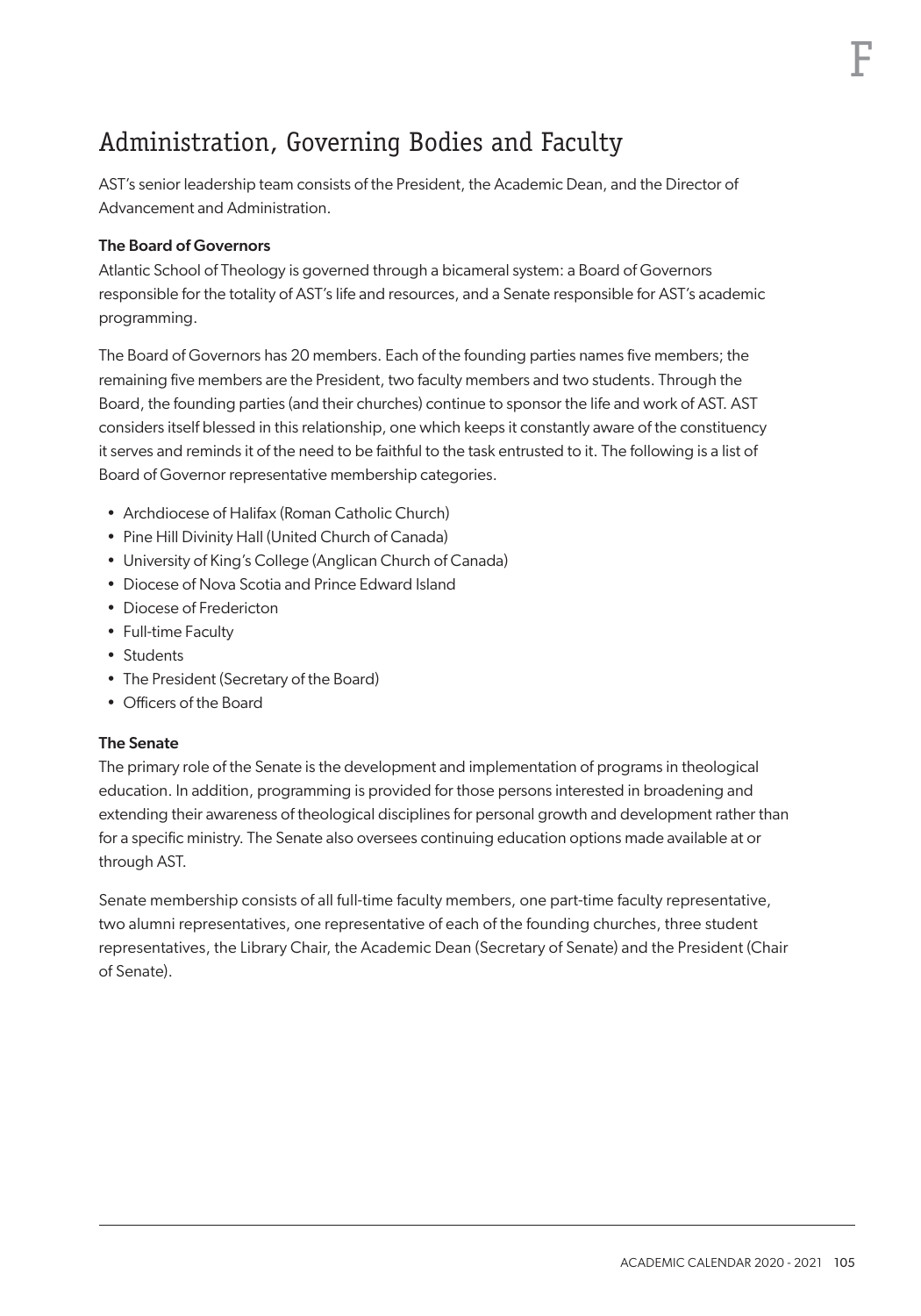F

# The Rev. Canon Dr. Jody Clarke (ACC)

Associate Professor, Field Education and Pastoral Theology B.A. (Dalhousie University), MDiv (Trinity), D.Min. (St. Stephen's) jclarke@astheology.ns.ca *(on sabbatical July 1, 2020 to June 30, 2021)*

# The Rev. Dr. David Csinos (Baptist)

Assistant Professor, Practical Theology Co-Coordinator of the Summer Distance MDiv Program B.A. (Wilfrid Laurier), M.T.S. (McMaster), Th.M. (Union Presbyterian Seminary), Ph.D. (University of St. Michael's College) dcsinos@astheology.ns.ca

## Dr. David Deane (RCC)

Associate Professor, Systematic and Historical Theology Director, MA (Theology and Religious Studies) Program Director, Diploma in the New Evangelization Program B.A. (Hons.Mod.) Hebrew, Biblical and Theological Studies, M.A. (Theology) and Ph.D., Theology (University of Dublin, Trinity College) ddeane@astheology.ns.ca

# Dr. Daniel Driver (ACC)

Associate Professor, Hebrew Bible/Old Testament B.A. in English Literature (Wheaton College, IL), Ph.D. in Divinity (University of St Andrews, Scotland) ddriver@astheology.ns.ca

# Dr. Alyda Faber (UCC)

Associate Professor, Systematic Theology and Ethics B.A. (University of Guelph), M.A. (UNB, Fredericton), B.Th. and MDiv (McGill), Ph.D., Theology (McGill) afaber@astheology.ns.ca

#### The Rev. Dr. Rob Fennell (UCC)

Academic Dean Associate Professor, Historical and Systematic Theology B.A. (University of Winnipeg); M.Div. (Emmanuel College/University of Toronto); M.Litt. in New Testament (University of St Andrews, Scotland); Th.D. in Systematic Theology (Emmanuel College/ University of Toronto). rfennell@astheology.ns.ca *(on sabbatical July 1 to December 31, 2020)*

# The Rev. Dr. Susan MacAlpine-Gillis (UCC)

Assistant Professor, Pastoral Theology Co-Coordinator of the Summer Distance MDiv Program Recruitment and Vocations Coordinator B.A. (Dalhousie University), MDiv. (Atlantic School of Theology), DMin. (Bangor Theological Seminary) smacalpinegillis@astheology.ns.ca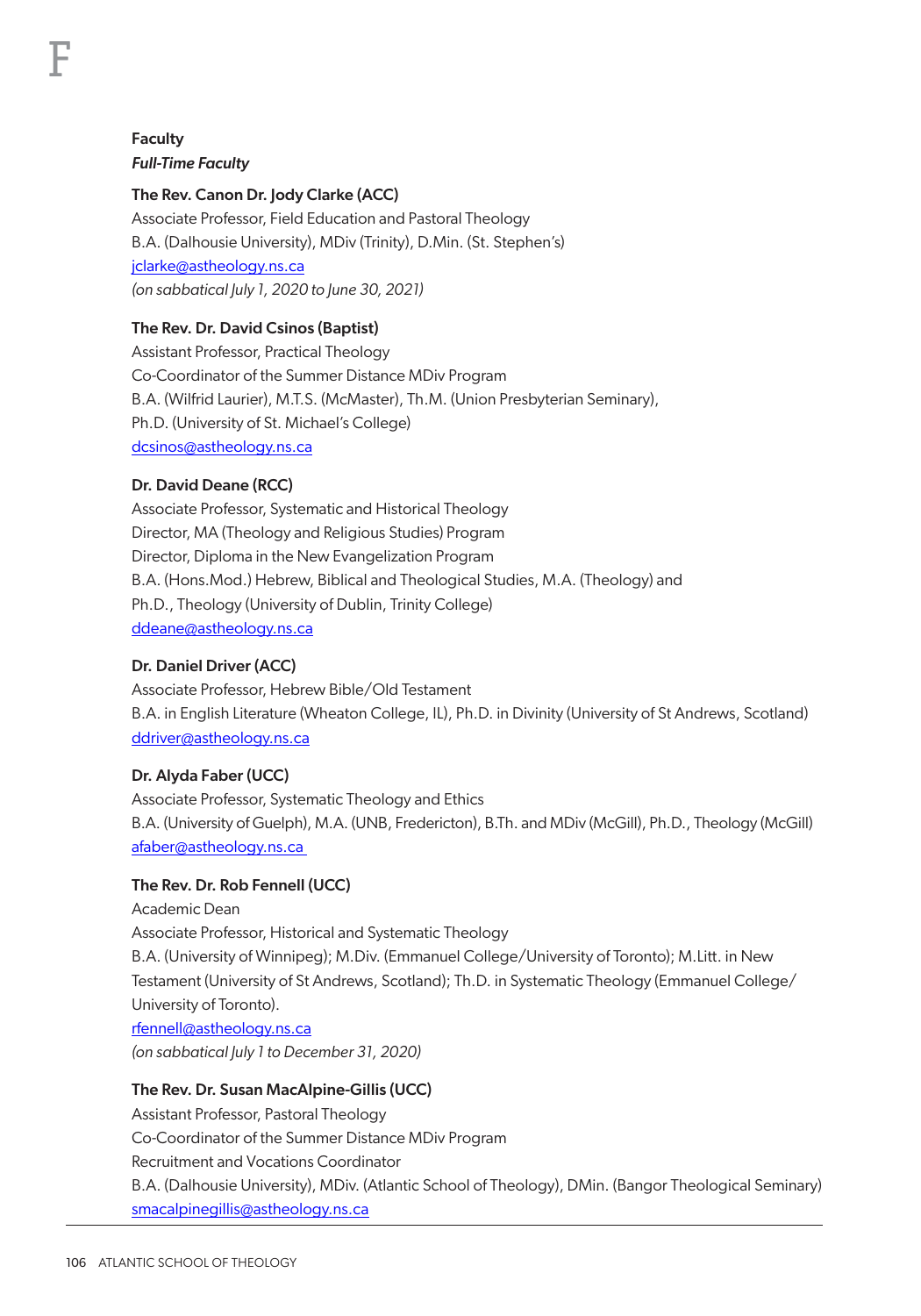## The Rev. Dr. David MacLachlan (UCC)

Associate Professor, New Testament Studies B.A. (Toronto), MDiv (Emmanuel College), DTheol. (Basel) dmaclachlan@astheology.ns.ca

# The Rev. Dr. Susan Willhauck (United Methodist)

Associate Professor, Pastoral Theology B.A. (Emory and Henry College); M.T.S. (Wesley Theological Seminary); Ph.D. (The Catholic University of America) swillhauck@astheology.ns.ca

#### *Adjunct Faculty*

The Rev. Dr. Ross Bartlett (UCC) The Rev. Dr. Paul Friesen (ACC) The Rev. Sandra Morrison

*University Musician* Mr. Kevin Parks astmusician@astheology.ns.ca

# *Formation Directors*

The Rev. Paul Jennings Formation Director (ACC) accformation@astheology.ns.ca

Ms. Aurea Sadi Lay Formation Director (RCC) asadi@halifaxyarmouth.org

The Rev. Dr. Ross Bartlett Formation Director (UCC) rbartlett@astheology.ns.ca

#### *Chaplains*

The Rev. Heather Fraser (Summer term) revheatherfraser@gmail.com

#### *Sessional Faculty for 2020-2021*

The Rev. Dr. Wendell Eisener The Rev. Dr. Hugh Farquhar Dr. Donna Geernaert The Rev. Dr. Stephen Harper Mr. Paul Hutchinson Mr. Robert Martel Ms. Martha Martin Dr. Leah McKeen The Rev. Dr. Kimberlynn McNabb Mr. Chris O'Hara

The Rev. Kent Greer (Fall and Winter terms) kgreer@astheology.ns.ca

The Rev. Dr. Andrew O'Neill Ms. Aurea Sadi The Rev. Lisa Vaughn The Rev. Kyle Wagner The Rev. Dr. Linda Yates The Rev. Dr. David Zub

F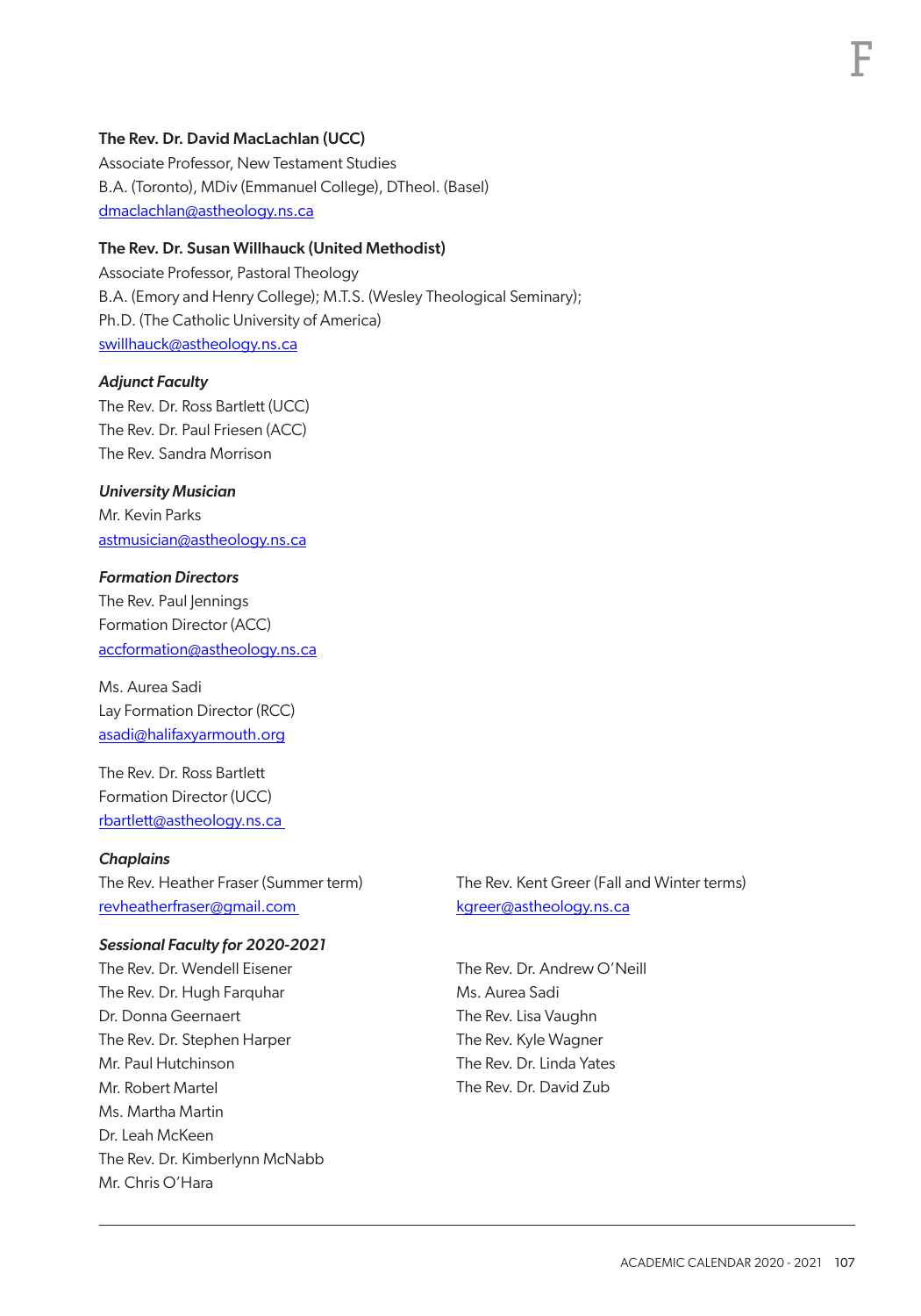# Accreditation

F

Atlantic School of Theology is accredited by the Association of Theological Schools in the United States and Canada, and the following degree programs are approved: Master of Divinity Master of Arts (Theology and Religious Studies) Approved for a Comprehensive Distance Education Program

The Commission contact information is: The Commission on Accrediting of the Association of Theological Schools in the United States and Canada 10 Summit Park Drive Pittsburgh, PA 15275 USA Telephone: 412-788-6505 Fax: 412-788-6510 www.ats.edu

The Association of Theological Schools<br>The Commission on Accrediting

# Our Working Partners

The Anglican Diocese of Nova Scotia and Prince Edward Island The Anglican Diocese of Fredericton Pine Hill Divinity Hall The Roman Catholic Archdiocese of Halifax The Regions and General Council of The United Church of Canada University of King's College Affiliated with Saint Mary's University, Halifax